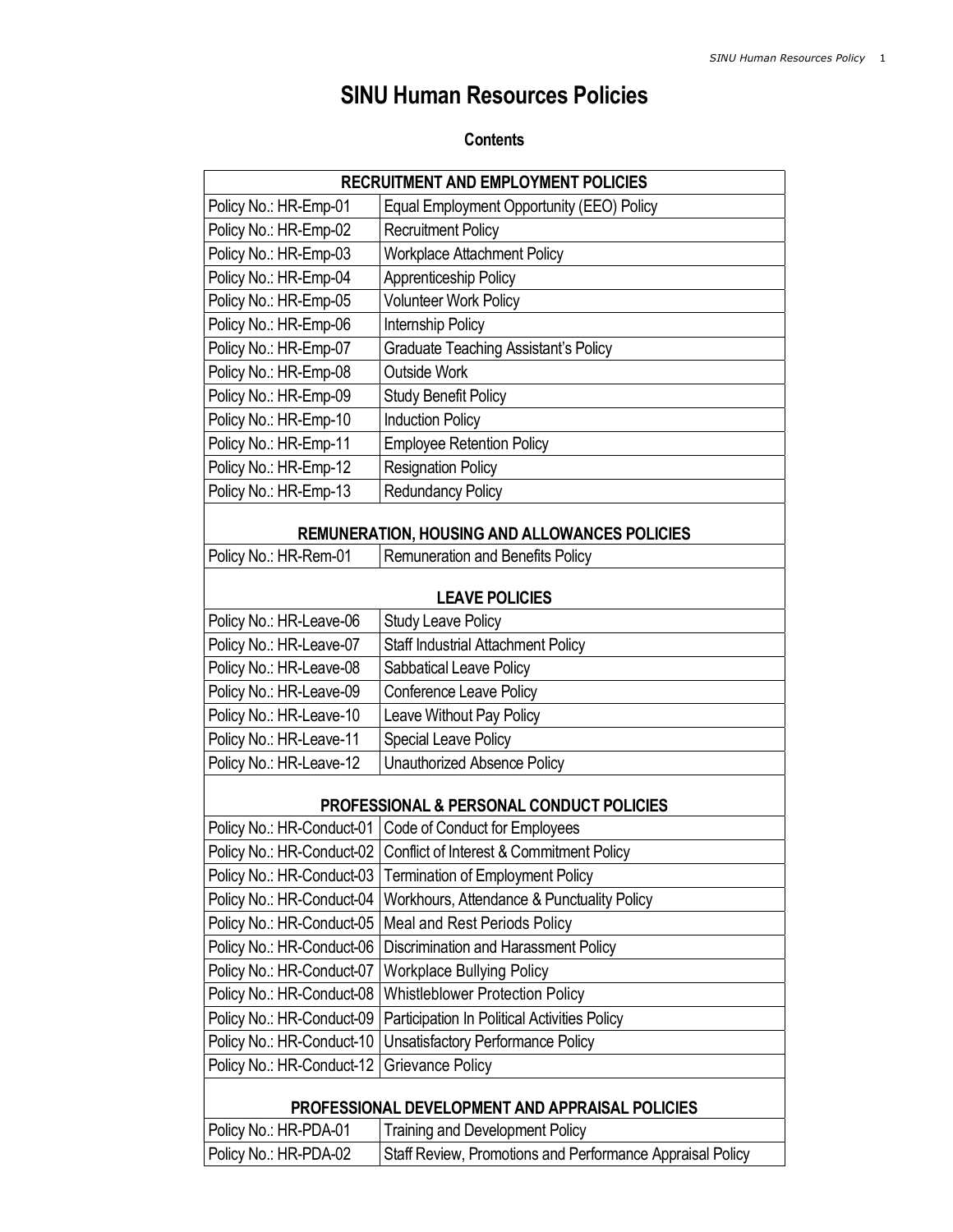| <b>MISCELLANEOUS POLICIES</b> |                                        |  |
|-------------------------------|----------------------------------------|--|
| Policy No.: HR-Misc-01        | <b>Employee Relations Policy</b>       |  |
| Policy No.: HR-Misc-02        | Payment on Death of an Employee Policy |  |
| Policy No.: HR-Misc-03        | Personnel Records Management Policy    |  |
| Policy No.: HR-Misc-04        | <b>Forms Policy</b>                    |  |

| <b>Policies to be Finalised</b>                      |                                               |  |
|------------------------------------------------------|-----------------------------------------------|--|
| <b>RECRUITMENT AND EMPLOYMENT POLICIES</b>           |                                               |  |
| Policy No.: HR-Emp-14                                | <b>Retirement Age Policy</b>                  |  |
| <b>REMUNERATION, HOUSING AND ALLOWANCES POLICIES</b> |                                               |  |
| Policy No.: HR-Rem-02                                | <b>Housing Policy</b>                         |  |
| Policy No.: HR-Rem-03                                | Relocation and Passage Allowances Policy      |  |
| Policy No.: HR-Rem-04                                | <b>Allowances Policy</b>                      |  |
| <b>LEAVE POLICIES</b>                                |                                               |  |
| Policy No.: HR-Leave-01                              | <b>General Leave Policy</b>                   |  |
| Policy No.: HR-Leave-02                              | Holiday / Annual Leave Policy                 |  |
| Policy No.: HR-Leave-03                              | <b>Sick Leave Policy</b>                      |  |
| Policy No.: HR-Leave-04                              | Compassionate & Bereavement Leave Policy      |  |
| Policy No.: HR-Leave-05                              | Maternity and Paternity Leave Policy          |  |
| <b>PROFESSIONAL &amp; PERSONAL CONDUCT POLICIES</b>  |                                               |  |
| Policy No.: HR-Conduct-11                            | Drugs, Alcohol, Betel Nut, and Tobacco Policy |  |
| <b>MISCELLANEOUS POLICIES</b>                        |                                               |  |
| Policy No.: HR-Misc-05                               | <b>Policy Compliance Policy</b>               |  |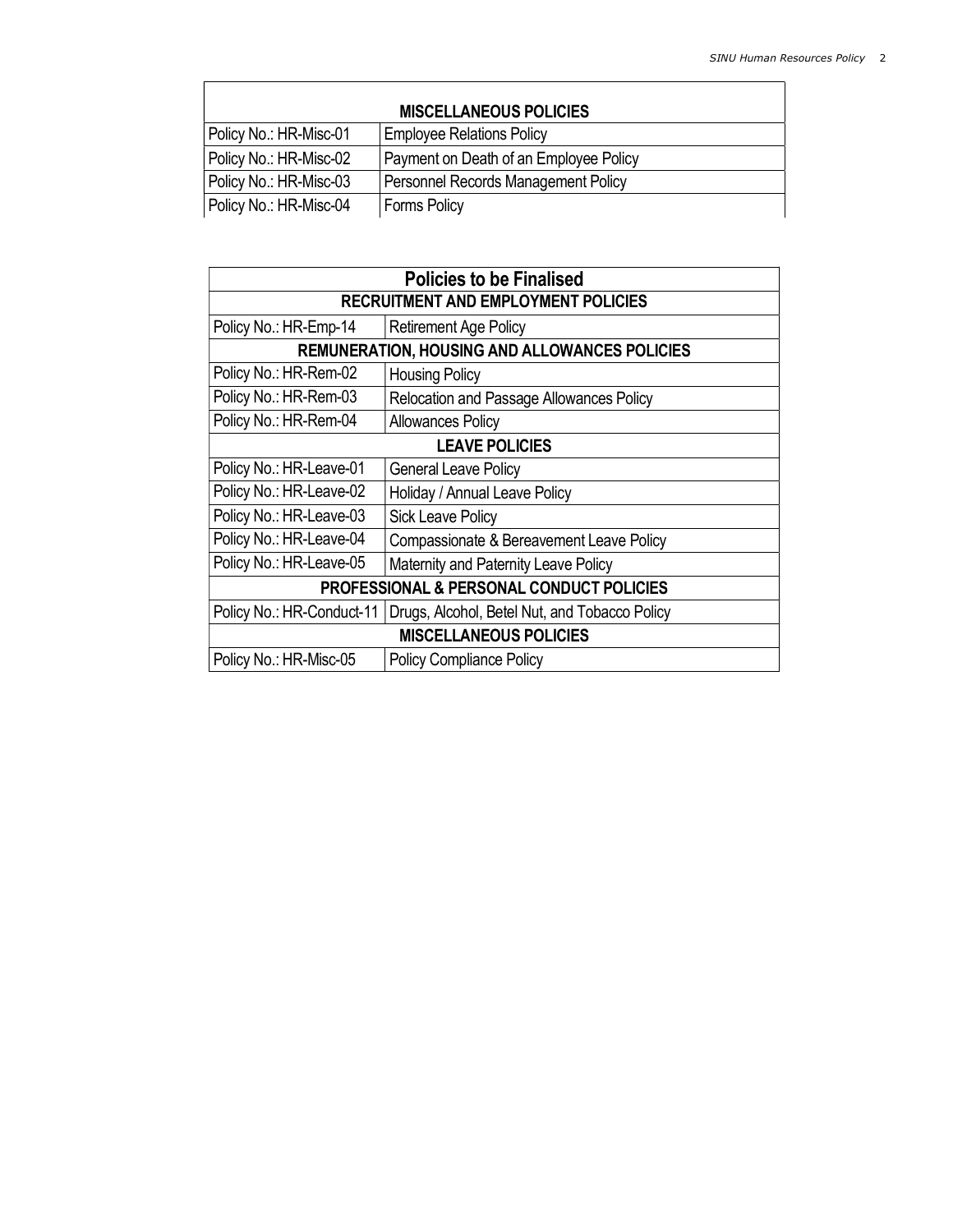## Human Resources Policies

#### Preamble:

1. These policies are adopted by the University Council in order to provide a framework for dealing with all matters concerning the University's Human Resources. The University aims to adhere to these policies within the resource capacities and constraints the University has at the material time. SINU reserves the right to not give full effect to certain provisions at certain junctures were giving full effect be likely to result in serious sustainability threats to the University.

## PART 1: RECRUITMENT POLICIES

## Policy No.: HR-Emp- 01 EQUAL EMPLOYMENT OPPORTUNITY (EEO) POLICY

1. Purpose: This policy aims to provide the overarching framework for recruitment of employees at SINU

#### 2. Policy Statements:

- 2.1. The University's recruitment policy, processes and procedures shall provide equal opportunities to all Solomon Islanders to be employed at SINU.
- 2.2. It is the University's policy to employ, retain, promote and otherwise treat any and all employees and job applicants on the basis of merit, qualification and competence. This policy shall be applied without regard to the personal protected characteristics of any individual. For clarity, where a non-citizen applicant is more meritorious than a citizen who meets the minimum qualification requirement, the appointment decision must consider the following factors in making its decision: (a) total cost of recruiting and employing the respective persons, (b) University's strategic directions, and opportunities for the citizen elsewhere.
- 2.3. Where qualified Solomon Islanders are not available for the remuneration SINU offers, the University shall provide equal opportunities to employ any non-citizen.
- 2.4. The University shall create a fair working environment and shall not condone discrimination in any form on the basis of a person's protected personal characteristics.
- 3. The University shall not establish minimum qualification requirements for employment positions by adopting provisions or requirements that would otherwise be seen as discriminatory on the basis of protected personal characteristics.
- 4. The University recognises that certain jobs require certain physical abilities in the employees. Normally all jobs require a person to be physically fit. But jobs in the Properties and Facilities Department may require certain physical abilities/fitness levels. Such differentiation is intended to protect both, the employee, as well as the University community. Such requirements shall not constitute discrimination of any form.
- 5. It is prohibited for any employee of the University to refuse to hire, train, promote or provide equitable employment conditions to any employee or applicant or to discipline or dismiss any employee solely on the basis of a person's protected personal characteristics, except when the doctrine of business necessity, or a bona fide occupational qualification can reasonably be established.
- 6. Through this Policy SINU aims to foster an organisational culture and work attitude that values a diverse workforce, and appreciates and understands different blends of values, cultures, ethnicities and genders. In the academic sections, it is vital to ensure that there is a presence of diversity in the workforce.
- 7. Supervisors and department managers at all levels are expected to take leading roles in developing workplace culture which respects and treats all employees equitably.
- 8. Racial or gender discrimination or harassment shall not be tolerated at the University.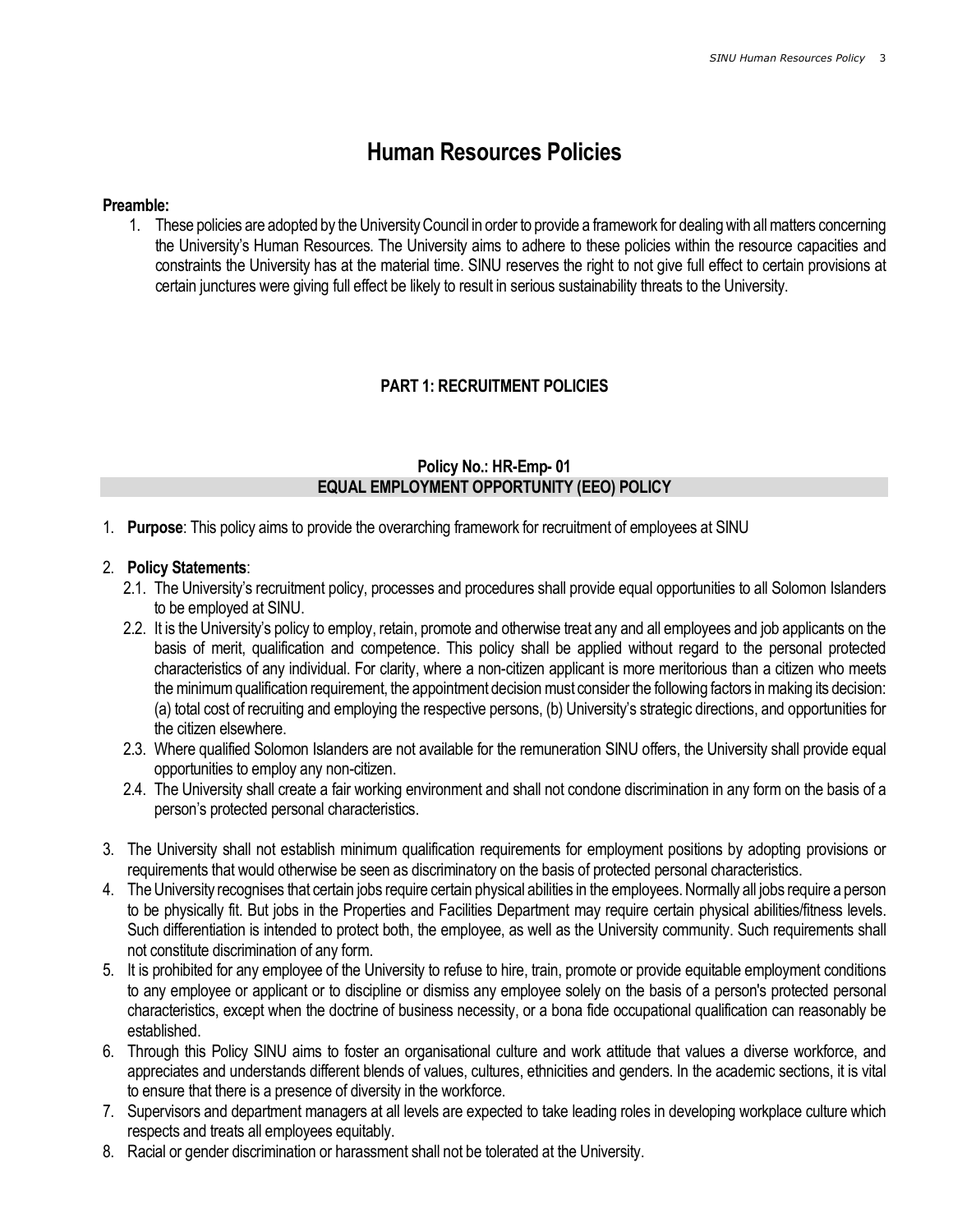- 8.1.The official language of conducting business at the university, both corporate sector activities and between employees and students of the University, including the medium of instruction, shall be English. No class shall be held in a language other than English, other than for: (a) a unit which specifically is on another language, or (b) where interpretation would help better in a class where students do not come with English proficiency.
- 8.2.No formal meeting is to be conducted, even in a small part, in a language other than English except where necessary as in the case of a community setting in which case if there are people at the meeting who do not understand the language in which the meeting is conducted, appropriate interpretation would be provided.
- 9. The University shall endeavour to make all its existing premises, as far as possible within the available resources, friendly to the physically impaired.
- 10. The University shall comply with all international conventions and norms on employment as far as is possible within the resources available to it.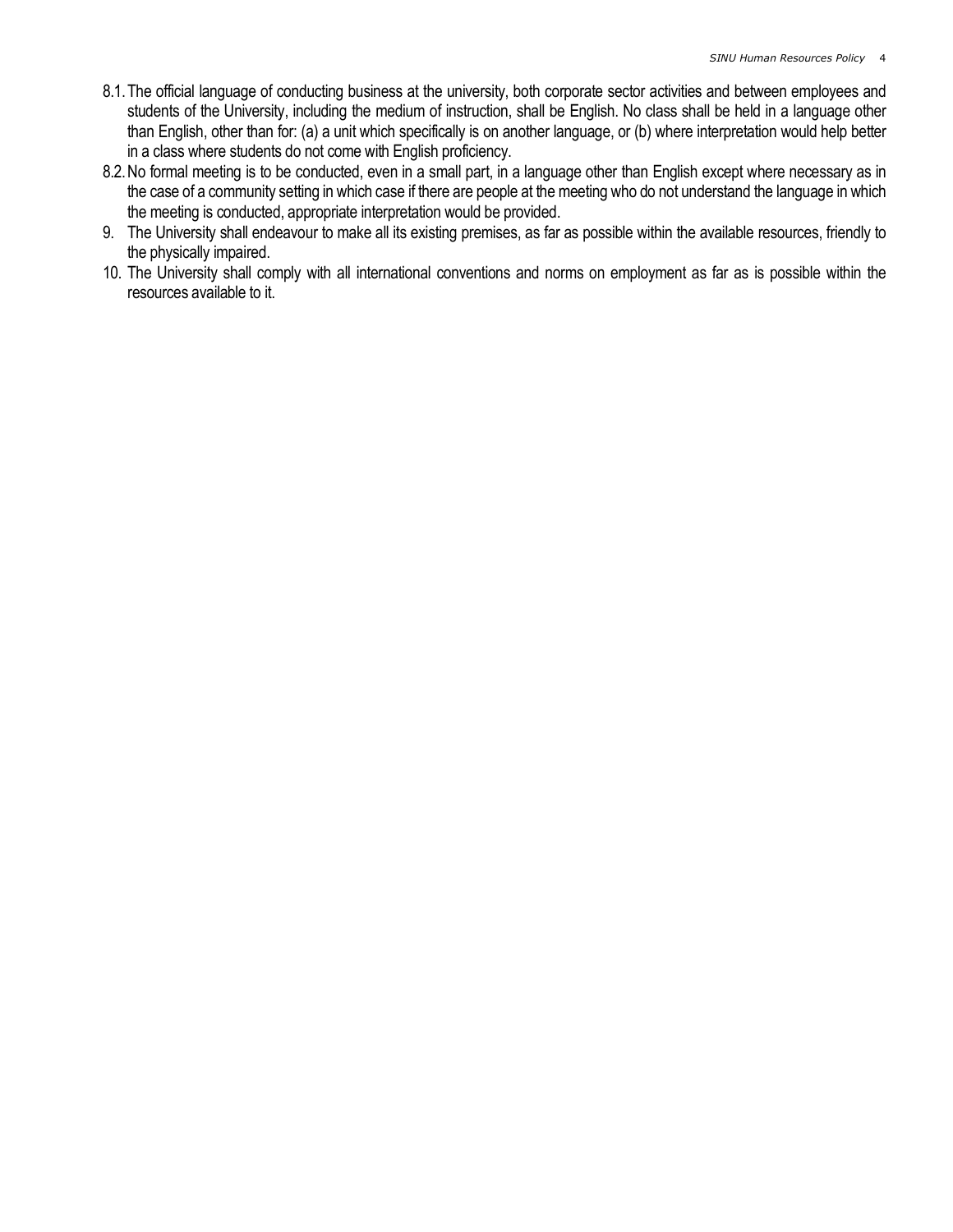## Policy No.: HR-Emp-02 RECRUITMENT POLICY

1. **Objective:** This policy aims to create a framework and the perimeters for recruitment of employees which meet the University's needs.

## 2. Policy Statement

- 2.1. The Recruitment Policy applies to all positions except those of the Senior Management, who shall be recruited according to the processes established by the Council.
- 2.2. The success of the University depends critically on the quality of its employees. The University reserves the right to attract and retain quality employees. In general, the University has the right to appoint full-time, temporary, short-term and parttime employees, and honorary, adjunct and visiting employees. The University reserves the right to utilize each type of employment option available to engage employees in the fulfilment of its vision, mission and values.
- 2.3. The University is committed to recruiting and selecting the best person out of those who meet the minimum qualification requirements. This requires identifying those with the right combination of qualifications, skills, and attributes necessary to maximize efficiency, effectiveness and productivity. Every employment decision of the University shall be an objective assessment of merit relevant to the job.
- 2.4. This policy aims to ensure that all recruitment activities are undertaken systematically, consistently and efficiently, and that the University's employment practices are consistent with EEO principles. It applies to all contractual permanent positions and unestablished or hired workers. Its application to the employment of casual workers and part-time employees is at the discretion of the Vice Chancellor, and shall be guided by the need of the moment.
- 2.5. Except as may be determined by the University Council, the University does not hire employees on tenure.
- 2.6. If a person recruited, or has an offer of employment, is found to have provided false information or to have misrepresented any information or to not have disclosed any material fact in his or her application, it shall be deemed to be sufficient grounds for SINU to summarily terminate the appointment, without any compensation whatsoever, or withdraw the offer, whichever course of action may be appropriate.

## 3. Recruitment of the Vice Chancellor and Senior Management

- 3.1. Vice Chancellor: The Council is the appointing authority of the Vice Chancellor. As such, the Council establishes the rules for the appointment and the terms and conditions of the appointee.
- 3.2. Pro-Vice Chancellors: Pro-Vice Chancellors report to the Vice Chancellor. The Council is the appointing authority of the PVCs. As such, the Council establishes the rules for the appointment and the terms and conditions of the appointee.
- 3.3. Deans and Directors: Deans and Directors report to the Vice Chancellor, and form part of the Senior Management of the University. The appointment of Deans and Directors shall be done by an Appointments Committee comprising the following:
	- a. Vice Chancellor as Chair of the Committee
	- b. At least 1 member of the Council nominated by the Chair of the Council, and
	- c. At least 2 members of the Senior Management, nominated by the VC.
	- 3.4. Sourcing Methods: Generally all senior management vacant full-time positions shall be advertised publicly. Other means may be used to build the field.
		- a. Advertising the Post: advertising in the local press and in international press and journals as deemed appropriate, and advertising on the SINU website are mandatory.

Advertising through recruitment websites may also be considered.

Head hunting, as determined by the Appointments Committee.

Executive Search Recruitment Consultants may be utilised on a need basis. In using executive search, the following points shall be considered:

- i. in selecting the search consultant, international search firms with good reputation, extensive global search experience and proven track record shall be considered;
- ii. the consultant should show a commitment to diversity and equality issues, and demonstrate how such commitment is reflected in its practice and approach; and
- iii. precise job descriptions and person specifications should be agreed between the consultant and the Selection Committee.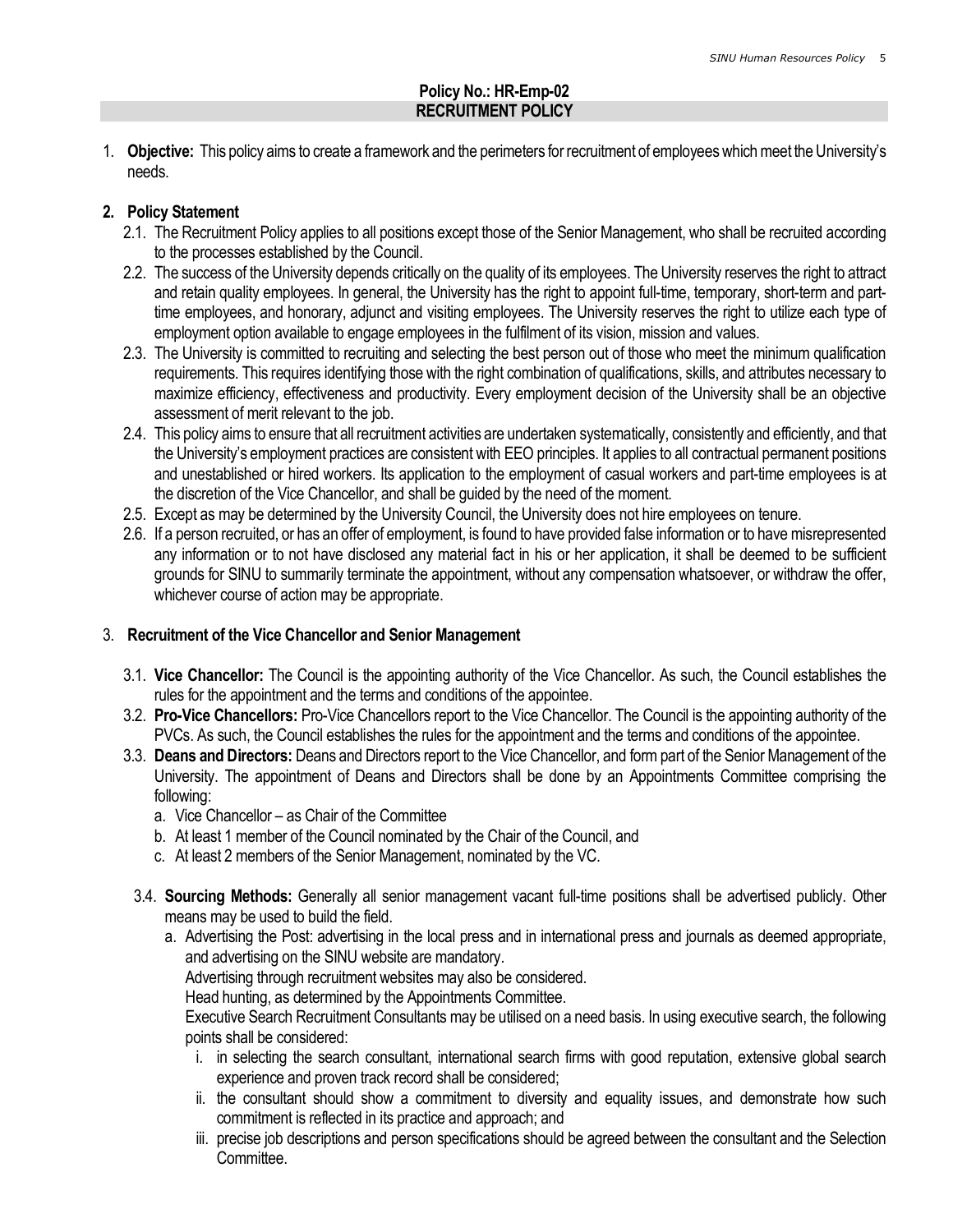- b. Network Referrals: This is a widely used method in industry and government for identifying potential candidates. Possible referral sources may include senior executives of other business and public organizations.
- c. Internal Candidates: All internal candidates shall be evaluated on the same basis vis-à-vis other candidates. CVs of internal candidates may be submitted by others, provided the candidate provides a consent note for this. CVs without consent notes shall not be considered.
- d. Direct Appointment: This is a last resort method, where when all established sourcing methods fail to result in identification and/or agreement on Terms and conditions for a suitable candidate, the appointment committee may proceed to do a direct appointment.
- 4. Appointment Authority of Staff other than Senior Management Staff: The Authority to employ people at the University for employees covered under this policy is with the Vice Chancellor. The Vice Chancellor may delegate some or all of this authority to appropriate officers of the University.

## 5. Establishing/De-establishing Positions

- 5.1. Each Faculty and Support Services Division of the University shall establish a Faculty /Division HR Review Committee, whose responsibility it shall be to regularly review staffing needs in the section in light of the contribution of the section to funding the operations of the section and the university generally. The HR Review Committee shall comprise the section head (or his/her nominee), and at least two senior employees in the next immediate level in the organisational hierarchy. It is the responsibility of the HR Department to ensure that such reviews take place at least on an annual basis. The Review Committee may be serviced by the HR Department.
- 5.2. A review may result in recommendations to the Vice Chancellor for:
	- a. confirmation of existing positions
	- b. establishment of new positions
	- c. de-establishment of existing positions
	- d. reclassification of positions, or/and
	- e. redefinition of positions/job descriptions
- 5.3. The review may also consider the section's organisational structure.
- 5.4. The review shall consider the work load of all existing staff in the section. Where overall work load is lower than the fulltime workload as per the workload policy, the Review shall recommend reduction in the section staffing, whether this be through de-establishment of existing positions or not filling vacancies which arise until such time that the work load normalises.
- 5.5. Any report from the HR Review Committee that recommends the establishment of new positions or de-establishment of existing positions, or which has any other financial implication, shall be submitted to the Vice Chancellor no later than 30 August each year, for the next financial year.
- 5.6. New positions cannot be created outside of the budgetary approvals that contain provisions for new positions. The only exceptions to this are:
	- a. where programmes/projects are self-funding, where there is no budgetary impact, and where positions created are for the respective programme/project and lapse as the programme/project ends.
	- b. where growth in the section turns out to be more than what was budgeted; in such circumstances, the Section head may seek approval from the Vice Chancellor for the filling of additional positions on a temporary basis until the HR Review Committee considers the sustainability of the growth and makes due recommendations to the Vice Chancellor.
	- c. As approved by the Vice Chancellor on the basis of documented circumstances.

## 6. Vacancy Documentation and Advertising

- 6.1. HR needs arising through HR Review Exercise/HR Plan for the following year must be submitted through a single 'Personnel Requisition Form' (PRF) to OVC for approval no later than 30 August each year.
- 6.2. The HR Office shall advertise these positions comprehensively for the University by 15 November each year.
- 6.3. When a vacancy arises through resignation, the section head must advise the HR Department, through the Personnel Requisition Form (PRF), of the need to advertise and fill the vacancy.
- 6.4. For all positions vacated through resignations or termination of contracts, the section head is required to convene the HR Review Committee within 5 working days of the notification of the vacancy to consider:
	- a. the workload of existing staff,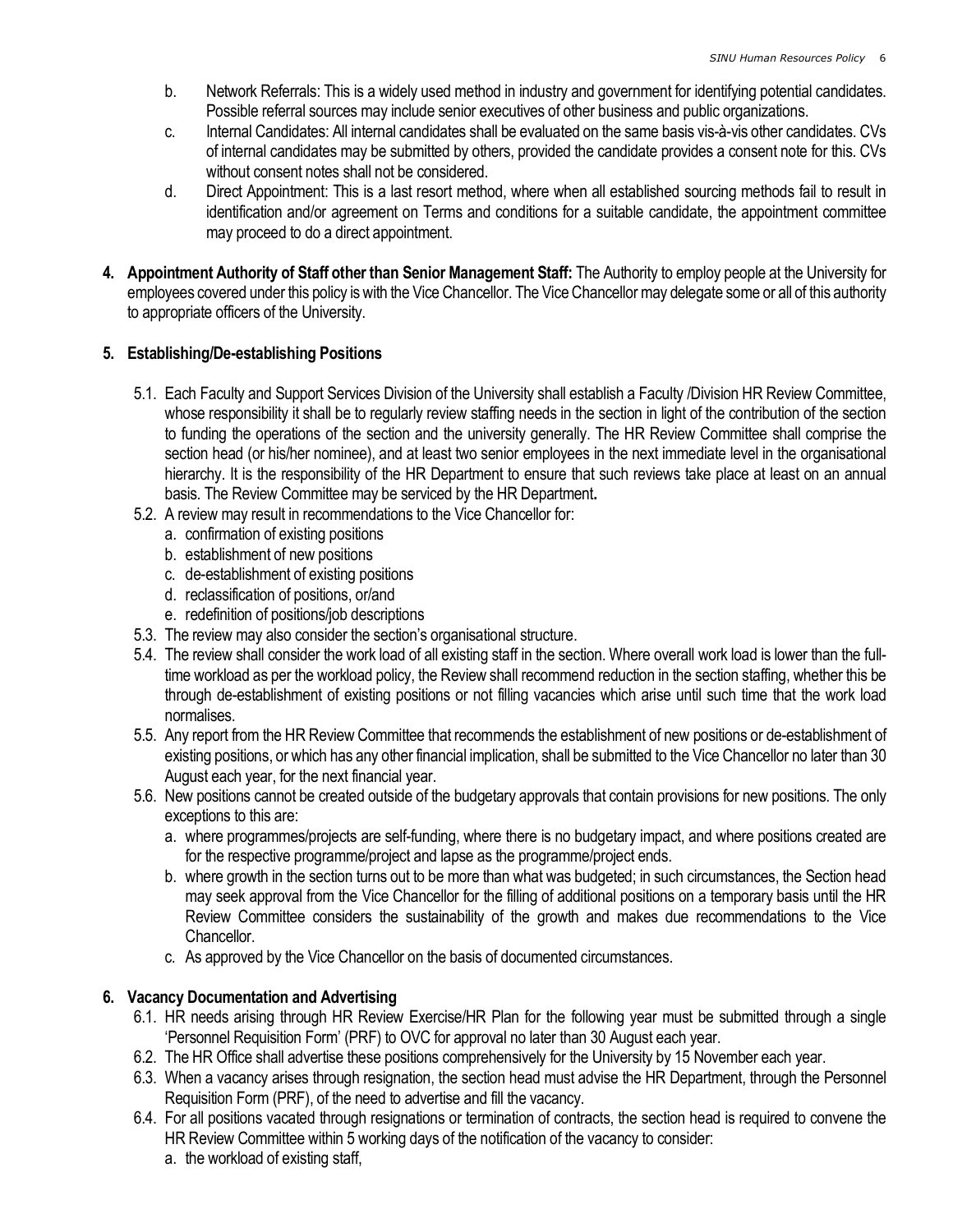- b. continuing need for the position,
- c. the need to fill the position at a different level,
- d. the need to fill the position on a different basis (e.g. on part-time basis), or
- e. any other matter related to the vacancy.
- 6.5. The Personnel Requisition Form must accompany the section head's recommendation on the resignation. If a resignation is sent directly to the HR Office, or the Office of the Vice Chancellor, the relevant office must ensure that the section head is made aware of the resignation within 3 working days of the receipt of the resignation notice, and who shall then submit a PRF to the OVC. The PRF for the vacant position shall contain the recommendation of the HR Review Committee.
- 6.6. The HR Office shall advertise the position within 10 working days of the receipt of the approved PRF from the OVC.
- 6.7. As a general rule, all vacant positions are advertised. Other means may be used to enhance the field. Advertising the post helps communicate clearly and openly to the public the requirements of the position and the selection criteria.
	- a. The methods for advertising the post shall include:
		- i. advertising in the local press (mandatory), and in international press and journals as deemed appropriate.
		- ii. advertising on the SINU website (mandatory)
		- iii. advertising through recruitment websites.
	- b. Head hunting, is encouraged by all with a direct stake in the positions, but no individual involved in this process shall give any undertaking of employment to any person.
	- c. Executive Search Recruitment Consultants may be utilised on a need basis. In using executive search, the following points shall be considered:
		- i. in selecting the search consultant, international search firms with good reputation, extensive global search experience and proven track record shall be considered;
		- ii. the consultant should show a commitment to diversity and equality issues, and demonstrate how such commitment is reflected in its practice and approach; and
		- iii. precise job description and person specifications should be agreed between the consultant and the Selection Committee.
	- d. Network Referrals: This is a widely used method in industry and government for identifying potential candidates. Possible referral sources may include senior executives of other business and public organizations.
	- e. Internal Candidates: All internal candidates shall be evaluated on the same basis vis-à-vis other candidates. CVs of internal candidates may be submitted by others, provided the candidate provides a consent note for this. CVs without consent notes shall not be considered.
	- f. Direct Appointment: This is a last resort method, where when all established sourcing methods fail to result in identification and/or agreement on Terms and conditions for a suitable candidate, the appointment committee may proceed to recommend a direct appointment.
- 6.8. No advertisement shall contain any protected personal character limitation for applications which are contrary to the principles laid down in the EEO Policy.
- 6.9. All advertisements will nominate:
	- a. a closing date, which shall normally not be less than three weeks from the advertising date for all academic and middle to senior level support services positions, and not less than 2 weeks for junior support service positions. Shorter closing dates may be specified for positions which are readvertised.
	- b. a contact officer for interested persons to obtain more information from, including a copy of the Job Description;
	- c. the address to which applications must be submitted. This address is usually at the Human Resources Office.
- 6.10. All advertisements must comply with a standardized University format for job advertising.

#### 7. Employment Application Processes

- 7.1. For salaried positions, the preferred mode of applying for jobs is through online applications available on the SINU website. Alternatively, an applicant may send the application via email using an authentic email address. Applicants may also send hardcopies of their applications.
- 7.2. For unestablished/wage or temporary positions, applicants are expected to submit the 'Application for Employment Form'. Applicants may also apply online.
- 7.3. Applications shall normally not be accepted after the nominated closing date. For clarity, the closing date is deemed to be the date stated on the advertisement for the position. Applications postmarked or emailed before this date are acceptable. Applications received after the closing date may be considered.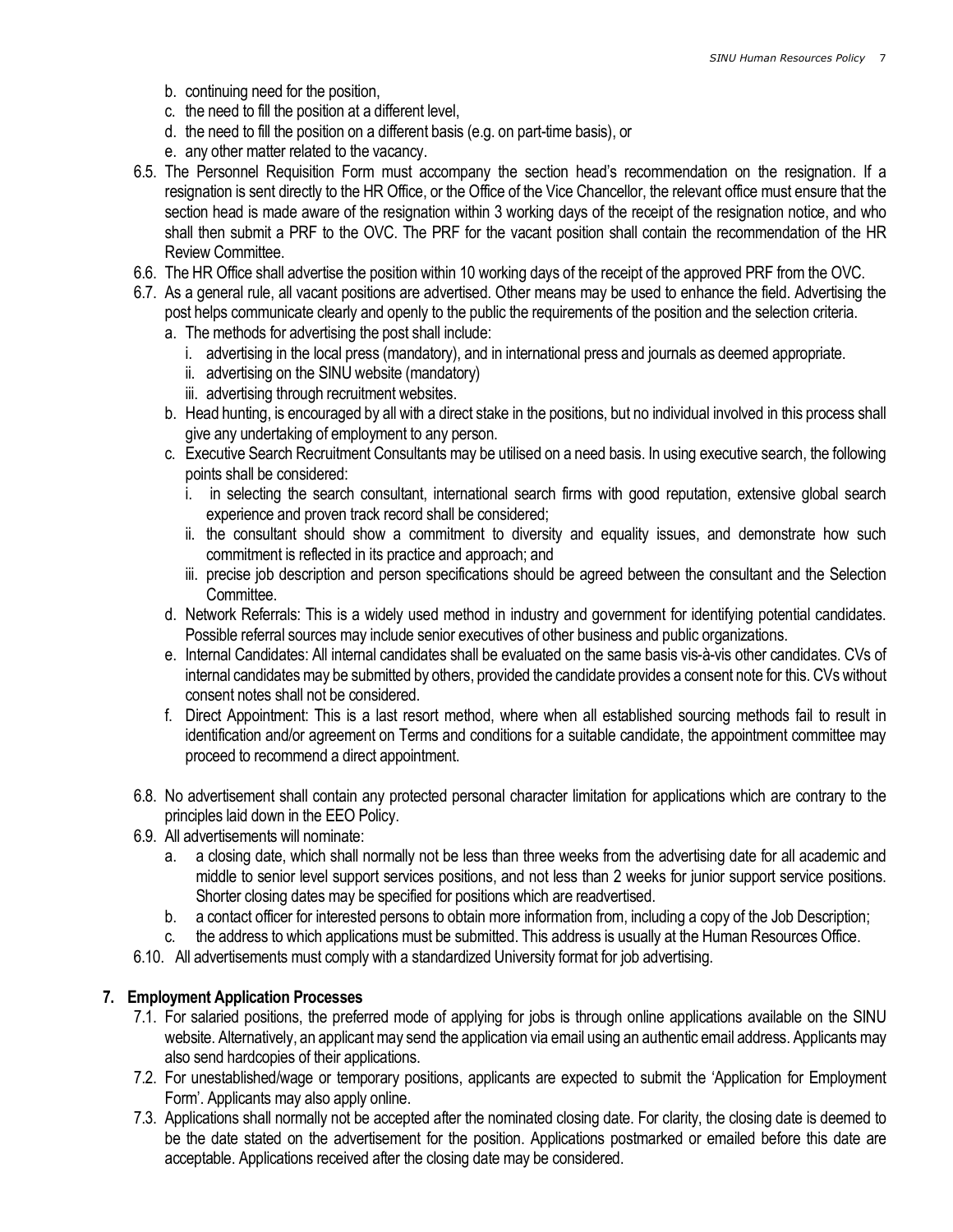- 7.4. All online applications and applications with email addresses shall be acknowledged by the HR Office via email within one (1) week of the closing date of the application. Hardcopy applications, or applications without email addresses, may not be acknowledged.
- 7.5. The HR Department is responsible for all administration associated with advertising and pre-selection, and recording processes, including:
	- a. the creation and maintenance of a register of all applications, detailing date of receipt, action taken and status of the applications;
	- b. the holding of all original applications and associated documentation;
	- c. maintaining records of all relevant paperwork (job descriptions, standard forms, reference check details, approvals); and
	- d. constructing a standard assessment matrix for submission to the Screening Committee.

#### 8. General Applications and Search

- 8.1. The University may maintain a file in each professional area, which would contain applications sent to the University without any reference to any specific job, or sent with the intention of getting a job at the University. Applicants would be removed from the list if they subsequently decline to express interest in working for the University or have been appointed to any position at the University.
- 8.2. The University may maintain a file of applicants worthy of appointment in each professional area, but who were eliminated during the screening process. Applicants shall be removed from the list if they subsequently decline to express interest in working for the University.
- 8.3. Applicants in these files may be contacted when appropriate/relevant vacancies arise to see if they would like to be considered for the vacant post; if the interest remains, their applications would be treated alongside the other applications received.
- 8.4. Section heads and other employees of the University are encouraged to circulate job advertisements as widely as they wish can, and encourage people to apply, without making any representation or providing any undertaking on the prospects of them being appointed. All head-hunted applicants would also go through the process of screening.

## 9. Assessment and Pre-Selection Processes

- 9.1. Application Log: The HR Office shall maintain full records of all applications received in a mail register.
- 9.2. Selection Matrix: Applicant's details are entered into an electronic matrix adopted for the specific purpose. This is the responsibility of the HRD. These matrices shall be filled within the following time frames:
	- a. For posts which attracted up to 12 applications, no later than 5 working days from the closing date of the applications;
	- b. For posts which attracted up to 24 applications, no later than 10 working days from the closing date of the applications;
	- c. For posts which attracted more than 24 applications, no later than 15 working days from the closing date of the applications;
- 9.3. Shortlisting and Screening Applications: The HR office shall note in the assessment matrix, those applicants who do not meet the minimum qualification requirement (MQR) for the position. These applicants shall not be considered further. The resulting list is the List of Eligible Candidates.
- 9.4. Shortlist: Each applicant on the List of Eligible Candidates, shall be assessed quantitatively by HR. This assessment is as per the points allocated on the selection matrix.
- 9.5. The full file of applicants, together with the selection matrix, the HRD's assessment of applications, the advertisement and the job description for the position, shall be sent to the Chair of the Screening Committee for consideration no later than:
	- a. 5 working days from the close of applications for positions with up to 12 applications;
	- b. 10 working days from the close of applications for positions with up to 24 applications;
	- c. 15 working days from the close of applications for positions with over 24 application
	- d. Where the number of applications or number of positions advertised is unreasonably high, a reasonable timeline may be set by the Vice Chancellor upon request.
- 9.6. One full file for the position shall always be maintained by the HR Office. This may be an electronic file.

#### 10. Selection Processes

10.1. There shall be composed a Screening Committee for each position advertised.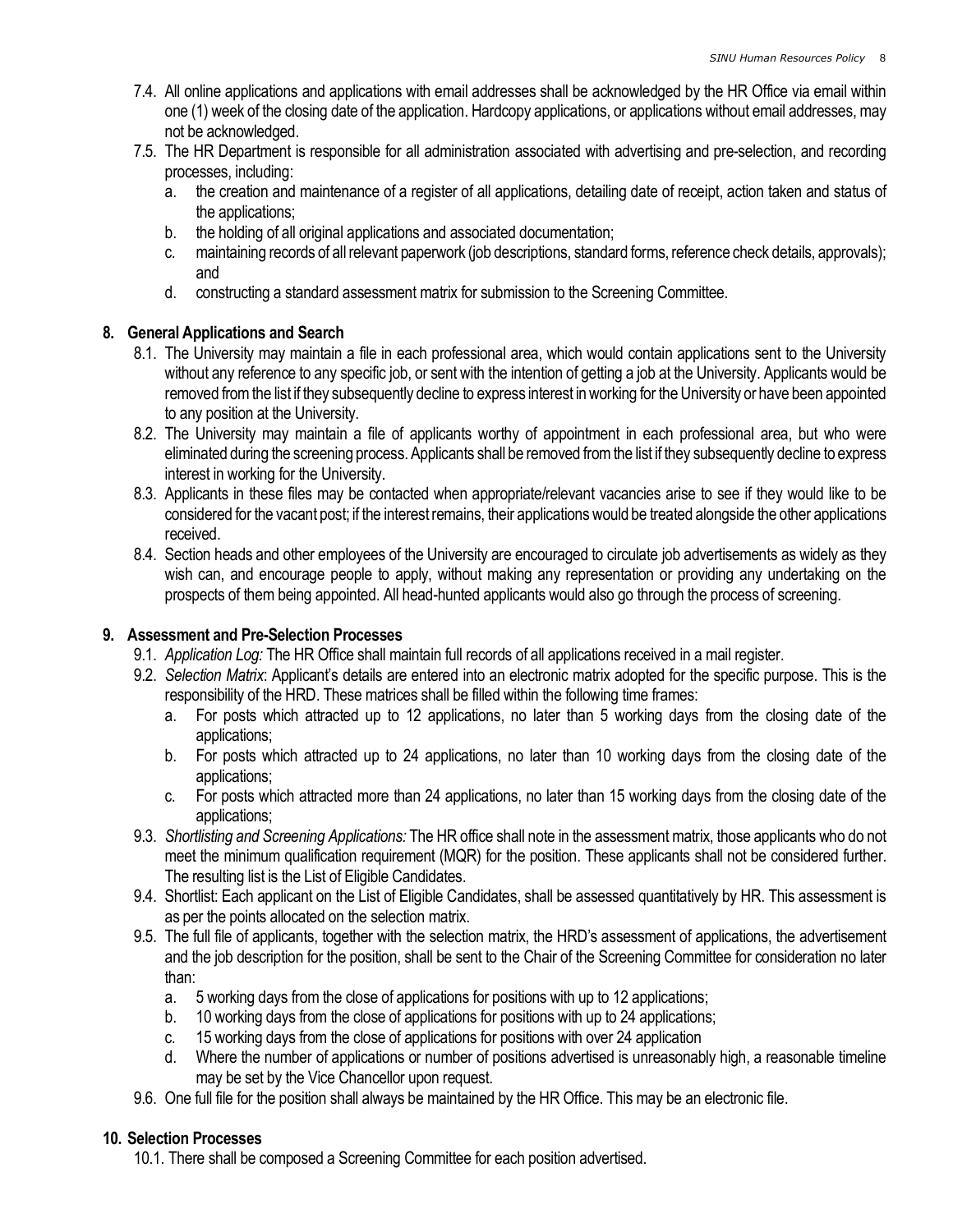10.2.Screening Committee for Salaried Employees shall comprise:

- a. Head of the section (Dean, etc) in which the vacancy arises, as Chair.
- b. Section Head directly responsible for the appointee (school or department)
- c. One other member of the department.
- d. One member from another section of the University, appointed by the Vice Chancellor
- e. HR Department Officer or a nominee of HR Department
- 10.3.Screening Committee for Wage Employees shall comprise:
	- a. Head of section (Director/etc.) in which vacancy arises, as Chair;
	- b. Head of section directly responsible for the appointee'
	- c. One member from another section of the University, appointed by the Director of Human Resources; and
	- d. HR Department Officer or a nominee of HR Department
- 10.4.The HR Office shall also get all confidential referees reports for short-listed applicants in time for the Screening Committee meeting.
- 10.5.The Screening Committee shall examine the short list provided by the HR Office, and add other applications from the file who it considers are worthy of further assessment. The Screening Committee shall not exclude from the list any applicant who has been placed on the list by the HR Office except on account of not meeting the position MQR.
- 10.6.The candidates would be ranked by the scores they achieve in the quantitative assessment as shown by the % points each achieves via the assessment matrix. Achievements, attributes, experiences, skills, etc., that are considered are qualifications, work experience, research and publications (for academic positions), and job-hopping. The application matrix provides the weights that are given to various categories of attributes of applicants.
- 10.7. The Committee may decide to confirm the % points and recommend the applicant with the highest score for appointment to the Vice Chancellor.
- 10.8. Alternatively, the Committee may decide to interview 3 top ranked applicants.
- 10.9. Where interviews are considered necessary, the secretary of the Screening Committee shall arrange a time and place for any interview that may be necessary, and notify all members of the Committee of the shortlisted applicants and the time and place of interview.
- 10.10. Where applicants are interviewed, formal interview questions need to be prepared. Each applicant interviewed must be asked the same questions. All interview responses need to be recorded and assessment points noted by each Committee member. Candidate's merits/demerits shall only be discussed after each member provides the scores of those interviewed; never earlier than that. All scores would be provided after all applicants who were to be interviewed have been interviewed. The Chair shall summarise the scores and enter these in the assessment matrix.
- 10.11. The Screening Committee may decide to include tests (including aptitude tests for designated positions), exercises, presentations or demonstrations to enable better assessment of skills for certain positions.
- 10.12. For assessments where there is a clear ranking, the Committee may recommend the appointment of the highest ranked applicant, with next two top ranked as reserve candidates. It may also recommend a point within the salary band for each of the recommended applicants.
- 10.13. The Chair shall submit a report to the HR Office. The full file, together with the report, shall be sent back to the HR Department within 10 working days from the receipt of file from HR office for all positions.
- 10.14. If the Screening Committee needs additional time, it should seek an extension in writing from the Director responsible for HR.
- 10.15. The Committee shall not recommend any candidate to be appointed to any position other than those advertised for. If the Committee accesses the credentials of one or more applicants to be suitable for another rank than that advertised, it shall advise the Vice Chancellor of this in its report. The Vice Chancellor shall consider this report and make a determination on the basis of the needs of the University, provided that the determination shall not have the potential of preventing any citizen from an employment prospect at the rank determined.
- 10.16. The HR Office shall assess the report from the Chair of the Screening Committee, and submit its assessment to the Vice Chancellor for consideration. This submission shall be within 5 working days of receipt of the file form the Screening Committee. The HR report to the Vice Chancellor must include:
	- a. Complete file of applicants
	- b. Complete application matrix, an excel version of the same to be simultaneously emailed to the Vice Chancellor
	- c. Recommendation, and the justification for the recommendation
	- d. If the candidates were interviewed, then a full record of the interviews
	- e. Any other matter the Committee feels needs to be reported for positions relating to the position.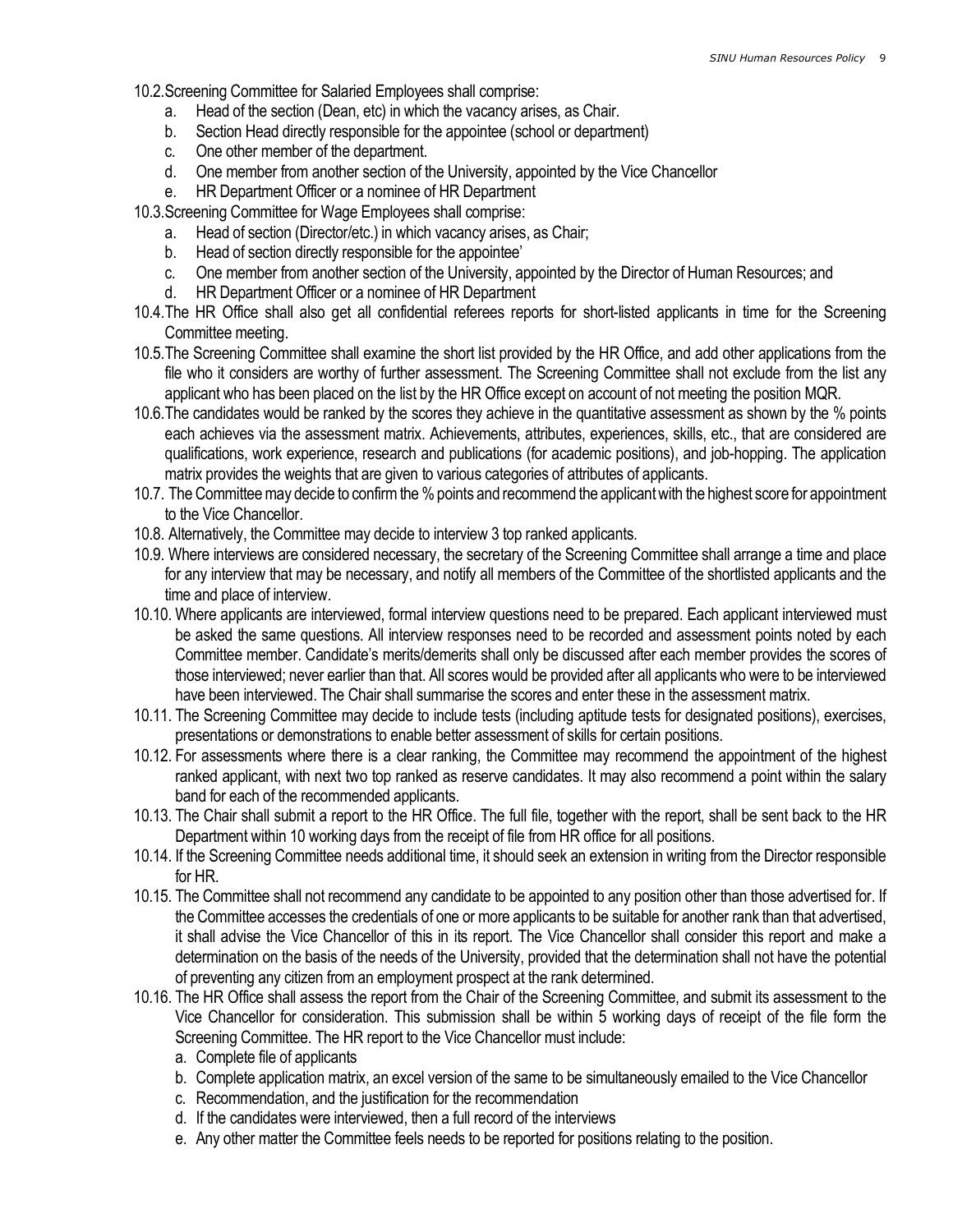## 11. Appointment

- 11.1. The Vice Chancellor may accept the recommendation of the Screening Committee, but is not bound to accept any or all recommendations. Where the Vice Chancellor does not accept the candidate recommended by the Screening Committee on credible grounds, the Vice Chancellor shall provide his reasons and send the file back to the Screening Committee, which shall consider the Vice Chancellor's reasons and carry out a further assessment of the applicants, addressing each of the grounds which the Vice Chancellor has submitted. The revised report of the Screening Committee shall be sent to the HR Office for its assessment and onward submission to the Vice Chancellor. The Vice Chancellor shall consider whether the Screening Committee has sufficiently addressed the matter(s) raised by him. Where the Vice Chancellor assesses that the Screening Committee has not sufficiently addressed the matters raised, he shall decide on further action to be taken. Further actions may include offering the position to the candidate who has scored the highest aggregate score on the application assessment matrix, convening an independent panel comprising at least 3 professors of the University to advice the Vice Chancellor on the panel's recommendation, or readvertising.
- 11.2. The University aims to appoint the best applicant for any position. The best applicant is the one who has met the minimum qualifications requirement and who has scored the highest aggregate points in the application assessment matrix.
- 11.3. Once an applicant is endorsed by the Vice Chancellor, the Human Resources Director shall offer the successful candidate a contract of employment for the position.
- 11.4. Contract commencement shall be as per the needs of the section, but normally be at the beginning of each month to coincide with the new employee induction process.
- 11.5. No offer shall be made to any applicant, nor shall any applicant be communicated to by any member of the Committee or the HR Department, without formal approval of the appointment by the Vice Chancellor.
- 11.6. No person shall be asked by any section to commence work without a contract being duly entered into.
- 11.7. The HR office shall advise, through emails, all applicants who had provided their email addresses, of the outcome of their application.

## 12. Pre-employment Health & Police Screening

- 12.1. A job offer by the University is only confirmed upon the University receiving:
	- a. A Medical Report: If the medical report certifies medical suitability of the applicant, the appointment shall be confirmed. If the medical report indicates lack of medical suitability, or provides conditional suitability, the offer shall be deemed to be rescinded, until and unless the physician issues a revised certificate or revises conditions of the certificate such that the condition does not present undue complications or hardships to the University, or advises that a remedial program has been initiated that will permit employment consistent with the University's needs. Candidates from outside Solomon Islands shall submit a report from a registered medical practitioner from their country and at their cost. It is the policy of the University not to discriminate against any applicant because of physical impairments except for positions that require physical fitness for the performance of one's duties
	- b. Police Report: Each candidate offered a job at the University is required to provide a police report from within the residential jurisdiction as specified in the job offer letter. Candidates with police reports that show adverse records during the immediate past 7 years, except in categories of crime related to their profession where past 12 years shall apply, may have the offers to them rescinded if there has been no evidence of successful rehabilitation.
- 12.2.Applicants found to be submitting falsified medical or police documents shall be deemed to have committed a gross misconduct.

## 13. Recruitment Benefits

- 13.1.There is no financial or other benefit payable to new recruits, irrespective of the place of recruitment.
- 13.2.To enable an employee to adjust, the University shall, if a new recruit requests, pay a salary advance equivalent to one month's salary, on the day a new recruit joins employment. The advance shall be deducted from the employee's salary over a period of 6 months.
- 14. Indemnity: The University shall indemnify each employee for acts and/or omissions of the employee on the condition that the employee works in good faith, within the policies of the University, within one's specific authority, and with the skill, dexterity, and standard of care required and expected of the profession.
- 15. Records Management: Documents relating to unsuccessful applicants (applications, interviewers notes, etc.) shall be retained by the HR Office for as long as an employee is active at the University, and thereafter, for a period of at least 6 years.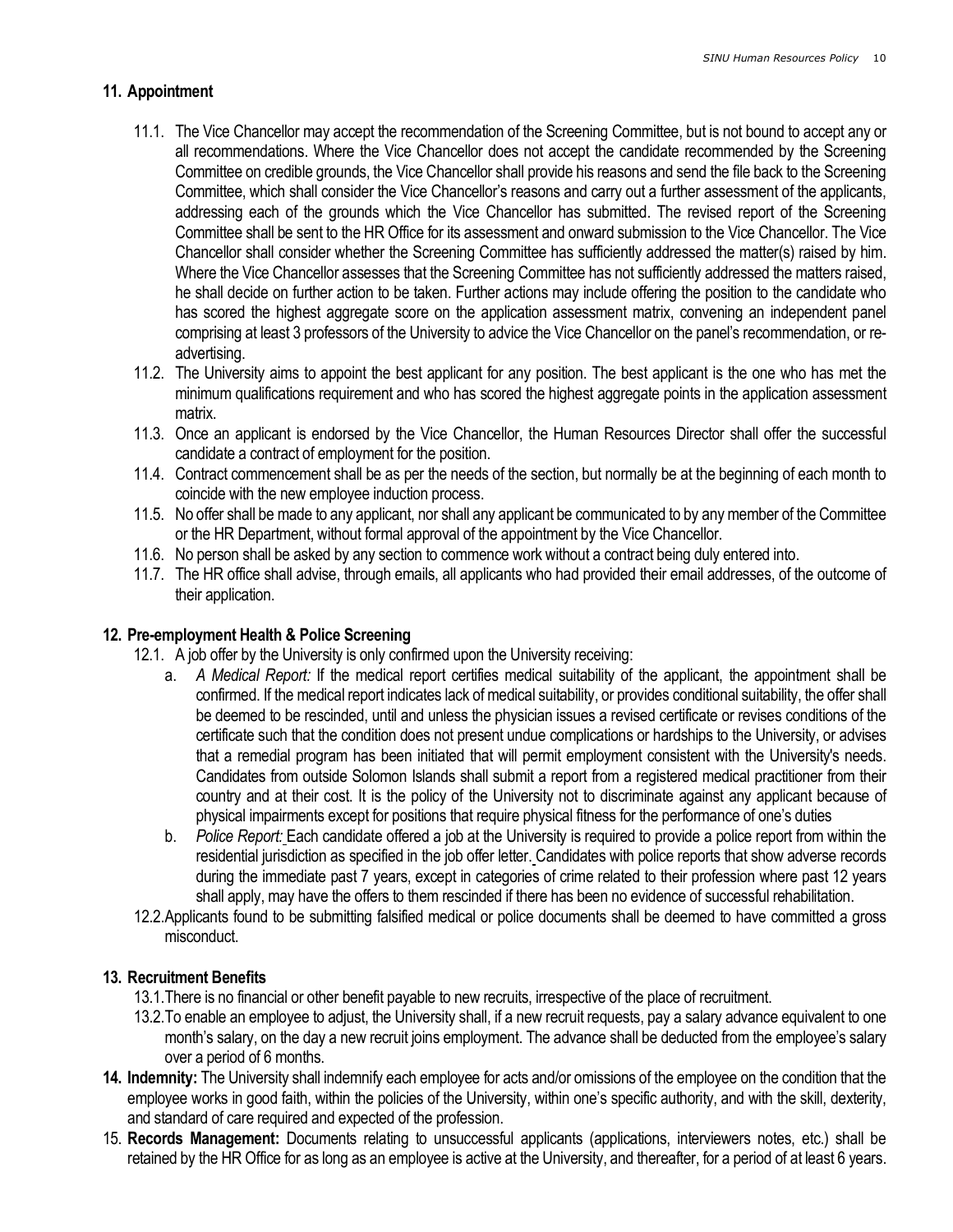Screening Committee recommendations and the Vice Chancellor's approval documents shall be retained in perpetuity.

#### 16. Temporary Employment

- 16.1. Policy Statement: From time to time, the University may need to fill a position based on a particular need at a particular time. These positions are not on the establishment but are necessary for smooth functioning of the University at that particular time. The University may employ candidates on temporary basis to fill this particular need.
- 16.2.Guiding Principles: The common situations where temporary positions will be required (but not limited to) are:
	- a. specific project work, like research/clinical work for academics, external assessment, curriculum reviews, unexpected report submission deadlines, and building/property related work for the Properties department
	- b. unscheduled departure of staff, e.g., staff absconding, terminations, etc.
	- c. resignations of staff where the resignation period is such that it does not allow a replacement to be formally made,
	- d. where staff are suspended as part of a disciplinary process,
	- e. during advertisement and recruitment for established positions,
	- f. where work needs to be carried out when staff are on mandatory leave,
	- g. inability of established staff to carry out their JDs for reasons of competence or illnesses,
	- h. unscheduled and/or unexpected work load in a section which can not be carried out effectively by the established staff, and
	- i. new responsibilities and/or tasks or calls which arise on account of growth and expansion of the University.

## 16.3. Application and Selection to Temporary Employees

- a. Requests for temporary positions are made by head of Faculty/Division on a standard Personnel Requisition Form for approval by the Vice Chancellor.
- b. The requisition form must accompany the duly filled Employment Application Form, a current CV of the applicant and the justification for the position (including the section workload).
- c. The term of employment must be clearly specified.
- d. The selection of temporary staff shall be strictly on merit.
- e. Temporary employees must meet the MQRs for the specific position against which the temporary appointment is being made, or a comparable position if there is no specific position against which the application is made.

#### 16.4. Period of Employment

- a. The period of temporary employment in most instances shall be no longer than 3 months at a time. The absolute maximum for a person to be employed in one temporary position for all categories other than project work, is 2 years. For project work, temporary positions shall continue until the project is completed.
- b. No extension shall be provided for any temporary employment, unless the Head of Faculty/Division can demonstrate that the need for the position still continues.
- c. Temporary employment with the University cannot be deemed to provide an expectation of full-time or permanent employment at the University. This shall be made clear in all temporary employment contracts.

#### 16.5. Responsibilities

- a. The candidate shall provide an undertaking that his health and medical condition are satisfactory to the nature of employment to be undertaken, and that the candidate shall not make any claim against the University for medical costs, and that the candidate indemnifies the University from any claim arising against the University on account of events arising due to the health or medical condition of the employee.
- b. Any person who is recommended to hold a temporary position beyond 6 months, or is getting an extension after the first 6 months, would be required to provide a police clearance.

#### 16.6. Remuneration

- a. Salaries for temporary positions will be as per the University's salary scales.
- b. Any payment other than the salary shall be as per the provisions of the Labour Act of Solomon Islands.

## 16.7. Termination

a. The University reserves the right to terminate the period of temporary employment by giving notice as per the contractual provisions.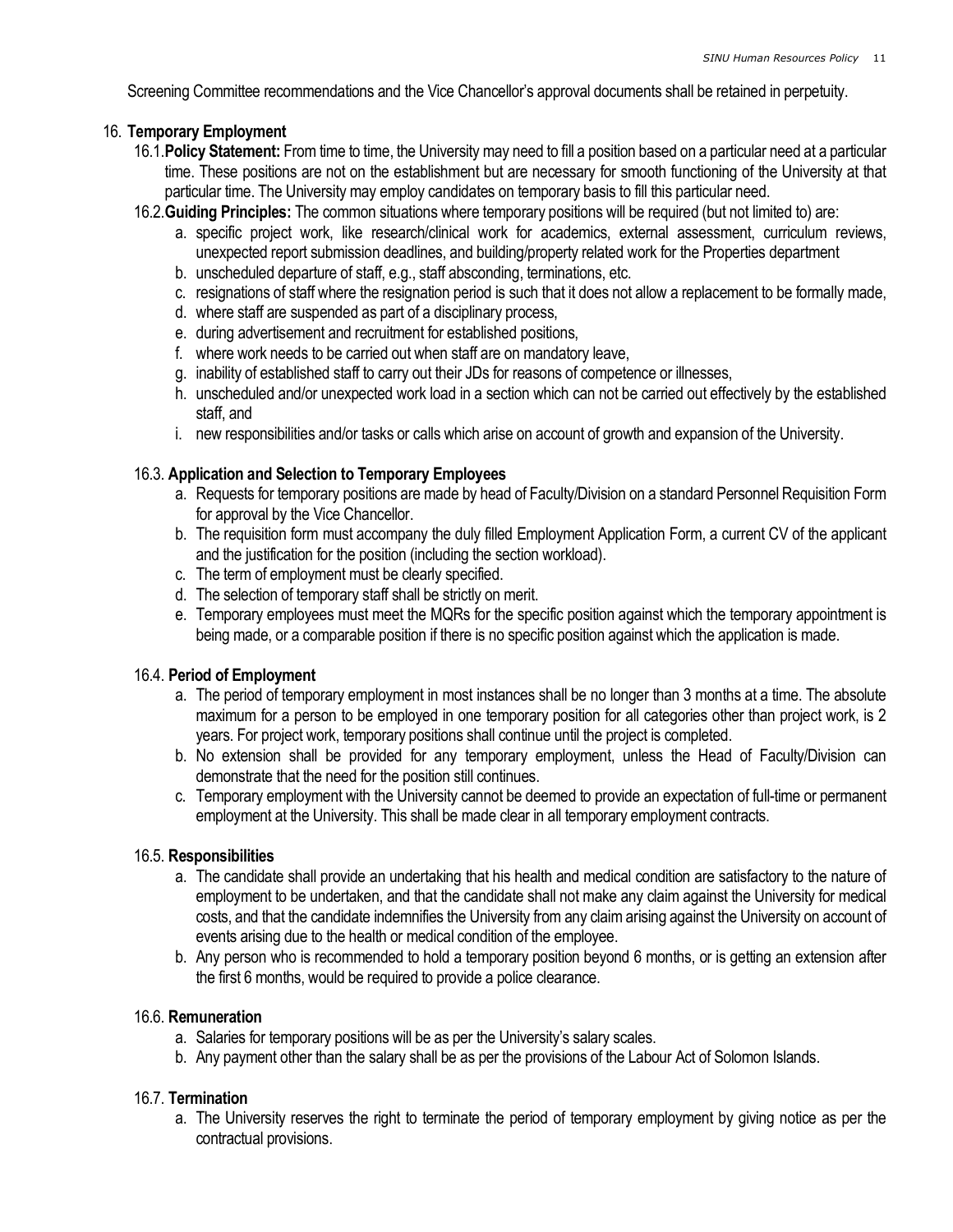## 17. Fractional Employment

- 17.1.The University may employ people on fractional basis. Fractional employment provides flexibility to an employee to carry out specified work at the University, as well carry out work outside the University for a different set of remuneration.
- 17.2. Fractional employment is not to be deemed as temporary employment. Fractional employment is an arrangement of permanent employment, but one which provides for the employee to work for more than one employer, by working only for a fraction of the full-time work hours at the University.
- 17.3. The terms of the fractional appointment shall specify the time that is required to be spent at the University on teaching/learning, etc., activities.

#### 17.4. Application and Selection of Fractional Employees

- a. Requests for fractional employment are made by head of Faculty/Division on a standard Personnel Requisition Form for approval by the Vice Chancellor.
- b. The requisition form must accompany the duly filled Employment Application Form, a current CV of the applicant and the justification for the position (including the section workload).
- c. The selection of a fractional employee shall be strictly on merit.
- d. Fractional employees must meet the MQRs for the specific position against which the appointment is being made, or a comparable position if there is no specific position against which the application is made.

#### 17.5. Period of Employment

- a. The period of fractional employment can be upto a period of 3 years, renewable on mutual agreement.
- b. A fractional employee may opt for full-time (100%) engagement with the University, were there to be, as assessed by the respective Dean, adequate work for a full time engagement.

#### 17.6. Responsibilities: The fractional employee shall

- a. Receive formal orientation, including orientation to the philosophy and work practices of the University, and shall be provided with a conducive working environment, including working space, requisite equipment for his/her work, and mentoring.
- b. Adhere to all regulations, policies and procedures of the University.
- c. Demonstrate willingness to exhibit ownership of SINU locally, regionally and globally.
- d. Be covered by the University's insurance cover against accidents or injury sustained by the worker during the course of only the designated work at the University.
- e. For the portion of the time the employee is not working for the University, the employee shall indemnity the University from any claims arising from professional conduct of the employee.
- f. Receive the respective fraction of all statutory benefits which are provided for in law.
- g. Review the respective fraction of any medical cover which the University puts in place for its employees.

## 17.7. Remuneration

a. Salaries for fractional positions will be determined with reference to the University's salary scales.

#### 17.8. Termination

a. The University reserves the right to terminate the period of fractional employment by giving notice as per the contractual provisions.

#### 18. Honorary Positions

- 18.1.Guiding Principles: To capitalise on the benefits of having adjunct, visiting, and retired positions at the University, and to lift SINU's academic profile, SINU institutes the following honorary positions:
	- a. Adjunct Positions: Adjunct Professor, Adjunct Associate Professor, Adjunct Assistant Professor/Senior Lecturer/Principal Lecturer, Adjunct Lecturer, Adjunct Fellow; Adjunct Senior Fellow, and Adjunct Professorial Fellow.
	- b. Visiting Positions: Visiting Professor, Visiting Associate Professor, Visiting Assistant Professor/Senior Lecturer/Principal Lecturer, and Visiting Lecturer.
	- c. Fellows: Research Fellow, Senior Fellow, and Professorial Fellow.
	- d. Distinguished Retired Staff: Professor Emeritus/Emerita, Associate Professor Emeritus/Emerita, Assistant Professor Emeritus/Emerita, and Lecturer Emeritus/Emerita.

#### 18.2.Adjunct Positions:

- a. Adjunct appointments are made under the authority of the Vice Chancellor.
- b. The terms and conditions of adjunct positions are to be negotiated between the parties, but as an operating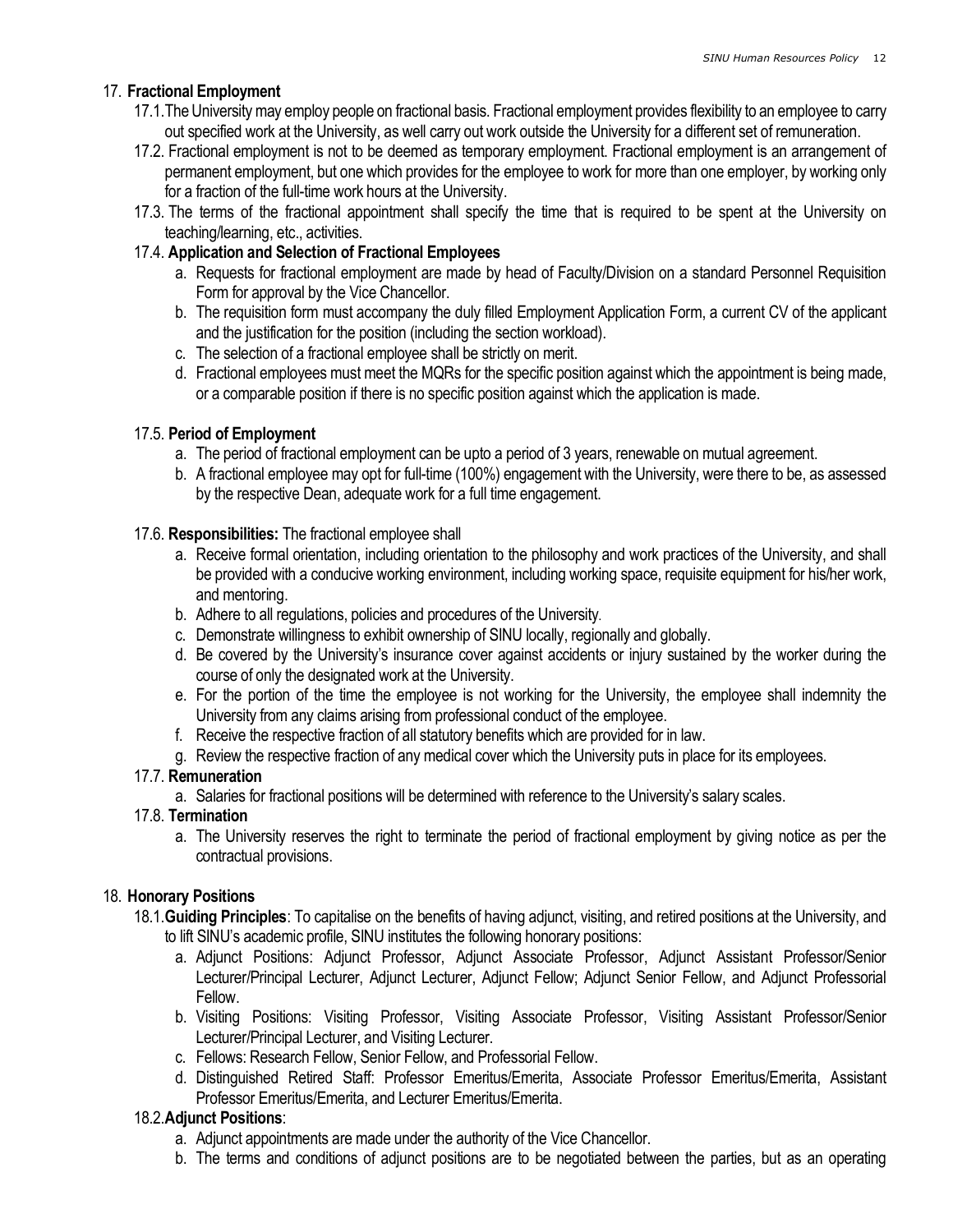principle, these positions are honorary positions where the appointee is associated with SINU in name and title.

- c. The adjunct may do specific work for the SINU on request basis, or may provide solicited or unsolicited advice to the Vice Chancellor or the Faculty Deans, or Heads of Schools/Departments/Centres to which they are affiliated.
- d. The adjunct may also be asked to be based at SINU for brief periods.
- e. Any remuneration for work at SINU would be pegged at the associated rank, pro-rated for the period the adjunct works at SINU. For work done from distance, a reasonable honorarium commensurate with the value of the work would be paid. The Vice Chancellor shall be responsible for fixing this honorarium or remuneration, on the recommendation of the section in which the adjunct is attached.

#### 18.3.Visiting and Fellow Positions

- a. Visiting and Fellow position appointments are made under the authority of the Vice Chancellor.
- b. The terms and conditions of these positions are to be negotiated between the parties, but as an operating principle, the net gains from such visiting positions should always be in favour of SINU.
- c. Any remuneration paid for work done at SINU would be pegged at the associated full rank, pro-rated for the period the visitor/fellow worked for SINU. The Vice Chancellor shall be responsible for fixing this honorarium or remuneration.
- d. Visiting positions may not be held for more than 36 months at a time, while fellowships may be held for a longer period, but each for a clearly defined research project. The primary determinants in making visiting or fellow appointments are prestige and status, or financial endowments or research grants.
- e. It shall be the responsibility of the Vice Chancellor to ensure that no visiting position or positions of fellows are offered without being thoroughly satisfied that this would add a net value to SINU, and that the achievements of the person(s) are of a level suitable for such appointments.

#### 18.4.Retired Staff and Emeritus/Emerita titles

- a. Emeritus/Emerita titles are awarded to distinguished staff who have made a significant and sustained contribution to SINU's standing through their research, publications, patenting, and industry consulting. Merely teaching/training does not qualify a retiring staff to an emeritus/emerita status.
- b. Persons holding these titles shall be entitled to the following privileges of the University: access to the University, library rights, office space and equipment, internet and computing facilities, and University business cards carrying the emeritus/emerita title.
- c. Persons holding such positions may not work for the University in any full-time capacity. They may, however, be called upon to do specific work, or a defined project work, or be involved in mentoring of staff or senior students, or in completion of a research project that commenced earlier, or in preparing results from a prior project for publication. For such work, the persons shall be paid at the normal hourly rate for part-time staff at the various ranks. If the work involves full-time work for a brief period, but not exceeding one semester, the payment shall be commensurate to the full academic rank prorated for the period so worked.
- d. The award of emeritus/emerita titles is made upon the recommendation of the Vice Chancellor and endorsement of the University Senate. Nominations for the award of emeritus/emerita positions may be made to the Vice Chancellor by staff of the University.
- e. Teaching staff who have devoted over 20 years of their lives to teaching/training at SINU, and support services staff above the rank of Officer who have worked at SINU for over 20 years, may be associated with the University upon retirement. While they would not be offered any honorary position, their association will be by virtue of "Retired" title, styled "Rank - Retired, year". This shall entitle them access to the University, library rights, office space and equipment, internet and computing facilities, and University business cards carrying the "Rank – Retired, [Year]' after or below their names.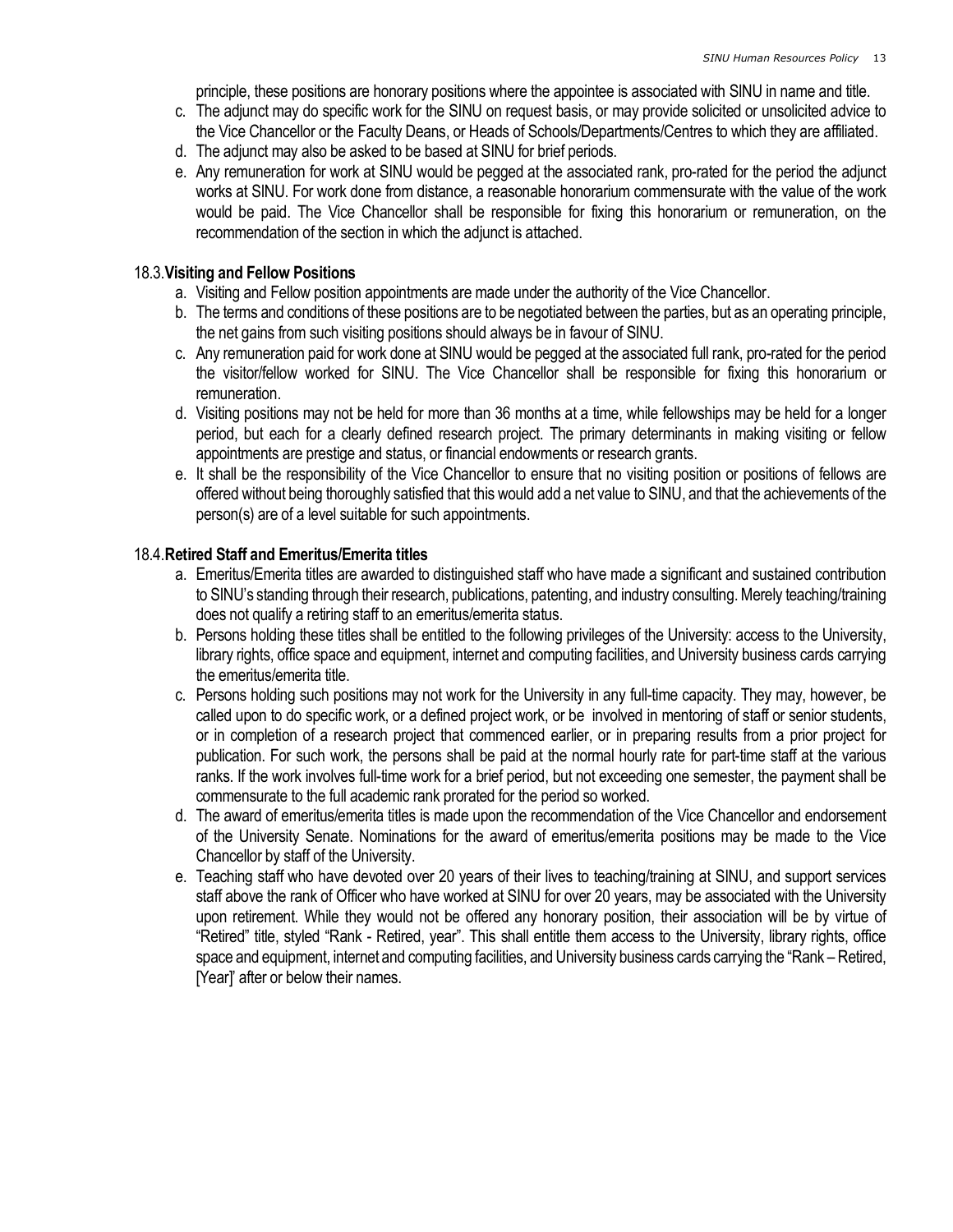## Policy No.: HR-Emp-03 WORKPLACE ATTACHMENT POLICY

#### 1. Policy Statement

1.1. The University may accept requests from bona fide students of tertiary or vocational institutions for work attachments at the University under the guiding principles contained in this policy.

#### 2. Guiding Principles

- 2.1. Attachments will be offered only in line with the University's programmes and activities.
- 2.2. A restricted number of attachees would be allowed at the University for a specific period of time taking into account considerations of space, mentorship and equipment.
- 2.3. Where the request for attachment is greater than the number of places available, acceptance shall be determined solely by academic merit.
- 2.4. Attachments shall be considered only in the major area of the applicant's study, supported by a letter from the institution.
- 2.5. An attachment is not an employment with the University. The attachee's status remains that of a student who is fulfilling the conditions necessary for graduation from his/her programme of studies.

#### 3. Application and Selection

- 3.1. Attachment applications shall be considered at least quarterly, for batches of applications received by the last working day of January, April, August, and November.
- 3.2. Applications shall be made through the 'Job attachment Application Form'. Applications shall be valid for a period of twelve months from the date the forms are received by the University.
- 3.3. In order to be eligible for an attachment at the University, applicants must:
	- a. be a student of a tertiary or vocational institution in the Pacific region.
	- b. have attained the legal age of employment in Solomon Islands;
	- c. be competent in English (except where the area of study of the student is a language other than English), and
	- d. provide either an undertaking by the tertiary/vocational institution, or an undertaking by the student and/or his/her parent/guardian/sponsor that the student's health and medical conditions are satisfactory to the nature of attachment to be undertaken, and that the student shall not make any claim against the University for medical costs.
- 4. Selection: The selection of attachees shall be strictly on academic merit and/or the criteria of merit suitable for the vocation the student is studying/training in.

## 5. Attachment Period

- 5.1. The period of attachment shall be strictly for the duration that the course/programme of study requires for successful completion of the programme.
- 5.2. Where no such period is specified in the programme of study, the maximum period of attachment shall be 6 months.
- 5.3. No extension shall be provided for any attachment, unless the student receives an unsatisfactory report from the supervisor, and the institution to which the student belongs, requests for an extension for the student to meet the conditions placed on the attachment.
- 5.4. The attachment shall be documented by a contract of attachment between the University and the attachee.
- 5.5. An attachment with the University cannot be deemed to provide an expectation of employment at the University, or be deemed to be a period that the student can consider as work experience in any application for employment with the University. An attachment is strictly a part of the student's studying/training requirements.

## 6. Responsibilities

- 6.1. Attachees shall receive formal orientation, including orientation to the philosophy and work practices of the University, and shall be provided with a conducive working environment, including a working space, requisite equipment for her/his attachment, and mentoring.
- 6.2. Attachees shall adhere to all regulations, policies and procedures of the University.
- 6.3. Attachees shall demonstrate willingness to fully and actively participate in the learning experience provided by the University, and shall always demonstrate their ability to work in a multilingual and multicultural environment.
- 6.4. Attachees cannot represent the University in any capacity other than as a student attachee of the University. They also can not represent the University at any public event without the prior written consent of his/her supervisor.
- 6.5. Attachees shall be covered by the University's insurance cover against accidents or injuries sustained by the attachee during the course of designated work attachment during official hours. They are not entitled to any other benefit.
- 7. Remuneration: Attachees are not entitled to any remuneration during the period of the attachment. The University, however, may consider providing attachees a stipend as it may determine from time to time.
- 8. Termination: The University reserves the right to terminate the period of attachment for any attachee for just cause.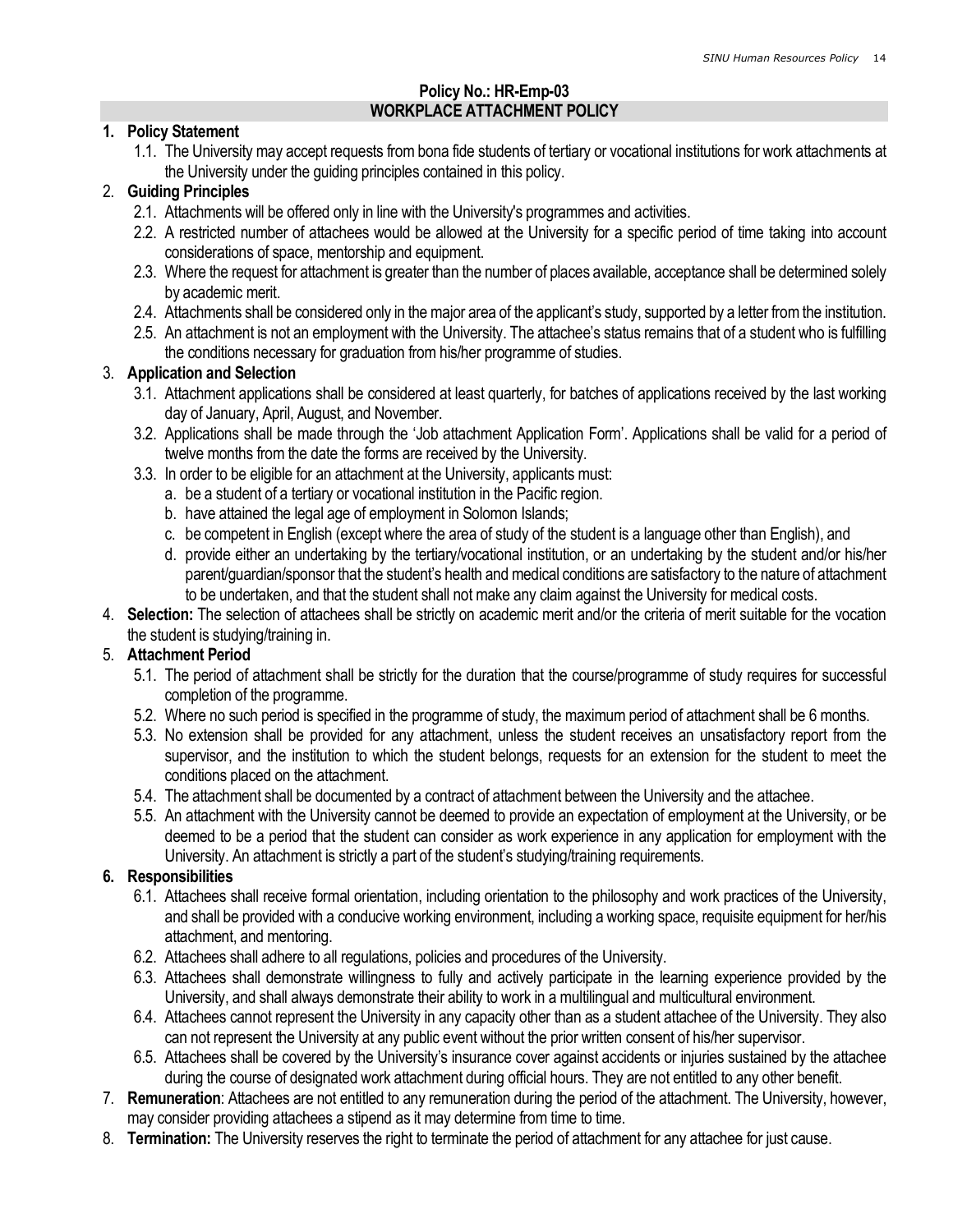## Policy No.: HR-Emp-04 APPRENTICESHIP POLICY

#### 1. Policy Statement

1.1. The University may put in place an apprentice system under which it recruits young people to be apprentices in various trades and/or vocations.

## 2. Guiding Principles

- 2.1. A certain number of apprentices may be engaged at the University.
- 2.2. Where this policy is silent, apprenticeship system shall be guided by the national laws on apprentices.

## 3. Application and Selection

- 3.1. In trades/vocations where apprenticeship system would be put in place, applications shall be considered at least annually
- 3.2. Applications shall be made through the 'Apprentices Application Form'.
- 3.3. In order to be eligible for an attachment at the University, applicants must:
	- a. Meet the entry requirements for the respective trade/vocation programme which must be completed by the apprentice.
	- b. Have attained the legal age for apprentices in Solomon Islands, and shall be no older than 30 years.
	- c. be competent in English, and
	- d. provide an undertaking by the student and/or his/her parent/guardian/sponsor that the student's health and medical conditions are satisfactory to the nature of apprenticeship to be undertaken, and that the student shall not make any claim against the University for medical costs.
- 4. Selection: The selection of apprentices shall be strictly on merit and/or the criteria of merit suitable for the respective vocation.

## 5. Remuneration and Bonds

- 5.1. Apprentices shall be paid as per the law on payments for apprentices.
- 5.2. An apprenticeship with the University is deemed to provide an expectation of employment at the University.
- 5.3. An apprentice is expected to remain in the University's employment for a period which is the same as the period of apprenticeship.
- 5.4. An apprentice who either breaks his/her apprenticeship before completing the programme, or resigns upon employment before the bond with the University is served, shall be required to pay a compensation equivalent to the balance of the bond sum.

## 6. Responsibilities

- 6.1. Apprentices shall receive formal orientation, including orientation to the philosophy and work practices of the University, and shall be provided with a conducive working environment, including a working space, requisite equipment for her/his attachment, and mentoring.
- 6.2. Apprentices must provide for their own basic PPE and basic tools to perform the required tasks safely. In the absence of that necessary agreements shall be made for re-imbursement to the university for these items.
- 6.3. Apprentices shall adhere to all regulations, policies and procedures of the University.
- 6.4. Apprentices shall demonstrate willingness to fully and actively participate in the learning experience provided by the University, and shall always demonstrate their ability to work in a multilingual and multicultural environment.
- 6.5. Apprentices cannot represent the University in any capacity other than as an apprentice of the University. They also can not represent the University at any public event without the prior written consent of his/her supervisor.
- 6.6. Apprentices shall be covered by the University's insurance cover against accidents or injuries sustained by the apprentice during the course of designated work during official hours. They are not entitled to any other benefit.
- 6.7. Apprentices must sign an "apprenticeship contract agreement" with the University prior to being engaged.
- 7. Termination: The University reserves the right to terminate an apprenticeship for just cause.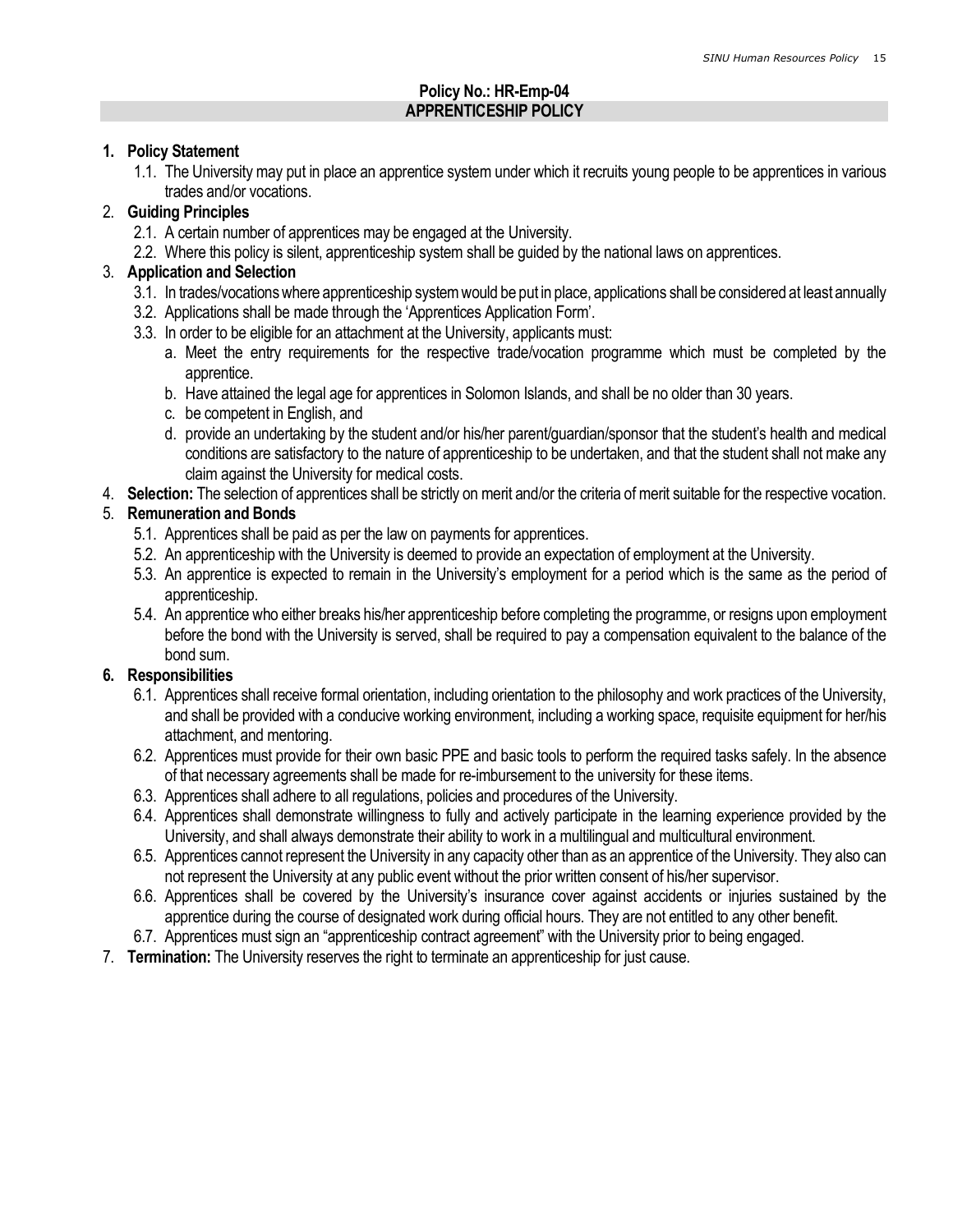## Policy No.: HR-Emp-05 VOLUNTEER WORK POLICY

#### 1. Policy Statement

- 1.1. The University may accept applications from graduates from tertiary or vocational institutions to do voluntary work for the University. The primary objective of accepting volunteers is to provide the volunteer an opportunity to gain work experience which may be of value to the volunteer in seeking job opportunities elsewhere, and also be of value to the Pacific region in terms of providing work experience to young entrants into the job market.
- 1.2. The University may also engage experienced persons in various fields as volunteers to assist University employees and students gain useful knowledge, skills and education that experienced professionals bring. Such volunteers may be local or expatriate.
- 1.3. The University also caters for University students to volunteer for work at the University under the University's Student Financial Aid Scheme.

#### 2. New Graduates as Volunteers

- 2.1. Guiding Principles: A restricted number of volunteers would be allowed at the University for a specific period of time taking into consideration the availability of space, mentorship and equipment. Where the request for volunteer work is greater than the number of places available, acceptance shall be determined solely by academic merit.
- 2.2. Application: Applications for volunteer work shall be considered at least 4 times a year, for batches of applications received by the last working day of January, April, August, and November. Applications shall be through the Volunteer Work Application Form. Applications shall be valid for a period of twelve months from the date they are received by the University. In order to be eligible for volunteer work, applicants must have attained the legal age of employment in Solomon Islands, and have competencies in English.
- 2.3. Selection: The selection of volunteers shall be strictly on academic merit and/or the criteria of merit suitable for the vocation in which the person is trained.
- 2.4. Volunteer Period: The minimum period of a volunteer work is 3 months and the maximum period is two years. No extension is provided for any volunteer work, unless the volunteer is a part of an approved volunteer work programme.
- 2.5. Volunteer Contract: The volunteer work shall be documented by a contract of volunteer work between the University and the volunteer.
- 2.6. Expectation: Volunteer work with the University can not be deemed to provide an expectation of employment at the University.

#### 3. Senior Volunteers

- 3.1. Guiding Principles: The University has provision for a number of senior volunteers in various areas in which the University can gain from the education, knowledge and skills of senior professionals. For senior volunteers, the University may seek organisations to sponsor volunteers, or may seek individual volunteers. In order to be eligible for volunteer work, applicants must be able to communicate in English.
- 3.2. Volunteer Period: The period of engagement of senior volunteers is flexible.
- 3.3. Terms and Conditions: The terms and conditions of senior volunteers is flexible and depends on the nature of the volunteer work, the expertise of the volunteer, the extent of support provided by any external source, and the financial strength of the University.

## 4. Volunteers Under Student Financial Aid Scheme

- 4.1. Guiding Principles: The University provides for University students under the University's Student Financial Aid Scheme to volunteer for work at the University. The aim is to provide an opportunity to students to study at the University who otherwise would find it difficult to study on account of financial constraints.
- 4.2. Volunteer Period: The period of such volunteer work shall be the period of the studentship of the student, or the period that a student requires to pay off all his/her tuition and other debts to the University. Full-time students shall be engaged as volunteer workers for a period that is no more than 20 hours per week during terms, and a period that is mutually acceptable to the University and the Student during non-term periods.
- 4.3. Responsibilities: Volunteer workers shall:
	- a. receive formal orientation, including orientation to the philosophy and work practices of the University, and shall be provided with a conducive working environment, including working space, requisite equipment for his/her work, and mentoring.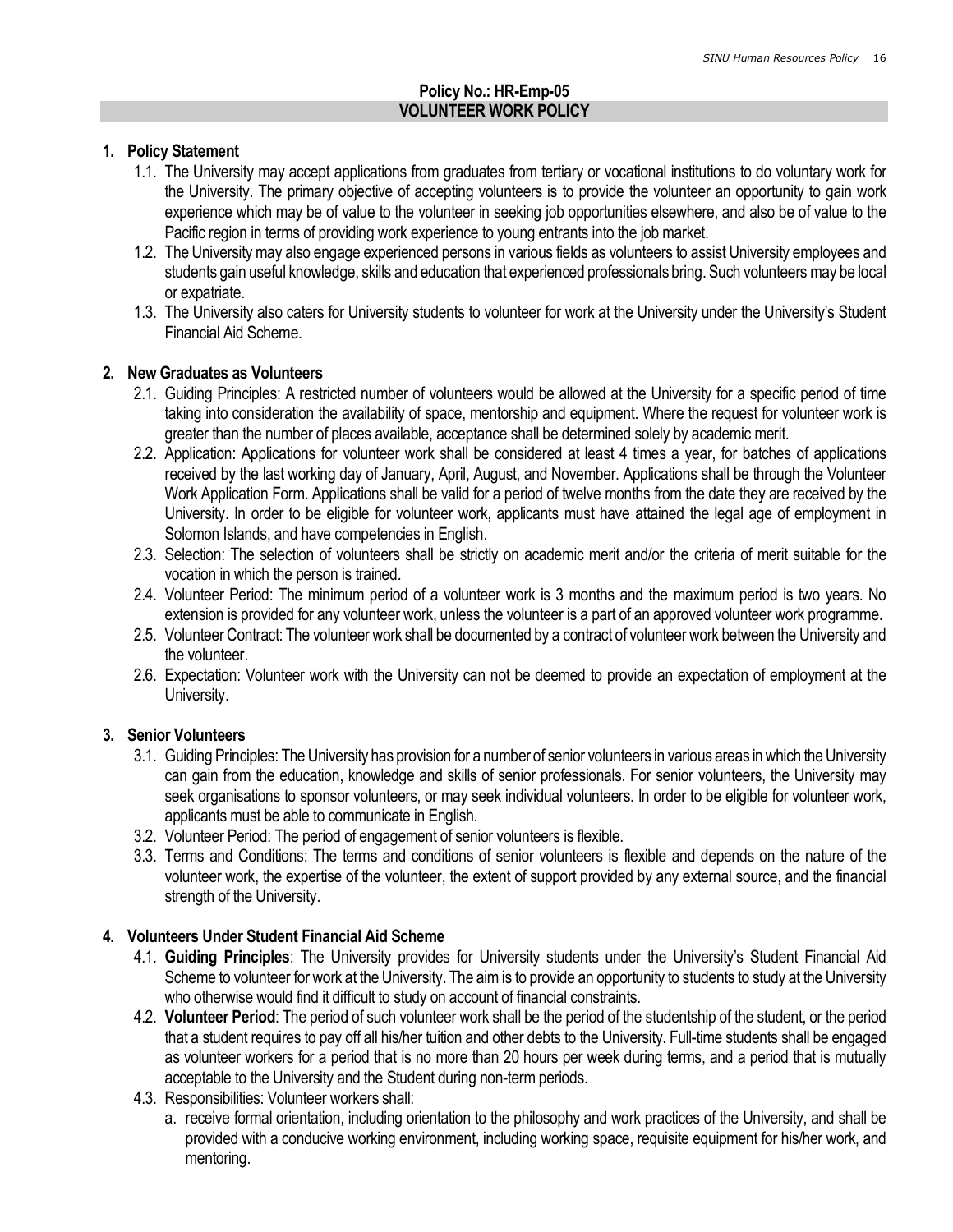- b. adhere to all regulations, policies and procedures of the University.
- c. demonstrate willingness to fully and actively participate in the learning experience provided by the University, and shall always demonstrate their ability to work in a multilingual and multicultural environment.
- d. not represent the University in any capacity other than as a volunteer worker at the University, nor shall they represent the University at any public event without the prior written consent of his/her supervisor.
- e. Volunteer workers shall be covered by the University's insurance cover against accidents or injury sustained by the worker during the course of designated work during official hours and any medical scheme that the University may have in place for its workforce.

#### 5. Remuneration

- 5.1. Volunteers are not entitled to any remuneration during the period of work at the University. The University, however, may consider providing volunteers a stipend as it may determine from time to time.
- 5.2. Senior Volunteers:
	- a. If Senior Volunteers are coming through an organisation, the remuneration shall be negotiated between the organisation and SINU.
	- b. If the Senior Volunteers are recruited on an individual basis, the remuneration shall be in proportion to the salary of a similar full time position which the University may decide from time to time.

#### 6. Termination

6.1. The University reserves the right to terminate a volunteer worker's period of stay at the University without providing any explanation to the worker.

#### 7. Volunteers from Abroad

7.1. Overseas volunteers would be considered on a case–by-case basis.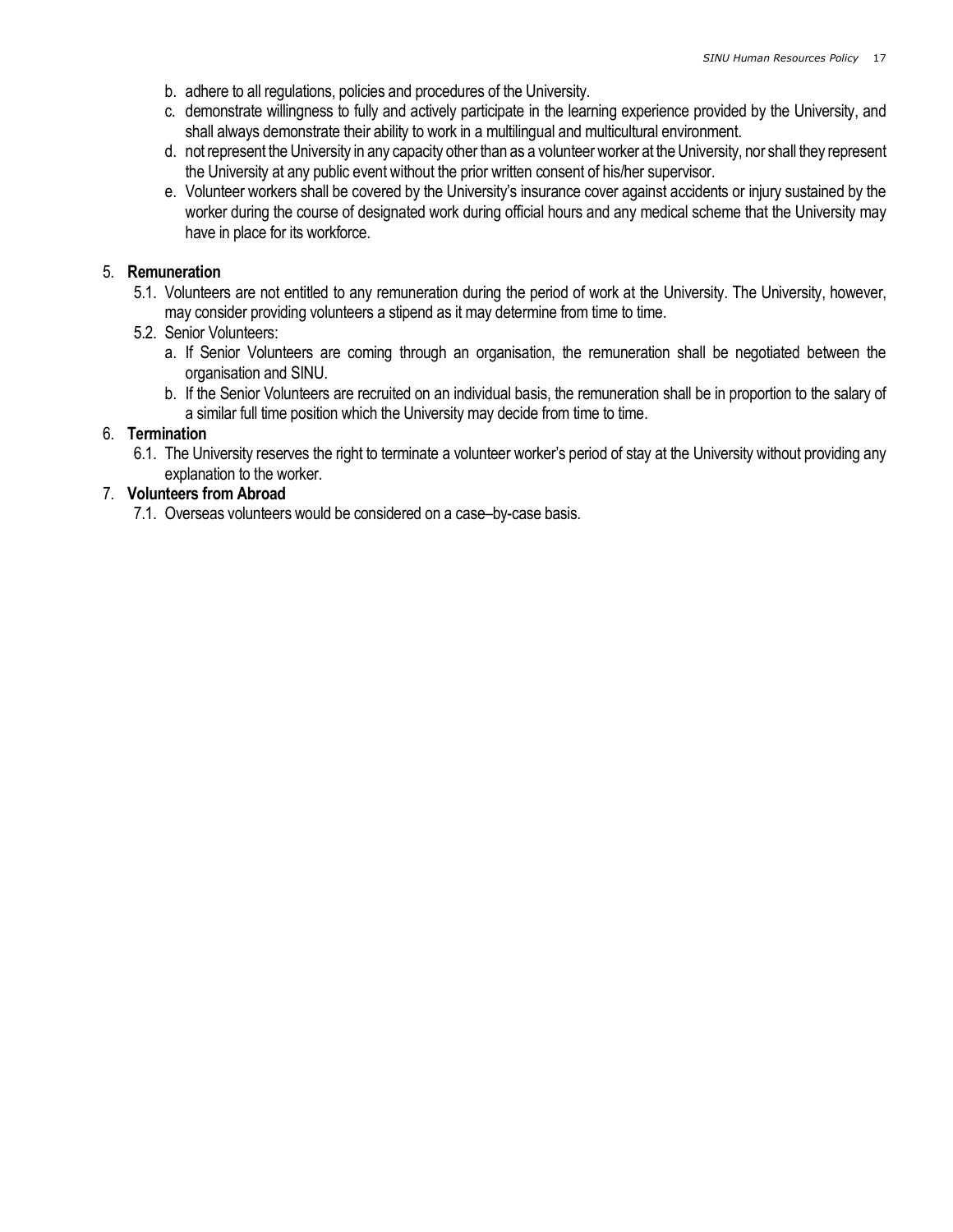#### Policy No.: HR-Emp-06 INTERNSHIP POLICY

#### 1. Policy Statement

- 1.1. As part of its social obligation to nurture exceptionally bright graduates in Solomon Islands, the University may accept applications from new graduates from tertiary or vocational institutions for internships at the University.
- 1.2. The primary objective of the internship scheme is to provide exceptionally bright graduates an opportunity to gain work experience in a high-value work environment to sharpen the skills of the graduates.

#### 2. Guiding Principles:

- 2.1. A restricted number of interns would be allowed at the University for a specific period of time taking into account considerations of space, mentorship and equipment.
- 2.2. Where the request for internship is greater than the number of places available, acceptance shall be determined solely by academic merit.

#### 3. Application

- 3.1. Applications for internship shall be considered 4 times a year, for batches of applications received by the last working day of January, April, August, and November.
- 3.2. Applications shall be through the Internship Application Form. Applications shall be valid for a period of six months from the date they are received by the University.
- 3.3. In order to be eligible for an internship at the University, applicants must:
	- a. Be graduates of tertiary and/or vocational institutions.
	- b. Have a GPA of at least 3.5 in the major area of study in the student's graduation.
	- c. Be fluent in English.
	- d. Have not worked for remuneration (inclusive of self-employment) for a continuous period of more than 9 months in Solomon Islands.
- 4. Selection: The selection of interns shall be strictly on academic merit and/or the criteria of merit suitable for the vocation in which the person is trained.

#### 5. Internship Period

- 5.1. The minimum period of an internship is 3 months and the maximum period is two years. No extension is provided for any internship. An intern who departs the internship in a period less than 3 months shall be liable to pay the University the balance of the remuneration for the period between the date of departure and the 3 month notice period, at the rate he/she was remunerated.
- 5.2. The internship shall be documented by a contract of internship between the University and the intern.
- 5.3. An internship with the University cannot be deemed to provide an expectation of employment at the University.

## 6. Responsibilities

- 6.1. Interns shall receive formal orientation, including orientation to the philosophy and work practices of the University, and shall be provided with a conducive working environment, including a working space, requisite equipment for his/her work, and mentoring.
- 6.2. Interns shall adhere to all regulations, policies and procedures of the University. They shall demonstrate willingness to fully and actively participate in the learning experience provided by the University, and shall always demonstrate their ability to work in a multilingual and multicultural environment.
- 6.3. Interns cannot represent the University in any capacity other than as an intern at the University, nor represent the University at any public event without the prior written consent of his/her supervisor.
- 6.4. Interns shall be covered by the University's insurance cover against accidents or injury sustained by the worker during the course of designated work during official hours, and the University's medical insurance scheme if the University establishes any university-wide medical insurance scheme.
- 7. Remuneration: Interns shall be remunerated at rates the University establishes from time to time within its remuneration policy. Interns are entitled to all statutory entitlements, including superannuation, and annual leave pay if the intern stays for a period of one complete year.
- 8. Termination: The University reserves the right to terminate the engagement of an intern at any time. Interns may terminate their contract by providing at least one week's written notice to the University, provided that any resignation during the first 3 months of the internship shall attract the penalty stipulated specified above.
- 9. Potential employment: Interns shall undertake not to accept employment at the University for a period of 3 months from the commencement of the internship.
- 10. Training activity: Interns are entitled to participate in training activities carried out at the University.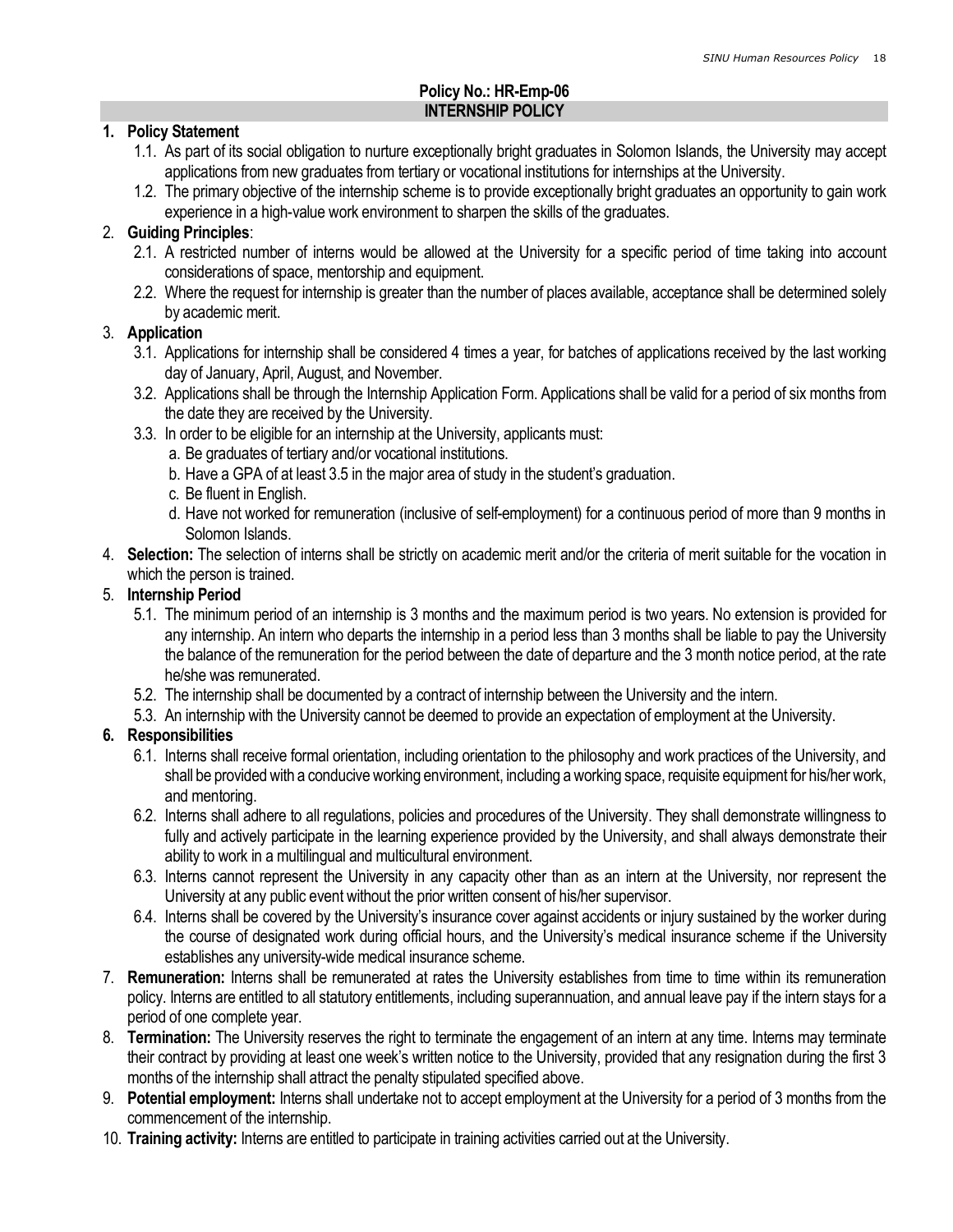#### Policy No.: HR-Emp-07 GRADUATE TEACHING ASSISTANT'S POLICY

#### 1. Policy Statement

- 1.1. As part of its effort to nurture exceptionally bright graduates, the University shall engage a limited number of such graduates as graduate teaching assistants (GTA).
- 1.2. The primary objective of the GTA policy is to provide for the engagement of university graduates to work at the University while undertaking their postgraduate studies at the University.

## 2. Guiding Principles

2.1. The University shall determine the number of GTA positions available at the University each year. Graduates selected for these positions shall be required to teach for a maximum of 12 hours per week, and spend the rest of the time studying at a higher level (PGD, Master's or PhD degree).

#### 3. Application

- 3.1. Applications for GTA shall be considered as and when applications for the positions are called.
- 3.2. In order to be eligible for a GTA position at the University, applicants must:
	- a. Be graduates from a university with at least a bachelor's degree or higher.
	- b. Have a GPA of at least 3.5 in the major area of study in the student's graduation.
- 4. Selection: The selection of GTAs shall be strictly on academic merit.
- 5. GTA Period: The maximum period for GTAs that leads to a PGD is 2 years, a GTA for a Master's degree is 3 years, and a GTA for a doctorate degree is 5 years. Each of these may be extended up to a maximum of 40% of the time if there are good reasons for the extension.
- 6. Status: GTAs are, for all intents and purposes, students of the University, who engage in part-time employment at the University.

#### 7. Responsibilities

- 7.1. GTAs shall receive formal orientation, including orientation to the philosophy and work practices of the University, and provided with a conducive working environment, including a working space, requisite work equipment, and mentoring.
- 7.2. GTAs shall adhere to all regulations, policies and procedures of the University.
- 7.3. GTAs shall demonstrate willingness to fully and actively participate in the learning experiences provided by the University.
- 7.4. GTAs shall always demonstrate their ability to work in a multilingual and multicultural environment.
- 7.5. GTAs cannot represent the University in any capacity other than as a GTA at the University, nor represent the University at any public event without the prior written consent of his/her supervisor.
- 7.6. GTAs shall be covered under the University's insurance cover against accidents or injury sustained during the course of designated work during official hours; any cover for medical insurance shall be as per their contracts of engagement.
- 8. Remuneration: GTAs shall be remunerated at rates that apply to interns.
- 9. Termination: The University reserves, within the provisions of policies and the law, the right to terminate the engagement of a GTA for under-performance or breach of policies. GTAs may terminate their contract with the University by giving at least a 3 month written notice to the University.
- 10. Potential employment: GTAs may have a legitimate expectation of employment at the University. However, they shall compete for jobs within the University with other applicants. There shall be no automatic transition from being a GTA to a fulltime employee.
- 11. Training activity: GTAs are entitled to participate in training activities carried out at the University during their stay at the University.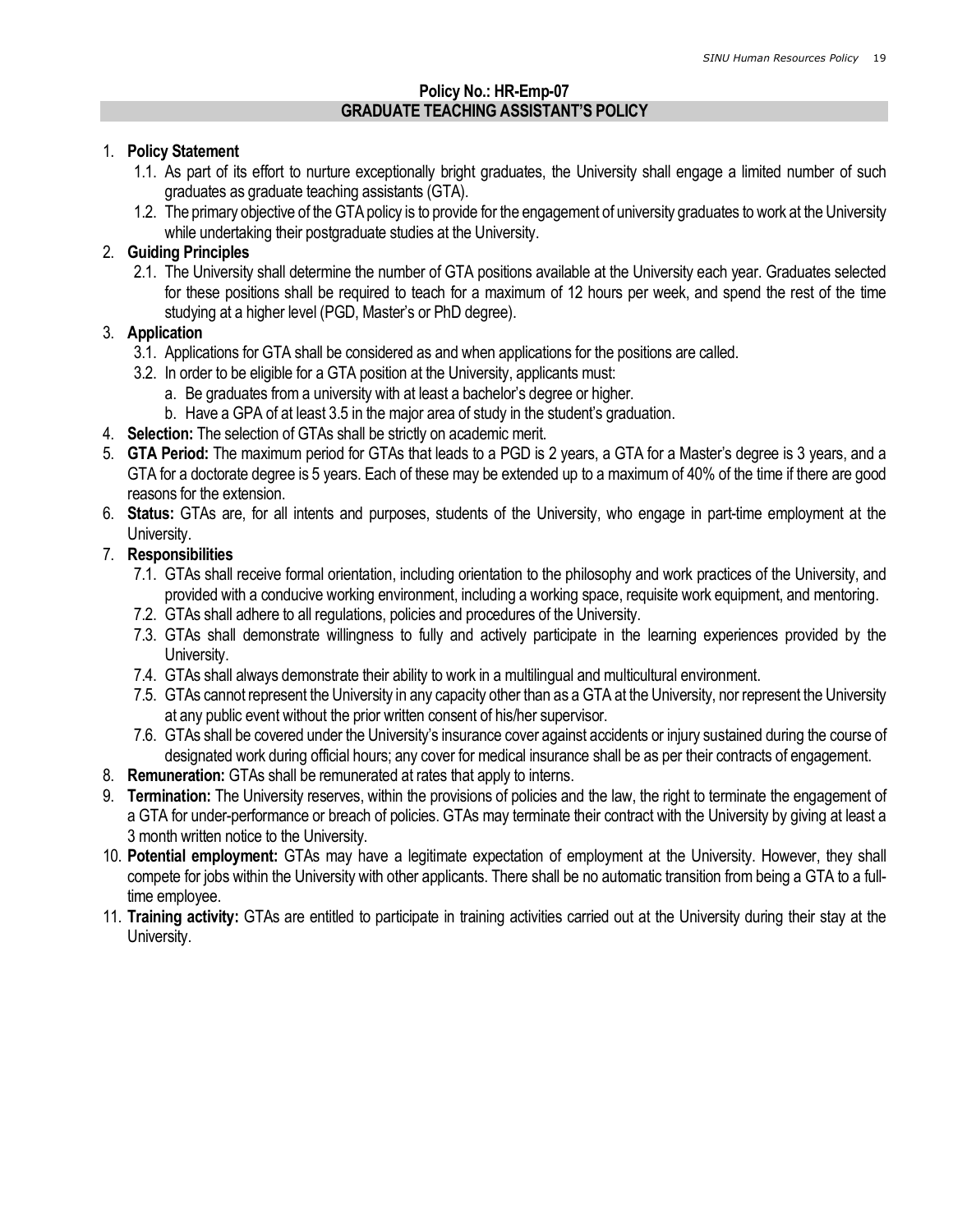## Policy No.: HR-Emp-08 OUTSIDE WORK POLICY

#### 1. Principle

- 1.1. Employment at the University, other than for part-time employment, is a whole-time employment. The University maintains the right to call employees to work at any hour or any day where the need arises. No full time employee shall undertake any work, whether for remuneration or not, outside the University.
- 1.2. Full-time employees in the Higher Education (HE) and Medicine, Engineering, Law (MEL) streams of teaching staff, however, may undertake outside work within the provisions of this policy.
- 1.3. This policy applies only to employees in the HE and MEL stream of teaching staff. The provision for outside work for all other employees is provided in Staff Industrial Attachment Policy.
- 1.4. Full-time employees in the Support Services sections who intend to undertake any work, whether for remuneration or not, shall apply in writing to the Director of Human Resources for permission to undertake such work.

#### 2. Context

- 2.1. The University recognises that in order to maintain the currency of their professional skills, academics may need ongoing experience in the industry through participation in activities related to their professions and teaching specialties, working in the industry, or consulting for the industry.
- 2.2. The University encourages its HE and MEL stream employees to engage with industry through various means, with the intention of keeping current their skills and abilities.

#### 3. Policy

- 3.1. The University allows its academic employees in the HE and MEL streams opportunities to work outside the University in the subject areas the employees are engaged in teaching/researching.
- 3.2. In exceptional circumstances, teaching employees from the TVET stream, and employees from the Support Services sections (non-teaching areas) may be provided with opportunities for outside work.
- 3.3. Outside work may include setting and/or holding private practice in a relevant profession.
- 3.4. Every employee granted permission for outside work shall provide appropriate indemnity for the University.
- 3.5. All outside work shall be guided by the same conditions that apply to consultancies undertaken by University employees as per the Intellectual Property Policy.
- 3.6. The opportunity to work outside is a privilege and not a right, and the employee must ensure that any outside work or private practice work does not interfere with his/her regular academic responsibilities.

## 4. Procedures

- 4.1. Employees wishing to undertake industry engagement through industry attachment, work consultancy, or any other means, whether for remuneration or not, shall apply through their supervisor and the respective Dean, to the Vice Chancellor. The application must provide reasons such engagement with industry is necessary for the employee to maintain currency in the profession and provide a statement on the lack of any viable or efficient alternative for the employee to keep current the experience and knowledge of his/her profession.
- 4.2. No employee shall commence outside work without written approval from the Vice Chancellor before they undertake any such activity; such approval may be conditional, in which case the employee needs to abide by the conditions.
- 4.3. No approval shall be provided if the activity is in any way in conflict with the objectives of the University, or the core business of the University, or would have any adverse impact on the work or job description of the employee except where the Vice Chancellor provides written approval for such activity.

## 5. Application of this Policy

- 5.1. This policy applies to full-time employees of the University.
- 5.2. The University may employ people on fractional basis. The terms of the tractional appointment shall specify the time that is required to be spent at the University on teaching/learning activities.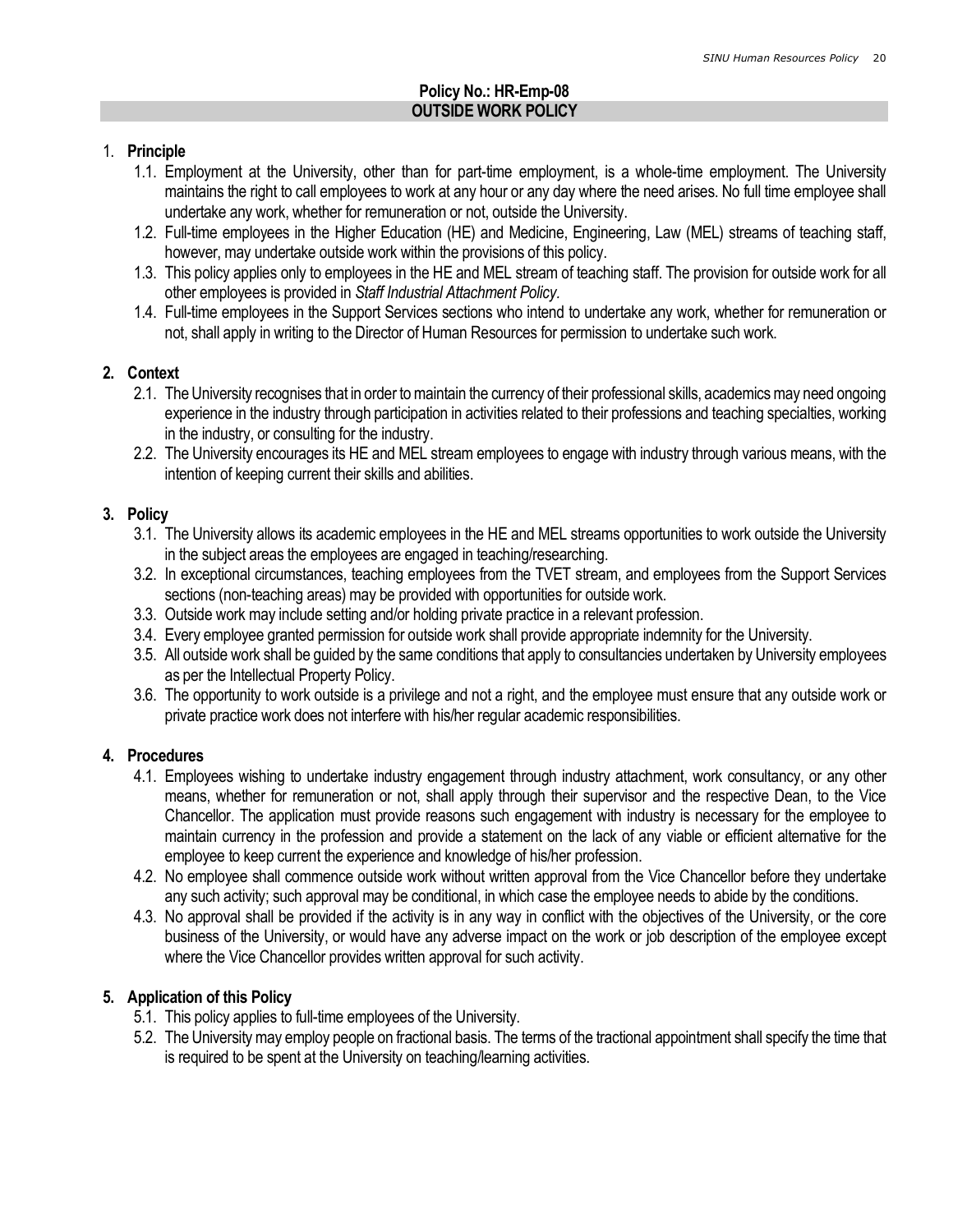## Policy No.: HR-Emp-09 STUDY BENEFIT POLICY

#### 1. Policy Statement and Objective

- 1.1. The University regards continuing study as capacity building, which is essential in keeping the University moving forward to meet the requirements of continuously changing labour market needs and to be competent with job requirements in an environment of rapidly evolving technology.
- 1.2. The University recognises that the need for its employees to upgrade their skills and education and to keep their skills current will be of benefit to the University community and stakeholders.
- 1.3. Studies referred to in this policy include all studies, whether for credit or not, whether funded by the University or not, whether at the University or at any other institution, and whether through face-to-face or online/distance mode.
- 1.4. While the University encourages employees to continue studies, undertaking any study may have an impact on the immediate work output of an employee. As such any full-time employee wishing to undertake a formal programme of study, whether for credit or not, whether funded by the University or not, and whether through face-to-face or online/distance mode, shall need to seek approval for such studies, through the prescribed processes.

#### 2. Policy

- 2.1. While engaged in full-time employment, no employee shall enrol in any full-time study at any tertiary institution, or enrol in part-time studies at a number of institutions which collectively would add to effective full-time study.
- 2.2. Employees may undertake part-time studies under the following conditions:
	- a. Any full-time employee wishing to undertake a formal study on a part-time basis shall seek approval for such studies, through the prescribed forms, from their supervisors, and advise the HR Office of such approval being granted.
	- b. New employees who are enrolled for any study anywhere on the date of their employment must declare their study load to their supervisor and DHR as soon as appointed to the position, and seek approval for continuation of the study. No tuition refunds will be paid for such study.
	- c. Employees proceeding on part-time study shall have the options of maintaining their full salaries during this period and carrying a full-time workload but studying for no more than 1 unit or 10 credit points at a time per term.
	- d. Permission shall be granted by supervisors to full-time employees to undertake part-time study only in areas directly relevant to the employee's areas of work.
	- e. Supervisors shall not grant approval to full-time employees to undertake a part-time study load that is greater than one-quarter of the normal full-time student load in the intended programme of study.
	- f. Applications for part-time study loads that are greater than one-quarter shall be made to the Director of Human Resources through the section head. The Director shall not grant any approval for a load greater than 33% of the normal full-time student load in the intended programme.
	- g. Applications for part-time study loads greater than 33% shall be made to the Vice Chancellor, through the section heads and the Director of Human Resources.
	- h. For clarity, such approvals for study shall not be construed to mean approval for tuition refunds or leaves.
- 2.3. Supervisors shall not unduly restrict employees from undertaking studies. The only reasons for declining an application for undertaking studies are, first, that the study(ies) would have a noticeably negative impact on the work performance and productivity of the employee, and second, that an approval will breach other provisions of this policy.
- 2.4. Employees who study on a part-time basis but maintain full-time work, qualify for a maximum of two days per unit or two days per 10 credit points per semester, as study leave on full pay, which is up to a maximum of 4 days per year as per the leave policy. Employees found to be carrying study loads over the approved load, or in contravention of this policy shall be deemed guilty of misconduct.
- 2.5. The University has two facilities for study on a longer term basis:
	- a. full-time study, during which the employee proceeds on leave to study full-time;
	- b. part-time study leave, during which the employee proceeds on leave to study on a part-time basis.
	- c. This leave shall be regarded as a privileged benefit; it shall be granted as per the Study Leave Policy.

## 3. Remuneration

3.1. Employees who have not been able to secure a scholarship or financial assistance to study and who decide to undertake part-time studies shall receive, upon application, refunds of the tuition fee paid by them for studies at the University, and for studies at other institutions if the course/unit/programme is not offered at the University but study for which is approved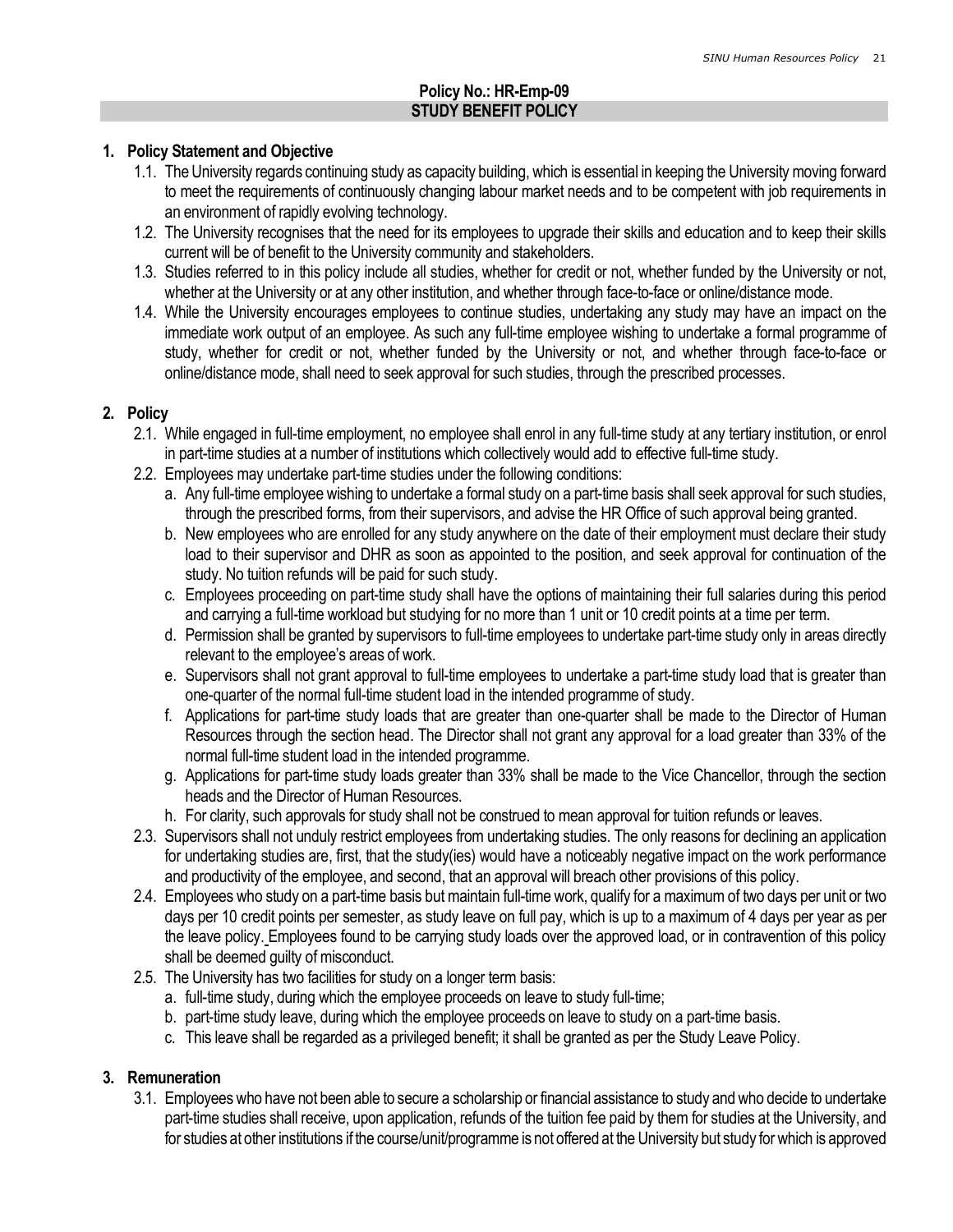by the University, provided that the student passes the unit/course/programme as per the Remuneration and Benefits Policy.

- 3.2. Employees who have completed at least one third of their programme at another institution would need to transfer to SINU to continue receiving the benefits under this scheme.
- 3.3. Except as provided in 3.1 above, no refund of tuition fee shall be made for units undertaken at another institution for which equivalent units are available at SINU.
- 4. Application: This policy applies to all full-time employees of the University with contract terms of three years.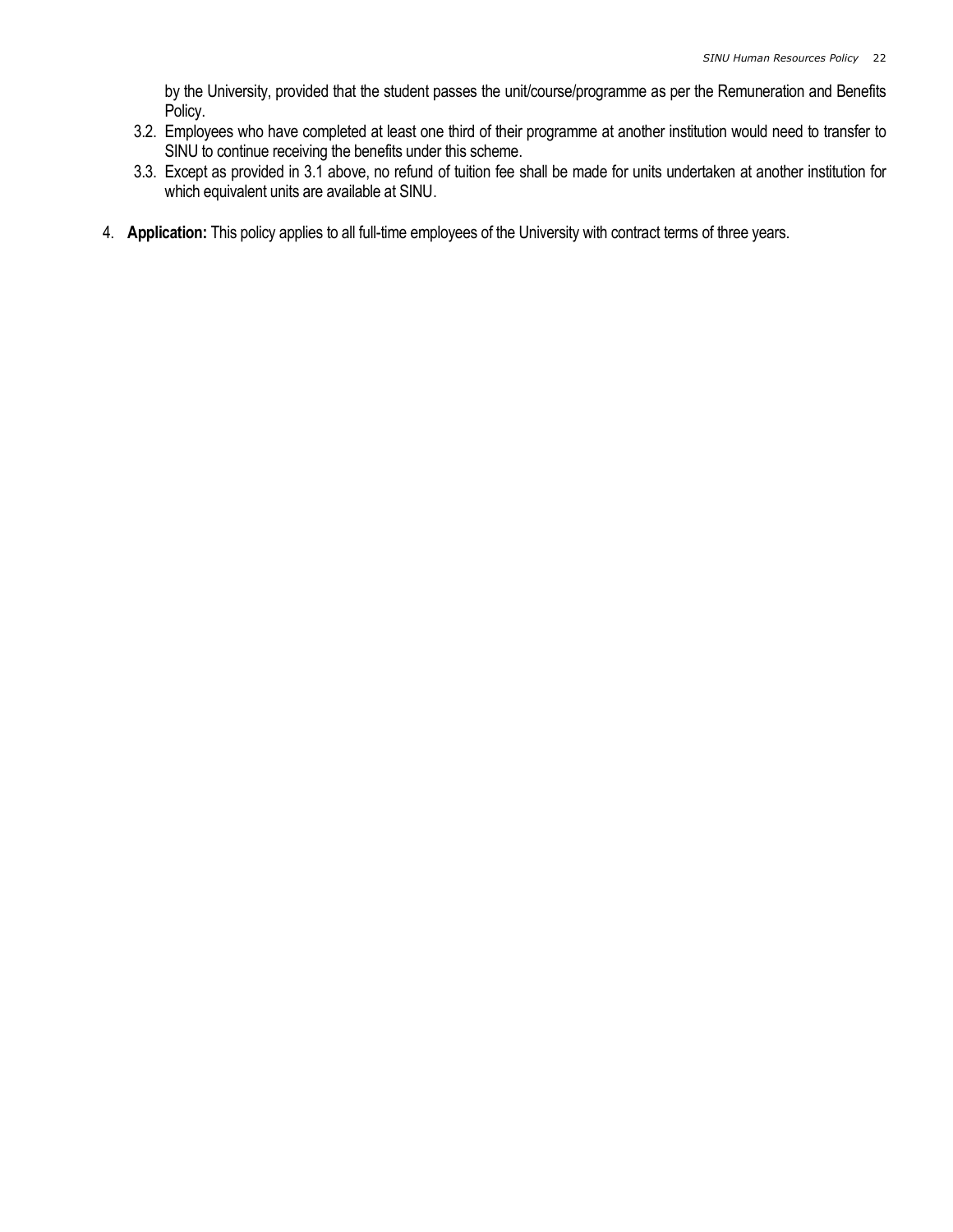## Policy No.: HR-Emp-10 INDUCTION POLICY

#### 1. Policy Statement

1.1. The University aims to ensure that every employee recruited is fully advised on all matters relevant to the position through an induction process that includes a complete exposure to the University policies and procedures.

## 2. Purpose

2.1. The aim of this policy is to provide new employees the opportunity to familiarise themselves with the University.

## 3. Application

3.1. This policy applies to all newly appointed employees of the University.

## 4. Procedure

- 4.1. Upon signing of the contract by a new employee, the HR office shall issue an Induction Kit to the employee, which shall include a brief overview of the University, relevant policies and procedures, the staff handbook and other items of interest to a new employee.
- 4.2. The employee shall be introduced to the relevant Section Head (Dean, Director, Manager, PVCA, PVCC, VC), who shall then introduce the employee to the department heads and other employees.
- 4.3. Induction workshops shall be held regularly by the HR Office for all categories of new employees.
- 4.4. It is compulsory for new employees to attend one induction workshop during the first three months of their employment at the University.
- 4.5. All employees recruited on temporary or part-time basis shall undergo induction within the first two weeks of employment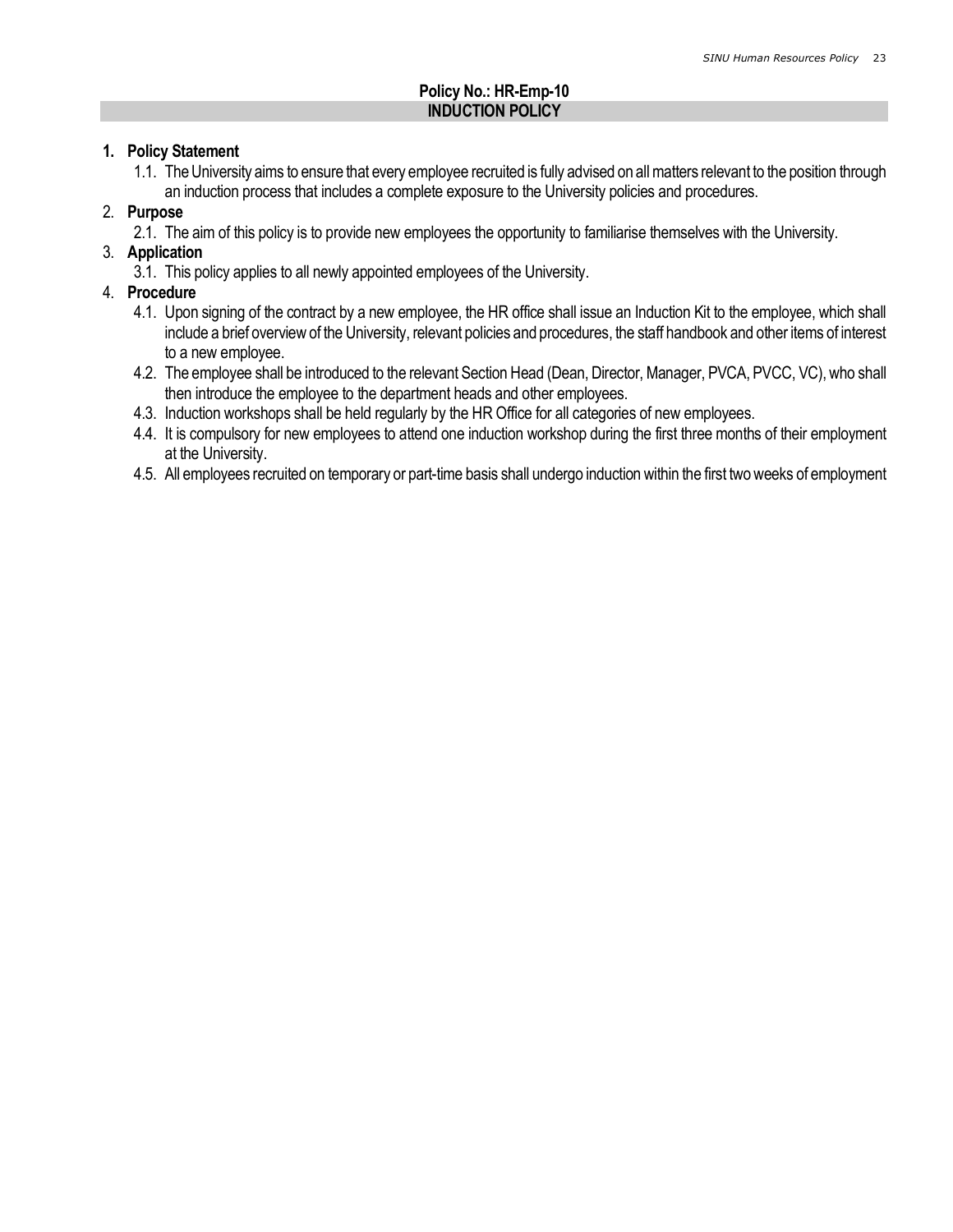## Policy No.: HR-Emp-11 EMPLOYEE RETENTION POLICY

- 1. Policy Statement: The University aims to retain its employees till retirement age, as long as their performances are within acceptable limits, and there is a need for the skill(s) an employee possesses.
- 2. Purpose: The aim of this policy is to prevent the loss of competent employees from the University.
- 3. Application: This policy applies to all full-time employees of the University.

## 4. Responsibility of Managers

- 4.1. Each Section Head (Vice Chancellor, PVCs, Deans, Directors) shall maintain an open door policy for employees to discuss their career paths at the University.
- 4.2. Managers shall always provide confidence to employees that as long as the employee maintains performance levels that are at least satisfactory, and as long as the skills the employee has are needed by the University, their jobs at the University are secure to the retirement date.

## 5. Responsibility of HRD

5.1. The University's Human Resources Department shall ensure that each employee has the opportunity to articulate his/her career aspirations, and how these can be achieved within the SINU employment framework.

## 6. Employees with Inducements or Market Force Allowances

- 6.1. All positions that have employees who get inducements and/or market force allowances and whose performances are satisfactory, shall be provided the option of accepting contract renewals without inducements/market force allowances. This option shall be exercised by the employee concerned, without prompting from the University, up to but no later than 12 months before the expiry of the contract.
- 6.2. If the employee decides not to accept the option of working on normal terms, the jobs shall be advertised. The advertisements shall be at least nine months prior to the expiry of the contract.
- 6.3. The best applicant shall be selected for the position.

## 7. HR Risk Assessment Reports

- 7.1. Each section head is required to carry out a HR risk assessment regularly. This must address the national, regional and international markets for various skills which the section needs to function effectively.
- 7.2. HR Risk Assessment Reports shall contain recommendations that the Section Heads feel necessary to counter adverse HR possibilities.
- 7.3. Formal HR risk reports shall be submitted by the Section Heads (PVCs, Deans, Directors) to the Vice Chancellor each quarter.

## 8. Employee Retention

- 8.1. The HR Risk Assessment reports shall contribute to the determination of employee retention strategies and activities.
- 8.2. All employee retention strategies and activities shall be reviewed annually by the HR Division.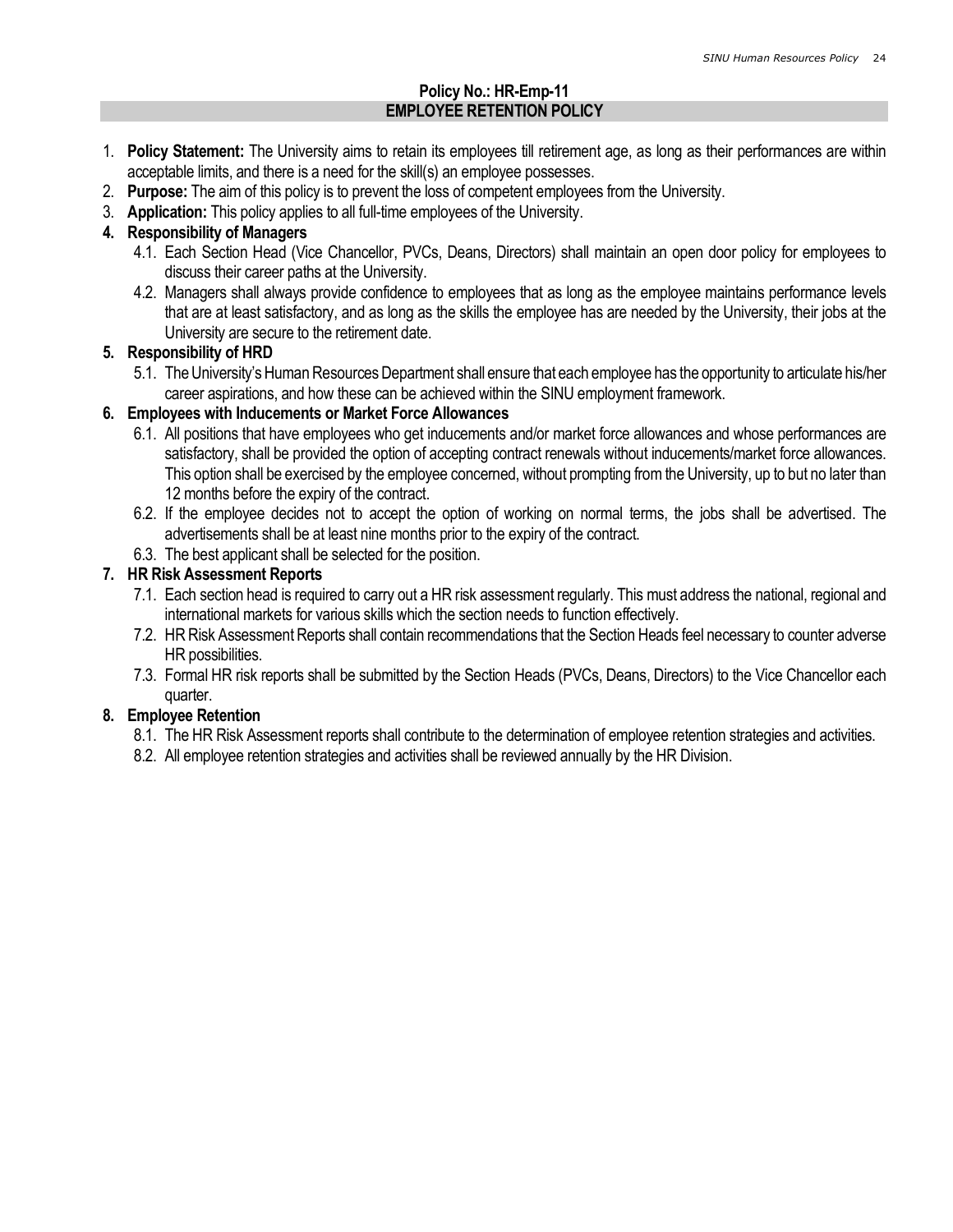## Policy No.: HR-Emp-12 RESIGNATION POLICY

## 1. Policy Guidelines

- 1.1. An employee wishing to resign from employment at the University in good standing should submit a signed and dated resignation letter or statement of intention to resign to the Director of Human Resources through his/her immediate section head as per his/her contract.
- 1.2. Verbal resignation is not an acceptable form of resignation. Email or online resignations are acceptable. If an employee ceases to attend to work on the strength of a verbal resignation, the University shall treat such termination as abandonment of employment.

#### 2. Application

- 2.1. The resignation policy applies to all employees with contracts of employment of three years.
- 2.2. The resignation periods given below (section 3 (Academic), 4 (SS), 5(UE), 6 (SMG) applies to all employees with contracts of employment for three years.
- 2.3. The resignation period for Project employees is one week.
- 2.4. For employees on contracts of less than three years, the resignation period shall be specified in each contract of employment. The following criteria shall be applicable:
	- a. Contracts up to 3 months one week
	- b. Contracts up to 6 months 2 weeks
	- c. Contracts from 6 months to 3 years one month

## 3. Academic Stream Employees

- 3.1. An employee other than a Dean may resign from the University by giving not less than three (3) months written notice, excluding any period of unutilised leave, of the date on which the employee proposes to terminate the contract.
- 3.2. The University reserves the right to refuse to terminate any Employment Contract during the teaching and result assessment period in which the employee is teaching or is scheduled to teach.

## 4. Support Services Employees

- 4.1. An employee, other than a Director, may resign from the University by giving not less than the following periods of written notice, excluding any period of unutilized leave, of the date on which the employee proposes to terminate the contract:
	- a. for all employees at or above the rank of 'Officer', three months.
	- b. for employees below 'Officer' rank, 30 consecutive days.
- 4.2. The University reserves the right to refuse to accept the resignation during the scheduled enrolment periods, or examination periods, or the University's scheduled graduation dates.

## 5. Unestablished Employees

- 5.1. An unestablished employee on a contract of one year or more may resign from the University by giving not less than two weeks' written notice, excluding any period of unutilized leave, of the date on which the employee proposes to leave the employment of the University.
- 5.2. An unestablished employee on a contract of less than one year may resign from the University by giving not less than one week's written notice, excluding any period of unutilized leave, of the date on which the employee proposes to leave the employment of the University.

## 6. Deans and Directors

6.1. A Dean or Director may resign from the University by giving not less than six months written notice, excluding any period of unutilized leave, of the date on which the employee proposes to leave the employment of the University.

## 7. PVCs and VC

7.1. PVCs and VC may resign from the University as per the terms of their contracts of employment.

## 8. Project/Seasonal Employees

- 8.1. A salaried project employee may resign from the University by giving not less than one month's written notice, excluding any period of unutilized leave, of the date on which the employee proposes to leave the employment of the University.
- 8.2. A waged project employee may resign from the University by giving not less than one week's written notice, excluding any period of unutilized leave, of the date on which the employee proposes to leave the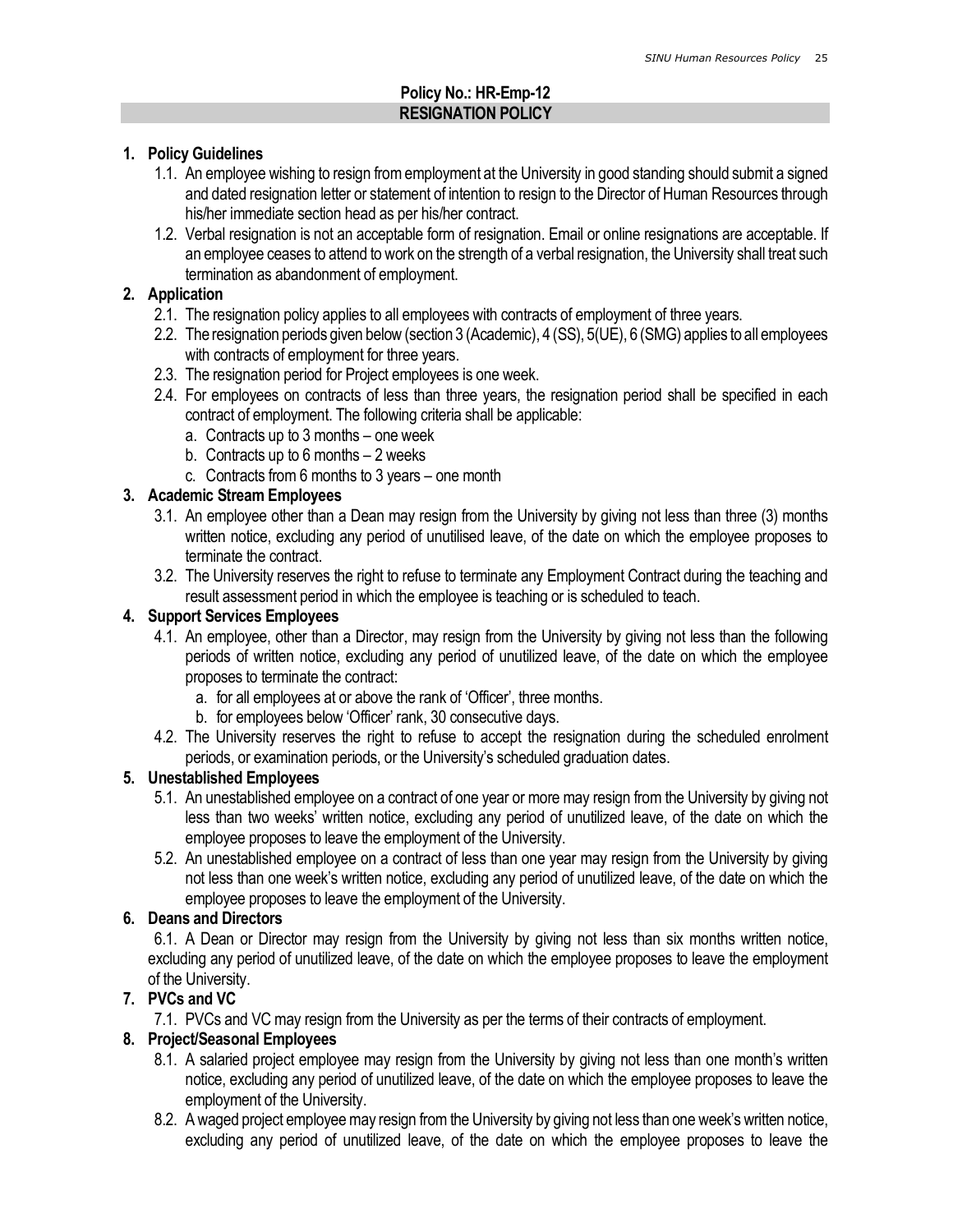employment of the University.

#### 9. Exceptional Circumstances

- 9.1. The requirement of the notice period may be waived at the discretion of the Vice Chancellor in exceptional circumstances.
- 9.2. Employees who require termination of employment at short notice may be required to pay the University, in lieu of the necessary resignation notice period, the sum that is equivalent of the salary between the date of departure of the employee and the date the employee would have departed with the mandatory notice period.
- 9.3. A failure of the employee to give the required notice of resignation will be noted on the employee's service record and may result in loss of standing for any future employment prospect at the University.

#### 10. Handover

- 10.1.Upon receipt of the resignation, the HR Office shall prepare a letter to the employee acknowledging the receipt of the resignation notice, the last day to be worked, and advice on the handover, including exit interview procedures.
- 10.2.Employees who have submitted their resignation notices must ensure that they complete the handover formalities before their last date of employment with the University.
- 10.3.The University reserves the right to advise the employee's new employer(s) of the lack of a full or complete handover by the departing employee, or any breach of the resignation notice requirements.
- 10.4.A condition of employment at the University is that employees must complete the handover formalities before departure from the University. Any balance in benefits or entitlements shall only be paid upon the completion of the handover formalities.

#### 11. Certificate of Employment

11.1.On departure from the University, employees shall be provided with a letter from the University stating the nature of their employment at the University and the period of employment with the University. This shall only be issued once s10.4 is fully completed.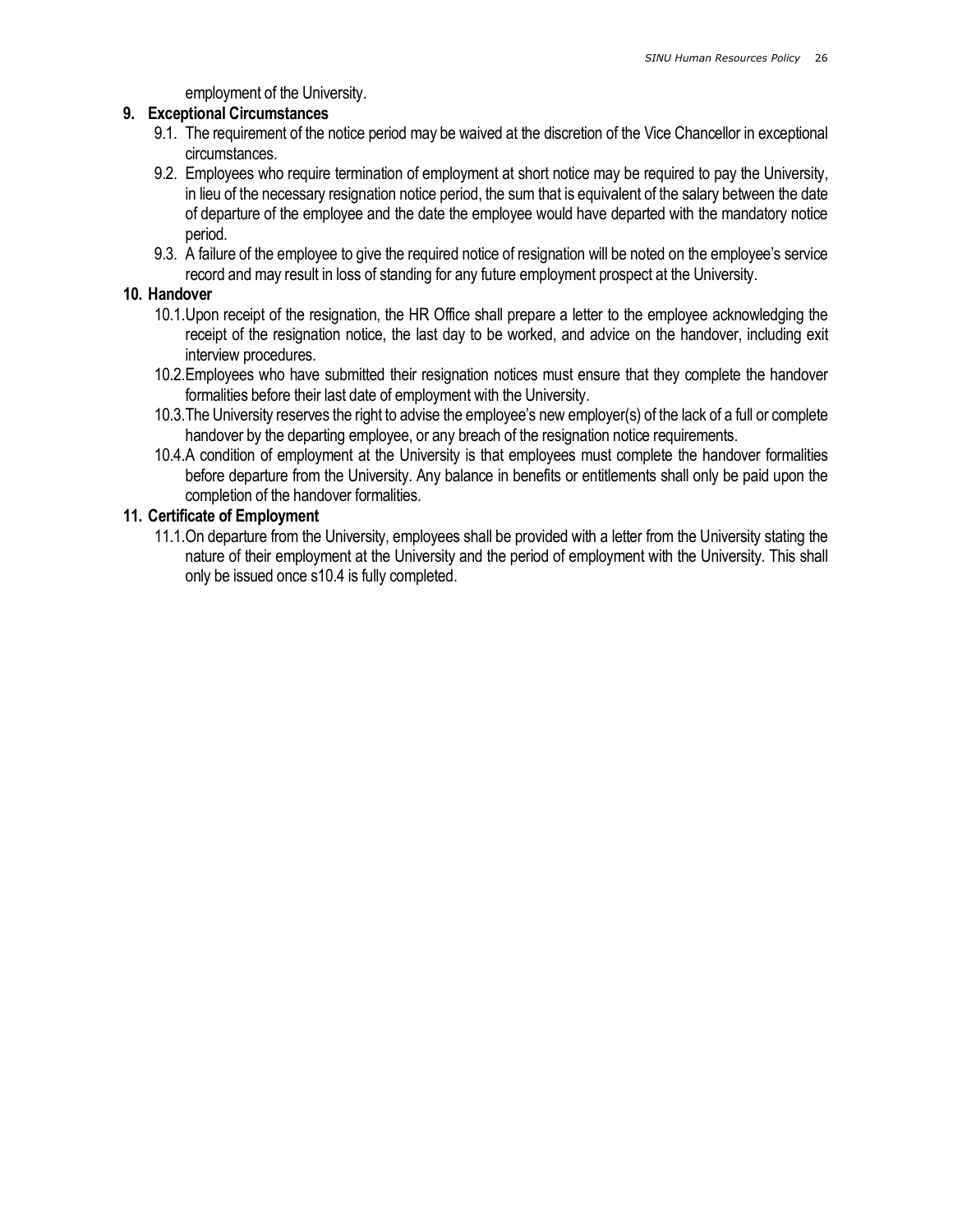## Policy No.: HR-Emp-13 REDUNDANCY POLICY

#### 1. Policy Statement

- 1.1. The University strives to be a good employer, and seeks to attract and retain high quality employees. The University regards well-qualified, trained and highly motivated employees as essential for its success.
- 1.2. The University is committed to the highest level of job security for all its employees, recognizing the important contribution this makes to the overall provision of the University's activities.
- 1.3. The University recognizes that it may be affected by educational, economic, political and practical factors, which require a change in the way in which it carries out its activities and/or a reduction in certain activities. Such factors will be kept under constant review, and may result in positions becoming redundant.
- 1.4. In order to sustain the overall health, viability and success of the institution, the University may from time to time find itself in financial or other circumstances requiring reductions in the number of people employed. In such circumstances the University shall seek to avoid compulsory redundancies by considering steps such as reorganization, redeployment and voluntary reductions.
- 1.5. In such cases, the University will make every reasonable effort to avoid or reduce the number of redundancies and to mitigate the effects of the redundancies by the operation of a redundancy/redeployment policy.
- 1.6. The provisions of the contract of employment are enforceable.

## 2. Definition of Redundancy

- 2.1. Redundancy means that an employee is no longer needed at work for reasons external to a worker's performance or conduct pursuant to the reasons and processes set out below.
- 2.2. Redundancy arises where employees need to be dismissed in the following circumstances: Where the employer:
	- a. is unable to pay for the salaries and benefits of an employee, and all reasonable projections show that that state of affairs is unlikely to change.
	- b. has ceased or intends to cease, to carry on the business for the purposes for which the employee was employed;
	- c. has ceased, or intends to cease, to carry on the business in the place where the employee was so employed; or
	- d. assesses that the requirements of the business for employees to carry out work of a particular kind have ceased or diminished or are expected to cease or diminish; or
	- e. assesses the requirements of the business for employees to carry out work of a particular kind, in the place where they were so employed, have ceased or diminished or are expected to cease or diminish.

## 3. University's Commitment

- 3.1. The University recognizes that changes in the working environment are a continuous process, particularly with regard to legislative, technological and organisational changes, and these could lead to a reduction in the number of people employed.
- 3.2. The University will endeavour, by careful forward planning of staffing requirements, to ensure that as far as it is practicable, security of employment for its employees is provided.
- 3.3. In the event of a redundancy situation arising, the University shall first seek volunteers for resignation and/or early retirement.
- 3.4. A redundancy occurs when a position has been deemed surplus or unaffordable due to operational requirements. A consultative approach shall be taken to all redundancy situations.

## 4. Processes

- 4.1. When the University contemplates termination of employment by redundancy of workers for reasons of an economic, technological, structural or similar nature, the University shall
	- a. provide the employees, their representatives not less than three months' notice before carrying out the terminations, with relevant information including the reasons for the terminations contemplated, the number and categories of workers likely to be affected and the period over which the terminations are intended to be carried out; and
	- b. give the employees or their representatives, as early as possible, an opportunity for consultation on measures to be taken to avert or to minimise the terminations and on measures to mitigate the adverse effects of any terminations on the workers concerned, such as action to attempt to find alternative employment or retraining.
	- c. For clarity, an employee's representative is the entity to which the employee has surrendered his individual right of representative, and of the identity and details of the entity the employee has formally informed the University of at the first commencement of employment or first nominating, explicitly or implicitly, such a person/entity to be his/her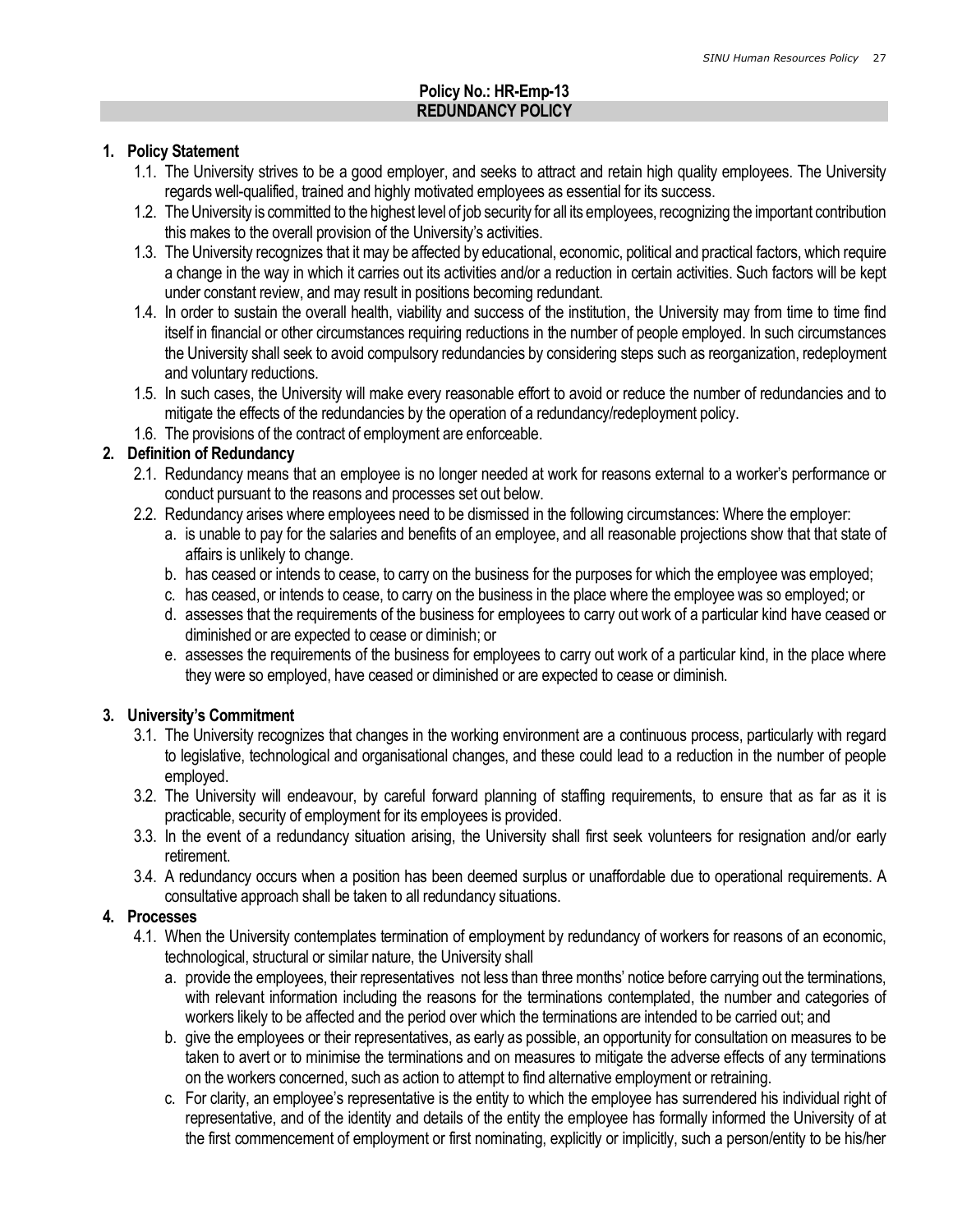representative. becoming a member of a body which purports to represent the employee)

- 4.2. The following measures will be considered in an attempt to avoid the need for compulsory redundancy:
	- a. restrictions on recruitment;
	- b. restriction on promotions if the redundancy is because of financial constraints;
	- c. redeployment of employees as appropriate;
	- d. training or retraining of employees for other work;
	- e. part-time or fractional employment;
	- f. restriction on overtime work; or
	- g. volunteers for redundancy or retirement
- 4.3. In this section:
	- a. 'economic' means maintained for profit;
	- b. 'structural' means the manner in which the University is organised, managed or administered;
	- c. 'technological' means a matter concerning, or use of, technology or information technology.
- 5. Procedure: The following procedures shall be adopted in cases of redundancies:
	- 5.1. Step 1: The University shall send a letter to each employee affected explaining the grounds on which redundancy / dismissal are being contemplated and inviting him or her to attend a meeting to discuss the matter (fair prudence letter).
	- 5.2. Step 2: The University shall hold a meeting with each employee, prior to which the University shall have informed the employee the grounds of action proposed as given to the employee in Step 1.
	- 5.3. Step 3: The University shall provide an opportunity to the employee to respond and appeal in writing with reasons why the redundancy /dismissal should not go ahead.

## 6. Selection Process

- 6.1. The University's responsibility is to determine which employees have the various skills, expertise and commitment necessary to enable them to provide a range of services in a cost effective manner, and to analyse all potential redundancy situations to ascertain if this is a bona fide (genuine) case of redundancy.
- 6.2. When a definite decision has been made that the professional function of a particular position is no longer to be carried out by anyone, that this is not due to the ordinary and customary turnover of labour, and that the decision may lead to termination of employment, management shall hold discussions with the employee(s) directly.
- 6.3. Whenever possible, employees shall be offered positions within the University, which are comparable to their existing position.
- 6.4. In attempts to reduce the number of compulsory redundancies, the University shall ask employees if they want to volunteer for redundancy. However, the University reserves the right to accept or reject volunteers for redundancy.
- 6.5. The following criteria shall be fairly and consistently applied to all employees in the particular section(s) where compulsory redundancy is necessary:
	- a. skills and experience of employee(s);
	- b. the potential of the employee to be retrained;
	- c. the employee's standard/performance of work;
	- d. the employee's attendance record; and
	- e. the employee's disciplinary record.
- 6.6. Within the context of s6.5, the principle of 'last in first out' shall be used as a generally recognised means of selection for redundancy.
- 7. Redundancy pay: For all termination of employment on account of redundancy, the University shall pay each employee terminated one month's base salary plus the equivalent of one week's salary as redundancy pay for each completed 12 months of service. The University may agree to a negotiated redundancy pay package on a redundancy situation basis. Redundancy payment shall be made during the final week of employment and would be deposited in the nominated bank account of the employee. Other contractual and statutory entitlements such as annual leave would also be remunerated and payment would be made in the final week of employment.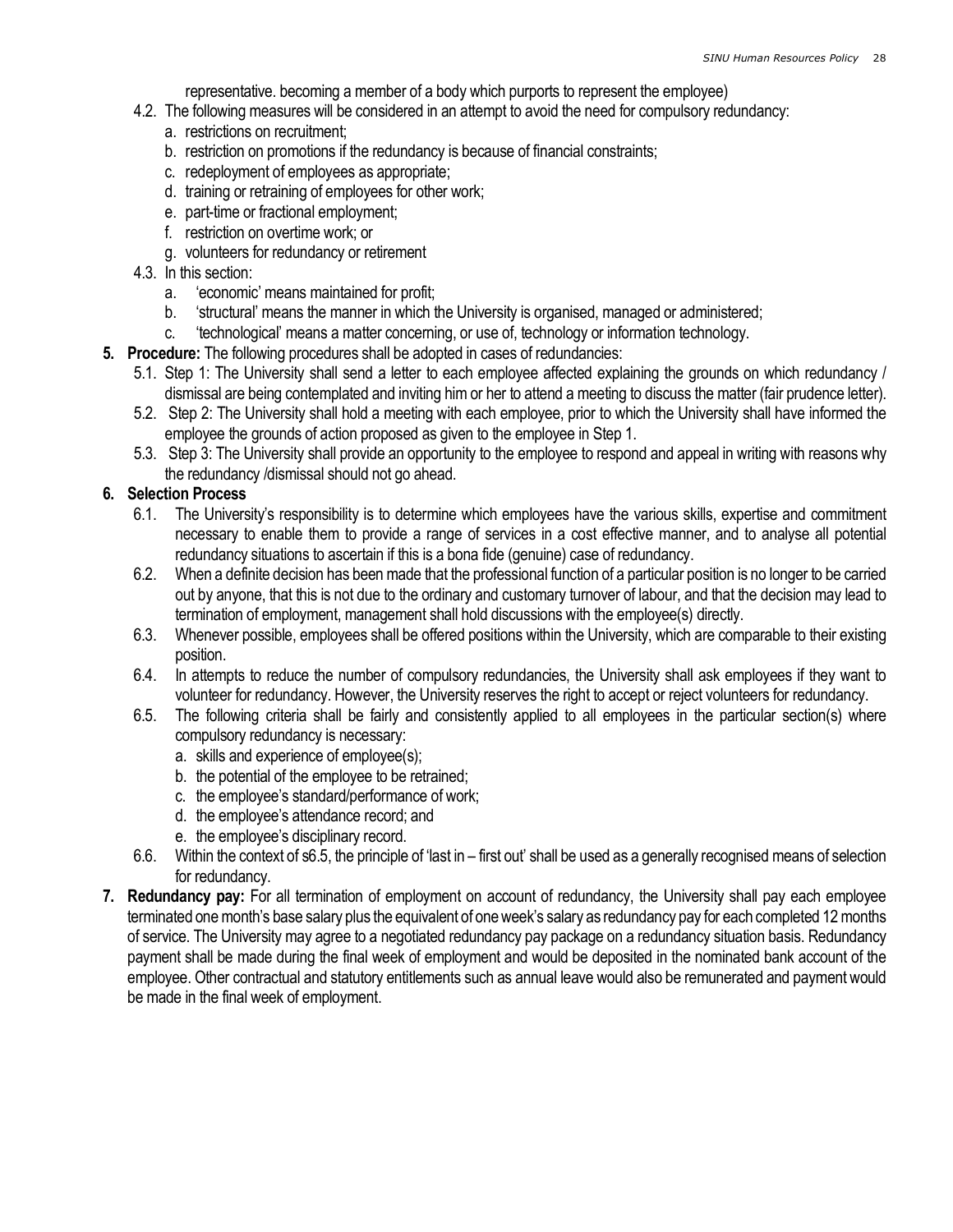## REMUNERATION AND BENEFITS POLICIES

#### Policy No.: HR-Rem-01 REMUNERATION AND BENEFITS POLICY

- 1. Policy Statement: The University strives to remunerate employees fairly and transparently. The remunerations established by the University reflect the special needs of a University in the Solomon Islands environment.
- 2. Objective: The objective of the policy on remuneration is to ensure transparency in the salaries at the University. To this end, the University shall endeavour to create a single transparent salary for all positions that are covered by the remuneration policy.
- 3. Application: This policy applies to all positions.

#### 4. Categories of Employees

- 4.1. The University has established employees, who are salaried workers, and unestablished employees, who are waged workers. Waged employees are those who are employed on a full-time basis but paid on hourly rates. Waged employees are generally required to work 45 hours per week. Work demands, however, may require them to work longer or shorter weekly periods than 45 hours. Total remuneration payable to waged workers per pay period depends on the hours worked.
- 4.2. Salaried employees are paid an annual salary which covers remuneration for the employment of the person for an entire year. As such, there is no relationship between the hours a salaried employee works and the annual salary.
- 4.3. The University has the following streams of salaried employees:
	- a. Teaching/Training Staff
		- i. Higher Education Stream (also referred to as the academic stream)
		- ii. Medicine, Engineering, Law Stream (also referred to as professional stream)
		- iii. Teaching/Training-Only Stream (also referred to as TVET stream)
	- b. Administrative Support Services (ASS) Staff
		- i. Technical Support Services (TSS)
		- ii. General Support Services (GSS)
	- c. Senior Management Group
- 4.4. Each of these streams has its own job ranks and salary scales.

#### 5. Job Ranks:

- 5.1. The Higher Education and MEL Streams have the following academic ranks, with each rank having a number of points within it:
	- a. Professor
	- b. Associate Professor
	- c. Assistant Professor
	- d. Senior Lecturer
	- e. Lecturer I
	- f. Lecturer II
	- g. Assistant Lecturer
	- h. Tutor
	- i. Laboratory Technologist/Demonstrator, Clinical Nurse, Dental Assistant
- 5.2. The Teaching Only / TVET Stream has the following ranks, with each rank having a number of points within it:
	- a. Principal Lecturer / Principal Training Officer
	- b. Senior Lecturer / Senior Training Officer
	- c. Lecturer I / Training Officer I
	- d. Lecturer II / Training Officer II
	- e. Assistant Lecturer / Assistant Training Officer
	- f. Tutorial Assistant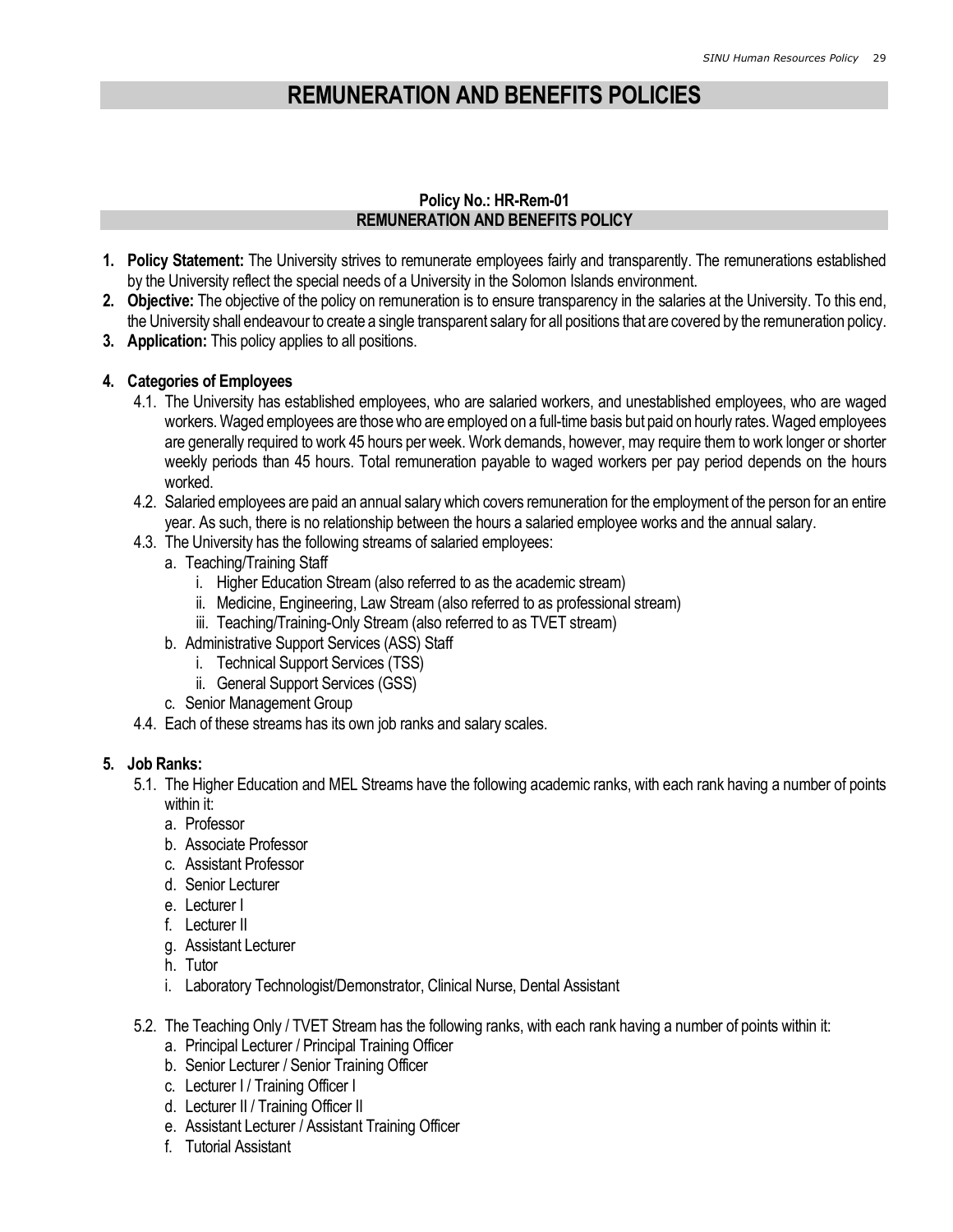- g. Laboratory Technologist/Demonstrator, Clinical Nurse, Dental Assistant,
- h. Training Assistant.
- 5.3. Senior Positions in the Library: Staff in the libraries who contribute to teaching programmes shall have the option of selecting the academic ranks or support services ranks at the commencement of their employment.
- 5.4. Research Positions: The Teaching/Training Stream may also have positions that are purely research in nature. Each research position would be pegged to an appropriate academic rank, depending on the nature of research needs and funding for research.
- 5.5. Position Vacancies: The presence of a particular teaching/training rank does not necessarily require that each rank would have to be filled at any or every point in time. Filling positions depend on the needs of the particular area of operation, and the needs of the University.

## 6. HE, MEL and Teaching/Training Only Streams

- 6.1. The essential difference between the TVET/Teaching/Training only Stream, the HE Stream, and the MEL stream concerns job descriptions. Teaching/Training Only stream staff are required to be involved only in teaching/training; there is no expectation of research, publications, and consultancies from them. HE Stream staff, on the other hand, are required to teach/train, research & publish, and/or carry out professional consulting work. MEL stream staff are expected to teach/train, and carry out actual work in the respective professions, including documentation and publishing.
- 6.2. A key objective of the University is to create, maintain and advance knowledge that is relevant to the needs of society. The University relies on its higher education and MEL stream staff to take the lead in this area. Staff in the HE/MEL Streams are required to participate in activities that generate advances in knowledge. In recognition of this role, staff in the HE/MEL stream are given contact teaching work which does not stretch the full week. At the University, the contact load for full-time HE and MEL stream staff is, on average, 16 hours per week during the teaching terms.
- 6.3. Staff in the Teaching/Training-Only / TVET stream have the singular responsibility of teaching and training. They are required to devote their entire working time to teaching, learning and/or training students, including programme development. Their contact hours are 28 per week, and they are required to work for 46 weeks per year. The remaining time per week and during off-terms are for assessments and preparations for the teaching/training responsibilities, unit and programme reviews, administrative responsibilities, and involvement in hands-on activities in their professions as approved by the University.
- 6.4. The University shall mark positions by the streams in which they are created. For existing staff, each person is required to select a stream which he/she wishes to enter. Existing staff have the option of moving across streams on an annual basis. The movement across maintains the person's salary on the date of the movement. However, performance appraisal shall be on the basis of the stream the staff has opted to be in. Mid-year movements are generally not permissible. The University reserves the right to move staff from the Higher Education /MEL stream to teaching only stream if it is demonstrated over the first year's performance appraisal that the employee has taken no initiative in research, consultancy and/or publications or actual work in the profession.

## 7. Administrative Support Service Streams (ASS)

- 7.1. The ASS has two streams:
	- a. Technical Support Services (TSS)
	- b. General Support Services (GSS)
- 7.2. Both these streams have the following ranks:
	- a. Director
		- b. General Manager/Deputy Director
		- c. Manager
		- d. Deputy Manager
		- e. Chief (Officer)
		- f. Principal (Officer)
		- g. Senior (Officer)
		- h. Officer
		- i. Assistant Officer
	- j. Clerical Officer
- 7.3. The Technical Support Service stream also has technicians and workshop assistants pegged at the Clerical Officer to Officer Rank.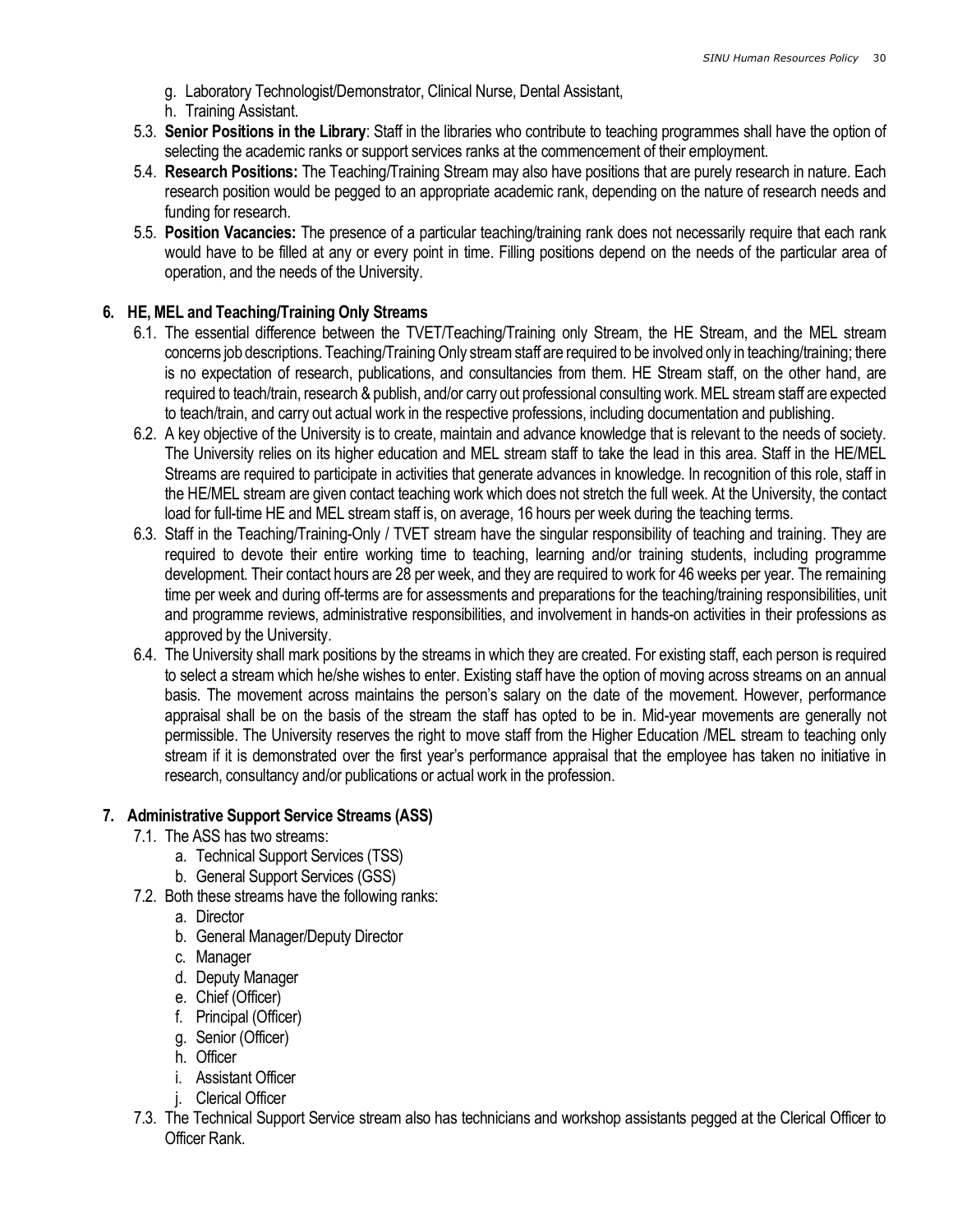- 7.4. Each of the administrative core and support services streams have their own salary placements and streams. Each rank has a number of points within it.
- 7.5. The key difference between the TSS and the GSS Stream concerns the MQRs. Staff in the TSS Stream require a specified technical qualification requirement to qualify for a job, while staff in the GSS have a range of qualification requirements which will enable them to be appointed to the position, meaning that the job is not tailored to be performed only by those who are trained in specific professions. Normally someone employed in the GSS stream will not be able to perform the equivalent rank TSS job, while a TSS employee would be able to perform at the equivalent ranked GSS job.
- 7.6. Each administrative support services area would have specific designation of positions pegged to the administrative support services rank.
- 8. Filling in Positions: The presence of a particular higher education, MEL, Teaching/Training Only/TVET, or ASS rank does not necessarily require that each rank would have to be filled at any or every point in time. Filling positions depends on the needs of the particular area of operation, and the needs of the University.
- 9. Wages: Wages paid by the University for wage employees shall be determined by the University from time to time.
- 10. Salaries: Salaries paid by the University are determined on the basis of the salary for the benchmarked rank and point. All positions, ranks and points in the teaching employee streams are pegged at the100% of the professor salary band.
	- 10.1.The highest TSS position is pegged at the 71.45% of the benchmark salary (which falls at point 16 of the Assistant Professor band), and the highest GSS position is pegged at 59.56% of the benchmark salary (which is at point 11 of the Principal Lecturer salary). These are the maximum base salaries for the respective Directors. All positions in administrative support services are pegged to the respective maximum Director position salary.
	- 10.2.The University shall review the nominal salary for each of the benchmarked positions every five years, or as the Council decides.
	- 10.3.Annually, individual wages and salaries would move according to the annual employee appraisal outcomes, and the ability of the University to pay, as provided in the employee appraisal policy.
	- 10.4.Certain positions which are responsible for net income generation for the University other than tuition income, may have incentive regimes linked to net income generation outcomes.

## 11. Senior Management

- 11.1.The Senior Management comprises the VC, Pro-VCs, Deans, and Directors.
- 11.2.The Council determines the remuneration and terms and conditions for the VC, and PVCs, while the Appointments Committee determines the remunerations for the Deans and Directors. The base salaries of the Deans and Directors of Institutes are established by placing the holder of the position in the academic rank on the basis of his/her CV, and adding loadings as determined by the respective appointing authorities.
- 11.3.The University may also decide to provide for other terms, including an incentive regime, for these position holders.
- 12. Superannuation: The University shall pay the statutory minimum requirement for employee superannuation. Currently the statutory minimum requirement is an employer's contribution of 7.5% of an employee's basic salary to their personal SINPF account. This is in addition to the personal contribution by the employee. The superannuation legislation on expatriate employees who do not have SINPF Superannuation accounts shall apply. All local employees (previously registered) are required to present a membership ID of SINPF at the time of appointment.

## 13. Clinical Loading

- 13.1. The University shall pay a salary loading of up to 30% to positions and/or persons if by the nature of their positions they are required to work on call at state institutions (like hospitals) or University Clinics in addition to their normal teaching work.
- 13.2. The intent of this loading is to cover for the unpaid after-hours rostered and on-call clinical work (not clinical teaching undertaken during normal hours) and the associated consultant level clinical responsibility in the hospital service.
- 13.3. The clinical loading applies only when the employee undertakes the normal workload at the University. The loading is added to the base salary that the University pays to the position. The loading shall be a percentage of the base salary, with the percentage being determined by the nature of the clinical requirements, not being over 30%.
- 13.4. The criteria for eligibility are:
	- a. the employee provides a clinical service to an approved health facility during out-of- office-hour periods, which is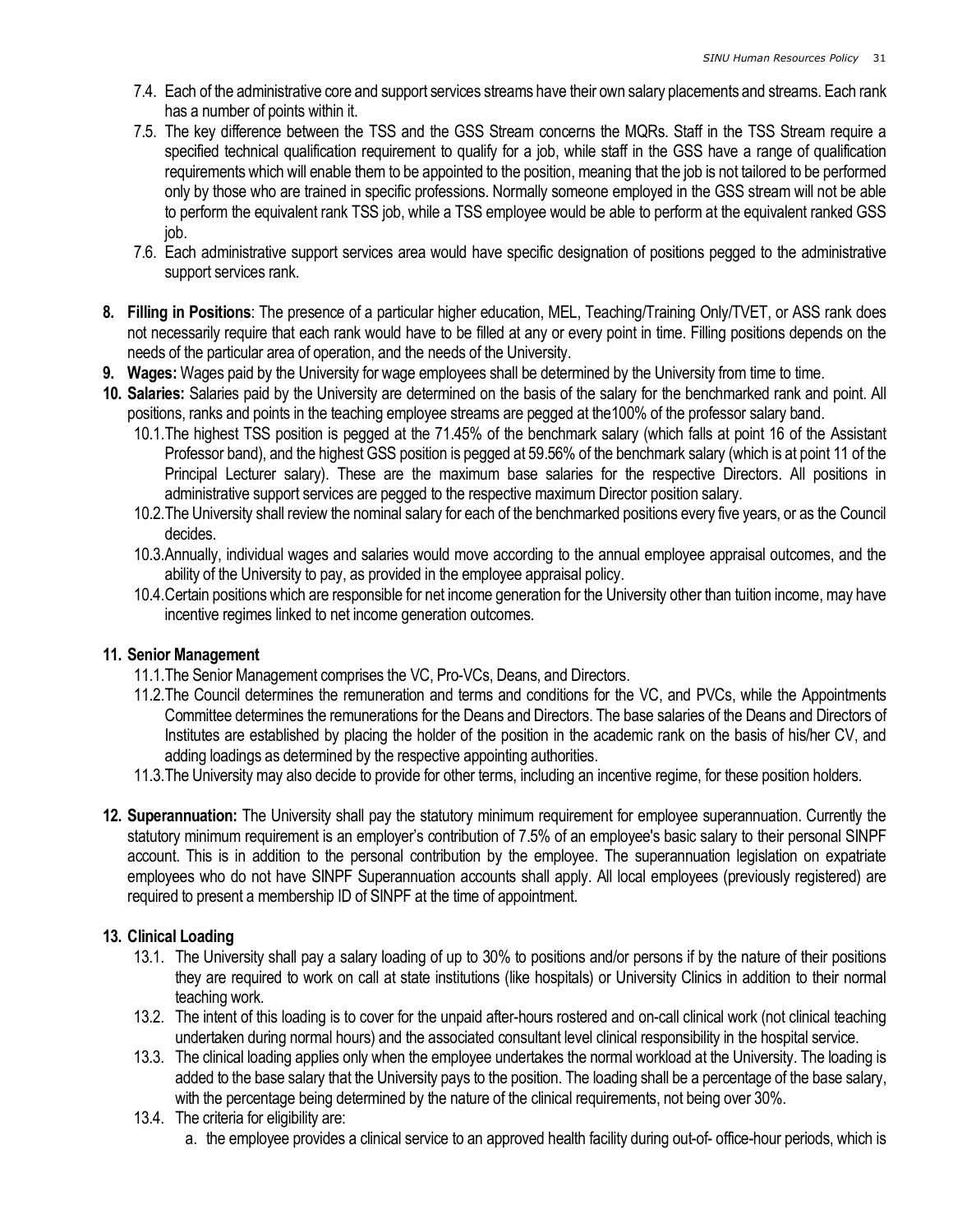not otherwise reimbursed; or

- b. the employee normally has regular rostered after-hours acute patient care responsibility, which is not otherwise reimbursed.
- 13.5. The employee's clinical responsibilities are regularly audited to ensure that the above criteria are satisfied. Any change in status changes the loading ratio and/or the loading itself.
- 14. Benefits: The University aims to provide a work environment where employees are reasonably stress-free about their study or health/welfare situations. This is a joint employer-employee responsibility. Towards this end, and as long as the University's finances permit, the University aims to provide the following benefits to its employees.
	- 14.1. Health Benefit: The University may provide for a contributory Health Welfare Scheme with gradations of contributions from employees on the basis of age and medical conditions prior to joining SINU.
	- 14.2. Study benefits: Full time employees of the University:
		- a. on three-year employment contracts shall be entitled to study benefits as per the Study Benefit Policy.
		- b. on employment contracts below 3 years but of one year or greater shall be entitled to study at 75% subsidy on tuition fees for any programme undertaken at the University as long as the student does not displace a full-fee paying student, and the programme is not a self-funding programme.
		- c. One spouse and up to three biological or legally adopted children per full time employee of the University on at least a 1-year employment contract shall be entitled to a 75% subsidy on tuition fees for any programme undertaken at the University as long as the student does not displace a full-fee paying student, and the programme is not a self-funding programme.
		- d. Where full cost recovery programmes are fully subscribed, the University shall reserve no more than 5% of all seats for staff, their spouse and/or children under the tuition subsidy scheme. Admission to the reserved seats shall be strictly on academic merit. This provision shall be reviewed annually.
		- e. The criteria for entry into any University programme, unit or course is based on merit and in accordance with the entry requirements of the University.
		- f. All study benefits shall cease on the date the employee ceases to be in the category that qualified the employee to the benefit.
- 15. Workpersons' Insurance and Liabilities: The University shall aim to provide for a reasonable employee accident compensation insurance for all its employees.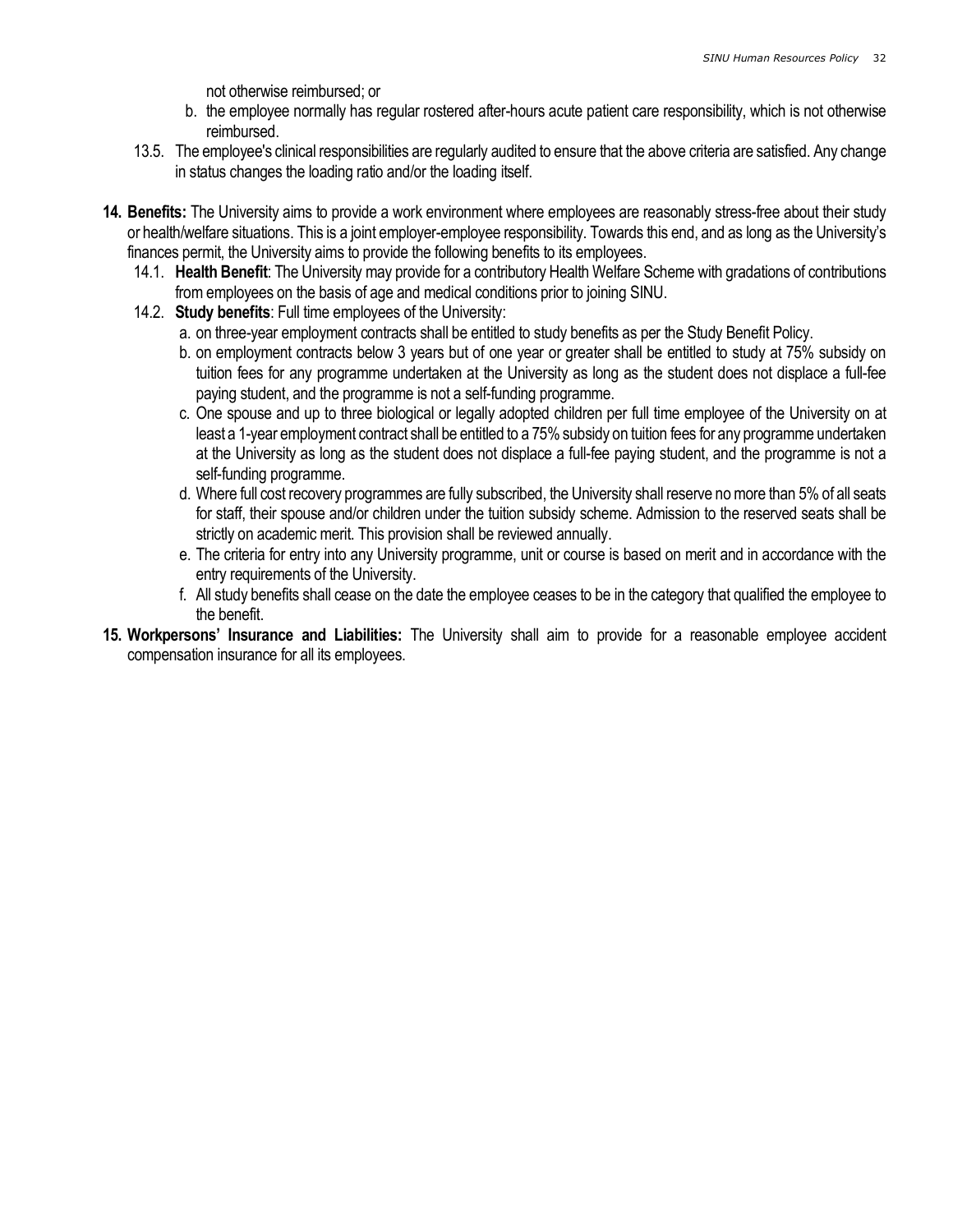# LEAVE POLICIES

## Contains:

- Sick Leave Policy
- Compassionate & Bereavement Leave Policy
- Study Leave Policy
- Industrial Leave Policy
- Sabbatical Leave Policy
- Conference Leave Policy
- Maternity Leave Policy
- Paternity Leave Policy
- Leave Without Pay Policy
- Special Leave Policy
- Unauthorized Absence Policy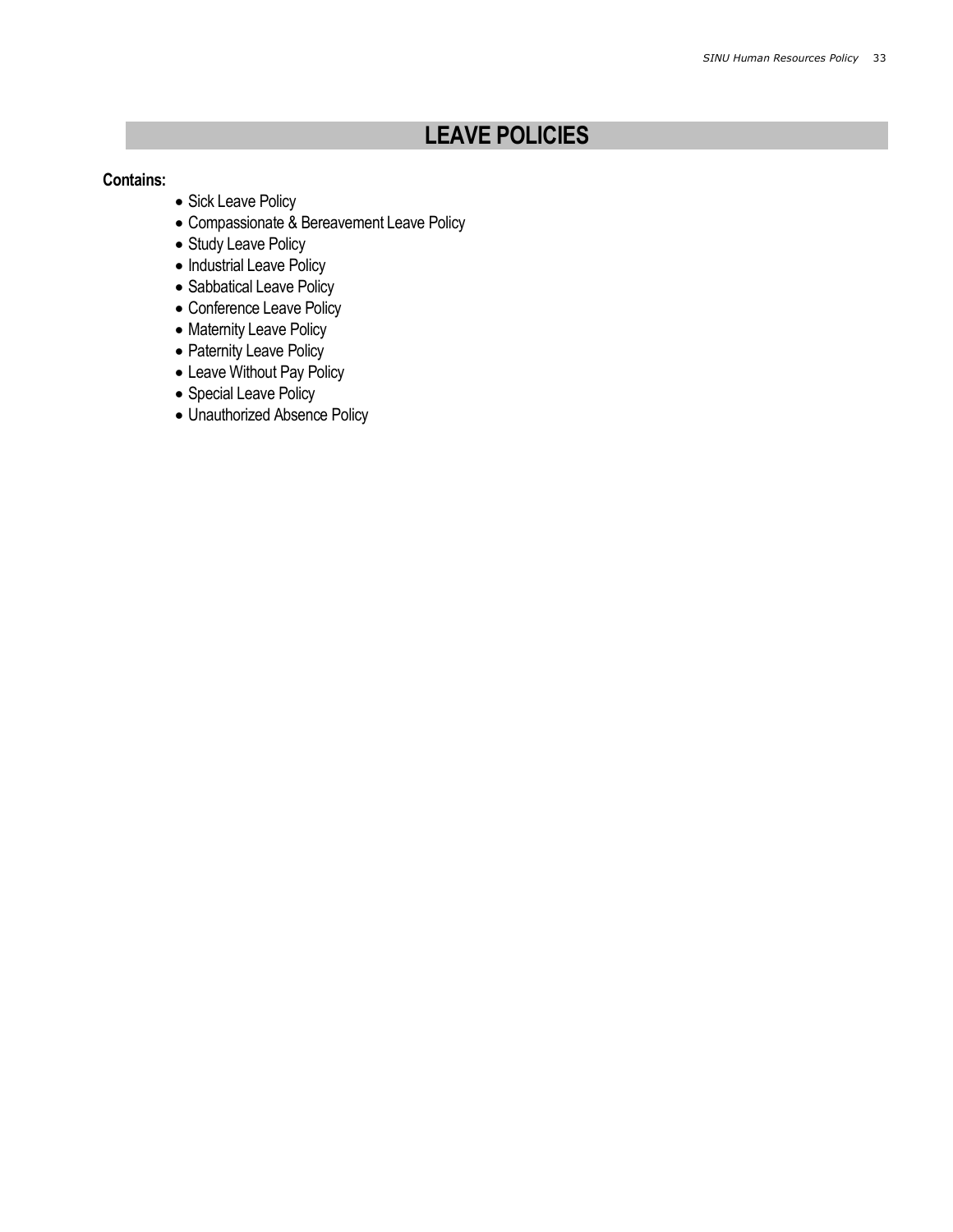## Policy No.: HR-Leave-06 STUDY LEAVE POLICY

#### 1. Policy Statement

- 1.1. The University regards continuing study as capacity building, which is essential in keeping the University moving forward to meet the requirements of continuously changing labour market needs and to be competent with the job requirements in an environment of rapidly evolving technology. The University recognizes that the need for its employees to upgrade their skills and education, and to keep their skills current will be of benefit to the University community and stakeholders.
- 1.2. The University also recognises that academic and professional upgrade also benefits the concerned individual. As such, the study leave policy is founded on the understanding that academic and professional upgrade is the joint responsibility of the University and the employee, requiring both parties to incur their share of responsibilities and resource costs.
- 1.3. While the University encourages employees to continue studies, such an undertaking may have an impact on the immediate work output of an employee. As such any full-time employee wishing to undertake a formal study, whether for credit or not, whether funded by the University or not, and whether through face-to-face or online/distance mode, shall seek approval for such studies through prescribed processes.

#### 2. Eligibility

- 2.1. All full-time employees on three year contracts are eligible for study leave.
- 2.2. Study leave is meant to enable an employee to further his/her education in an area directly in the subject area in which the employee is employed to teach/train and/or research and/or work. There must be direct evidence that such a qualification upgrade would enable the employee to carry out his/her duties more effectively.
- 2.3. The University has two facilities for study leave:
	- a. full-time study leave, during which the employee proceeds on leave to study on a full-time basis, and
	- b. part-time study leave, during which the employee proceeds on leave to study on a part-time basis.
- 2.4. The entitlement to study leave is a privileged benefit.

#### 3. Full-time Study Leave

- 3.1. An employee shall become eligible for full-time study leave after the completion of his/her year of the three-year contract.
- 3.2. An employee proceeding on full time study leave shall have his/her contract suspended, with salaries, term and benefits suspended at the level at which it was on the date the employee proceeded on the leave, which shall be restored when the employee returns from the leave having successfully completed his/her study.
- 3.3. Employees proceeding on full-time study leave may apply for educational allowance from the University. The rate of the allowance for various levels of study shall be established by the University from time to time.
- 3.4. This allowance shall only be paid upon confirmation from the employee's relevant academic supervisor that the employee is making good academic progress.
- 3.5. Employees who have studied under the study leave policy and have the last graduating units remaining may proceed on full time leave without pay for the last remaining term but for whom the University may pay tuition fee upon enrolment. Employees who fail any unit shall be required to refund to the University all tuition paid on their behalf for the failed unit(s).
- 3.6. Each employee proceeding on full-time study leave shall be required to enter into a bond to serve the University for a period:
	- a. that is equivalent to the period of study leave if the employee proceeding on the study leave did not seek any educational allowance from the University, or
	- b. that is twice the period of the study leave if the employee sought and received the educational allowances for study or tuition payment.
- 3.7. An employee may opt out of the bond by refunding the University all direct and indirect costs incurred by the University on sending the employee on study leave. In exceptional cases, the Vice Chancellor may waive the requirement to serve the full bond period; such waiver shall be documented in writing and set precedents for consideration of future waiver applications.
- 3.8. Any breach of the bond, including premature termination of employment during the bond period on the part of the employee, entitles the University to seek recovery or refund of all direct and indirect costs incurred by the University of sending the employee on study leave, and the costs of the recovery action.
- 3.9. Full-time study leave periods may be extended up to six months on the written advice of the academic supervisor under whom the employee is studying, that the employee is likely to complete the study in the period, and upon the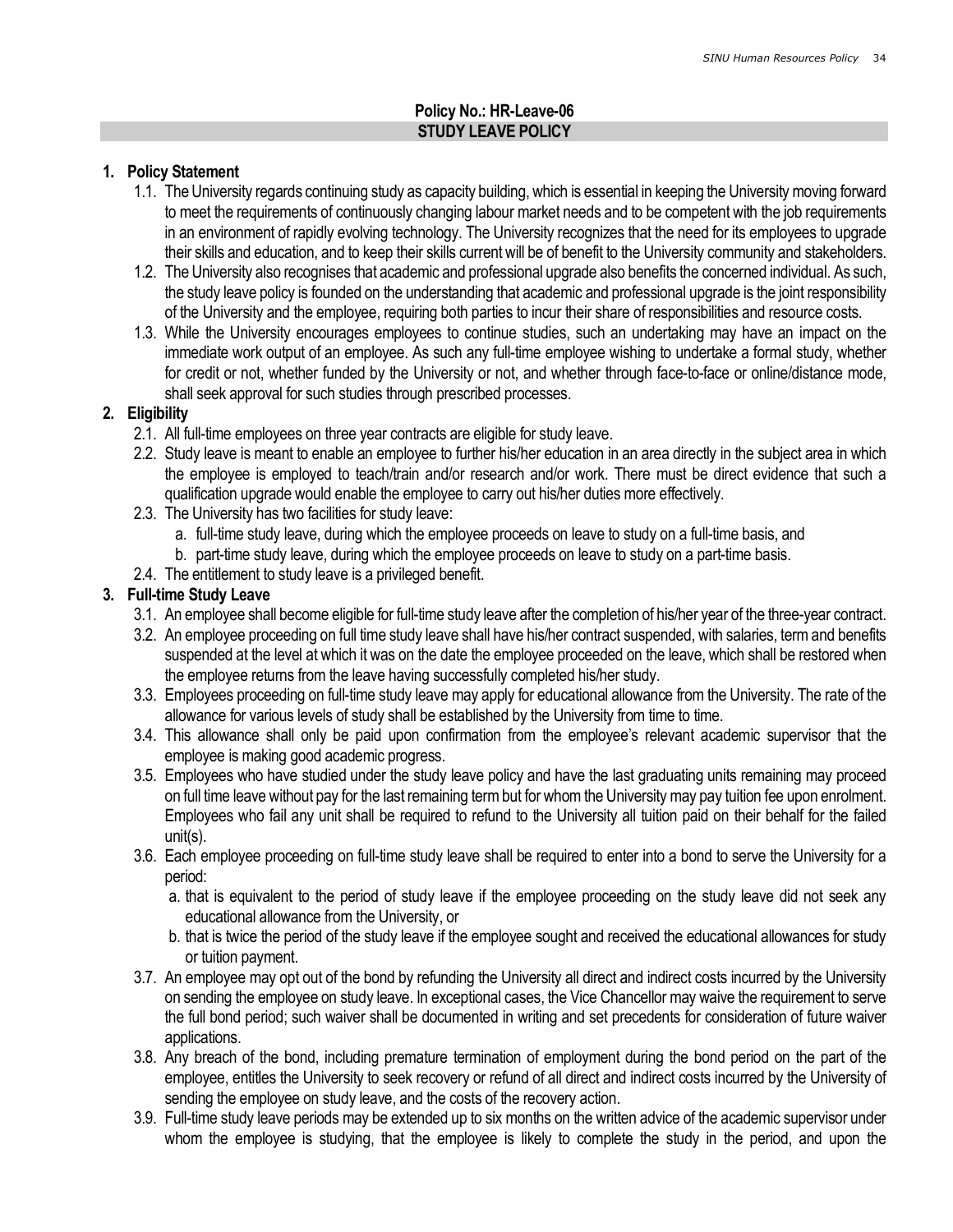recommendation of the section head.

- 3.10.Employees who proceed on full-time study leave but who do not complete the programme of study for which they were granted the study leave, or who fail the programme, shall be required to pay back to the University all direct and indirect expenses the University incurred in sending the employee on the study leave.
- 3.11.In addition to refunding all direct and indirect expenses that the University incurred in sending the employees on study leave, any teaching/training staff either in the Higher Education stream or the TVET stream who fails to complete the programme in the recommended period of completion, shall be demoted in rank(s) and/or salary.
- 3.12.In determining the outcomes in paragraphs s3.10 and s3.11 above, the University shall take into account the circumstances leading to the employee's failure or termination of study.

## 4. Part-time Study Leave

- 4.1. Employees proceeding on part-time study leave shall have the options of:
	- a. maintaining their full salaries during this period and carrying a full-time workload but studying for no more than 1 unit or 10 credit points at a time per term, which limit shall be reviewed if the GPA of the employee is over 4 in which case the employee may be allowed to enrol in additional credit points/units, and
	- b. carrying a partial load for a partial salary calculated on the basis of the proportion of the load carried.
- 4.2. Employees who study on a part-time basis but maintain full-time work, qualify for a maximum of one day per unit or one day per 10 credit points, as study leave on full pay.
- 4.3. Employees who have not been able to secure a scholarship or financial assistance to study and who decide to undertake part-time studies shall receive, upon application, refunds of the tuition fee paid by them for studies that are done at the University, and for studies at other institutions if the course/unit/programme is not offered at the University but which are approved by the University, provided that the student passes the unit/course/programme.
- 4.4. An employee proceeding on part-time study leave and opting for tuition refund shall be required to enter into a bond to serve the University for the full term of the employment contract as follows:
	- a. for an employee who worked full-time, and received tuition refunds, for a sum that is equivalent to the total tuition refunds, equivalent being in terms of net salary payments.
	- b. for an employee who opted for part-load and received tuition refunds, for a sum that is equivalent to the proportion of the time the employee was on leave plus the salary equivalent of the total tuition refunds.
	- c. for an employee who opted for part-load, but who did not opt for any tuition refund, for a sum that is equivalent to the proportion of the time the employee was on leave; and
	- d. for an employee who worked full-time, but did not opt for any tuition refund, no bond is required.
- 4.5. An employee who proceeds on part-time study leave but who either fails or does not complete the unit/course in which he/she enrolled, shall be required to pay back to the University all direct and indirect expenses the University incurred in sending the employee on the study leave.
- 4.6. In addition to refunding all direct and indirect expenses that the University incurred in sending the employee on study leave, any teaching staff, either in the Higher Education stream or the Teaching/training only stream, who fails to complete the unit in which he/she enrolled, shall be demoted in rank(s) and/or salary.
- 4.7. In determining the outcomes in para s4.5-s4.6 above, the University shall take into account the circumstances leading to the employee's failure or termination of study.

## 5. Procedures for Applying for Study Leave

- 5.1. Completed applications for full-time study leave must be lodged with the HR Department at least 14 days prior to the scheduled meeting of the University's Staff Training and Professional Development Committee. It shall be the HRD's responsibility to advise all staff of the scheduled dates for the meetings of the Staff Training and Professional Development Committee.
- 5.2. Completed applications for part-time study leave must be lodged with the HR Department at least 4 weeks prior to the date of commencing the study leave.
- 5.3. The applications shall be via completion of the prescribed leave forms.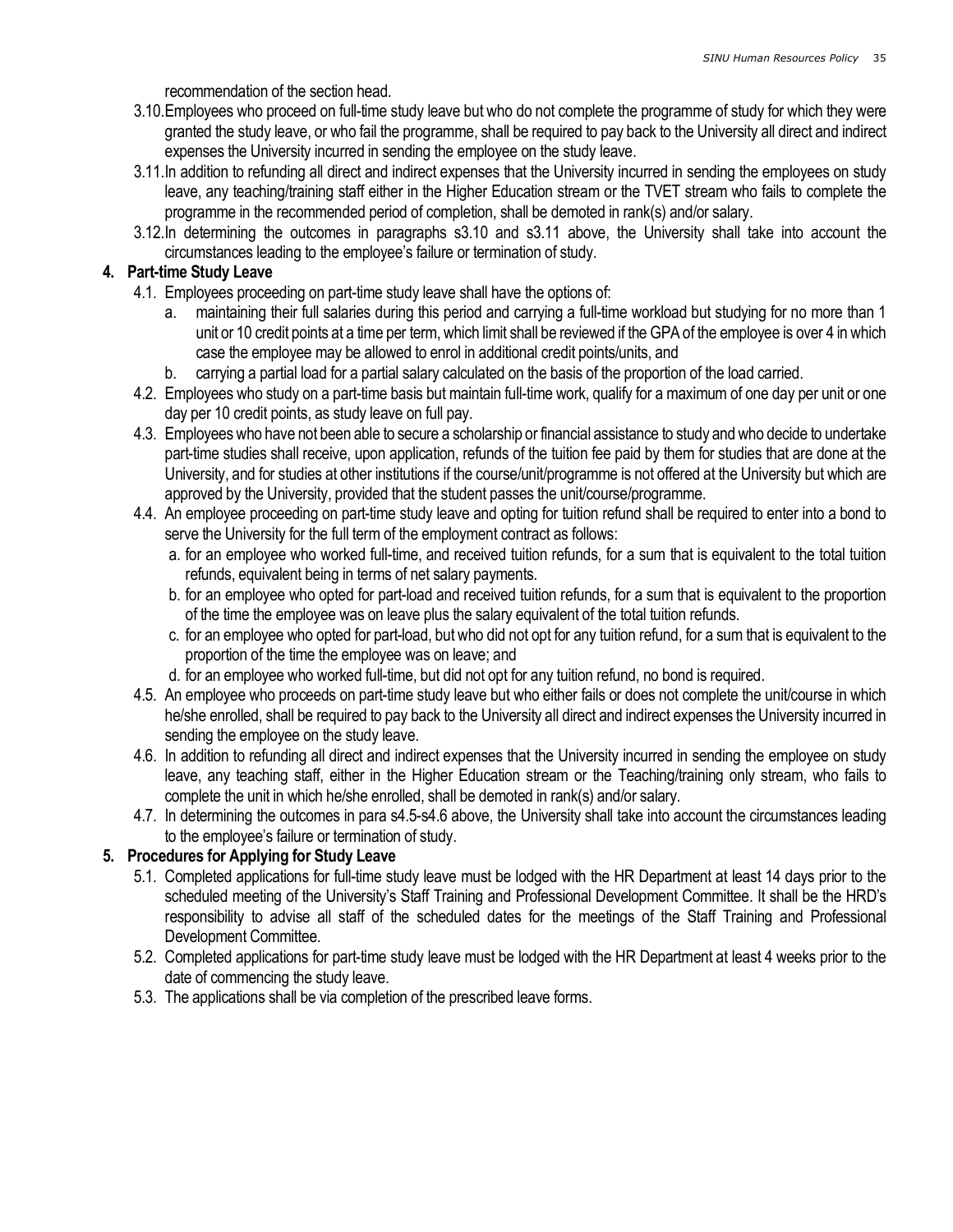## Policy No.: HR-Leave-07 STAFF INDUSTRIAL ATTACHMENT POLICY

## 1. Policy Statement

- 1.1. The University regards continuing study as capacity building, which is essential for elevating the University's relevance and for it to meet the evolving needs of industry and the nation.
- 1.2. The University recognizes that keeping skills current is essential for the University.

## 2. Eligibility

- 2.1. This policy applies to all full-time employees on three-year contracts who are involved in delivering TVET units and programmes on a full-time basis.
- 2.2. Industrial attachment leave is meant to enable an employee to further his/her practical experience in the subject area in which the employee is employed to teach and/or research.
- 2.3. Non-teaching employees, and non-TVET employees in the teaching/training only stream, may apply to the VC for consideration of industrial attachment leave.

## 3. Application of the Policy

- 3.1. Every eligible teaching employee involved in delivering TVET is required to have an industrial attachment for an equivalent of a total of at least three months in each three-year period of employment at the University. Teaching employees in the higher education stream, and employees in support services may also apply for industrial attachment leave.
- 3.2. Industrial attachment could take the following forms:
	- a. working for an enterprise/organisation providing the same type of good(s)/service(s) in the area in which the employee is engaged to teach/train students; or
	- b. working on approved research projects that are directly related to the area the employee is employed to teach/train students at the University; or
	- c. working on approved consultancies that are directly related to the area the employee is employed to teach/train students at the University; the University's Intellectual Property Policy ought to be followed; or
	- d. working on approved industrial project(s) within or outside the University.
- 3.3. The proposal on industrial attachment must contain the details of the attachment, including full details on the research projects, industrial projects or consultancies that the employee intends to undertake.
- 3.4. Industrial attachment could be through either:
	- a. full-time attachment, during which the employee proceeds on leave to carry out the industrial attachment, or
	- b. part-time attachment, during which the employee continues to work for the University, but the attachment is spread over a defined period of his/her employment and such attachment period totals no less than three months during each three year period of employment.
- 3.5. Any employee proceeding on industrial leave is deemed to indemnify the University from any liability the person may incur while on industrial attachment.

## 4. Remuneration during Attachment

- 4.1. The University shall pay no salary during the period of full-time industrial attachment. Employees proceeding on parttime industrial attachment shall continue to be paid their salaries.
- 4.2. Employees proceeding on full time industrial attachment shall have their salaries suspended for the period of the leave. If the employee is paid a full salary by the enterprise where the salary paid is greater than the employee's University salary, the employee is entitled to keep the higher salary.
- 4.3. Employees proceeding on part-time industrial attachment, either with an enterprise, or within the University, shall direct all earnings from such attachment to the University, which shall, after ensuring that all statutory deductions have been made, pay the employee 50% of the net earnings at the end of each three-year period. If the industrial attachments were undertaken during weekends and/or public holidays, or during the period of the employee's annual leave, 75% of the net earnings (after paying for the statutory deductions), shall be refunded to the employee at the end of each three-year period of employment. Employees departing the University before completion of a three year period of employment with the University from the date of commencement of this policy, and before completion of each three year period of employment subsequently, shall forfeit any payment that would otherwise be due to them.
- 4.4. It is the responsibility of the employee to identify and negotiate with the enterprise/project with which he/she wishes to do his/her attachment, and to ensure that the remuneration provided is fair and reasonably reflects the employee's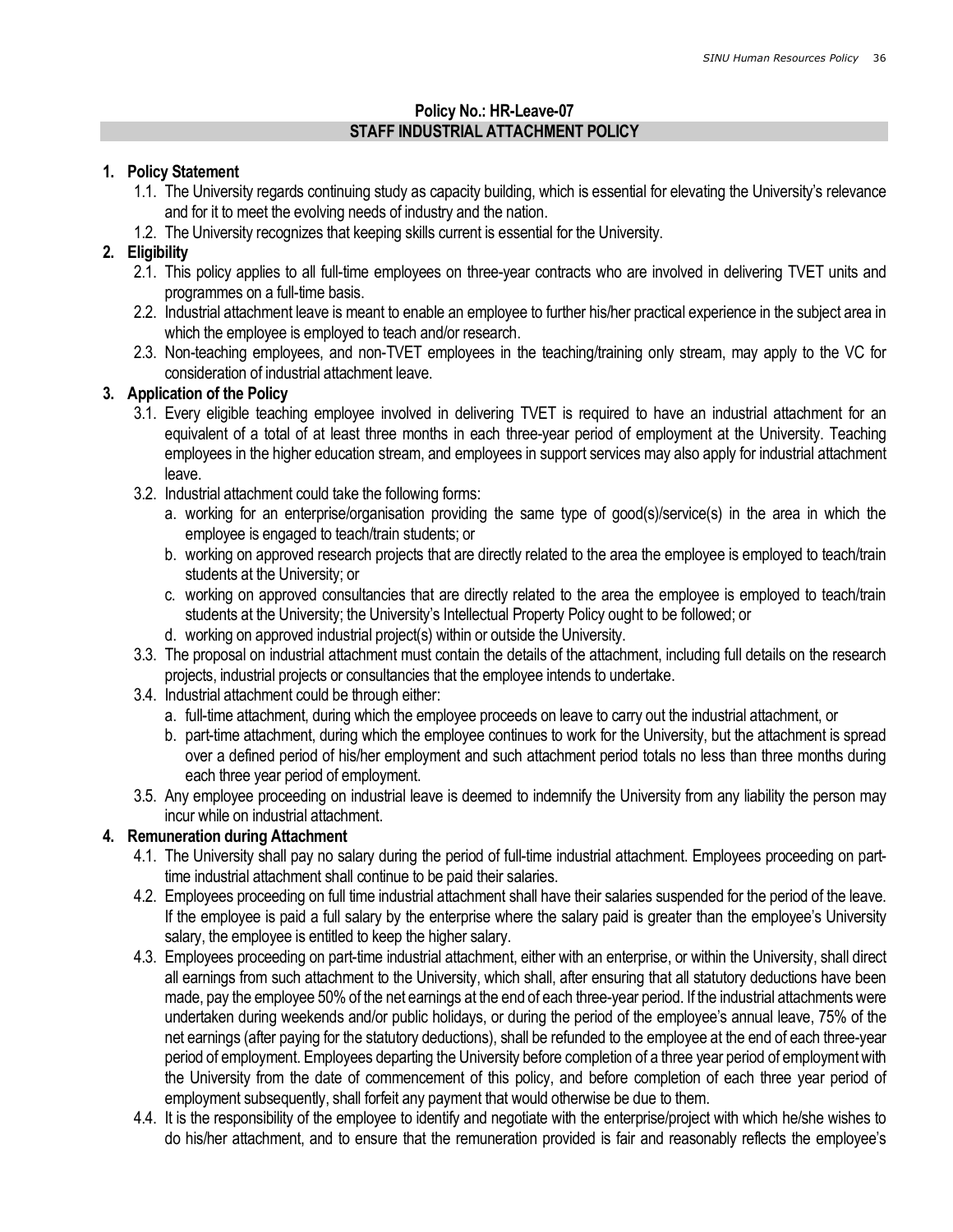abilities and productivities.

4.5. Employees shall not qualify for Industrial Attachment Leave if the attachment does not provide a fair remuneration reflecting the abilities and productivities of the employee. The only exception to this is for TVET staff in sections that train predominantly for non-profit organisations outside the government.

# 5. Procedures for Applying for Industrial Attachment

5.1. Completed applications for industrial attachment leave must be lodged with the HR Department at least 2 weeks prior to the meeting of the University Staff Training and Professional Development Committee.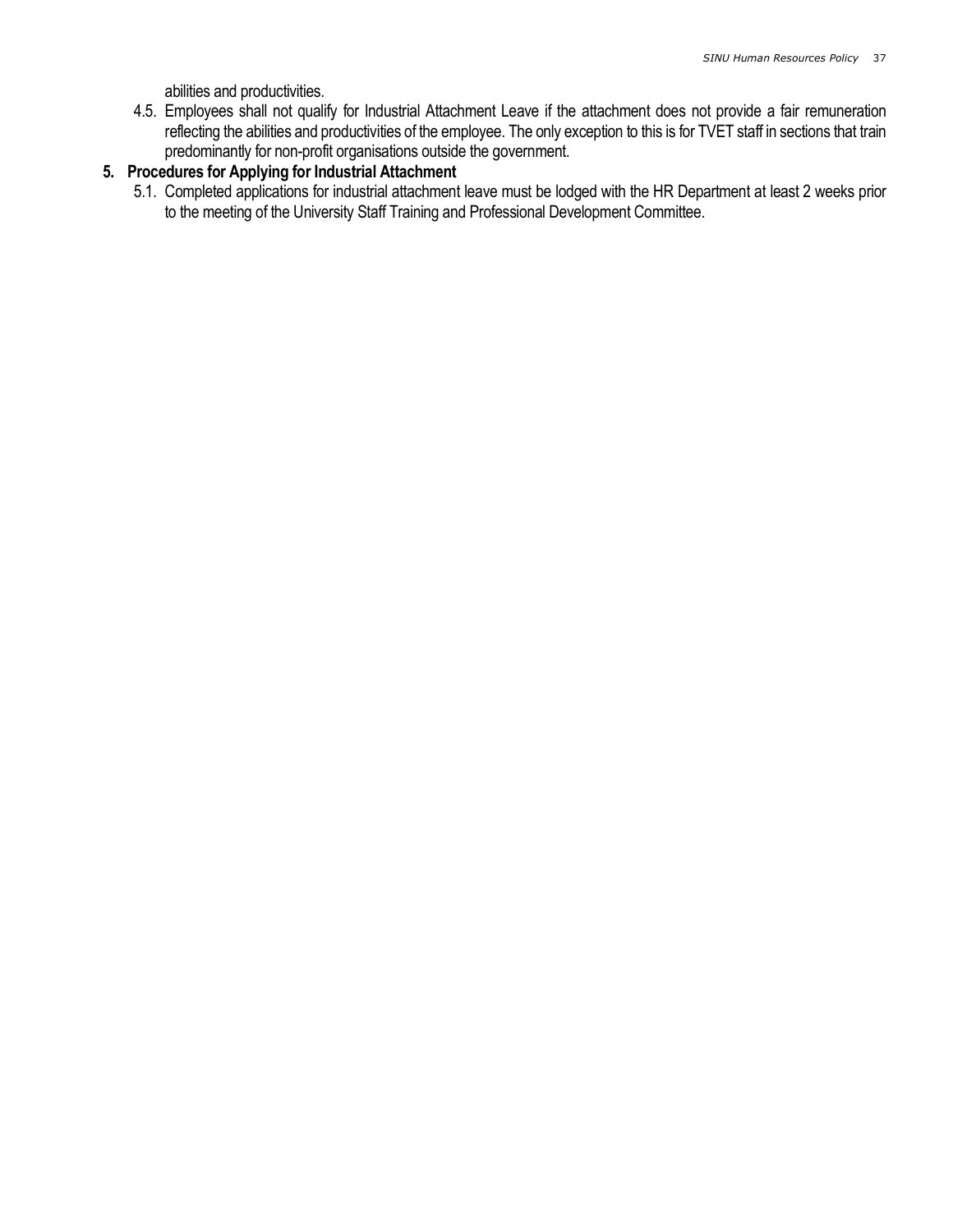### Policy No.: HR-Leave-08 SABBATICAL LEAVE POLICY

#### 1. Policy Statement and Objective

- 1.1. The University recognizes that the world of tertiary education is evolving rapidly. If the University is to remain relevant, the University and its academic staff need to keep current with developments in each professional area.
- 1.2. It is the objective of SINU's Sabbatical Leave Policy to provide the higher education stream academic staff, Deans, and Directors of Institutes, an opportunity to get unbroken period of time to carry out research and study at preferably another location.
- 1.3. Sabbatical Leave is a privileged benefit.

### 2. Policy

- 2.1. Each year, the University shall call for applications from all qualifying staff who wish to go on sabbatical leave during the following year.
- 2.2. Sabbatical leave is to be utilised by staff to carry out specified study (understudy, research, writing) at specified institution(s) and location(s).
- 2.3. Employees who would have served the University for two terms of three years each by the date they wish to proceed on sabbatical leave, and who have received a renewal for a third term qualify to apply for sabbatical leave. Thereafter, employees qualify to apply for sabbatical leave after every two terms of three years each.
- 2.4. Applicants must provide a comprehensive proposal of their activities, including deliverables, during the sabbatical leave.
- 2.5. The University shall establish a mechanism for examining and recommending to the Vice Chancellor the list of preferred applicants. The Vice Chancellor approves sabbatical leave on the basis of the recommendations, the University's strategic priorities, and the University's financial position.
- 2.6. Sabbatical leave shall be for periods up to three months. In exceptional circumstances, the Vice Chancellor may approve a period of sabbatical leave that is more than three months, but which shall not be for more than six months in total.
- 2.7. Employees proceeding on sabbatical leave maintain their salary and benefits during the period of sabbatical leave. However, if employees are remunerated by any non-SINU source during the period of sabbatical leave, the sum shall be deemed to be a consultancy earning and shall be treated as that.
- 2.8. Employees given sabbatical leave shall enter into a bond to repay the University all monetary sums spent directly and indirectly, including the sum spent on hiring replacement employees if any, on their leave, if the employee does not serve the University the full term of the contract after the sabbatical leave.
- 2.9. The successful applicants shall, within 30 days of their return from sabbatical leave, provide a report satisfactory to the body initially screening the applications. If the report submitted is unsatisfactory, the employee shall be given one opportunity to revise the report. If the report remains unsatisfactory, the employee shall be required to refund the salary and benefits that were paid to him/her for the duration of the sabbatical leave.

### 3. Eligibility

- 3.1. The following are eligible for sabbatical leave:
	- a. Deans and Institute Directors,
	- b. All employees in the higher education stream with demonstrated research and/or publication record
- 3.2. 'Teaching/Training only' stream staff are normally not eligible for sabbatical leave. Under exceptional circumstances, teaching/training only stream, and support services staff may be considered for sabbatical leave. All such cases would shall be documented, and shall for precedents for future decision making.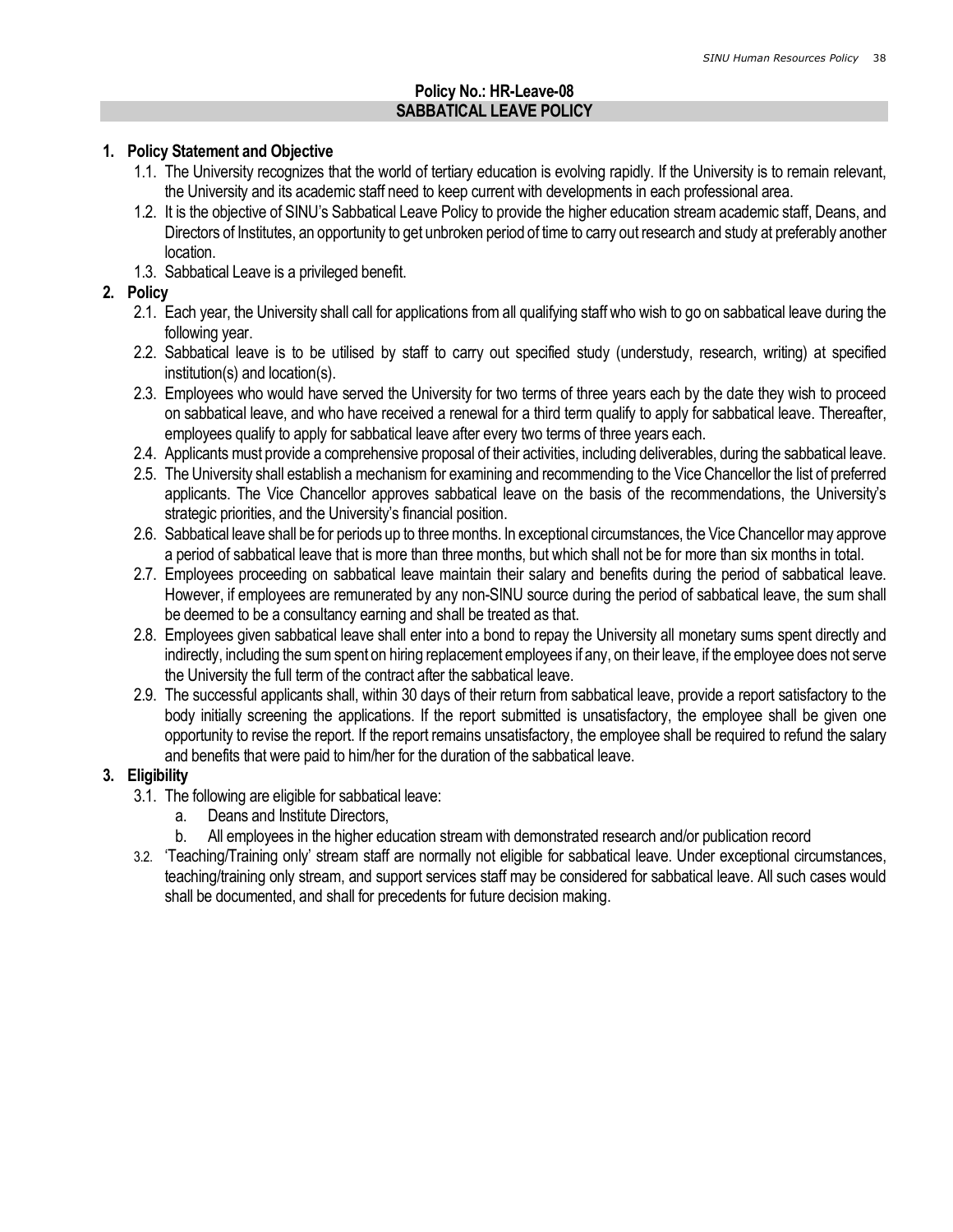### Policy No.: HR-Leave-09 CONFERENCE LEAVE POLICY

#### 1. Policy Statement and Objective

- 1.1. The University recognizes that a major component of academic life is the generation of new knowledge. Often, documentation of activities related to the creation of knowledge is presented among communities of peers for scrutiny. Participation in conferences, therefore, forms an important aspect of an academic life.
- 1.2. The Conference Leave Policy aims to provide academic staff, deans, and institute directors, opportunities to present their documentation of work done towards creation of knowledge in communities of peers who gather at conferences.
- 1.3. Conference leave is a privileged benefit.

## 2. Eligibility

- 2.1. Employees who are on three year employment contracts and are either academic staff or deans or director, are normally entitled to one SINU funded conference leave per contract of 3 years.
- 2.2. Conference leave facilitation shall not extend more than 5 working days at a time.
- 2.3. Conference leave facilitation shall also not exceed the travel and accommodation/per diem costs of attending a conference in Wellington, New Zealand. Only in exceptional cases shall full conference funding be provided for conferences in Europe, the Americas, Mediterranean region, Middle East and Africa.
- 2.4. The University shall pay up to full-return air fare, subsistence, and conference registration fee to successful applicants. The University's financial position, and conference budget would determine the level of funding support that the University may provide to applicants.
- 2.5. An applicant is eligible for conference leave if he/she has submitted a paper at an academic conference where the paper has been accepted through blind peer reviews for presentation as a plenary paper, a panel paper, or a concurrent session paper, and where:
	- a. the same paper has been presented at a well-publicised presentation within SINU, preferably hosted within the section, and attended by the supervisor recommending the leave,
	- b. the supervisor recommending the leave is convinced that the paper has academic merit befitting presentation at an academic conference,
	- c. the applicant submits the completed paper with the conference leave application. A powerpoint document is not a substitute for the full conference paper, and
	- d. the applicant has considered and actively sought to present the paper at relevant conferences in Solomon Islands, the Pacific region, Australia, New Zealand in the first instance.
- 2.6. Poster presentations alone are not considered for conference leave funding. However, these can be considered if accompanied by well-researched papers

### 3. Processes

- 3.1. At least four times a year, the University shall call for applications for participation in conferences.
- 3.2. The Faculty shall establish a Screening Committee comprising at least 2 well-published academics, which shall assess whether the paper has academic merit for presentation at an academic conference of standing.
- 3.3. HR shall accept applications for conference leaves only when the leave application is accompanied by a copy of the full paper, and the endorsement of the Faculty Screening Committee.
- 3.4. The Dean must ensure that the staff's teaching and core business responsibilities are covered during the period the staff is away on conference leave
- 3.5. Conference Leave application must reach the HRO by the dates the call for conference leave application provides.
- 3.6. In exceptional circumstances, applications can be made outside the application dates, in which case a clear statement shall be provided on the reasons for the delay in application. In any case, the application shall be lodged not less than 20 working days prior to the conference commencement date for any local Conference within Solomon Islands and the Pacific, and not less than 30 working days prior to the conference commencement date for others.
- 3.7. Conference leave applications must contain a comprehensive proposal and should include:
	- a. Written application by staff containing a comprehensive proposal of staff's activities including deliverables, during conference, endorsed by relevant management (HOD, HOS, Dean).
	- b. Copy of staff's completed paper with Faculty support and recommendation. A power point document is not accepted as a submission for the full conference paper.
	- c. Copy of Letter of Acceptance for Conference Presentation.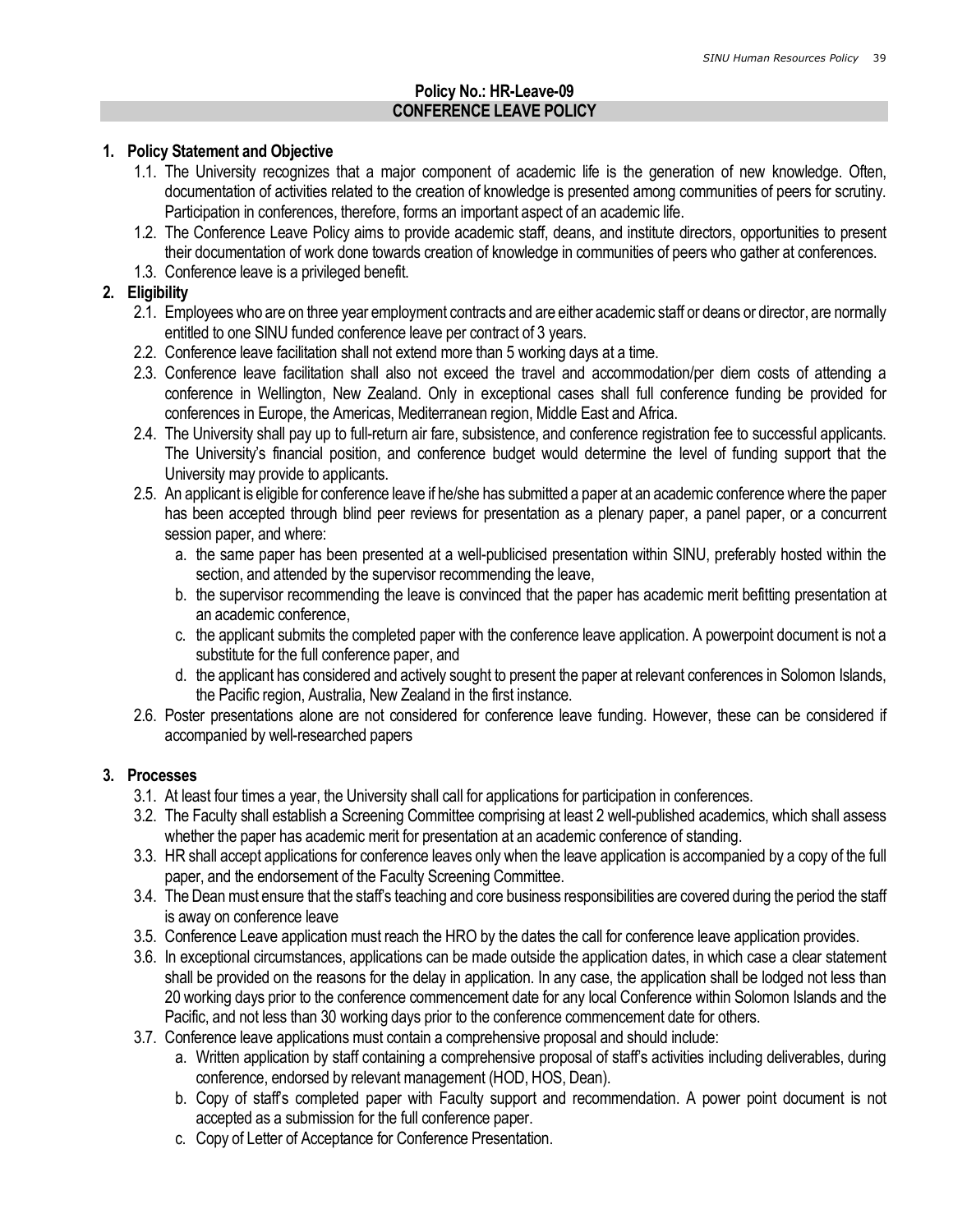- d. Leave form filled and endorsed by HOD/HOS/Dean
- e. Conference Details Outline, Venue, Duration, Registration Fee, etc.
- f. Quotes/Invoices for registration fees, travel, accommodation, meals or per diem rates
- g. Budget Summary if requesting funds from SINU, and
- h. Funding Details if sponsored by another organization.
- 3.8. The HRD shall analyze the submission and make a recommendation to the Office of the VC, who shall make his/her own judgment on the recommendations made. The VC may delegate this responsibility to any office or officer of the University.
- 3.9. Where staff are invited with full funding, the University shall make leave available, as long as there is no direct impact on teaching and learning.

#### 4. Conference Leave Reporting and Accountability

- 4.1. Within 30 days upon return from the Conference, the staff must submit a report to the Faculty management which shall assess whether the report meets satisfactory expectation.
- 4.2. Only one opportunity is given to staff to revise and re-submit a report.
- 4.3. A copy of the endorsed report shall be submitted to the HRO for administration and the University records.
- 4.4. Staff shall be required to refund all expenses incurred by the University if they fail to submit a report within the 30 days submission time or if they have submitted an unsatisfactory report.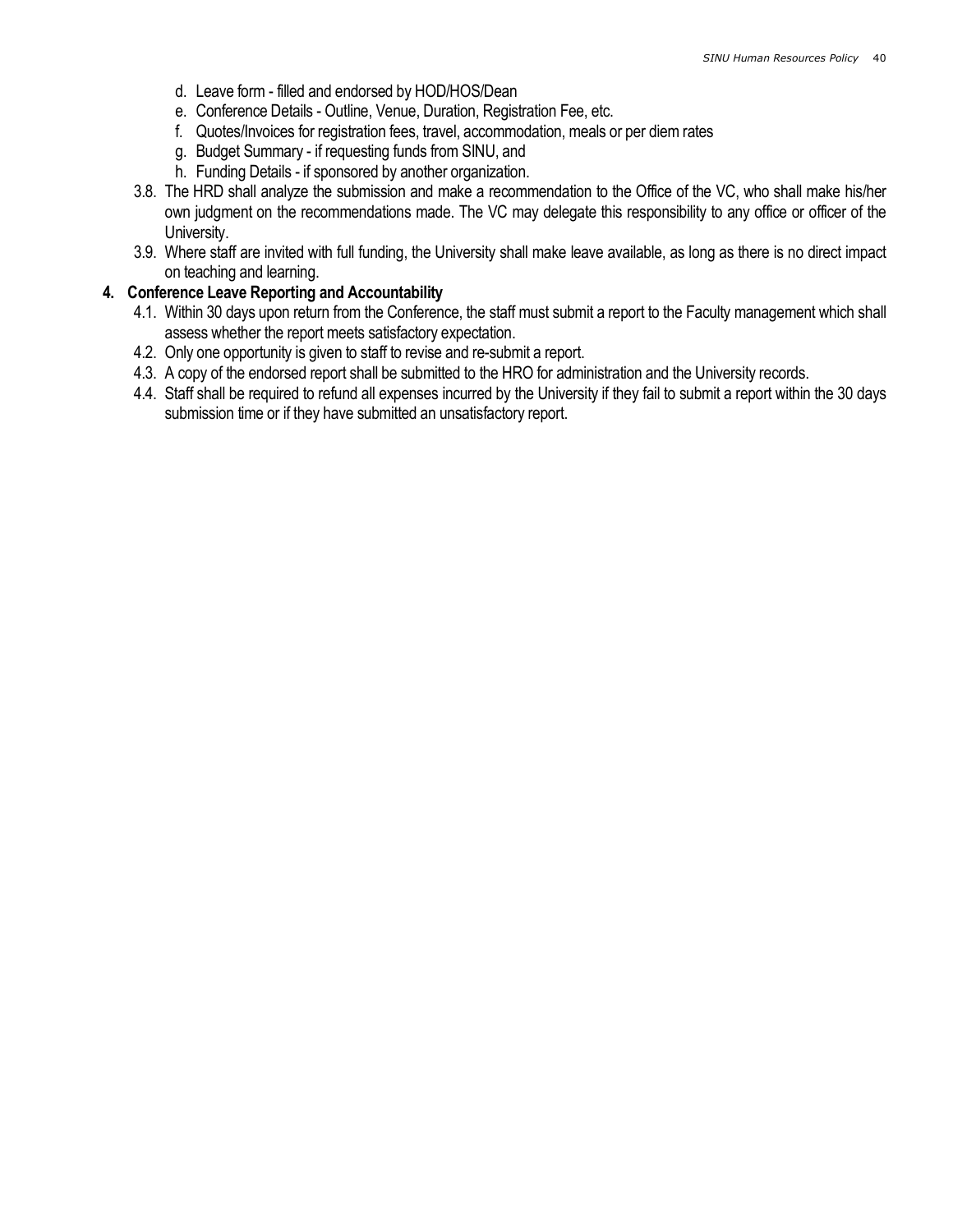### Policy No.: HR-Leave-10 LEAVE WITHOUT PAY POLICY

#### 1. Policy Statement

- 1.1. An employee may be granted leave without pay for up to two (2) years, provided it can be established that the good functioning of the University will not be detrimentally affected by the granting of such leave. In special circumstances, deemed to be in the public interest or in the interest of the University, this leave may be extended by the Vice Chancellor.
- 1.2. The most common situations in which this provision shall be applied are:
	- a. When an employee is accompanying his/her spouse on an official assignment at a location that makes it logistically impossible for the employee to attend office.
	- b. When an employee wishes to return to industry in order to keep current with professional practice.
	- c. When an employee wishes to upgrade his/her qualification but fails to secure study leave.
	- d. When an employee is not eligible to any other leave entitlement and leave is considered essential for the welfare of the employee.
	- e. When the leave would serve the national interest.
- 1.3. The HR Department, as well as the Faculty/ School or Department must maintain records of time taken as leave without pay for every employee.

### 2. Procedures for Applying for Leave Without Pay (LWOP)

- 2.1. Applications for leave without pay within the provisions of s1.2 above must be made as follows:
	- a. For LWOP up to five working days: applications are to be made to the respective Dean, or Director, who shall have authority to approve LWOP for up to five working days, and who shall in all cases inform the HR Department of the decision to grant the LWOP, at least 10 working days in advance of the employee taking the LWOP.
	- b. For LWOP of over five working days but less than three months: applications are to be made at least 15 working days before the intended commencement of the leave to the Director of HR. The applications must contain the recommendation of the section head (Dean, Director, PVCs, VC). The Director of HR shall consider whether the LWOP would adversely affect the delivery of services by the University, and if convinced that there is no adverse impact, shall approve such leave.
	- c. For LWOP of over three months: applications are to be made at least 20 working days before the intended commencement of the leave to the Vice Chancellor through the Director of HR, and the section head (Dean, Director, PVC), with recommendations from both, the Director of HR and the section head.
- 2.2. The Head of Department/Human Resources Department must ensure that the employee provides due notice in advance of taking such leave. Such due notice period is as follows:
	- a. Application for leave without pay up to five working days: ten working days' notice.
	- b. Application for leave without pay for between six working days and 20 working days: 15 working days' notice.
	- c. Application for leave without pay for over 20 working days and up to three months: 20 Working Days' notice.
	- d. Application for leave without pay for between three months and one year: six weeks' notice.
	- e. Application for leave without pay for over one year: eight weeks' notice.
	- f. The notice period may be waived by the Vice Chancellor in cases where such a notice period is not practical.
- 2.3. The Vice Chancellor may consider the request by an employee for Leave without Pay outside the provisions of s1.2 above, evaluating each case on its merits.
- 2.4. The Head of Department/Human Resource Department must ensure the employee applies through HRSS and submits a completed Leave Application Form to request payment for leave, in line with the next payroll deadline.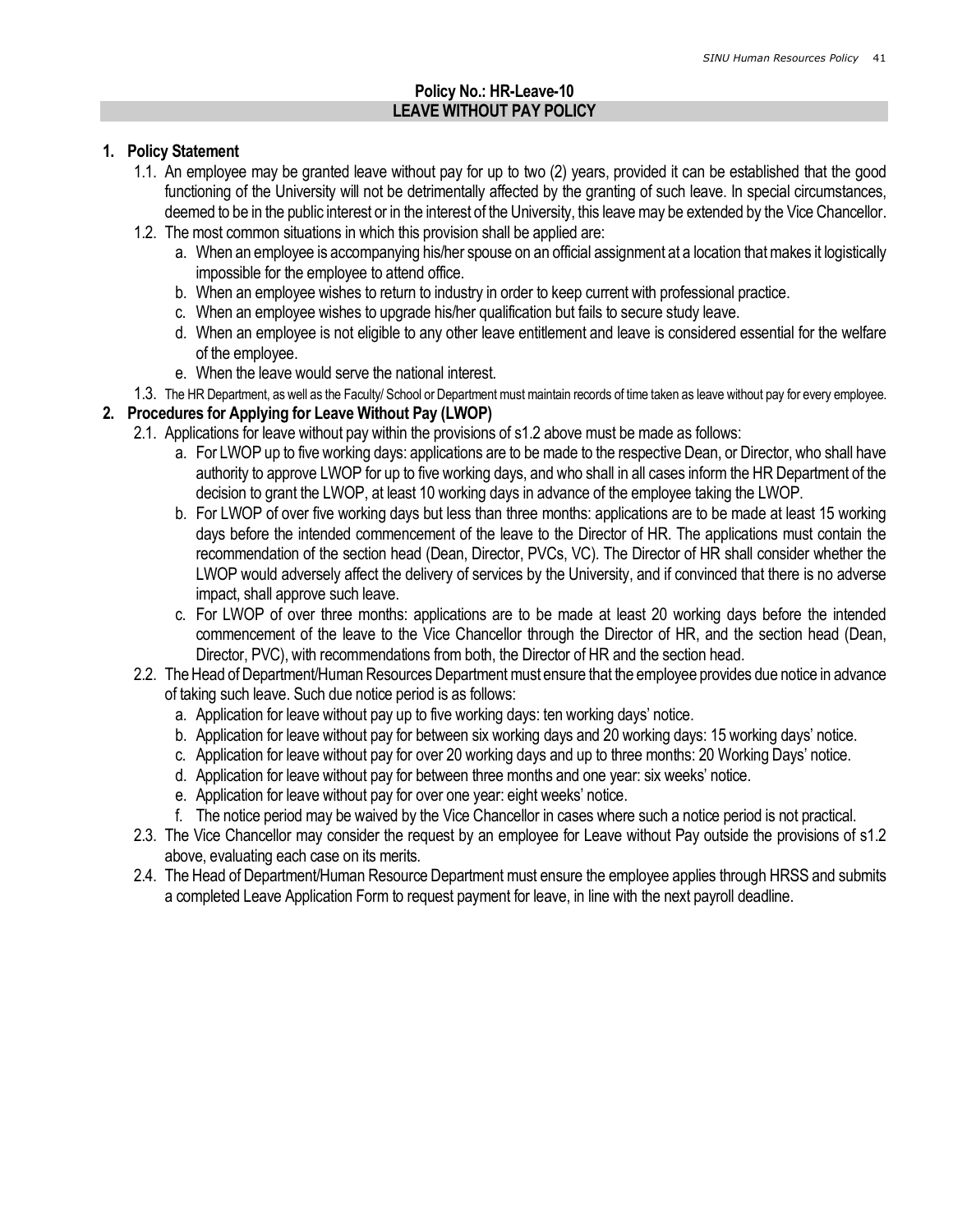#### Policy No.: HR-Leave-11 SPECIAL LEAVE POLICY

#### 1. Policy Statement

- 1.1. The Vice Chancellor may approve up to 15 consecutive days of special leave for such eventualities as representation as an official member in a national sports team or officially recognized missions organised by the Government of Solomon Islands. Such leave may be granted with pay, with partial pay, or without pay depending upon the quantum of payments and payment of expenses made by the sponsoring/organising body towards the participation of the member.
- 1.2. In exceptional circumstances where participation is in international competition that requires participation for over 15 consecutive days or where the mission involves participation over 15 consecutive days, employees may get additional leave, but without pay or benefits.
- 1.3. For participation in sports events, this clause is intended to cover situations created by the growing international trend towards members of national teams being paid on a professional or semi-professional basis. The intention is that an employee shall not profit from the generosity of the University in being granted leave for such purposes.
- 1.4. The HR Department, as well as the Faculty/School or Department must maintain records of time taken as special leave for every employee.
- 1.5. The overriding consideration in deciding on such a leave request would be whether the leave would create a critical disruption to any performance or output of the section in which the employee works.

### 2. Procedures for Applying for Special Leave

- 2.1. The Head of Department/Human Resources Department must ensure that the employee provides at least fifteen (15) working days' notice in advance of the proposed date of such leave.
- 2.2. The Head of Department/Human Resources Department must ensure that the employee submits a completed Leave Form to request payment for leave in line with the next payroll deadline.
- 2.3. The Vice Chancellor shall consider the request by an employee for Special Leave evaluating each case on its merits.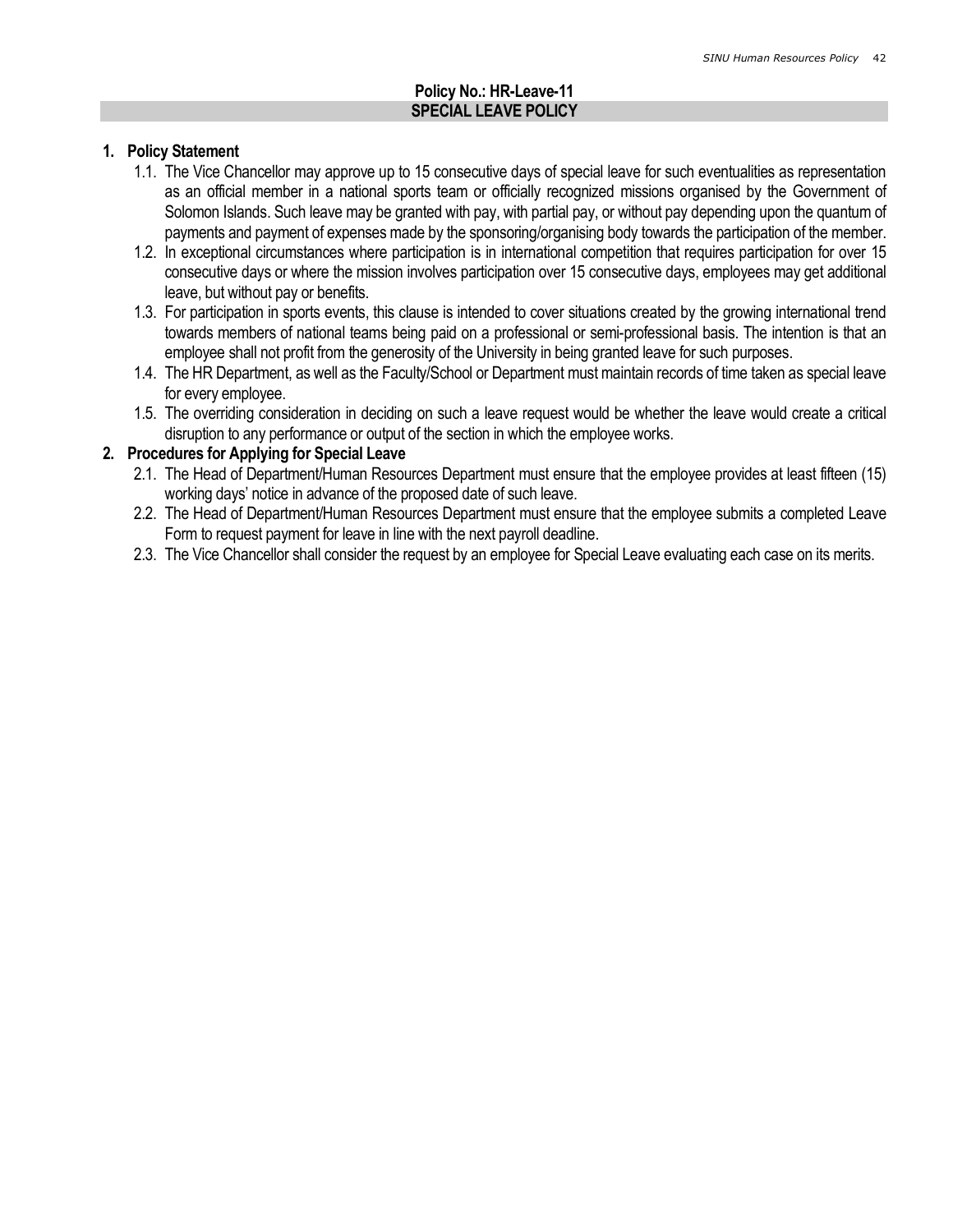#### Policy No.: HR-Leave-12 UNAUTHORIZED ABSENCE POLICY

1. Policy Objective: The objective of the Unauthorized Absence Policy is to provide for the consequences of unauthorized absence from work.

## 2. Policy Statement

- 2.1. Unauthorized absence is when an employee is away from the work place and:
	- a. has not provided proper notification and/or documentation, or
	- b. has not obtained approval for the absence.
- 2.2. It is the responsibility of the employee to provide appropriate and satisfactory information and/or documentation regarding absences from work.
- 2.3. An employee who is absent from his or her assigned work location or schedule without official leave shall be considered to be absent from work.
- 2.4. It is the responsibility of an employee who is absent from work without leave or authority, to inform his/her immediate supervisor of this absence. In the event of inability to communicate with the supervisor, the employee shall communicate his/her absence to at least one of the following: the senior most supervisor in the section; the Dean or Director, or the section's clerical officer (clerk/typist/secretary/administrative officer/executive officer), or the HRD.
- 2.5. If the employee fails to communicate such an absence for 24 hours from the commencement time of work, the employee would be deemed to have abandoned his/her employment, and thus be summarily dismissed. The University reserves the right to advise the public of the termination of an employee's employment.
- 2.6. The only mitigations against the deemed abandonment rule are an event that was beyond the employee's direct control, or a life threatening emergency, both of which must be independently verifiable. For clarity, absence of credit in one's mobile phone, or a phone not being charged, are not valid grounds for mitigation.
- 2.7. Unauthorized leave shall not be compensated in any form by the University.

### 3. Dealing with Unauthorised Absence

- 3.1. The University shall send any staff with a three cases of unauthorized absence or tardiness to counselling. A maximum of 3 such counselling sessions shall be provided within a period of a work year.
- 3.2. For any further unauthorised absence after counselling, the University shall issue a warning letter to the employee. One such warning letter shall be issued during one work year.
- 3.3. For any subsequent unauthorised absence after the warning letter, salary deductions shall commence.
- 3.4. For clarity, the deductions shall be from the base gross salary, and apply to all payments which are based on gross salary, including any COLA and gratuity linked to the base gross salary.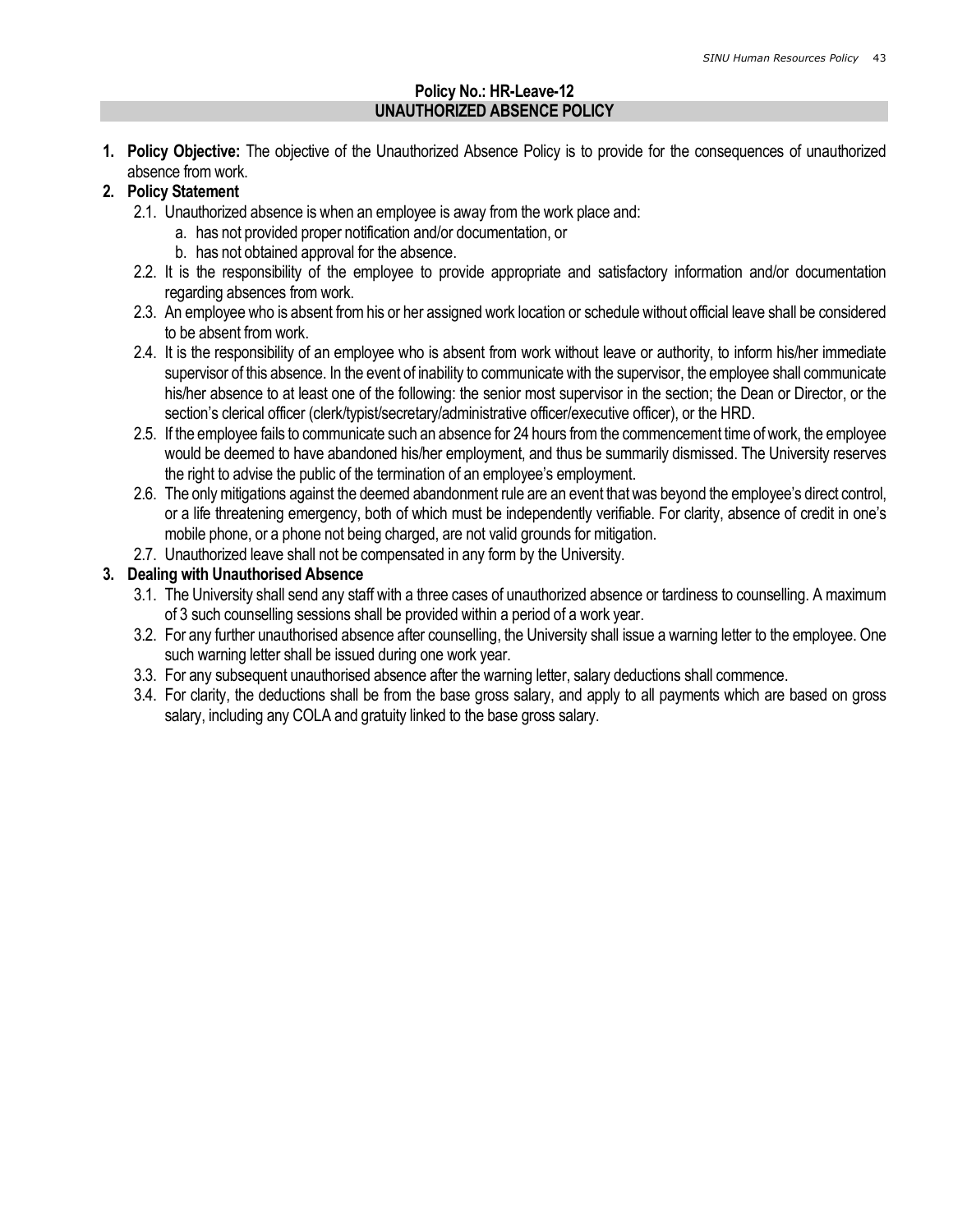# PROFESSIONAL & PERSONAL CONDUCT POLICIES

#### CONTAINS

- Code of Conduct for Employees
- Conflicts of Interest and Commitment Policy
- Termination of Employment Policy
- Attendance & Punctuality Policy
- Meal and Rest Periods Policy
- Discrimination and Harassment Policy
- Workplace Bullying Policy
- Drugs, Alcohol and Kava Policy
- Whistleblower Protection Policy
- Participation in Political Activities
- Unsatisfactory/Poor Performance Regulations
- Grievance Policy

#### Policy No.: HR-Conduct-01 CODE OF CONDUCT FOR EMPLOYEES

### 1. Policy Statement

- 1.1. The reputation of the University for its professional integrity is vital to its success and should, therefore, be of paramount concern to all employees at all levels, ranging from management to general.
- 1.2. The very nature of the University's stakeholder and customer relationships, and the confidential and industry-sensitive information provided in the course of the University business, places a special responsibility on each employee to ensure that their conduct is beyond reproach.
- 1.3. The University expects its management, supervisory and general employees to be free of interests and activities that may serve to prevent and/or limit one from acting in the best interest of the University.
- 1.4. It is expected that all employees shall conduct their professional and personal activities in a manner that does not adversely reflect upon the reputation of the University.
- 1.5. Compliance is achieved only when professional and personal behaviours conform to the highest acceptable standards of ethical, moral and professional behaviour.
- 2. Application: These policies and procedures apply to all employees.

### 3. Ethical Basis of Conduct

- 3.1. The University requires that its employees behave ethically at all times. Ethical conduct is the fundamental principle that should underpin an employee's every decision and action in the discharge of his/her duties. Ethical conduct should provide guidance in cases where no specific rule is in place or where matters are genuinely unclear; it helps to determine what is right and proper in one's actions.
- 3.2. Behaving ethically means:
	- a. always treating the interest of the University as paramount,
	- b. always acting in good faith,
	- c. acting legally and with integrity,
	- d. being honest,
	- e. acting within ones authority, knowledge and expertise,
	- f. being polite and helpful to all students, colleagues, and those seeking services from the University,
	- g. making decisions based on merit,
	- h. respecting privacy and confidentiality,
	- i. working efficiently and effectively to the best of one's ability,
	- j. working within the policies of the University, and
	- k. all behaviours which are acceptable internationally as ethical.
- 3.3. Ethical conduct also means:
	- a. In the conduct of the University's business, no gift, incentive, commission, bribe, kickback or similar improper benefits or payments or considerations are to be offered or given to anyone, or received from any individual or organization.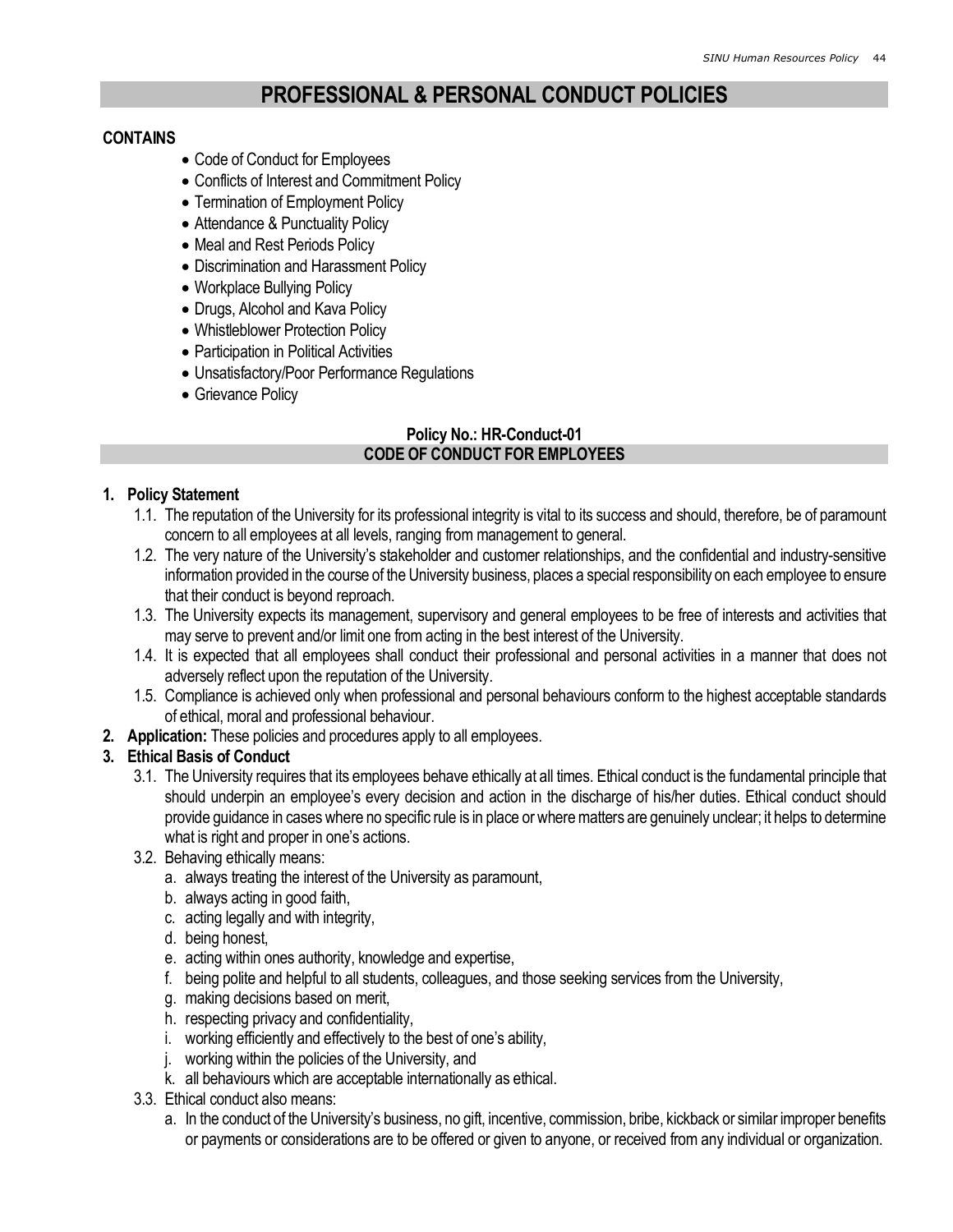- b. Contributions or any form of assistance or services made should never be provided in a manner designed to circumvent the law.
- c. In their professional activities, employees should engage in vigorous but fair and ethical competition, stressing the merits of the University's services and products.
- d. Employees should refrain from making disparaging statements about others or their actions or to engage in unfair actions to intentionally damage or cause undue stress to others.
- 4. Rationale: The Code of Conduct benefits both management and employees by defining what the University considers to be acceptable standards of behaviour for its employees, and by indicating what are considered to be breaches of the code.

### 5. Basis of the Code of Conduct

- 5.1. The University's Code of Conduct requires that employees behave reasonably at all times, having regard to their specific role(s) and individual conditions of appointments, the interests of the University, and the welfare of students, employees, and University stakeholders.
- 5.2. The standards which follow establish the guidelines for employee conduct so as to ensure that:
	- a. students are provided appropriate learning opportunities;
	- b. employees are treated fairly and equitably;
	- c. the University operates efficiently and effectively; and
	- d. disciplinary action does not come as a surprise to employees who have breached University policies.

### 6. Obligations of Employees

- 6.1. Employees have an obligation to the University and its students to:
	- a. Be present at work as required, and arrive and holding office at all regular hours.
	- b. Only be absent from work with proper authorization.
	- c. Maintain expected standards of performance, which requires:
		- i. Carrying out their duties in an efficient and competent manner, and
		- ii. Avoiding behaviour which might impair their work performance or reduce learning opportunities for students.
	- d. Respect the rights of colleagues, students and the public. In meeting this obligation, employees are expected to:
		- i. avoid behaviour which might endanger or cause distress to other employees, or otherwise contribute to the disruption of the workplace;
		- ii. refrain from allowing personal relationships to adversely affect the performance of official duties;
		- iii. handle personal information with care and respect;
		- iv. not discriminate against or harass, clients or colleagues because of their gender, marital status, ethnicity, disability, or views on religion, or any other protected personal characteristics defined in Policy No.:HR-Emp-01;
		- v. respect the cultural background of colleagues and clients in all dealings; and
		- vi. have due regard for the safety of others in the use of University's property and equipment.
	- e. Obey and follow all lawful and reasonable instructions and policies of the University and to work as directed, provided such directions are consistent with the employee's job description and policies of the University.
	- f. Maintain proper standards of integrity and conduct in the performance of their duties, including, being suitably dressed for work, and exhibiting appropriate and non-disruptive behaviour at the place of work.
	- g. Maintain proper standards of integrity and conduct at all times, including in their private lives where the employee's conduct in private life may reflect upon the University.
	- h. Show reasonable care in the use of University's properties, resources, and funds by not using them, or allowing them to be used, for anything other than authorized purposes, and by ensuring that there is no wastage of resources.
	- i. Incur no liability on the part of the University without proper authorization.

### 7. Misconduct

- 7.1. The University expects its employees to conduct themselves within the laws of Solomon Islands, and within the policies and regulations of the University.
- 7.2. Any action contrary to the code of conduct and/or contrary to policy is regarded as misconduct. More specifically, misconduct on the part of employees include:
	- a. Any breach of the terms of service or contract of employment of the employee.
	- b. Any breach of the policies or regulations of the University.
	- c. Any breach of the laws of Solomon Islands.
	- d. Neglecting one's University duty(ies).
	- e. Failure to discharge one's duty as reasonably expected of the employee.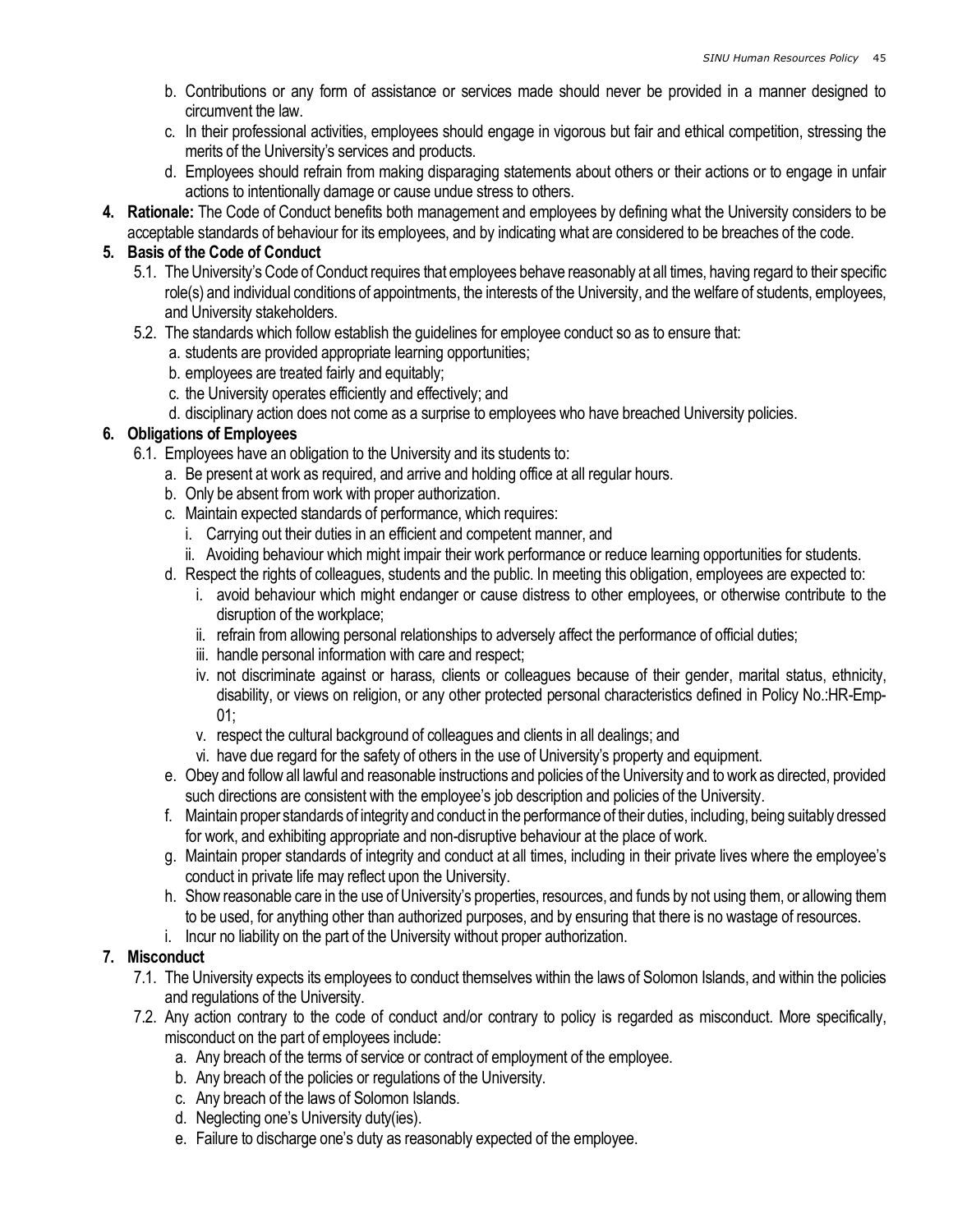- 7.3. Misconduct includes any conduct or omission on the part of an employee that:
	- a. impairs the reasonable freedom of others to pursue their studies, research, duties and other lawful activities at the University or on the site or to participate in the life of the University; or
	- b. hinders the pursuit of academic excellence by circumvention of proper procedures in relation to academic conduct at the University; or
	- c. amounts to use of University facilities or information contrary to the intent of the provision of the facility or information, or improper use of the property of others on the site; or
	- d. is instanced in section 9 of this Policy.
- 8. Categories of Misconduct: Misconduct comprises:
	- 8.1. Misdemeanour: This is conduct that comprises a single act that is contrary to University policy or regulation, or a single omission, where such an act or omission does not have any quantifiable impact on the University and does not adversely affect any stakeholder of the University. Misdemeanour shall be treated as follows:
		- a. Counselling: The supervisor may on his/her discretion, or on the instruction of the Director of Human Resources or the Vice Chancellor, counsel the employee and advise him/her of the need to cease any wrongful act or misconduct. The supervisor and the employee shall both sign-off the counselling session proceeding(s). The counselling sessions shall extend to no more than four weeks. The supervisor and/or the employee may ask for a representative from the Human Resources Department to be present at the counselling session(s). Any repeat of the act or omission shall be regarded as a minor misconduct.
	- 8.2. Minor misconduct: This is a conduct that comprises more than one act, including isolated single acts, in breach of any University regulation or policy, or more than one omission, irrespective of whether the act or the omission has any quantifiable impact on the University or adversely affects any stakeholder of the University. Minor misconduct shall be treated as follows:
		- a. Counselling and Caution Letters: The supervisor, on his own discretion, or on the instruction of the Director of Human Resources or the Vice Chancellor, shall provide counselling to the employee and issue the employee a caution letter. A copy of the caution letter shall be sent by the issuing officer to the HR Department for records. Three caution letters may be issued, each giving one week to the employee to improve his/her performance in regard to general compliance with University policies and regulations.
	- 8.3. Major Misconduct: This is conduct that comprises continuing acts, including isolated single acts, which are in breach of any University regulation or policy, or comprises more than one omission, irrespective of whether the act or the omission has any quantifiable impact on the University or adversely affects any stakeholder of the University. Repeated minor misconducts shall become a 'misconduct'. Major misconduct shall also include all acts and/or omissions that are defined as 'misconduct' in this or any other University policy or regulation. Major misconduct shall be treated as follows:
		- a. Warning Letters: The supervisor shall advise HR of the misconduct, upon which HR shall issue a warning letter to the employee. If the major misconduct continues, or the employee engages in another instance of misconduct, a second warning letter shall be issued. Thereafter, the matter shall be deemed to be a serious misconduct.
	- 8.4. Serious misconduct: This is conduct that comprises a serious breach of a University regulation or policy, or a series of breaches of regulations and/or policies, or conduct that is not in keeping with the national and international standards of conduct in the profession, or major omissions, or repeated cases of misconduct. Serious misconduct shall be dealt with by the Staff Conduct Committee of the University, as per the procedures of the Staff Conduct Committee.
	- 8.5. Gross misconduct: This comprises one or more serious breach(es) of University policy(ies) or regulation(s), or a conduct that causes, or has the potential of actually or potentially creating an adverse impact on the reputation and/or stature of the University. Gross misconduct includes conduct that involves:
		- a. actual physical violence during official hours and/or during the period of official events, causing bodily harm to an employee, honorary appointee, consultant, contractor, volunteer, other students, and members of the public who interact with the University or wish to interact with the University.
		- b. An acknowledgement of, or conviction for a sexual offence against any person whether in any way related to the University or not and whether committed during official hours or not.
		- c. Manipulating and/or doctoring of documents and/or records that are crucial for the smooth functioning of the University, including manipulating or attempt to manipulate records or minutes of meetings.
		- d. Any leaking, selling or unauthorised release of any examination material, irrespective of whether or not the material was under the direct control of the person.
		- e. Insubordination.
		- f. Attempt(s) to, directly or indirectly, take any matter concerning the University to an individual or organisation or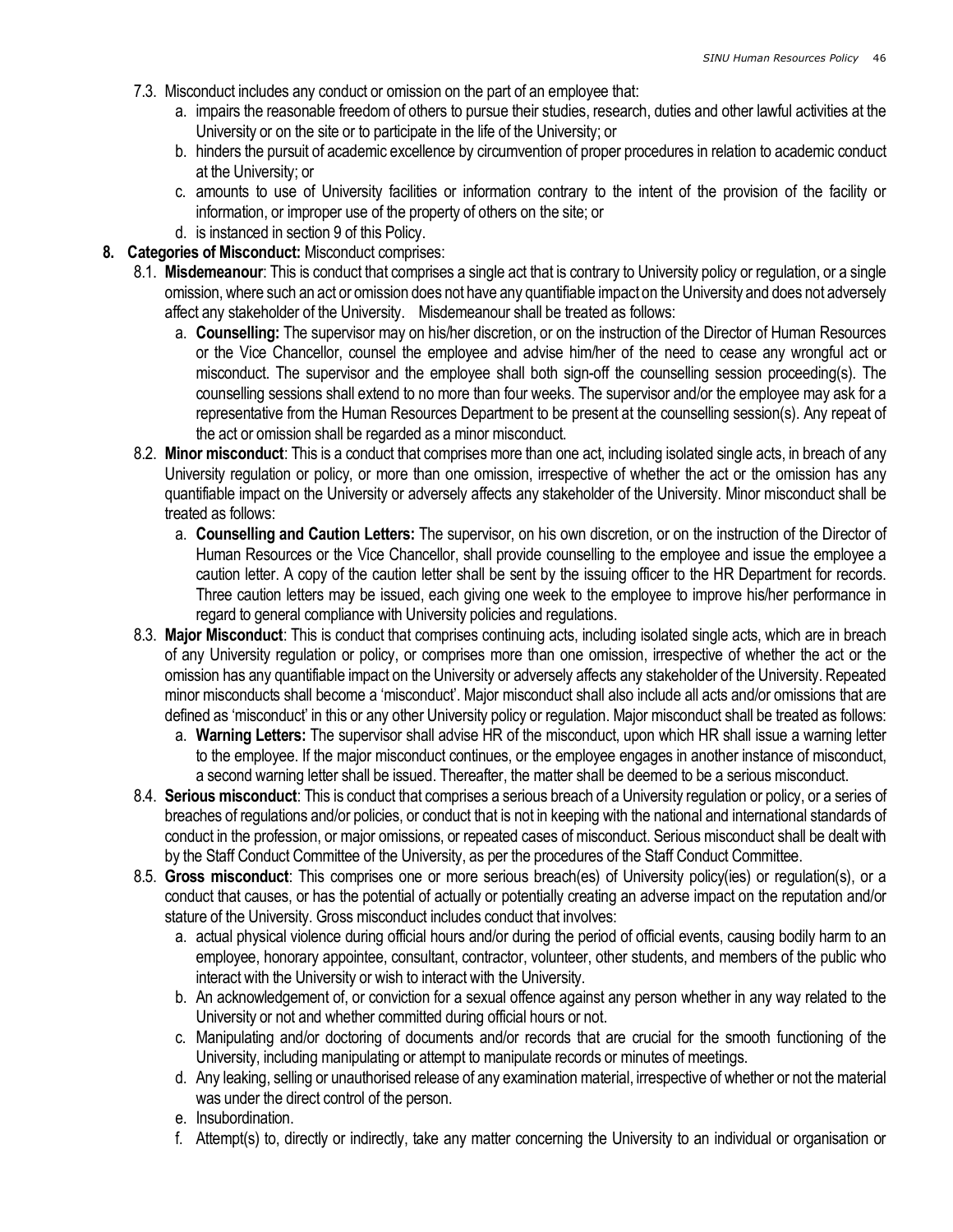officeholder outside the University, including trade unions, prior to exhausting the procedures laid down in the University regulations and policies.

- g. Bringing or attempting to bring disrepute to the University or to the supervisor(s) or to managers, through deliberate misinformation to individuals or bodies or officeholders within or outside the University, or to the media.
- h. Providing information without being authorised by the supervisor, to any stakeholder in or provider of, postsecondary education/ training so as to, or aimed at, undermining the integrity of the University.
- i. Inciting students to revolt or carry out protests against any staff of the University or against the University.
- j. Providing misinformation to students, other staff, council members, or any other person with the intention of creating disaffection against a university office holder.
- k. Fraud, theft and attempted theft.
- l. Any conduct that is classified as a criminal conduct under the country's Penal Code and for which the person has been sentenced to imprisonment.
- m. Cheating or doing anything which may assist a person to cheat in relation to assessment, research, publications, or consultancy, including but not limited to serious plagiarism.
- n. Any other conduct that a University policy prescribes as gross misconduct.
- 8.6. Nothing in this policy prevents the University in dealing with cases of gross misconduct as the Vice-Chancellor deems fit.
- 8.7. The Director of Human Resources, in consultation with the Vice Chancellor, shall determine whether certain conduct comprises gross misconduct. The penalty for gross misconduct is summary termination of employment of the employee.
- 8.8. Where the evidence of the alleged gross misconduct needs to be assessed independently, the Vice Chancellor may refer the matter to the Staff Disciplinary Committee. The Staff Disciplinary Committee shall deal with the matter as per the procedures of the SDC.

### 9. Examples of Acts or Omissions that are Prohibited relate to:

- 9.1. University's Integrity: Cheating or doing anything that may help a person to cheat in relation to assessment, research, publications, or consultancy, including but not limited to plagiarism. Some examples of acts/omissions relating to academic integrity are:
	- a. presenting copied, falsified or improperly obtained data as if it were the result of laboratory work, practical work (log books), field trips, workshop reports, or other investigatory work;
	- b. victimising students or amending a record of a student without due process and advice to the student;
	- c. including in the employee's individual work, material which is the result of significant assistance from another person without acknowledging such assistance or if that assistance was unacceptable according to the instructions or guidelines for that work;
	- d. assisting another employee, co-researcher/author, or student in the presentation of that person's work in a way that is unacceptable according to the instructions or guidelines for that work;
	- e. speaking to or communicating with students during an assessment where speaking or communicating is not authorised;
	- f. providing students or others, or being involved with one or more people in providing students or others knowledge, without authority, and/or discriminately, about the contents of examination papers before the examination date;
	- g. providing others, or being involved with one or more people in providing confidential documents or contents of confidential documents, to those who are not the intended recipients of the documents;
	- h. closely paraphrasing sentences or paragraphs from one or more sources without appropriate acknowledgment in the form of a reference to the original work(s);
	- i. submitting work that has been produced by others as if it were the work of the employee;
	- j. copying computer files in whole or in part without indicating their origin;
	- k. submitting, without duly acknowledging, work, papers, or proposals, which have been wholly or partially derived from another person, whether an employee of the University or not, by a process of mechanical transformation, for example, changing variable names in computer programmes;
	- l. making a false representation on a matter affecting any stakeholder of the University materially so as to have a notable impact on the stakeholder;
	- m. making a false statement in order to obtain favourable appraisal or consideration;
	- n. submitting CVs/resumes/credentials which contain false information and which information has/had a material bearing on the initial appointment and/or placement at a certain rank, and/or promotion;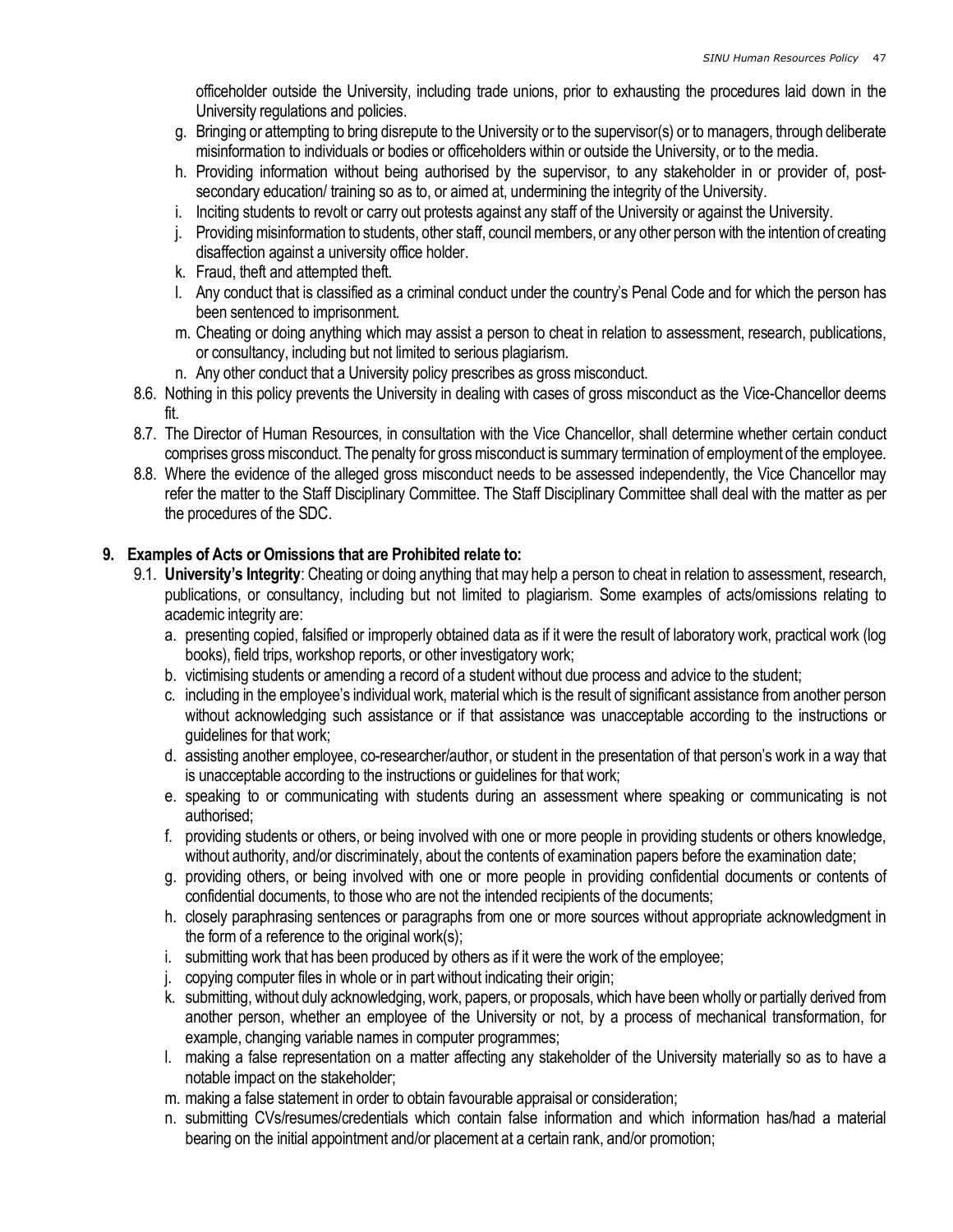o. using or causing to be used, falsified documents.

### 9.2. Dealings with others at the University

- a. Disrupting or obstructing an official University activity, for example, disrupting a class or an official meeting.
- b. Harassment on the site or in the course of an official University activity based on any of the prohibited grounds of discrimination set out in the relevant Acts of the Government of Solomon Islands or consequential regulations, or University policies.
- c. Conduct involving dealings with others include, but are not limited to:
	- i. sexual harassment of a person;
	- ii. harassment based on the race, ethnicity, gender, sexual orientation, culture or origins of a person;
	- iii. assaulting a person on site or in the course of an official University activity.
	- iv. causing rumours or gossiping, which, in nature, are defamatory of character.
- 9.3. Dealings with property: Intentionally damaging or wrongfully dealing with property on the site or at the University, for example, theft of property, misuse of an emergency call point, littering, defacing or otherwise damaging the facilities of the University, and affixing a notice or notices to part of a site being other than a notice board designed for that purpose.
- 9.4. Dealings with Information: Knowingly disclosing confidential information relating to any University matter, which is of a confidential nature, or which the employee has no authority or right to divulge, including disclosing the results of a research project carried out for an outside body that the employee knows should be kept confidential.

# 9.5. Dealings in Information and Communication Technology

- a. All dealings that are contrary to the University's ICT policies comprise misconduct.
- b. Misuse of information and communication technology facilities (including software) or communication facilities of the University. Examples of misuse of ICT facilities include:
	- i. gaining or assisting another person to gain unauthorised access to a facility;
	- ii. using a facility for an unauthorised purpose;
	- iii. unauthorised modification, transfer or deletion of any hardware, software or data; and
	- iv. unlawful copying of software using a University resource or facility or installing software on a University facility without authorization.
- 9.6. Behaviour at the University: This includes creating a disturbance or being disorderly on a University site. Examples of this include:
	- a. using insulting, threatening or obscene language on a University site;
	- b. lighting a fire without permission;
	- c. throwing stones or dangerous objects at others, or at properties of the University or at properties of others.

# 9.7. Dealings with employees of the University

- a. Disobeying a reasonable direction of a supervisor or of an officer duly tasked with the responsibility of emergency evacuation or an officer responsible for OHS at the University.
- b. Obstructing or attempting to interfere with the lawful performance of duty by an employee of the University, for example, failing to show one's identity card when required to do so by an employee of the University who reasonably requires proof of identity for the performance of his/her duty, unless the employee has reasonable cause not to supply the evidence sought but he/she supplies the identity card or other evidence of identity to the Director of Human Resources within 48 hours of the time when supply was required by the employee.
- c. Acting outside one's authority, expertise and knowledge.
- 9.8. Misconduct declared by Policy, Regulation or Rule: A breach of any provision of the regulations or rules where breach is declared to be misconduct for the purposes of this policy and procedures, and any and all breaches of University policies.
- 9.9. **Enforcement of penalties:** Failure to comply with an order made under this policy, other than non-payment of a fine, is misconduct.

# 9.10.Examples of other conducts constituting misconduct are:

- a. Regular absenteeism from office or late arrival, or early departure from office.
- b. Smoking or betel nut chewing in a restricted area.
- c. Failure to carry out delegated work schedule through incompetence or malingering.
- d. Lack of application to an assigned task.
- e. Yelling, abusive language or raucous behaviour or preventing another employee from carrying out his/her work.
- f. Failure to complete stipulated hours of work, unless sick or because of some personal emergency.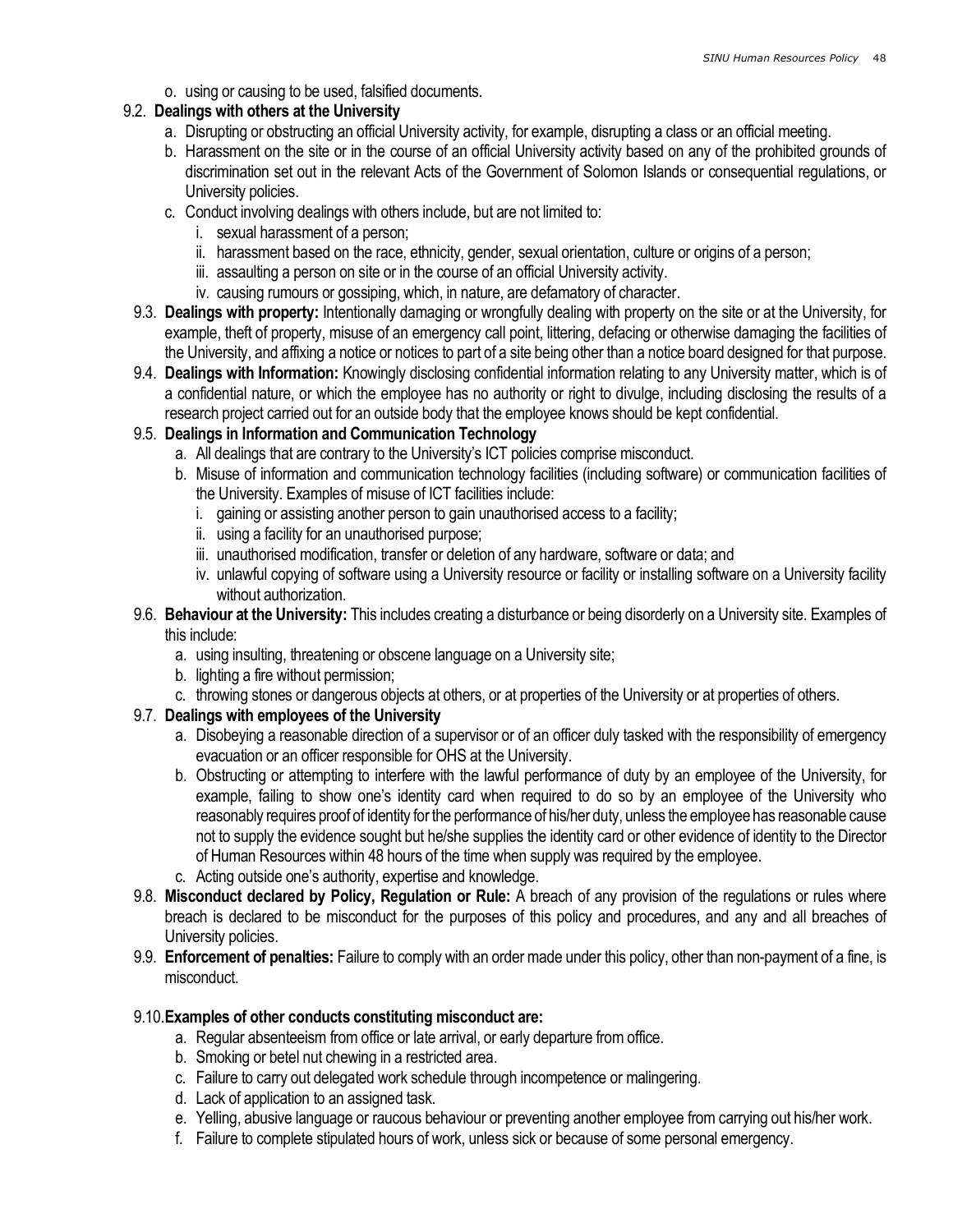- g. Repeated lateness either at start time for the day, or at the start time after any break during the work day, or at commencing specified tasks during the work day, or when specific reporting times have not been met.
- h. Posting of offensive notices within the University's premises.
- i. Entering into restricted areas without prior authorisation or direction to perform specific duties.
- j. Non-performance of duties and responsibilities
- k. Not responding to requests, not acknowledging correspondences, or not making a timely decision that is required to be made by the person.
- l. Use for personal pecuniary gains or misuse of University computer software and/or hardware.
- m. Harassment of other employees, students, guests or visitors.
- n. Poor personal hygiene, defined as personal hygiene that is generally unacceptable in the vocation the employee is appointed.
- o. Failure to report and/or record workplace accidents and/or near misses.
- p. Failure to use equipment/facilities as instructed or failure to care for equipment/ facilities.
- q. Any act of dishonesty, including being in unauthorised possession of University owned assets or those belonging to other employees, students, guests or visitors, whether or not such act results in a criminal prosecution.
- r. Soliciting any unauthorised private business transaction during work time or using University facilities.
- s. The unauthorised removal of, or any wilful damage to, property belonging to the University, other employees, students, guests, consultants or visitors.
- t. Fighting, swearing or any other conduct at a University premise that could adversely reflect on the University, or boisterous play causing injury to another employee, student, guest, or visitor to the University.
- u. Insolence to a student, visitor or supervisor.
- v. Falsification of personal and/or University records.
- w. Unauthorised absence from work including walking off the job or being absent from work without prior approval.
- x. Consuming, using, or being under the influence of alcohol or illegal drug/substances while at work, or commencing a shift under its influence. This also includes betel nut or kava consumption other than at an authorised event.
- y. Failure to operate equipment or care for equipment as specified.
- z. Any violation of accepted standards of public morality while at work.
- aa.Tampering with or misusing any fire and/or other safety equipment.
- bb.Failure to notify hazards (or potential hazards) in the workplace.
- cc. Failure to observe safety and security rules.
- dd.Deliberate acts adversely affecting hygiene, safety or quality.
- ee.Sleeping at work during working hours except with the written advise of the nominated medical practitioner.
- ff. Spreading false claims relating to staff or students knowing that the claims were false.
- gg.Unauthorised use of company procedures and/or information outside the scope of employment.
- hh.Misrepresentation of the University for personal gain.
- ii. Engaging in any other employment contrary to the policy on outside employment.
- ji. Criminal conviction.
- kk. Threatening behaviour towards or harassment of other employees, students, or visitors.
- ll. Sexual harassment and/or racial harassment, and/or child abuse.
- mm. Knowingly obtaining access, or transmitting through the University's e-mail or internet access any material that is of a pornographic nature, or otherwise is considered offensive on the grounds of sex, race, disability; or sending defamatory, abusive, intimidating or discriminatory e-mails; or use of unauthorised software, violating software agreements, removing or disabling virus protection/security software, or conduct which is contrary to the University' s ICT Policy.
- 9.11. The examples listed above are standards that cover most situations. The list provided is not a complete list of acts of misconduct. It is an indicative list only.
- 9.12. If employees have any doubt or questions on wrongful conduct or misconduct they must seek written clarifications from their supervisor/manager.
- 9.13. Misunderstanding or ignorance of standards shall not be acceptable defence.
- 9.14. Employees should be aware that it is a University policy for the Police to be informed where it is suspected that an employee has committed an act of dishonesty/fraud/sexual offence, is violent or is involved with illegal drugs.

### 10. Breaches of Code of Conduct

10.1. A breach of the code of conduct constitutes misconduct.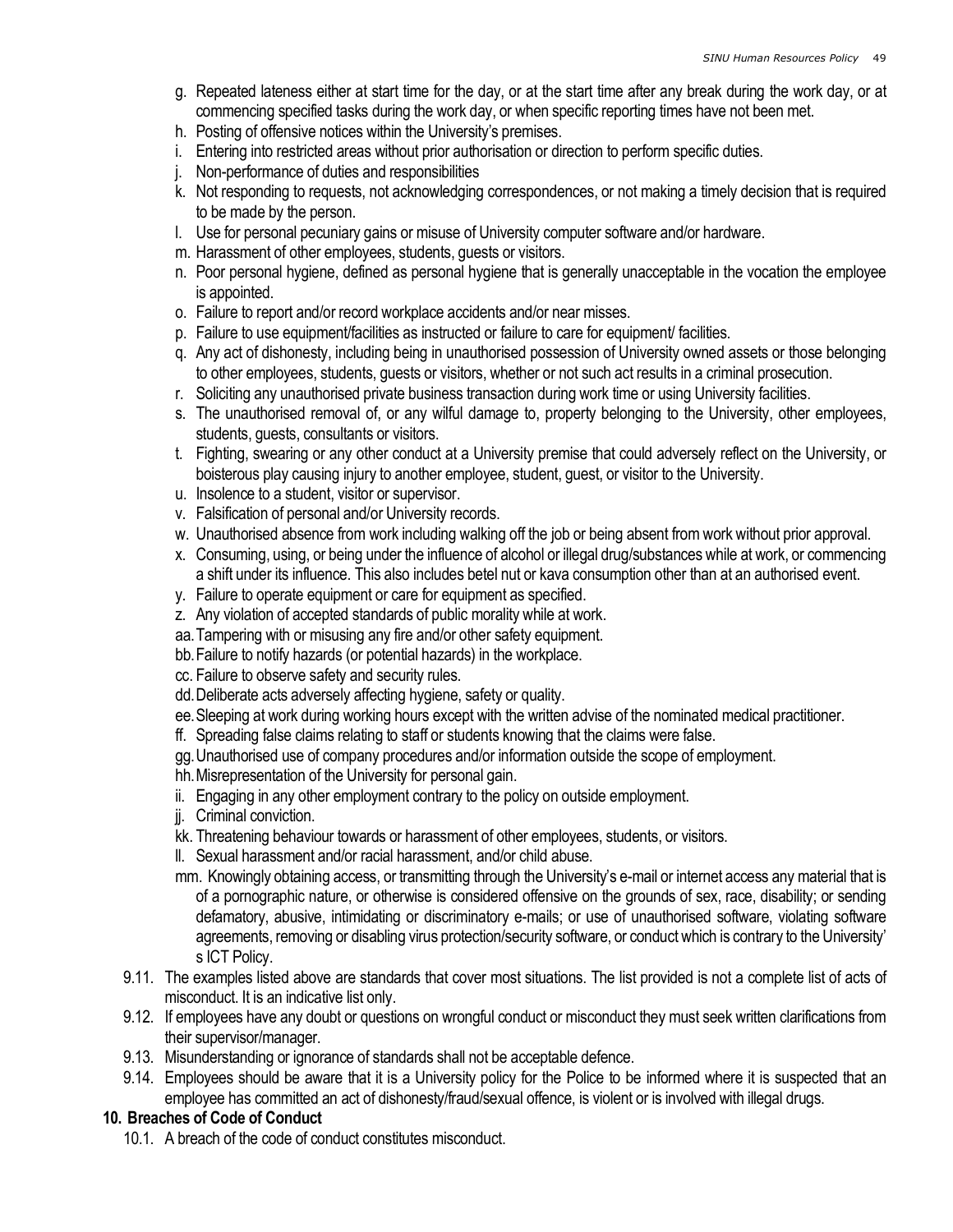- 10.2. Misconduct is determined as misdemeanour, and as minor, major, serious or gross, based on the facts of the case.
- 10.3. Misconduct shall be dealt with through the University's disciplinary processes.
- 11. Allegations of misconduct: When an allegation is made that an employee has committed an act of misconduct, the allegation shall be investigated and dealt with in accordance with the provisions of this policy.

### 12. Key Considerations

- 12.1. There are a number of key principles that underpin the disciplinary procedure to ensure that employees are treated consistently and fairly.
- 12.2. In the event of an alleged criminal action reported to the police by the University, the employee shall be suspended without pay pending the result of a police investigation and formal charging of the employee by the police. Such suspension shall be for a period that is necessary for the policed to complete its work on the matter, or a maximum of 30 working days, after which the University shall reinstate the employee on partial pay.
- 12.3. For clarity, any conduct of an employee in his/her private capacity that involves any matter dealing with the exercise of a fundamental freedom of the individual, including freedom of association, and freedom of movement shall not be construed as misconduct or gross misconduct.
- 12.4. The Staff Conduct and Staff Disciplinary Committees shall examine all evidence before them prior to making their decisions.
- 12.5. Employees have the right to be accompanied at a staff conduct or staff disciplinary hearing by a representative who is an employee at the University.
- 12.6. Employees will be given written confirmation of any disciplinary decision taken, which will be placed in their personal files.

### 13. Receipt of Misconduct Allegations

- 13.1. When any employee of the University receives an allegation of misconduct from any other employee, he/she shall immediately inform the Director of Human Resources, in writing, of the receipt of the allegation of misconduct.
- 13.2. When the Director of Human Resources receives an allegation of misconduct, either directly or through an officer of the University in writing, the Director shall determine whether there is any need for investigation.
- 13.3. For reports that the Director considers not worthy of any investigation, the Director shall advise the parties of this, and copy the advice to the Vice Chancellor for his information.
- 13.4. For reports that the Director considers worthy of investigation, the Director shall proceed with the investigation and advice the Vice Chancellor of this.
- 13.5. The Vice Chancellor, of his own motion, whenever he is aware of circumstances, which, in his opinion, are serious enough to require disciplinary investigation, shall normally refer these to HR for investigation, unless there are circumstances of special urgency in which case he may refer the complaint directly to either the Staff Conduct Committee or the Staff Disciplinary Committee for investigation, determination and recommendation.
- 13.6. If, in the opinion of the Vice Chancellor, the allegation does not need any preliminary investigation, he may formulate a charge sheet and refer the complaint directly to the Staff Conduct Committee or the Staff Disciplinary Committee.
- 13.7. The Vice Chancellor may at any time suspend any employee from his/her office if, in his judgment, the circumstances so require. In the event the employee is suspended without pay, such suspension shall be for a period no longer than 21 consecutive days from the date of suspension, after which the suspension on account of this provision shall be lifted, and replaced by suspension with 50% pay. In no event should any SCC/SDC resolution take a period more than 8 weeks.
- 13.8. Nothing in this policy prevents the University in dealing with cases of misconduct as the Vice Chancellor deems fit.

### 14. Investigation

- 14.1. An investigation is aimed at establishing the nature of misconduct that has been committed and establishing the facts.
- 14.2. The investigation shall be conducted by the Human Resources Department of the University within seven days of the receipt of the allegation of misconduct. In instances where there is an absence of technical expertise necessary to carry out the investigation, or in cases of conflict of interest, the investigation shall be undertaken by a person or persons from outside the HR Department. The investigation shall examine the evidence before it, including any evidence it may choose to get through interviews and other means, and make recommendations to the Director HR, following which:
	- a. The Director HR shall deal with minor misdemeanours, minor misconduct and major misconduct cases within 5 working days.
	- b. The Director HR shall cause further investigation and make recommendations to the VC within 10 working days for Serious and Gross Misconduct cases.
- 14.3. Upon receipt of this report, the Vice Chancellor shall make a decision on the recommendation within three working days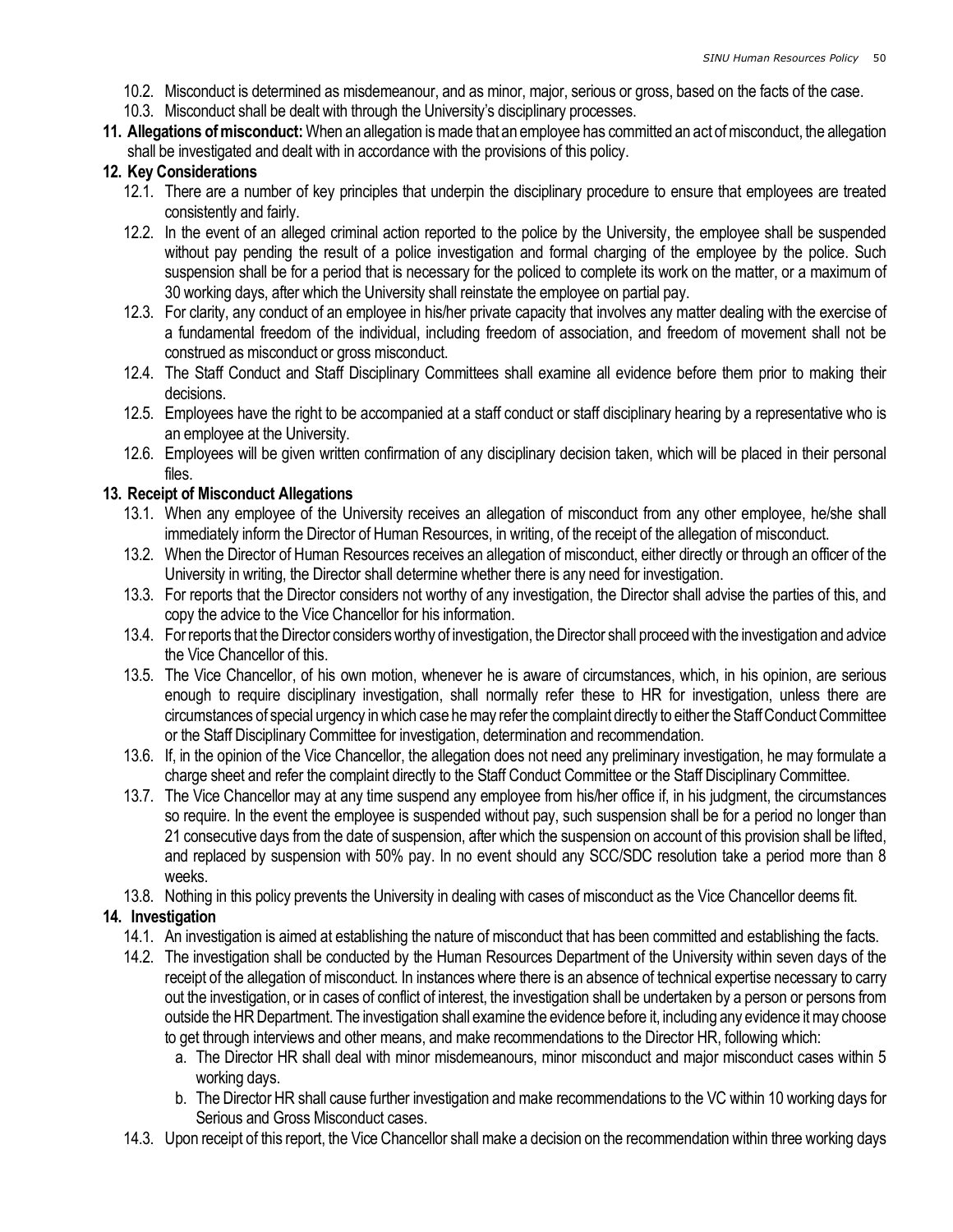except when the Vice Chancellor is out of his/her principal office, in which case he/she shall make a decision within no more than ten working days.

- 14.4. If the decision is for the matter to be dealt with without being remitted to the Staff Conduct or the Staff Disciplinary committees, the VC shall deal with the matter within 10 working days.
- 14.5. If the decision is for the matter to be remitted to the conduct or disciplinary committee's consideration, the HR Department shall formulate a charge sheet against the employee and the SCC/SDC shall deal with the matter within 21 days.

### 15. Staff Conduct Committee

- 15.1. The University shall establish a Staff Conduct Committee, which shall deal with cases of serious misconduct and those that come under the ambit of the Staff Conduct Committee, and other matters as provided for by any regulation or policy of the University.
- 15.2. Membership: The membership of the Staff Conduct Committee shall include:
	- a. A staff nominee of the Vice Chancellor, who shall chair the Committee.
	- b. One member of the Senior Management other than the Director responsible for Human Resources, who shall be appointed by the Director responsible for Human Resources on the basis of the person's availability and absence of any conflict of interest.
	- c. One nominee of the employee alleged to have been involved in the major misconduct, the nominee not being a legal practitioner.
- 15.3. Conflict of Interest: If a matter concerns a member of the Committee, either as a complainant or as a potential witness, the member shall step aside and an alternative member shall be selected from the Deans or Directors as appropriate.

# 15.4. Procedures and Penalties

- a. The Staff Conduct Committee shall determine its own procedures. However, the procedures shall be in keeping with the principles of natural justice.
- b. Subject to any restriction of this policy, if the Committee finds the respondent staff guilty of the major misconduct, the Committee may recommend to the Vice Chancellor one or more of the following penalties:
	- i. Reprimand.
	- ii. Demotion in rank and/or salary.
	- iii. Transfer, with or without demotion, to other duties, or to other locations.
	- iv. Any other penalty other than dismissal, considered suitable by the Committee.
- c. For clarity, the penalties must not be inconsistent with the HR and other Policies of the University.
- d. The Vice Chancellor shall consider the report and make a deliberate decision on the recommendations of the report. If the Vice-Chancellor concurs with the recommendations, then that shall become the decision on the matter. If the Vice Chancellor does not concur with the whole or part of the recommendations, then he may revert the report to the Committee for consideration of the reasons for the VC's non-acceptance of the recommendation(s), or substitute a fair decision in place of the recommendation.
- e. The respondent has the right to appeal against the decision to the Staff Conduct Appeals Committee.
- f. Where there is a complainant in the matter that led to the proceedings, the complainant has the right to appeal to the Staff Conduct Appeals Committee.
- 15.5. Referral: The Staff Conduct Committee may recommend referring a case to the Staff Disciplinary Committee. In such cases, the Director responsible for HR shall examine the matter and advise the Vice Chancellor on the recommendation. The Vice Chancellor may endorse the SCC recommendation, or may make a decision as he deems fit.
- 15.6.Appeals: Parties may appeal the decision of the Staff Conduct Committee to the Staff Conduct Appeals Committee.

# 16. Staff Disciplinary Committee

- 16.1. The University shall establish a Staff Disciplinary Committee, which shall deal with all matters concerning employee misconduct that are of the nature of gross misconduct, and other matters as provided in any regulation or policy.
- 16.2. The Staff Disciplinary Committee shall comprise:
	- a. an independent chairperson, who shall be a person qualified to be a magistrate or a judge in Solomon Islands, preferably someone who is a retired Magistrate/Judge or retired Legal Practitioner;
	- b. a representative of the employee charged for misconduct; the representative may be any person, including a representative of the trade union of which the person is a bona fide member, provided that the representative is not a legal practitioner and is domiciled in Solomon Islands; and
	- c. a representative of the University, who shall be the nominee of the Vice Chancellor.
- 16.3. Procedures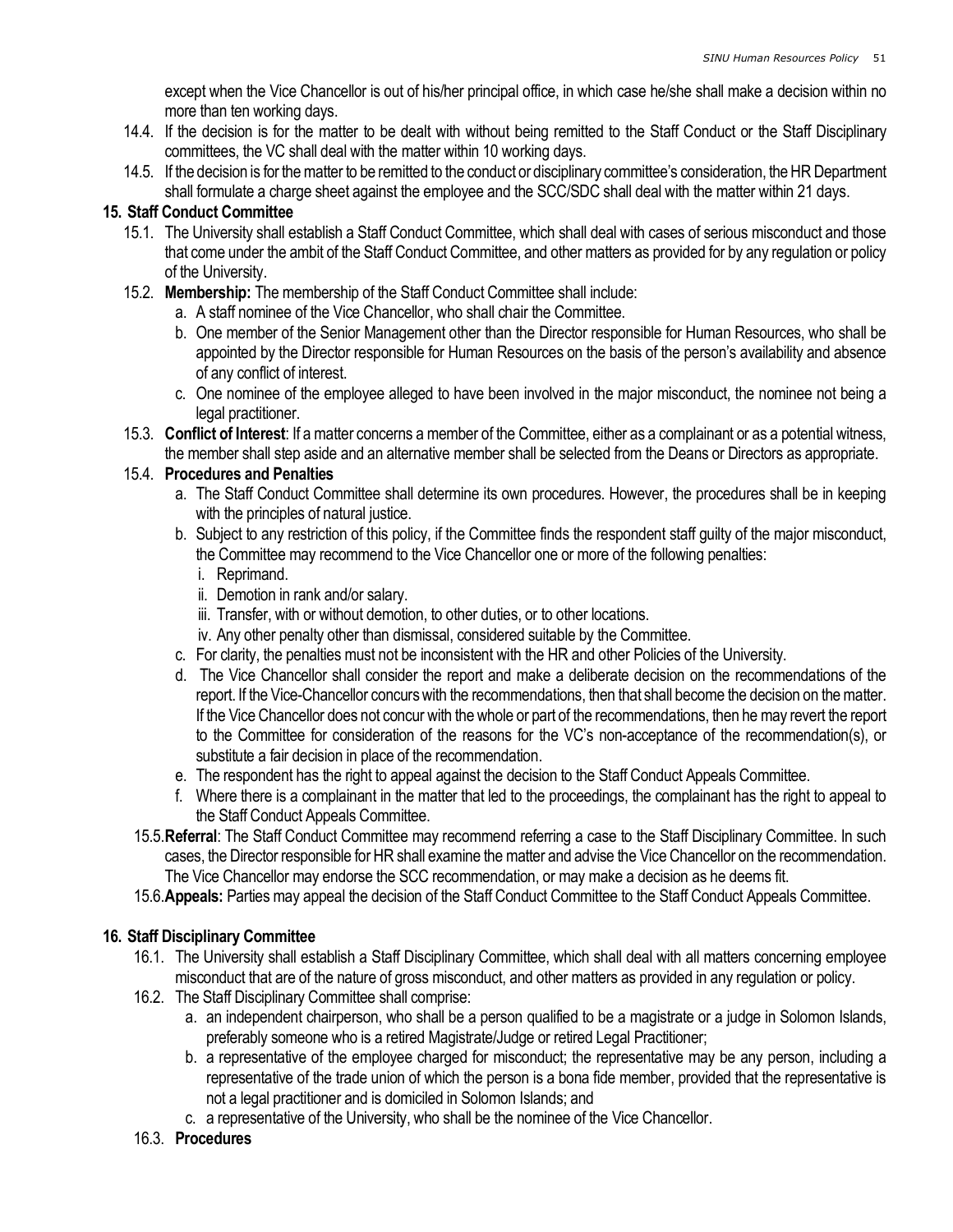- a. A person nominated by the University's Human Resources Department shall present the University's case to the Committee and shall, for all intents and purposes, represent the interests of the University.
- b. The Staff Disciplinary Committee shall determine its own procedures. However, the procedures shall be in keeping with the principles of natural justice.
- c. The employee being charged with the disciplinary offence shall present his/her own case, or have the case defended by any person he/she selects.
- 16.4. The following timelines are to be observed by the Staff Disciplinary Committee: 30 days from the charges being brought to the decision to suspend the employee without pay. No more than 60 days shall be permissible for all other cases.
- 16.5. The intent of the staff disciplinary process is to complete the hearing and announce the decision within 21 days of the suspension of the employee. All attempts shall be made by the HR Department to find the first available date within the first 5 working days of advising the staff of the convening of the SDC. It is the responsibility of the staff to select his/her representative for the SDC during this period. The non-availability of the representative of the employee on any date required by the SDC to complete the process within the time frame, shall not prevent the SDC from proceeding with the case. The employee, however, has the option of advising the HR Department, in writing, of his/her willingness to remain suspended without pay for any period that would enable his/her representative to attend the SDC sessions, in which case the employee shall continue to remain suspended without pay until the SDC completes its deliberations.
- 16.6. Appeals: Parties may appeal the decision of the Staff Disciplinary Committee to the Staff Disciplinary Appeals Committee.

### 17. Report of the Staff Disciplinary Committee

- 17.1. The Staff Disciplinary Committee shall submit its report containing the recommendation to the Vice Chancellor.
- 17.2. The Vice Chancellor shall consider the reports and may accept the recommendations fully, or reject them fully, or accept them in part.
- 17.3. Where the Vice Chancellor does not accept the recommendations of the SDC either fully or in part, he/she shall revert the report to the Committee for consideration of the reasons for the VC's non-acceptance of the recommendation(s), or substitute a fair decision in place of the recommendation.
- 18. Proof of Conviction: When a case involving an employee is taken to a court of competent jurisdiction, any conviction by the court does not prevent the Staff Conduct Committee, the Staff Disciplinary Committee, or the Staff Conduct Appeals Committee or the Staff Disciplinary Appeals Committee from proceeding with the matter.

### 19. Procedures and Penalties

- 19.1. The Staff Conduct Committee, the Staff Disciplinary Committee, the Staff Conduct Appeals Committee, and the Staff Disciplinary Appeals Committee shall determine their own procedures for carrying out their functions.
- 19.2. Subject to any restriction of this policy, if the SDC or the SDAC, as the case may be, finds the respondent guilty of the offence, it may impose one or more of the following penalties:
	- a. Reprimand.
	- b. Demotion in rank and/or salary.
	- c. Dismissal.
	- d. Transfer, with or without demotion, to other duties, or to other locations.
	- e. Any other penalty considered suitable by the Committee.
- 19.3. The penalties must not be inconsistent with the HR and other SINU Policies.

#### 20. Dismissal

- 20.1. If the VC concurs with a recommendation of dismissal, the University may provide the employee an opportunity to resign from the University, which shall be exercised within five days of being given the opportunity. If the employee resigns, the notice of dismissal shall not take effect. In such case, the employee shall sign a declaration that he/she was charged for the offence(s) and upon being found guilty, was given the opportunity to resign, which he/she exercised to the exclusion of any other remedy within or outside the University. This option applies in all cases except in cases of physical violence, fraud, thefts and sexual offences.
- 20.2. If the Vice Chancellor concurs with a recommendation of dismissal, and the employee does not accept the option of resigning, the employee shall be summarily dismissed from his/her employment with the University.

#### 21. Appeals

21.1. The parties may appeal the decision of the Staff Disciplinary Committee in writing with the Staff Disciplinary Appeals Committee within ten working days of being informed of the decision for all cases involving penalties other than dismissal.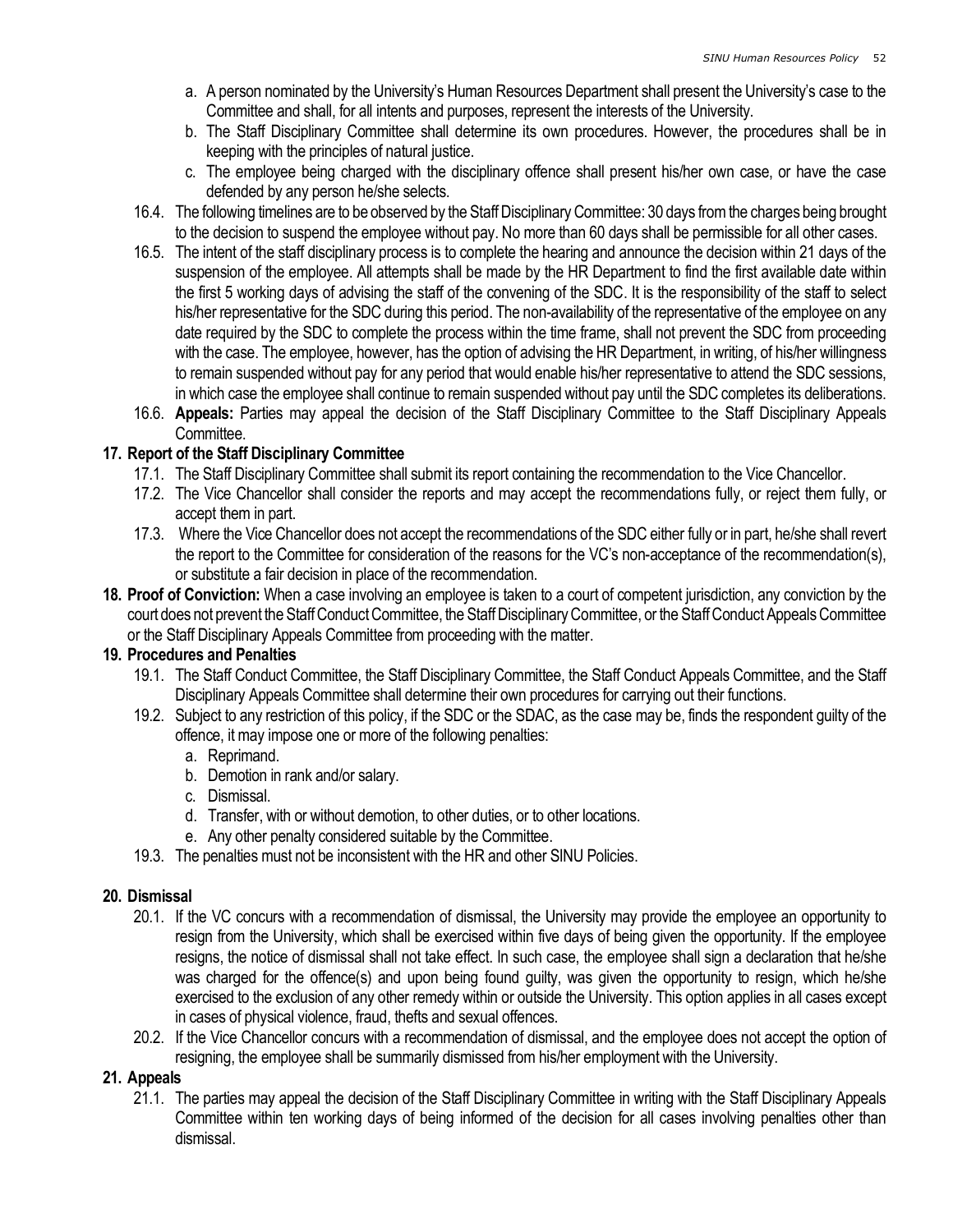- 21.2. For the penalty of dismissal, the employee may appeal the decision in writing within five working days of being advised of the decision, in which case, the filing of the appeal in writing within the stipulated timeframe serves to place a stay on the implementation of the penalty.
- 21.3. When the University appeals the decision of the Committee, the status of the employee as at the date of the commencement of the hearing by the Staff Disciplinary Committee shall remain until the appeal is heard and the decision is made.

# 22. Staff Conduct Appeals Committee

- 22.1. The University shall establish a Staff Conduct Appeals Committee, which shall deal with appeals against the decisions on the case considered by the Staff Conduct Committee.
- 22.2. This Appeals Committee shall be independent of the Staff Conduct Committee. There shall not be any overlapping membership of the Staff Conduct Committee.
- 22.3. The Appeals Committee shall comprise:
	- a. a Chairperson, being a member of Senior Management other than the Director responsible for HR, to be appointed by the Vice Chancellor, and
	- b. two other persons, of which one shall be the nominee of the employee charged with misconduct, and one shall be the nominee of the Director of HR.
- 22.4. The appeals committee shall determine its own procedures. However, the procedures shall be in keeping with the principles of natural justice.
- 22.5. The Appeals Committee shall deal with the matter within 30 days.
- 22.6. The Staff Conduct Appeals Committee may allow the appeal, or reject the appeal.

### 23. Staff Disciplinary Appeals Committee

- 23.1. The University shall establish a Staff Disciplinary Appeals Committee, which shall deal with appeals against the decision made on the matter before the Staff Disciplinary Committee.
- 23.2. This Appeals Committee shall be independent of the Staff Disciplinary Committee. There shall not be any overlapping membership of the Staff Disciplinary Committee.
- 23.3. The Appeals Committee shall comprise:
	- a. a Chairperson, being a person suitable to be appointed as a judge in Solomon Islands, to be appointed by the Chairperson of the University's Human Resources Committee, and
	- b. two other persons, of which one member shall be the nominee of the employee charged with misconduct, and one member shall be the nominee of the Vice Chancellor.
- 23.4. The appeals committee shall determine its own procedures. However, the procedures shall be in keeping with the principles of natural justice.
- 23.5. The Appeals Committee shall deal with the matter within 30 days.
- 23.6. The Staff Conduct Appeals Committee may allow the appeal, reject the appeal or remit the case back to the Staff Disciplinary Committee for further consideration.
- 24. Further Appeals: Parties may appeal against the decisions of the Appeals Committee under the provisions of Labour Laws.
- 25. Acquittal: If the employee is acquitted of the charge(s) of misconduct, the employee shall be paid all his/her remunerations that may have been withheld and all benefits he/she were entitled to shall be restored except where the Committee specifically decides on the remunerations and/or benefits.
- 26. Costs: The University shall bear the costs of the Committee. The parties shall bear their own costs of prosecution and defence. The Committees shall sit at the campus where the offence took place, except where the University decides on another location, in which case the University shall bear the costs of the transport and fee. The Staff Disciplinary Committee, or the Staff Conduct Appeals Committee, may specifically make recommendations on the costs.

### 27. Gross Misconduct and Summary Dismissal

- 27.1. Nothing in this policy prevents the University from dealing with cases of gross misconduct as the Vice Chancellor deems fit.
- 27.2. The University retains the right of summary dismissal under the following circumstances:
	- a. where an employee is guilty of gross misconduct;
	- b. for wilful disobedience to lawful orders given by the employer;
	- c. for lack of skill or qualification, which the employee expressly or by implication warrants to possess;
	- d. for habitual or substantial neglect of the worker's duties; or
	- e. for continual or habitual absence from work without the permission of the University and without other reasonable excuse(s).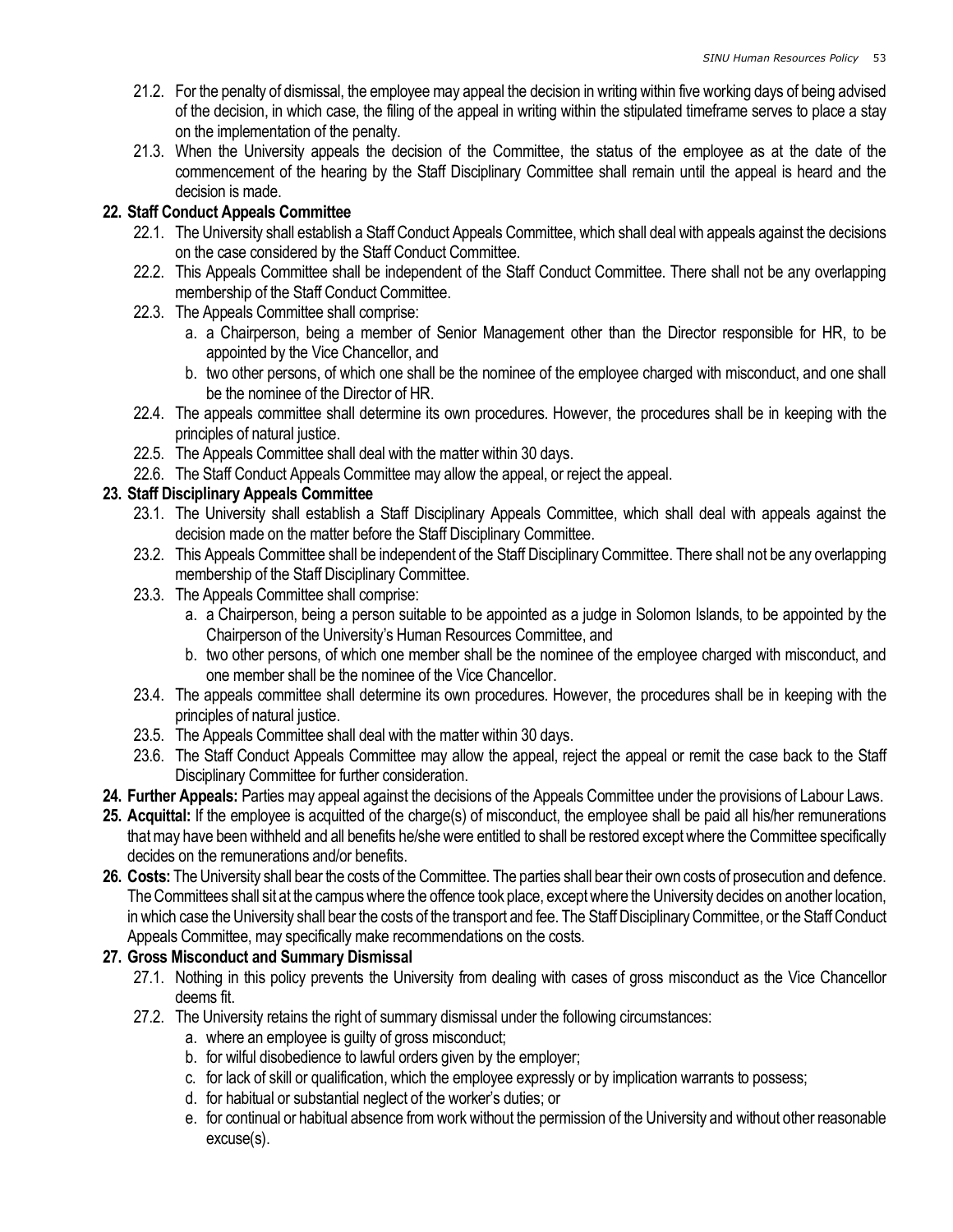f. for inciting students to carry out protests against the University.

#### Policy No.: HR- Conduct-02 CONFLICT OF INTEREST & COMMITMENT POLICY

#### 1. Policy Statement and Objective

- 1.1. The University respects the right of employees to privacy in their personal activities and financial affairs.
- 1.2. The University also recognises that situations may arise during the term of employment of a person with the University where there may be actual or potential conflict of interest between the employee's non-employment personal interests and the interests of the University.
- 1.3. The objective of this policy is to provide the best code of conduct that prevents any conflict of interest between an employee's non-employment personal interests and the interests of the University. The prime purpose of the Conflict of Interest and Commitment Policy is to provide guidance to employees to enable them to avoid situations in their personal activities and financial affairs which are, or may appear to be, in conflict with their responsibility to act in the best interests of the University.

#### 2. Acting at Arm's length

- 2.1. All employees and council members of SINU shall ensure that they maintain an "arm's length" relationship with service providers.
- 2.2. For clarity, 'Arm's Length' refers to decision makers at SINU acting only and only for SINU's interest, and not be or act under any pressure, duress, or actual or potential incentive or benefit from any other party.

#### 3. Policy

- 3.1. No employee shall engage in any activity which can create a potential conflict of interest and conflict of commitment for the employee as defined in this policy.
- 3.2. Employees are required to disclose all potential conflict of interest and conflict of commitment situations.
- 3.3. An employee shall not participate in any decision making where the employee has a material conflict of interest.
- 3.4. Each employee has a duty to act in the best interest of the University.
- 3.5. Every employee is to fill in the personal declaration form upon taking employment, and thereafter, whenever their personal circumstances with respect to the matters contained in the personal declaration form change. It is the responsibility of the employee to ensure that the information as required in the personal declaration form is always kept current.
- 3.6. An employee who has, directly or indirectly through family or business connections, an interest in supplies of goods or services, or an interest in contractors or potential contractors with the University, should declare this interest in any meeting which discusses matters on supplies and/or contracts. Under no circumstance shall the employee participate in any decision making on supplies and/or contracts, as the case may be, that involves the business or interests in which they have a direct or indirect interest.
- 3.7. No employee shall participate in the selection, award, or administration of a contract with any party with which it has a direct or indirect business/commercial interest. If circumstances are such that the employee is the only person responsible for administration of the said contract, the employee shall advice his/her supervisor of this and produce periodic reports for the Vice Chancellor on the administration of the contract.
- 3.8. No employee shall participate in the selection, award, or administration of a contract with any party with who he/she is negotiating regarding potential employment or any arrangement concerning potential employment with the organisation.
- 3.9. An employee should avoid outside employment or business activity involving obligations, which may in any way conflict or appear to conflict with the University's interests, including its interest in the full or part-time services of any employee.
- 3.10.An employee participating in any selection, award, or administration of a contract, and/or in any decision on employment of a person at the University, including in interview panels and performance appraisal, or determination of remuneration or benefits, who has any of the members of his/her province, village, settlement, or extended family, as the subject of the decision making, shall declare this information to the panel/meeting considering the contract, tender, or interview/appointment, and the Chair and the Secretary of the meeting shall ensure that such declaration is recorded in the meeting minutes.
- 3.11.An employee who feels that his/her traditional position and/or ties, or his/her ties with the village or settlement, may prevent him/her from making an impartial decision on any selection, award, or administration of a contract, or in any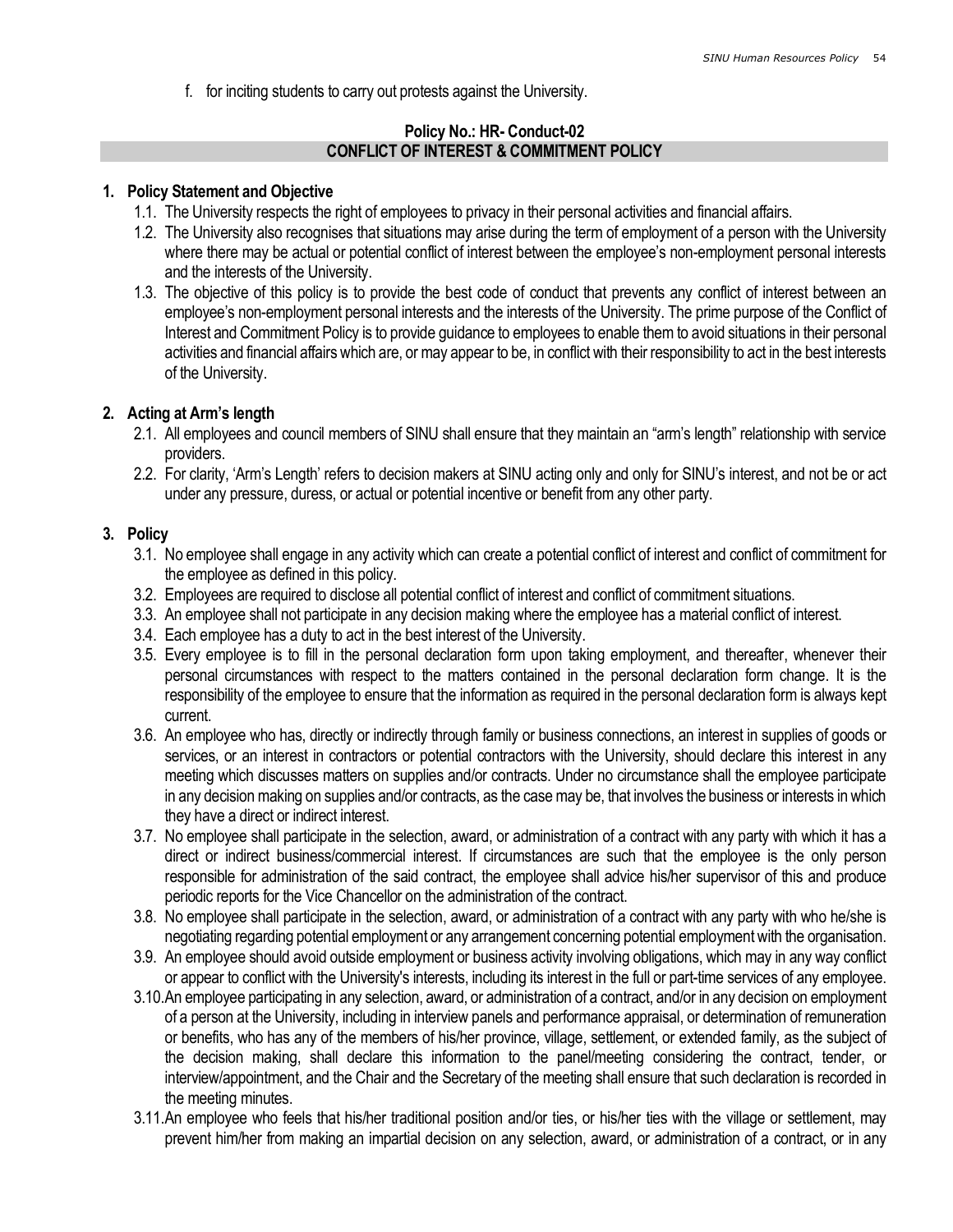decision on any aspect of employment of a person at the University, including in interview panels, shall declare this position to his/her supervisor, and/or the Director of Human Resources, and/or the Vice-Chancellor.

- 3.12.Directorships or consultation arrangements for which an employee is expected to receive compensation, including per diems, must be cleared with the immediate HR Director or the Vice Chancellor.
- 3.13.An employee shall not be involved in any personal transaction with any organization where the organization has a business dealing with the University. Where such a personal transaction is necessary, the employee shall declare the details of this transaction to the Director of Human Resources, the Director of Finance and the Vice Chancellor.
- 3.14.An employee shall not be involved in personal activities that include, but are not limited to, the purchase or sale of securities, real property, or other goods or services in which he/she could or might appear to have the opportunity to use, for personal gain, confidential information or special knowledge gained as a result of his/her relationship with the University.
- 3.15.An employee should refrain from unauthorized disclosure of non-public information concerning the University's intentions, its investments, its property development, sale or acquisition, its purchasing or its contracting activities.
- 3.16.An employee shall not make unauthorized use of University resources for his/her personal benefit or for the benefit of any other person.
- 3.17.No employee shall receive any personal gift and/or favour from any person or organisation with which the University has a business relationship. Personal gifts of more than nominal value offered should be tactfully declined or returned to avoid any appearance or suggestion of improper influence.
- 3.18.Employees shall familiarize themselves with all national laws on corruption.
- 3.19.An employee doing business on behalf of the University with specific vendors should refrain from participating on vacation trips with representatives of those vendors. Such trips are not appropriate, even when the employee pays a fee to the vendor to participate in such trips.
- 3.20.No employee shall act in any University matter involving a member of his/her immediate family including, but not limited to, matters affecting family members' employment or evaluation or advancement in the University, without first making full disclosure. Such disclosure should include the nature of the familial relationship and the impact or potential impact of the employee's action on such family member.
- 3.21.An employee who believes that his/her conduct or activities may conflict with these guidelines or activities, or may appear to conflict with these guidelines or may otherwise create a conflict of interest, should disclose the details with the Director of Human Resources, and copy the same to the Vice Chancellor.

### 4. Illustrations of potential conflicts of Interest and Commitment

- 4.1. Interest in any Concern: Ownership by an employee or by any member of his or her immediate family of a substantial financial interest, in any concern, with which the University does business, directly or indirectly, or which is seeking to do business with the University.
- 4.2. Interest in Transaction: Representation of the University by an employee in any transaction, which such employee or any relative of the employee or his or her spouse has a substantial financial interest.
- 4.3. If there is a conflict of interest between a teacher or a trainer involving any relative of the employee or his or her spouse, then this must be declared to the respective Dean or Director as the case may be.
- 4.4. Representation by Relative: Representation of the University by an employee in any transaction where the other party is represented by a relative of the employee or his or her spouse.
- 4.5. Use of Confidential Information: Use of or disclosure of confidential information to outsiders for personal profit or advantage of any person.
- 4.6. Gifts or Gratuities: Acceptance by an employee or any member of his/her immediate family, from any individual or entity who does business with the University or is seeking to do business with the University, of gifts or merchandise, cash or gift certificates in any amount whatsoever, loans, entertainment or other substantial gifts of goods or services. This does not include loans from financial institutions on customary terms, or articles of nominal value normally used for sales promotion purposes.
- 4.7. Rendering of Services to other Entities: Rendering of managerial, consultant or any other substantial services to any entity including services as a director where not specifically authorized by the University; and in particular, where said services are provided on a fee for service or contractual basis.
- 4.8. Full Time Service: Engaging in outside business or employment incompatible with the University's right to full time and efficient service from its employees.
- 4.9. Use of Position to Influence Others: Use of one's position at the University to influence any other individual or entity in its dealings with other parties for the personal profit or advantage of any person.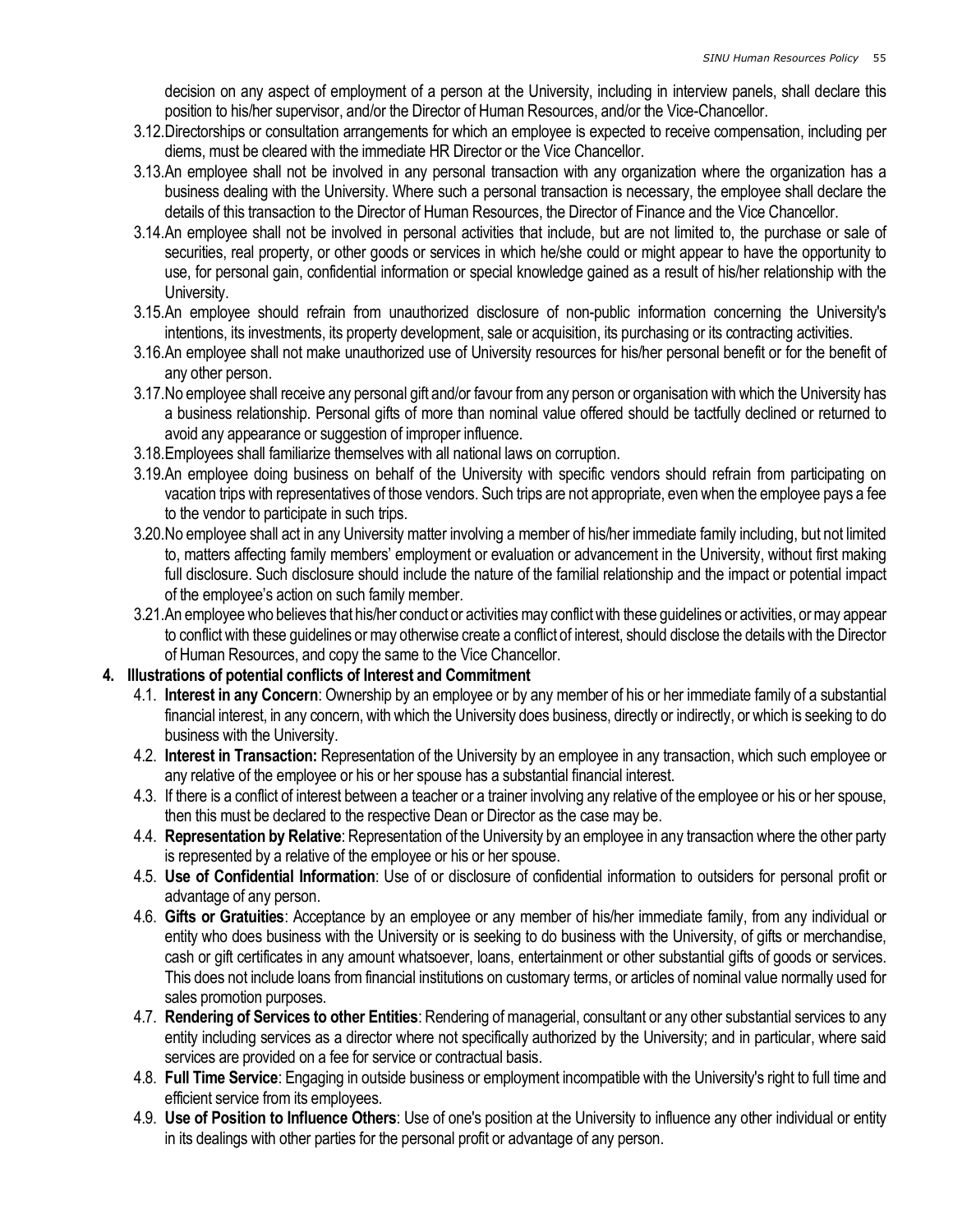- 4.10.Use of Position to Exert Influence: Participation in any decision where a party is one with which the employee has private or personal business relationship or dealings.
- 5. Dealing with Conflict of Interest concerning Student Assessment: Where a conflict or potential conflict of interest arises during an employee's teaching and/or assessment activity, or where a reasonable person may perceive a potential conflict of interest, for example where an immediate family member, or spouse, is a student in an employee's class, the employee shall immediately advise his/her supervisor of this situation, and the supervisor shall ensure that the employee does not participate in any of the assessment activities of the said student.
- 6. Compliance: Failure to comply with the terms of this policy shall comprise misconduct on the part of the employee.

# 7. Conflict of Interest: Management and Governance

7.1. Application: This section applies to Members of the Council, including SINU Employees who serve on the Council

# 7.2. Rules Governing Conflict of Interest

- a. A Member shall be considered to have a real conflict of interest when he/she holds a personal interest, whether direct or indirect, that he/she is or should be aware of and that would, in the opinion of a reasonably informed and welladvised person be sufficient to put into question the independence, impartiality, and objectiveness that the said Member is obliged to exercise in the performance of his/her duties.
- b. A Member shall be considered to have a perceived conflict of interest when he/she would appear to have, in the opinion of a reasonably informed and well-advised person, a personal interest, whether direct or indirect, that would be sufficient to put into question the independence, impartiality, and objectiveness that the said Member is obliged to exercise in the performance of his/her duties.

# 7.3. Management of Conflict of Interest

- a. Members are expected to have primary responsibility in the identification and management of their own conflicts of interest.
- b. In order to manage one's conflict, a Member must endeavour to identify what is, or could be, a real or perceived conflict of interest.

# 7.4. Declaration of Conflict of Interest

- a. Members are expected to declare to the Council any conflict of interest they foresee in the carrying out of their duty as a member of the Council.
- b. For any specific Council meeting, members are expected to declare any conflict of interest encountered before the proceedings of the meeting.
- 8. Any such declaration shall be recorded in the minutes (or a separate Conflict of Interest Log Book), by the Secretary and the member shall make his statement on the matter under discussion and then excuse himself or herself from the meeting discussing the matter where the conflict has been declared.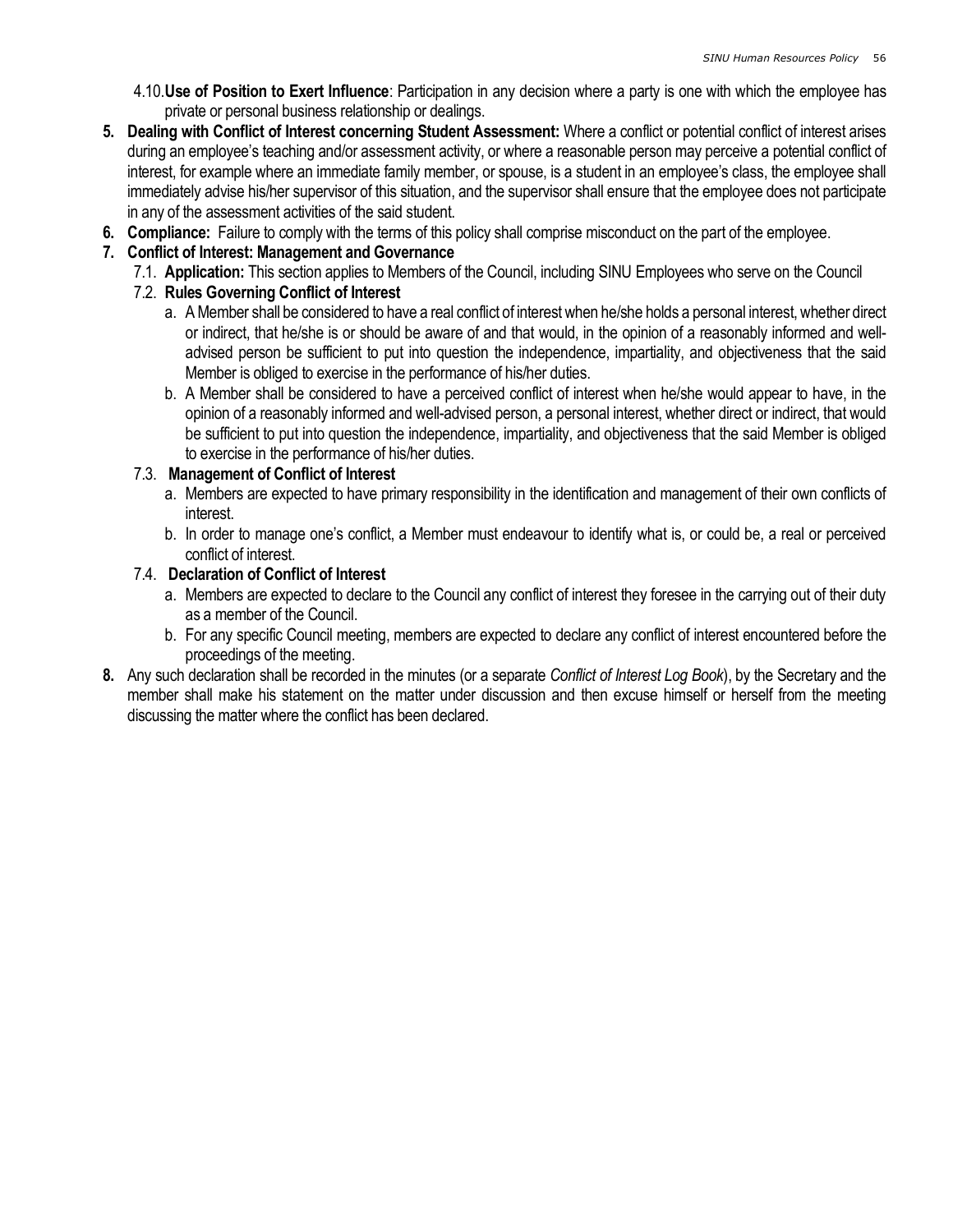### Policy No.: HR- Conduct-03 TERMINATION OF EMPLOYMENT POLICY

#### 1. Policy Statement

- 1.1. The University aims to ensure that it functions efficiently and effectively to achieve its objectives. To this end, the University aims to provide a working environment that is conducive to optimal employee performance.
- 1.2. However, it may be necessary on occasions to terminate the contracts of employees for specific reasons.
- 2. Objective: This policy outlines the circumstances under which the University may execute such termination.

## 3. Termination on Medical Grounds

- 3.1. Without prejudice to any provision in an employment contract, the University may terminate a contract of employment by giving one month's notice of termination of contract if the employee is certified by the Medical Board as medically unfit for the purpose the employee was hired.
- 3.2. The Medical Board shall be chaired by a specialist medical consultant in the area of illness of the employee.
- 3.3. The employee and the University have the right to nominate, at their respective expenses, one other registered medical practitioner to be on the Medical Board. The University shall be responsible for the expenses of the Chair of the Board, any University nominated practitioner, and any examinations/tests carried out on the recommendation of the Board. The Board shall submit the report to the Vice Chancellor.
- 3.4. Supervisors have the responsibility to ensure that employees who have medical issues are adequately counselled and advised on precautions and safety at work.

### 4. Termination on Grounds of Redundancy

- 4.1. Termination on grounds of redundancy is possible only if:
	- 4.2. there is a change in Council policy, which leads to the nullification of the position that the employee was holding unless the nullification is in title or name of the post only.
	- 4.3. circumstances arise beyond the University's control that requires redundancy.
- 4.4. Without prejudice to any provision in an employment contract, the University may terminate a contract of employment by giving a notice of termination of contract for the same period as required for the employee to provide to the University for resignation, or in lieu of the notice period, a compensation equivalent to the salary for the period that is required for the employee to resign.

### 5. Termination on Grounds of Irreconcilable Breakdown in Relationship

- 5.1. Without prejudice to any provision in an employment contract, the University may terminate a contract of employment by giving three months' notice of termination of contract, or in lieu of the notice period, a compensation equivalent to three month's salary, if there is an irreconcilable breakdown in the relationship between the employee and his/her Supervisor, and any transfer of the employee or supervisor is not possible or feasible.
- 5.2. An irreconcilable breakdown in relationship occurs when the work habits and practices lead either the employee or the supervisor to major communication breakdown between the employee and the employee's supervisor and manager to the extent that productivity begins to suffer.
- 5.3. Prior to termination of employment under this provision, the responsible parties shall be given a period of three months to mend the relationship; this process shall be facilitated by the Human Resources Office.

### 6. Termination on Other Grounds

- 6.1. Without prejudice to any provision in an employment contract, or any provision of the HR policies, the University may terminate an employment contract without notice if the employee:
	- a. is guilty of gross misconduct; or
	- b. has materially breached any of the terms and conditions of his/her contract; or
	- c. is convicted of any criminal offence punishable by imprisonment; or
	- d. for wilful disobedience to lawful orders given by the employer; or
	- e. for lack of skill(s) or qualification(s), which the employee expressly or by implication warranted to possess; or
	- f. for habitual or substantial neglect of his/her duties; or
	- g. for continual or habitual absences from work without the permission of the University or without other reasonable excuse.
- 7. Process: No termination of employment shall be effective without the endorsement of the Vice Chancellor.

### 8. Handover

8.1. Employees whose contract of employment is terminated are required to complete the handover formalities before their last date of employment with the University.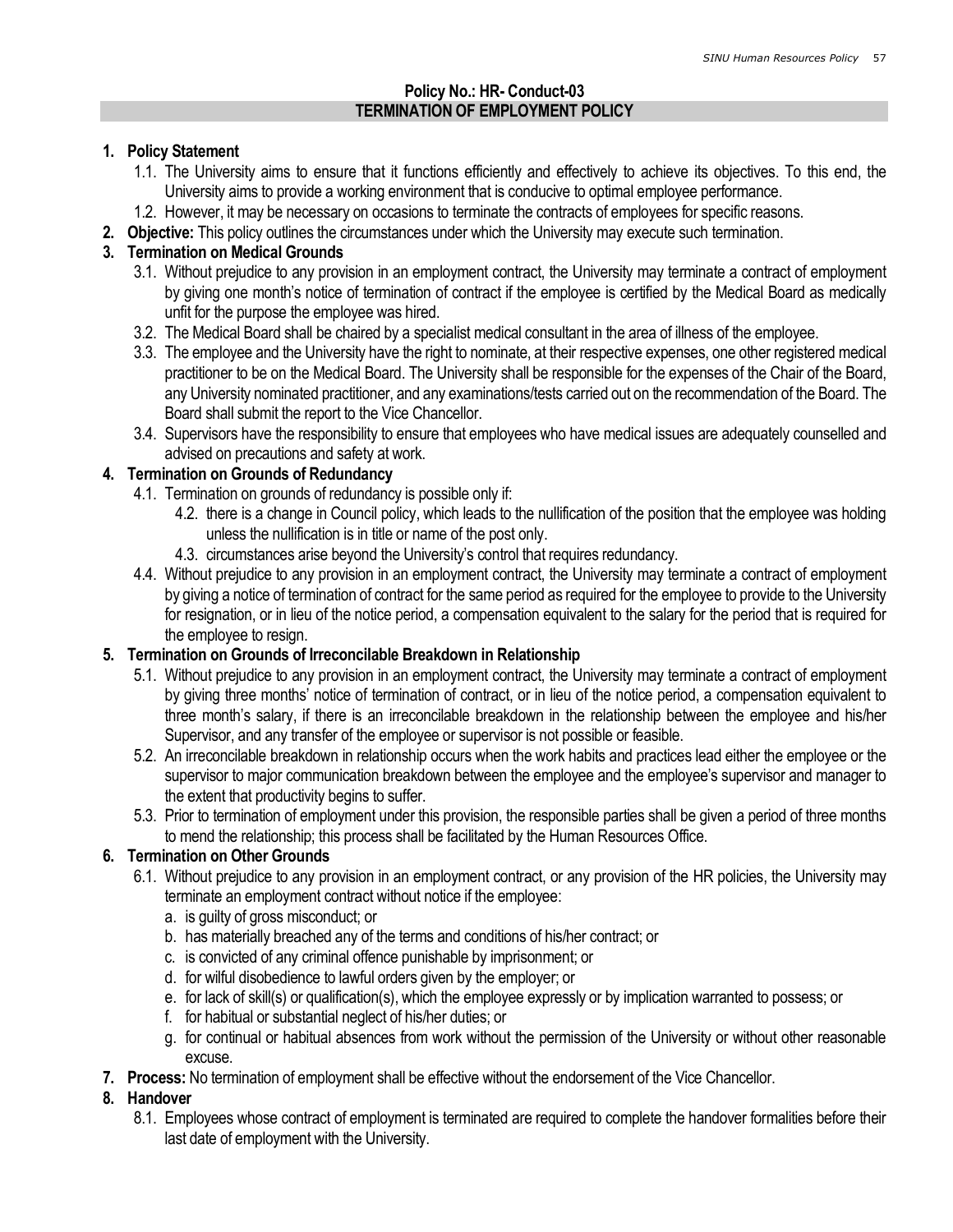- 8.2. Final salary and benefits shall only be paid upon the completion of the handover process.
- 9. Certificate of Employment: On departure from the University, employees shall be provided with a letter from the University stating the nature and the period of their employment at the University.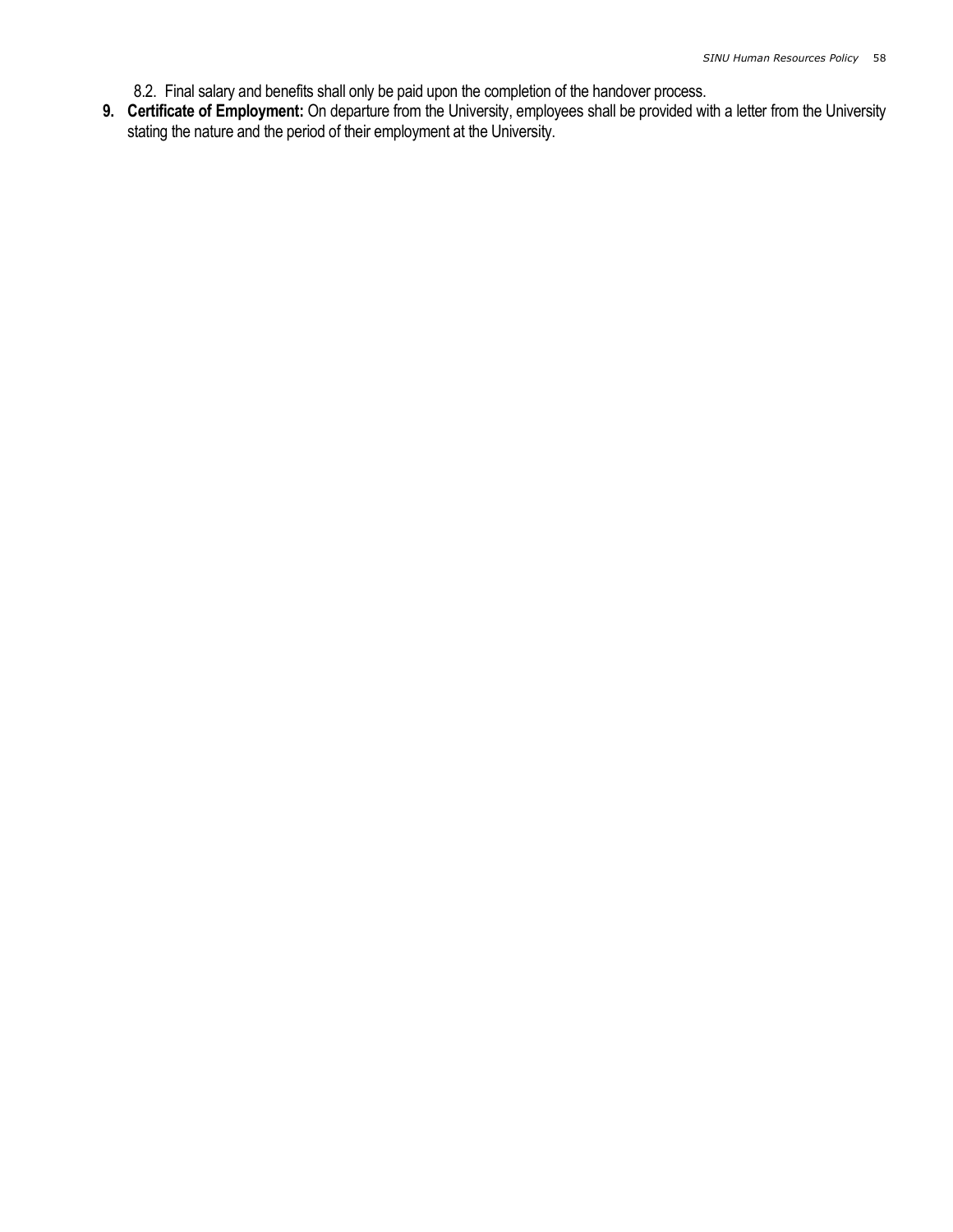#### Policy No.: HR- Conduct-04 WORKHOURS, ATTENDANCE & PUNCTUALITY POLICY

#### 1. Policy Statement

- 1.1. The objective of this Policy is to establish reasonable and necessary controls to ensure adequate attendance of employees to work.
- 1.2. Each Faculty/ School or Department must maintain records of time-in and time-out for every employee.
- 1.3. Apart from records of employees' attendance and productivity measurements, a major objective of maintaining time records is to provide a formal record of the whereabouts of University employees, which could prove critical in any possible litigation involving the University and/or University employees.
- 1.4. A daily attendance register incorporating the hours an employee is employed on each day and the days of the employee's employment during each week, shall be kept by the University. Each employee of the University, therefore, shall register on a daily basis his/her presence at the workplace through the mechanisms the University provides, including a biometric attendance system.
- 1.5. The University provides housing support to almost all employees. A fundamental premise for this support is that those staff who are on-Campus housing shall always be at work at the nominated times, while those residing off-campus would ensure that they are sufficiently located that they can present them to work on time.

#### 2. Work Hours

- 2.1. A salaried employee shall be required to work at his/her designated workplace for a minimum of 7.5 hours per day (excluding breaks), and upto a maximum of 9 hours per day (excluding breaks) or 45 hours per week (excluding breaks). The total working hours per year is a maximum of 2,160 hours, less statutory holidays, comprising 48 weeks of work at 45 hours per week, and a minimum of 1,800 hours, less statutory holidays, comprising 48 weeks of work at 37.5 hours per week.
- 2.2. The University and its Employees recognise that salary payment is for work done as per the JD, and that mere presence at the University is not the basis for a salary payment. The University also recognises that there may not be an even workload of a salaried employee per day or per year.
- 2.3. By entering into a contract with the University, and signing of the JD, an employee agrees that the work as per the JD is the work that can be done in full-time work at the University, comprising on average 7.5 hours per day and in no case extending beyond 9 hours of work per day (excluding breaks) for all the days per year, comprising a minimum of 1,800 hours per year and a maximum of 2,160 hours per year, less any statutory holiday. The implicit understanding is that there is no need for additional time required to perform the job as required under one's JD.
- 2.4. By entering into a contract with the University, and signing of the JD, parties agree that on certain days or certain weeks, there may not be enough work for salaried employees to occupy them the whole working day or week. In such circumstances, the University shall continue to pay the employees their salary, and not deduct any salary for lack of work being done. Likewise, the parties agree that on certain days or certain weeks, there may be more than the required work for salaried employees to complete in the normal working day or week comprising a minimum of 7.5 working hours per day or 45 hours per week. In such circumstances, the employee shall not demand additional pay. Over the year, the work load shall balance to the norm.
- 2.5. As such, the University would pay overtime to its salaried employees only in situations where an employee was allocated additional work than what is in the JD and which persistently require working additional hours than 9 working hours per day.
- 2.6. Teaching staff normally may need to work over the prescribed maximum working hours of 45 per week during examination marking and assessment periods. To compensate for this work, the University does not demand its teaching staff to teach, assess, etc. each day for a continuous period of 48 weeks per year; in such cases, the University pays its teaching staff by mere presence at their respective work stations.

#### 3. Guidelines

- 3.1. Employee working schedules and starting times shall be established on the basis of departmental needs for each work location. The Department Manager is responsible for communicating work schedules to subordinates.
- 3.2. Employees are expected to be at their work station commencing their work at starting time. Work activity should commence at starting times and continue until the normal designated times for breaks, lunch, or the end of work.
- 3.3. Employees who are employed on rostered duties would have their commencing times and finishing times vary according to the roster. The section heads (Deans, Directors, Librarian, PVCs and VC) shall be responsible for rostering work and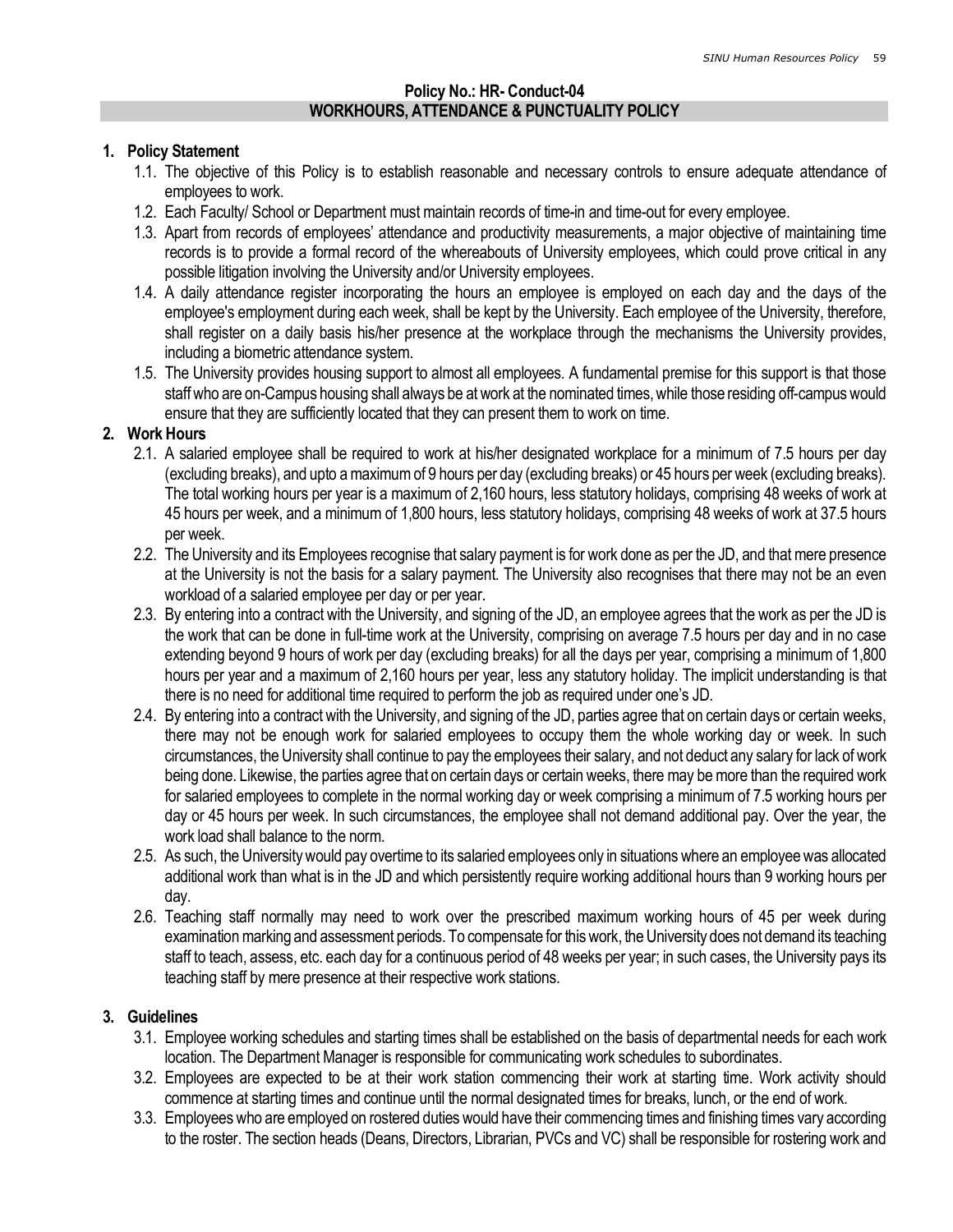determining the commencing and finishing times.

- 3.4. Employees who are required to be at work on account of emergencies or other acceptable reason, for more than 15 continuous hours in a day, are entitled to commence work late the next day. The section heads shall be responsible for determining the commencement time for such a person.
- 3.5. Employees shall be required to sign in the attendance register, or where provided through the biometric device, immediately upon commencement of work, immediately after completion of duty, and for any break expected to be longer than the scheduled breaks.
- 3.6. The University shall provide "Attendance Boards" to each section. Employees shall sign the attendance board when they leave their office or workstation on all occasions, other than for scheduled breaks.
- 3.7. In the event of absence or tardiness from an assigned work schedule, the employee is required to notify the Manager/Supervisor of the same. When reporting absence, the employee must either send an email, or a message by electronic format, or SMS, or telephone his or her Manager, or other designated individual(s) as specified by management. When the employee cannot reach a Supervisor or Manager, the absence should be reported to the seniormost supervisor in the section; the Dean or Director, or the section's clerical officer (clerk/typist/secretary/administrative officer) or executive officer or if none of the above are available, then the absence shall be reported to the Human Resources Department. The employee must communicate this prior to the scheduled start time or be prepared to provide evidence of extenuating circumstances which prevented this.
- 3.8. Tardiness, unexcused absence or failure to report as regarded is a misconduct.
- 3.9. The University reserves the right to require an employee to submit a physician's certificate in the event of absences for medical reasons. The University reserves the right to refer an employee who is frequently absenting him/herself, to a Medical Board for assessment of the employee's suitability for continued employment at the University.
- 3.10.An employee's absence shall be considered excused if covered by policy and the employee provides proper and timely notification deemed satisfactory by the Manager. Timely notification means providing advance notice for absences which can be anticipated.
- 3.11.An employee's absence shall be deemed not excusable when an employee fails to call in, gives a late notice, fails to give advance notice for an absence that could be anticipated, exceeds the number or length of absences as defined by policy or authorized in advance by the Manager, or has habitual and/or repeated absences.
- 3.12.The University recognizes that with modern technology, flexibility in work performance is strengthened. As such, an employee may work from another location. In such cases, he/she must seek written permission from his/her supervisor, with a copy of the request and the response submitted to the HR Department. Any breach of this would be regarded as a misconduct. In all such cases, if the employee is permitted to work from another University location, the sign-in and sign-out shall be done at that location.
- 3.13.Excessive absenteeism, regardless of reason(s), that render an employee insufficiently available for work, shall be regarded as misconduct.
- 3.14.An employee who is absent without authority for more than 24 hours during the working week without acceptable notification to his/her superior or an authorized designated senior officer in the University, shall be deemed to have abandoned the position and shall be summarily dismissed from employment. In such cases, the head of department/Manager is to notify the Human Resources Director who will handle related personnel processing. In such circumstances, the University reserves the right to advise the public of the employment status of the defaulter.
- 3.15.Excessive absenteeism from the assigned work station after reporting to work, regardless of reason(s), which render an employee insufficiently available for work, shall be regarded as misconduct.
- 3.16.The Department office administrator, or an officer designated by the supervisor or the University for this purpose, shall be responsible for maintaining attendance records and for relevant reporting.

#### 4. Procedures for Being Late to Work

- 4.1. The Head of Department / Human Resources Department must ensure the employee provides at least an hour's notice in advance of his/her lateness were such lateness reasonably predictable by the employee.
- 4.2. It is a misconduct if the employee continues to be late without a valid reason after he/she has been adequately counselled by his/her supervisor.
- 4.3. A valid reason in this context means a reason that was beyond the control of the employee, or which was not within reasonable anticipation of the employee.

#### 5. Accountability

- 5.1. The accountability for staff attendance to work is with the respective Dean, Director, PVC VC).
- 5.2. The respective head is obliged to ensure that tardiness is duly reported to HR, and appropriate formal counselling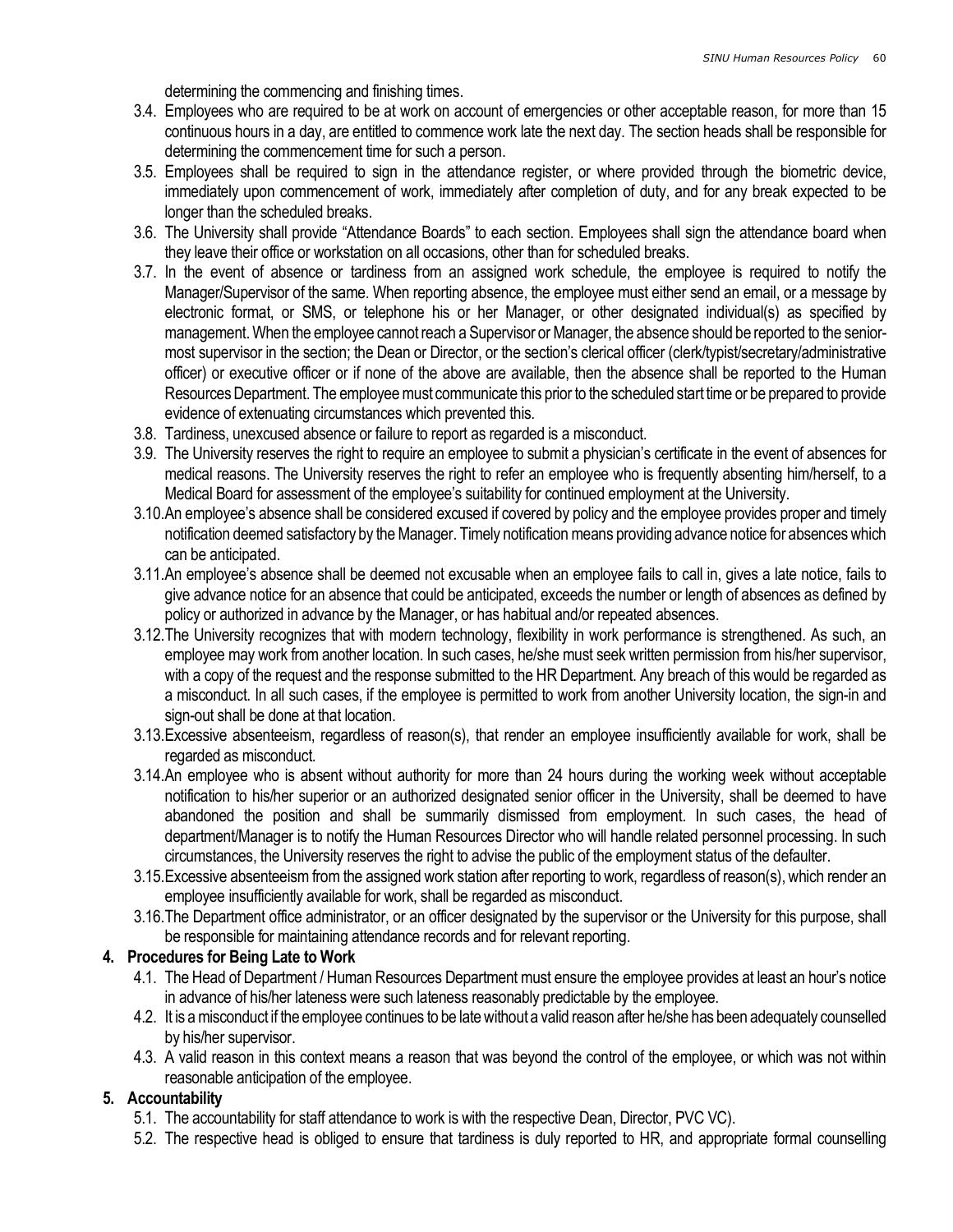provided to the concerned employee.

5.3. The heads do not have authority to excuse staff who are habitually late to work, or leave early from work, or remain absent for long periods after reporting to work. The only exception is when the heads formally agree to a flexible work arrangement with an employee.

### 6. Flexi-Work

- 6.1. The modern work environment enable flexi work arrangements to be productive and full-filling to employees.
- 6.2. The University may allow its employees a flexi-work arrangement. This may include:
	- a. early or late commencement, and associated early or late departures from work;
	- b. stretching longer hours and commensurate hours off work at other times;
	- c. working on weekends and taking commensurate days/hours off at agreed to times;
	- d. producing certain specified kinds or categories of assigned output, from another location, including from home. Under no circumstance shall teaching and individual or group student consultation be allowed to be carried out under flexi-work arrangement.
- 6.3. All flexi-work proposals must be documented in the form of an agreement, duly signed by the section head (dean, director, PVC or VC), the concerned employee, and witnessed by a nominated senior HRD employee. Copies of the agreement are to be forwarded to the VCO.
- 6.4. No flexi-work agreement shall be entered where the absence of an employee from normal office hours would affect the normal operation of business of the university, or which shall place undue expenditure on the University to cater for the flexi-work arrangement.
- 6.5. Employees proposing or agreeing to enter into flexi-work agreements, shall indemnify the University of all costs, expenses, or claims arising from them carrying out their work away from their assigned work stations.
- 6.6. Each flexi-work agreement shall be reviewed jointly by the HRD and the concerned section at least on a quarter basis, and review reports provided to the OVC. Unsatisfactory productivity reports shall be the reason for the termination of the flexi-work agreement.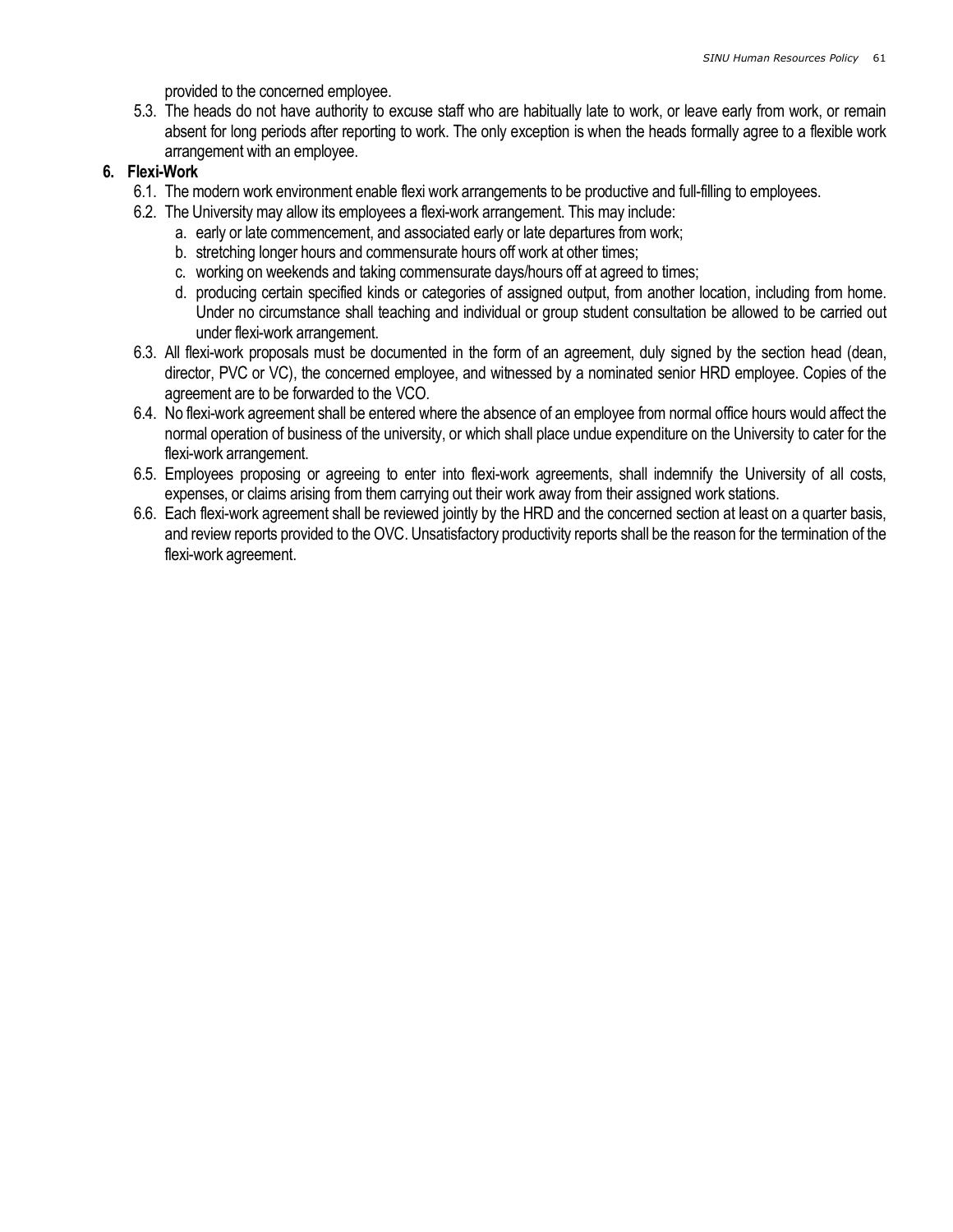### Policy No.: HR- Conduct-05 MEAL AND REST PERIODS POLICY

1. Policy Objective: The objective of this policy is to encourage employees to take meal and rest breaks.

### 2. Policy Guidelines

- 2.1. In accordance with applicable law, employees are entitled and encouraged to, take meal and rest periods at times and under conditions prescribed by management.
- 2.2. The intent of this policy is to provide opportunities for employees to meet their dietary/health needs, and to rest and relax periodically from assigned work tasks.
- 2.3. The normal working day for an employee is determined by the work requirements of the section the employee works in. This is determined between the supervisor and the employee within the operational requirements of the University.
- 2.4. In determining the work roster, a salaried employee shall be required to work for a minimum of 7.5 hours per day (excluding breaks), to a maximum of 9 hours per day and 45 hours per week (excluding breaks).

### 3. Breaks

- 3.1. Unless an employee's employment contract provides otherwise, non-compensable meal periods of at least 30 minutes but not more than 60 minutes are provided for all employees and should be taken after not more than 5 continuous hours of work.
- 3.2. In addition employees are required to take a 15 minute rest period after each continuous two and a half hours of work; a maximum of two such breaks are permitted per day.
- 3.3. Rest periods are not accumulated, nor shall they be combined with or added to an employee's meal period.
- 3.4. In order to ensure continuity of services, and to provide flexibility of service delivery, the University may roster work. In such cases, the rest periods and/or meal periods may not coincide for all workers.
- 3.5. For Support Services employees who are at work for more than 12 continuous hours in a day for whatever reason but with the permission of the supervisor, are entitled to a rest period of two hours the next consecutive working day. This break is not available for work that precedes a non-working day.
- 3.6. For teaching employees, the break times are flexible, with due regard to the class timetabling.

### 4. Meals

- 4.1. Employees shall be relieved of duties entirely during the meal period. They shall normally not be required to consume food at their work station (or, for teaching staff, in classrooms) except under special conditions approved by their managers.
- 4.2. The University shall make provision for facilities for employees, attachees, volunteers and interns to have their meals.
- 5. Limitation: The nature of a worker's work or the nature of the task may moderate the strict application of this policy; this moderation shall be within strict reason.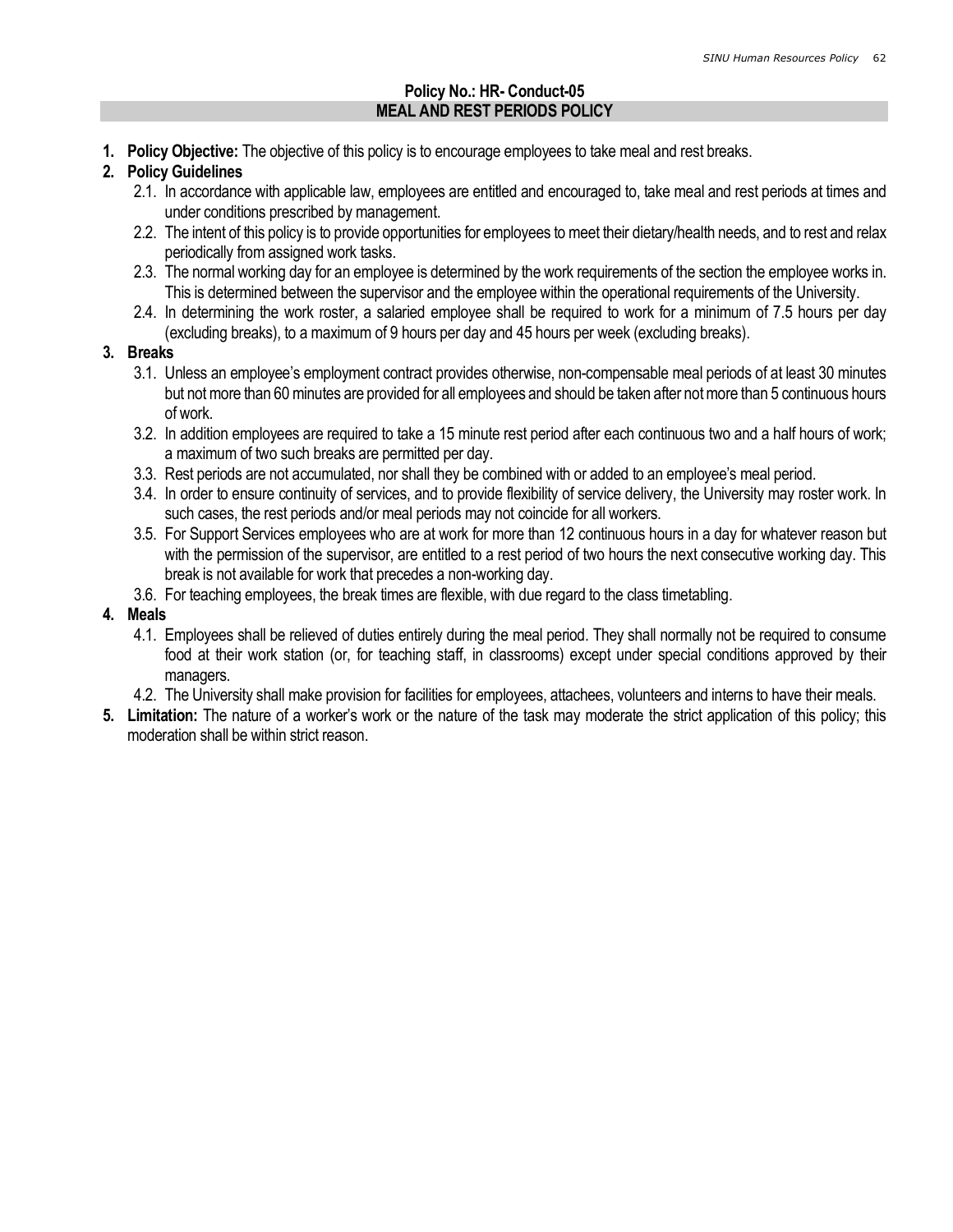#### Policy No.: HR- Conduct-06 DISCRIMINATION AND HARRASSMENT POLICY

#### 1. Policy

- 1.1. It is the policy of the University to administer its personnel practices in an environment free of discrimination or harassment. The University regards discrimination and harassment as unacceptable and has zero tolerance for it.
- 1.2. The University and its management are committed to helping redress any discrimination or harassment that occurs at the University, and to accommodate individuals who are victims of discrimination or harassment.

# 2. Scope

2.1. This Policy is applicable to all employees, students, and visitors at the University.

### 3. Discrimination

- 3.1. Discrimination is defined as conduct at the workplace that treats a person or people (students, other employees and visitors) differently from the treatment that the job requires to be given to the respective person and where such different treatment can be reasonably attributable to the person's personal characteristics.
- 3.2. Personal and social characteristics referred to in this policy include race, ethnicity, colour, gender, disability, physical appearance, national extraction, provincial extraction, social origin, marital status, pregnancy, sexual orientation, beliefs on religion, or political opinion.
- 3.3. This policy prohibits discrimination on the basis of a person's personal or social characteristics or on any other basis as provided for by the laws of Solomon Islands.
- 3.4. The University respects the right of its employees to hold, vigorously defend, and express their ideas and opinions in an atmosphere of mutual respect, understanding, and sensitivity. However, the right to free expression does not excuse any employee from engaging in discrimination or harassment.
- 3.5. Individuals or groups who engage in discrimination or harassment as defined by this policy, shall be subjected to disciplinary action up to and including termination from employment or dismissal from the University.

### 4. Harassment

- 4.1. Harassment occurs when a worker is harassed in his or her workplace, or places where workers are gathered for workrelated purposes including social activity, when an employer or its representative or a co-worker:
	- a. makes a request of a worker for any other form of activity which contains an implied or overt
		- i. promise of preferential treatment in that worker's employment;
		- ii. threat of detrimental treatment in that worker's employment; or
		- iii. threat about the present or future employment status of that worker;
	- b. by the use of a word (whether written or spoken) of a nature or materials of a nature,
	- c. by physical behaviour or gestures of a nature, or
	- d. creates an intimidating, hostile or humiliating work environment by conduct, word or both on the basis of protected physical characteristics, that subjects the worker to behaviour which is unwelcome or offensive to that worker (whether or not that is conveyed to the employer, its representative or the perpetrator) and which is either repeated or is of such a nature that it has a serious detrimental effect on the worker's employment, job performance or job satisfaction; in this context, detrimental effect includes the creation of an environment which affects a worker's physical, emotional or mental health and well-being.
- 4.2. Additionally, subject to a strict test of proof, harassment may include the following repeated activities:
	- a. verbal abuse, or threats, or intimidation, where an objection is made in writing by the aggrieved;
	- b. unwelcome remarks, jokes, innuendos or taunting about a person's characteristics, including body, attire, age, marital status, ethnicity or origin, religion, sexual orientation, or gender, or invitations or requests, leering, offensive gestures, physical contact including touching, patting, pinching, or stroking, where the "unwelcome" element is demonstrated via a written objection by the aggrieved;
	- c. display of sexually explicit, racist or other offensive or derogatory material, where such display is beyond the private sight of the employee;
	- d. not responding to requests or not making a timely decision that is required to be made by the person which frustrates the work or activities of another employee or section.
- 4.3. Harassment does not include appropriate employee/employer supervisory practices, including warnings, or instructor/student instructional processes.

#### 5. Duty to Accommodate

5.1. Duty to Accommodate refers to the obligation of the University to take reasonable steps to eliminate disadvantages from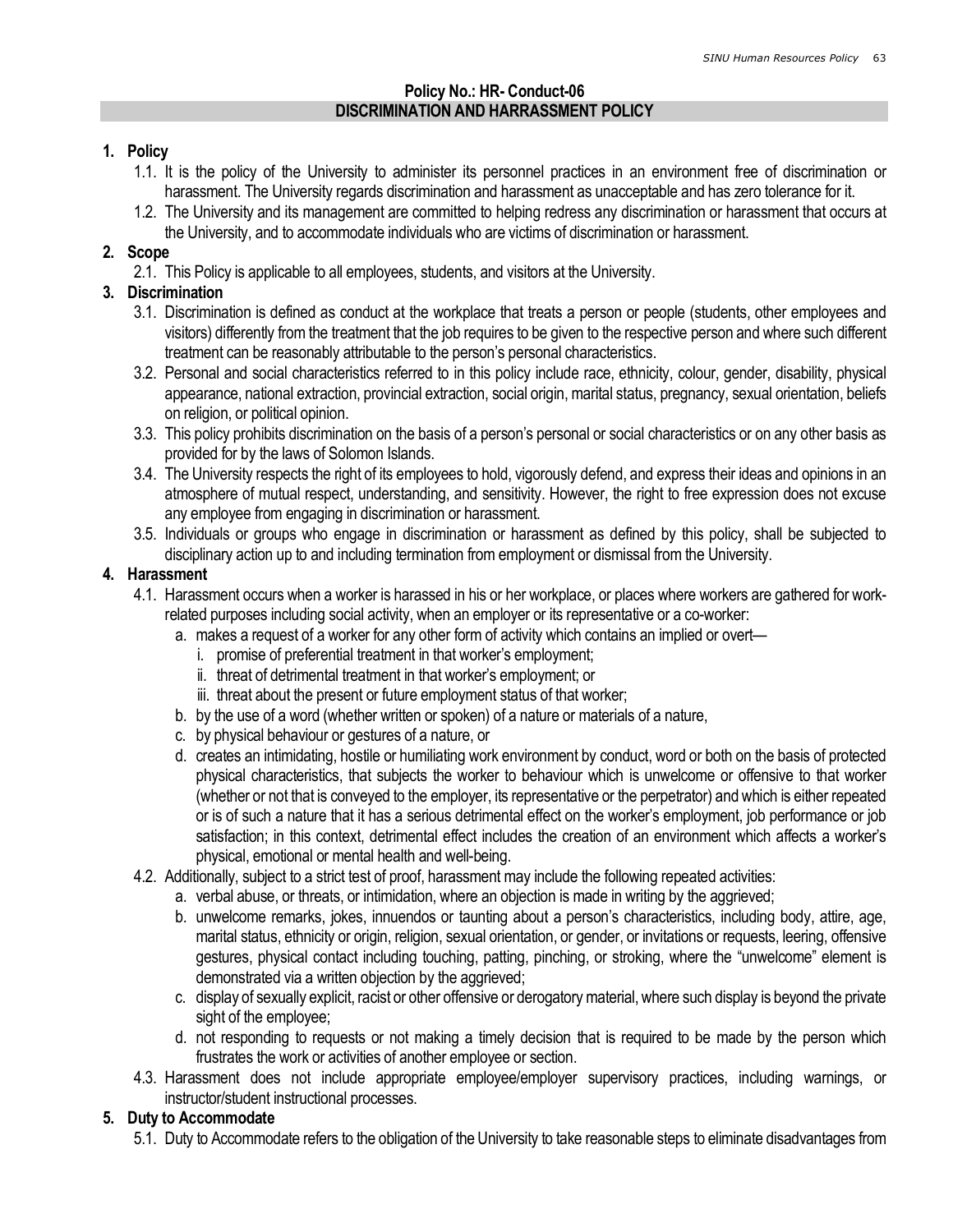a rule, practice or physical barrier that has or may have an adverse impact on individuals or groups of individuals.

### 6. Visitors

- 6.1. Visitors are those people who volunteer at the University or participate in Board or other committee activities or who otherwise visit the University.
- 6.2. Visitors are expected to follow the University's Discrimination and Harassment Policy while at the University.

### 7. Processes

- 7.1. Upon receiving a complaint of Discrimination or Harassment, the Human Resources Department may appoint a suitable office holder to investigate the complaint. The appointed officer shall provide a copy of the Discrimination and Harassment Policy and Procedures to both the complainant(s) and respondent(s). The appointed officer shall then determine if the complaint falls under the jurisdiction of this Policy.
- 7.2. If the complaint does not fall under this Policy, the Complaint will be dismissed. When complaints are dismissed, the officer, through the Human Resources Department, shall submit a report to the Vice Chancellor on the basis for dismissing the complaint.
- 7.3. When the complaint falls within the jurisdiction of this Policy, the appointed Officer shall determine, based on the nature and/or severity of the complaint, whether the complaint ought to proceed as a counselling/mediation issue or as a disciplinary issue.
- 7.4. If the Officer determines that the matter be treated as a counselling/mediation issue, the appointed Officer shall act as a facilitator between the complainant(s) and respondent(s) to try to resolve the issues under the complaint, and to counsel the respondent.
- 7.5. If the counselling/mediation process is unsuccessful, then the complainant, the respondent or the appointed Officer may initiate the formal disciplinary procedure.
- 7.6. During the course of a formal disciplinary process, the University shall exercise the duty to accommodate and to take any step that is deemed appropriate to provide the complainant(s) a non-hostile environment to work, and/or study, and/or participation in the disciplinary process.

### 8. Remedies

8.1. The University shall take such disciplinary action(s) or other sanctions it deems appropriate against respondents covered under this Policy up to and including summary dismissal or expulsion.

### 9. Procedures for Complaints on Sexual Harassment or Racial Discrimination

- 9.1. Any employee who feels that he or she has been a victim of sexual harassment or racial discrimination at the University should contact within a day of the incident, any of the following University officers:
	- a. Immediate supervisor
	- b. Director or the industrial relations section of the Human Resources Department
	- c. Official University counsellor, or
	- d. Deans/Directors on any of the Campuses or
	- e. An officer of the University's office responsible for Counselling.
- 9.2. The officer listed above who has been contacted by an employee alleging harassment and/or racial discrimination must immediately advise the Director of Human Resources of the report of the incident, and in consultation with the Director, organise immediate counselling support and minimise the risk or likelihood of any further harassment/discrimination of the employee.
- 9.3. The complainant must submit a written and signed statement of the complaint to the Director of Human Resources within three (3) days of the incident.
- 9.4. Upon receipt of the written complaint, the Director of Human Resources must cause a preliminary investigation of the complaint to be carried out within five working days of the report.
- 9.5. Investigations concerning sexual harassment shall have a member of the same sex present on the investigating team.
- 9.6. On the basis of the report, the Director shall make a preliminary determination whether sexual harassment or racial discrimination has occurred. The parties shall be accordingly informed, and where the preliminary determination shows that no harassment or discrimination has occurred, a full report shall be promptly submitted to the Vice Chancellor.
- 9.7. If the Director makes a preliminary determination that sexual harassment or racial discrimination has occurred, the offender will be dealt with in accordance with the applicable University disciplinary procedures.
- 9.8. An employee's failure to report the occurrence of sexual harassment as per these procedures shall be deemed to waive any right of redress for the employee.

### 10. Confidentiality

10.1.All students, employees and visitors are expected to maintain confidentiality when dealing with any matter under this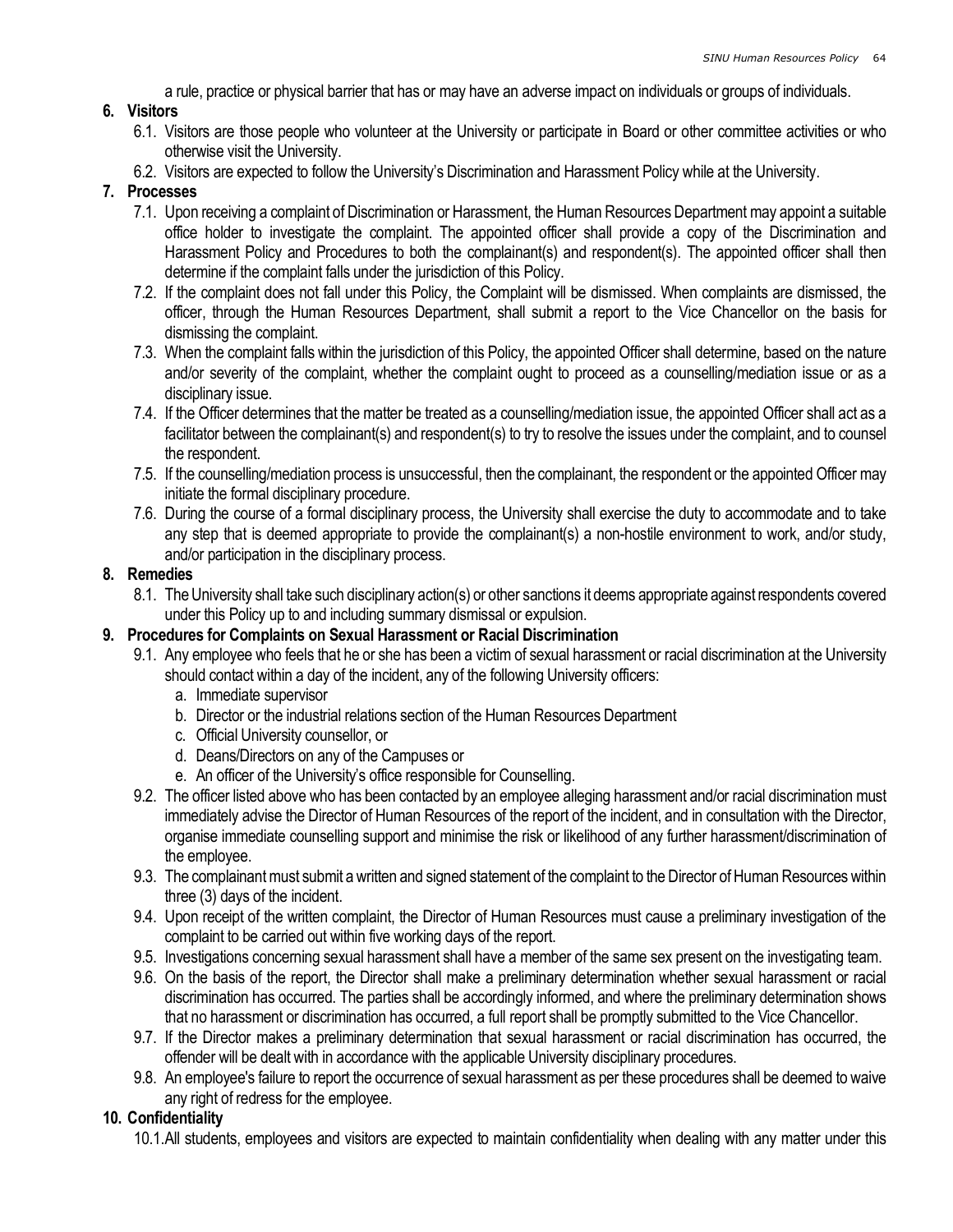Policy.

10.2.This clause does not prohibit a complainant or respondent from seeking appropriate advice such as counselling from a Student Counsellor, Human Resources Department, a qualified medical professional, parent, community elder, or any other person of similar standing.

#### 11. Obligation

11.1.All individuals to whom this Policy applies are required to co-operate with the internal processes of the University and to provide to the investigator(s) any and all information relevant to any matter involving this Policy. This includes an obligation to provide evidence at the investigator(s) request. Individuals who do not co-operate may be subjected to disciplinary action.

#### 12. Natural Justice

12.1.The rules of natural justice shall apply in the administration of this policy.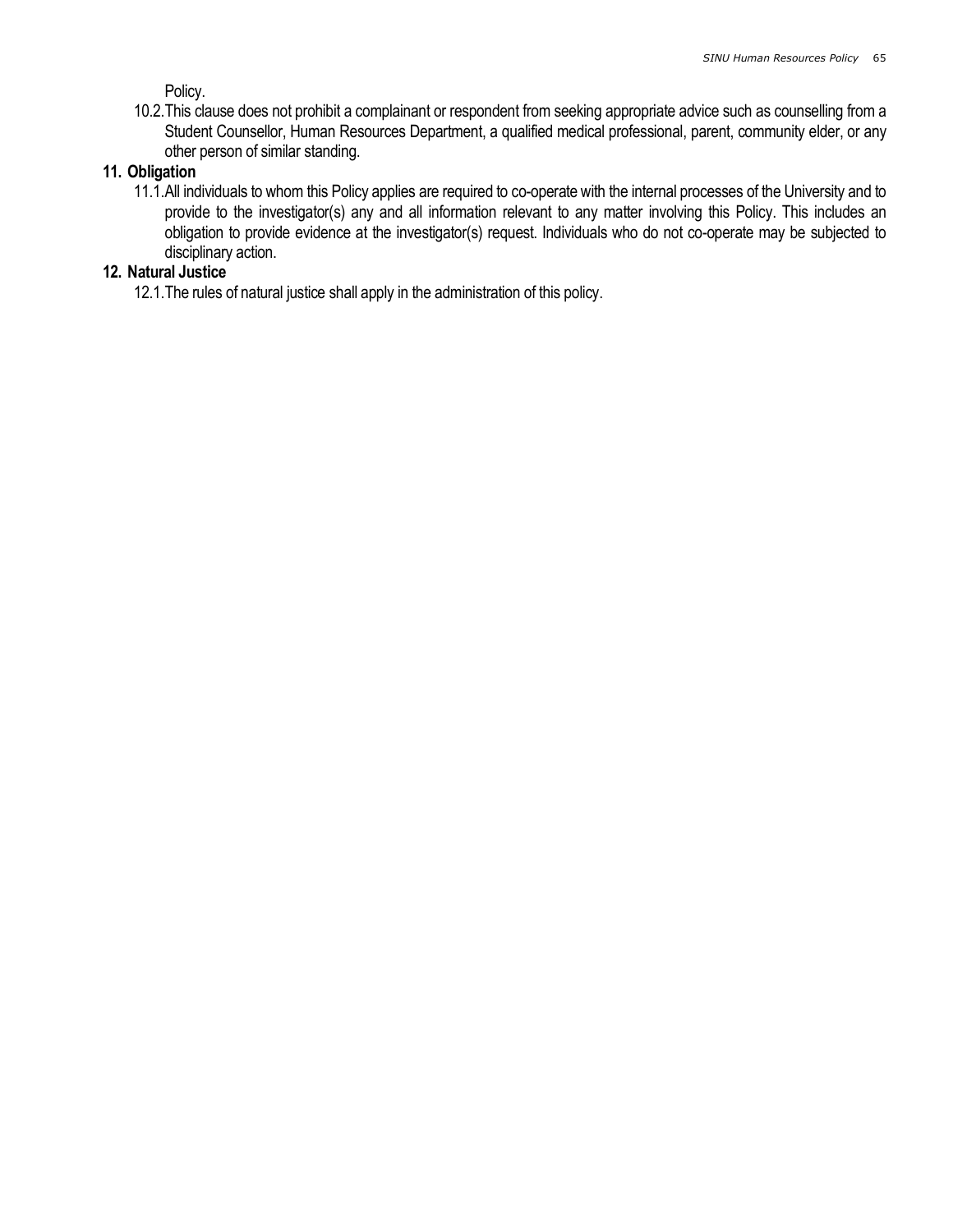### Policy No.: HR- Conduct-07 WORKPLACE BULLYING POLICY

#### 1. Policy Statement

- 1.1. The University is committed to providing a positive working environment free from intimidation, undue ridicule and harassment. Every Manager/Head of Department, supervisor and employee has a responsibility to maintain a working environment free from bullying.
- 1.2. The University shall investigate all complaints of bullying and will take remedial action as necessary.

### 2. Principles

- 2.1. The principles which apply to the workplace bullying complaints procedure are:
	- a. everyone has a right to be treated with respect;
	- b. everyone has a right to natural justice;
	- c. complaints will be treated in confidence and when confidentiality cannot be guaranteed this will be clearly indicated;
	- d. access to counselling for affected employee(s), and
	- e. all incidences of bullying will be dealt with promptly, thoroughly, fairly and confidentially.
- 2.2. Making false or malicious complaints of bullying shall be regarded as a serious disciplinary offence.
- 2.3. To protect employees from malicious claims of bullying it is a fundamental premise of this policy that the claimant to bullying behaviour has to come with clean hands.

### 3. What is Workplace Bullying?

- 3.1. Workplace bullying is the tendency of individuals or groups to use persistently aggressive or unreasonable behaviour against a co-worker, subordinate or supervisor.
- 3.2. Workplace bullying has the deliberate intent of causing physical and/or psychological distress to others.
- 3.3. Workplace bullying can include such tactics as verbal, nonverbal, psychological, or physical abuse and humiliation. Bullying at the workplace can include:
	- a. public humiliation(s), or regularly being quick to criticize and slow to praise, or unreasonable persistent criticism, which is not part of a managing performance process, or loud and aggressive attacks or more subtle intimidation such as constant criticism of a trivial nature;
	- b. regularly threatened with dismissal in the presence of other employees or persons;
	- c. regularly threatening the supervisor;
	- d. any form of behaviour that undermines the ability of the employee to perform or advance in his/her profession;
	- e. taking credit for work the alleged victim has done;
	- f. unfairly passed over for promotion or denied training opportunities;
	- g. social ostracism or isolating the employee from colleagues;
	- h. physical assault or verbal and physical abuse, for example, shouting and throwing objects at the employee; and
	- i. refusal to delegate, or withholding information the employee needs to perform his/her job, and/or removing responsibility and/or imposing menial tasks when such action is not merited on account of performance.
- 3.4. Bullying does not include:
	- a. differences of opinion, and non-aggressive conflicts and problems in working relations,
	- b. workplace counselling, managing underperformance and other action in accordance with HR policy and procedures, or
	- c. criticism for tardiness, inefficiency, incompetence, or negligence in work output expected from the position, including harsh criticism for persistent tardiness, inefficiency, incompetence, or negligence in work performance, or
	- d. asking that an employee perform his/her job as per the job requirement, and/or abide by SINU policies and processes.
- 3.5. A claim of bullying shall not be resorted to by an employee who does not carry out lawful instructions, or whose performance is habitually below expectation of the job, or whose attendance to work is irregular.
- 3.6. An employee resorting to a claim of bullying to prevent scrutiny of his/her unethical behaviour, tardiness, inefficiency, incompetence, or breach of policy and procedures, shall be deemed to be committing a gross misconduct.
- 3.7. Behaviour will only be defined as bullying if a "reasonable person" observing the situation would consider it to be bullying. The reasonable person is defined as an objective third party in the industry/profession.
- 3.8. The test of workplace bullying is that the activity(ies) have the deliberate intent of causing physical and/or psychological distress to others for reasons other than normal performance expected of the job.
- 4. Effects of Bullying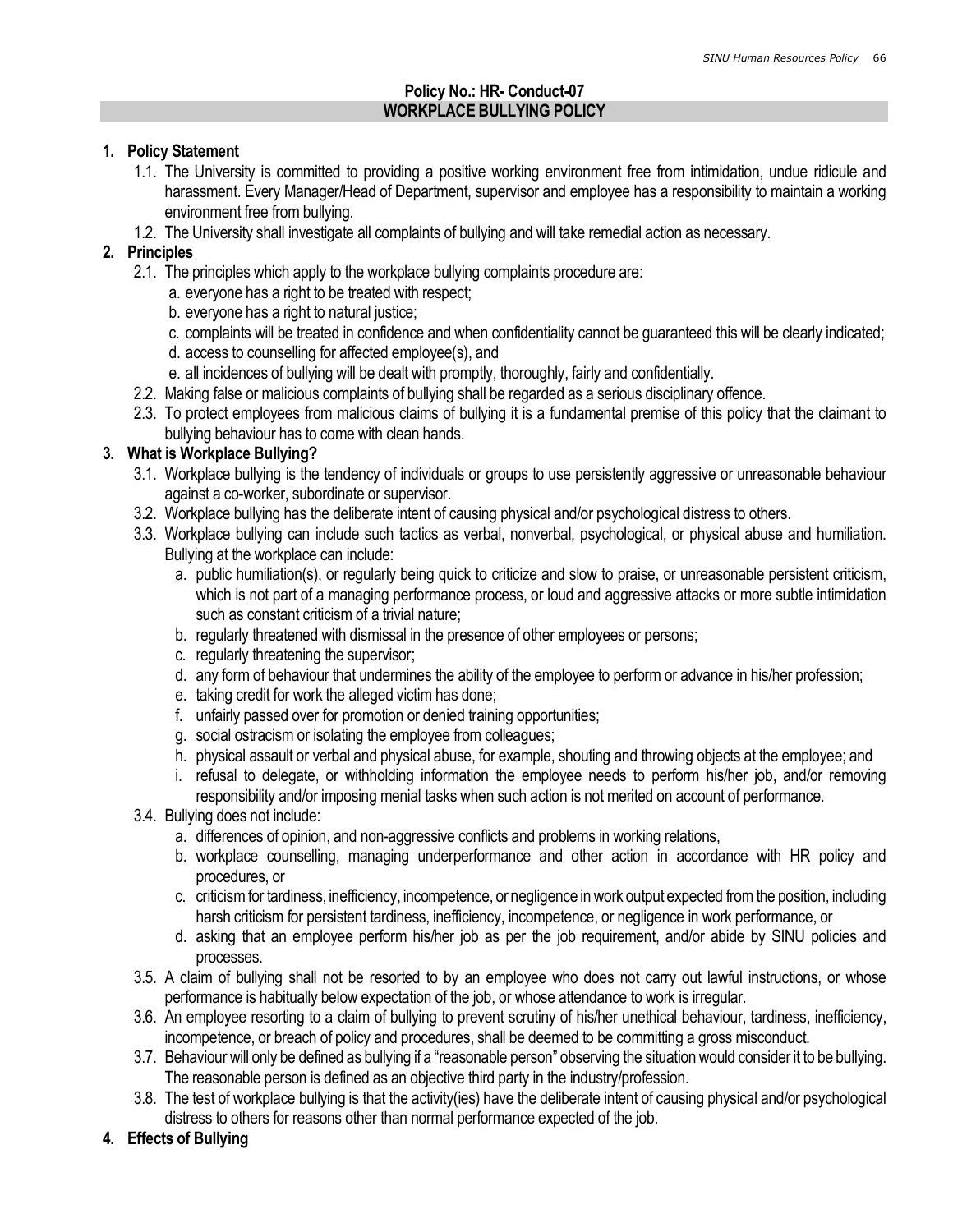- 4.1. The effects of bullying on the person can include:
	- a. severe psychological distress, sleep disturbances and general feelings of anxiety,
	- b. physical symptoms such as stomach-aches, headaches and general ill-health,
	- c. incapacity to work, reduced output and performance, or
	- d. loss of self-confidence, self-esteem and sometimes even suicidal behaviour.
- 4.2. The effects of bullying on the organization can include:
	- a. lower workplace productivity and efficiency,
	- b. high employee turnover with resultant increase in recruitment costs, as well as down time costs as replacement workers are trained in their new jobs,
	- c. increased absenteeism and sick leave,
	- d. the direct cost of dealing with complaints of bullying such as the cost of counselling affected workers, costs associated with disciplinary action, and the like, and
	- e. stress related costs via the workers compensation system with resultant increase in insurance premiums and/or rehabilitation costs, poor morale.
- 4.3. Bullying also affects the integrity and reputation of the University.

### 5. Responsibilities of Managers and Supervisors

- 5.1. Managers and supervisors are responsible for ensuring that all employees understand that bullying is not tolerated at the workplace, and are responsible for taking early corrective action to deal with behaviour, which may be offensive or intimidating in nature.
- 5.2. If a manager or supervisor feels that a reported incident might constitute bullying and the manager/supervisor feels that the nature of the complaint is outside their expertise, he/she shall refer the matter to the Human Resources Department.
- 5.3. The prevention of bullying requires managers and supervisors to:
	- a. be aware of, identify and prevent bullying in the workplace,
	- b. eliminate bullying regardless of whether a complaint is received or not,
	- c. encourage all employees to behave in accordance with the principles of equal opportunity and anti-discrimination,
	- d. provide leadership and role modelling in relation to appropriate and professional behaviour in the workplace, and
	- e. respond promptly, sensitively and confidentially to all situations where bullying is exhibited or is alleged to have occurred.

### 6. Employee and Co-Worker Responsibilities

- 6.1. The prevention of bullying requires employees to be responsible for the following actions:
	- a. be aware of and identify bullying behaviour and where appropriate, utilize internal or external mechanisms to stop any further instances of bullying behaviour, and
	- b. behave in accordance with the principles of equal opportunity and anti-discrimination.
- 6.2. If bullying behaviour is witnessed or experienced and the employee feels that he/she is able to, then the employee may speak with the alleged bully to object to the bullying behaviour.
- 6.3. If bullying behaviour is witnessed, the employee shall act as a witness if the matter proceeds to investigation stage.
- 6.4. An employee who believes he/she is being bullied must, in the first instance, consult the University counsellor for advice and assistance.
- 6.5. Employees who experience bullying can seek to resolve the situation informally or formally.

### 7. Informal complaints procedure

- 7.1. Employees should contact the University Counsellor to discuss their concerns.
- 7.2. Informal resolution may include local mediation between parties at the workplace when appropriate.

### 8. Formal complaints

- 8.1. After consulting the University Counsellor, a formal complaint of bullying will need to be made in writing, to the Director of Human Resources, who shall investigate and make a preliminary determination on whether bullying has occurred.
- 8.2. If it is established that bullying has not occurred, the Director shall provide a full written report on this to the Vice Chancellor.
- 8.3. If it is established that bullying has occurred, the Director shall advise the parties of the outcome, arrange for suitable counselling of the parties, or carry out a second investigation within six months of the completion of all counselling to ascertain whether the problem has been resolved.
- 8.4. If within six months, a repeat bullying incident is reported by the aggrieved employee, the matter shall be referred to the staff conduct committee for its consideration.
- 8.5. A supervisor or manager who observes unacceptable conduct occurring may take independent action to report the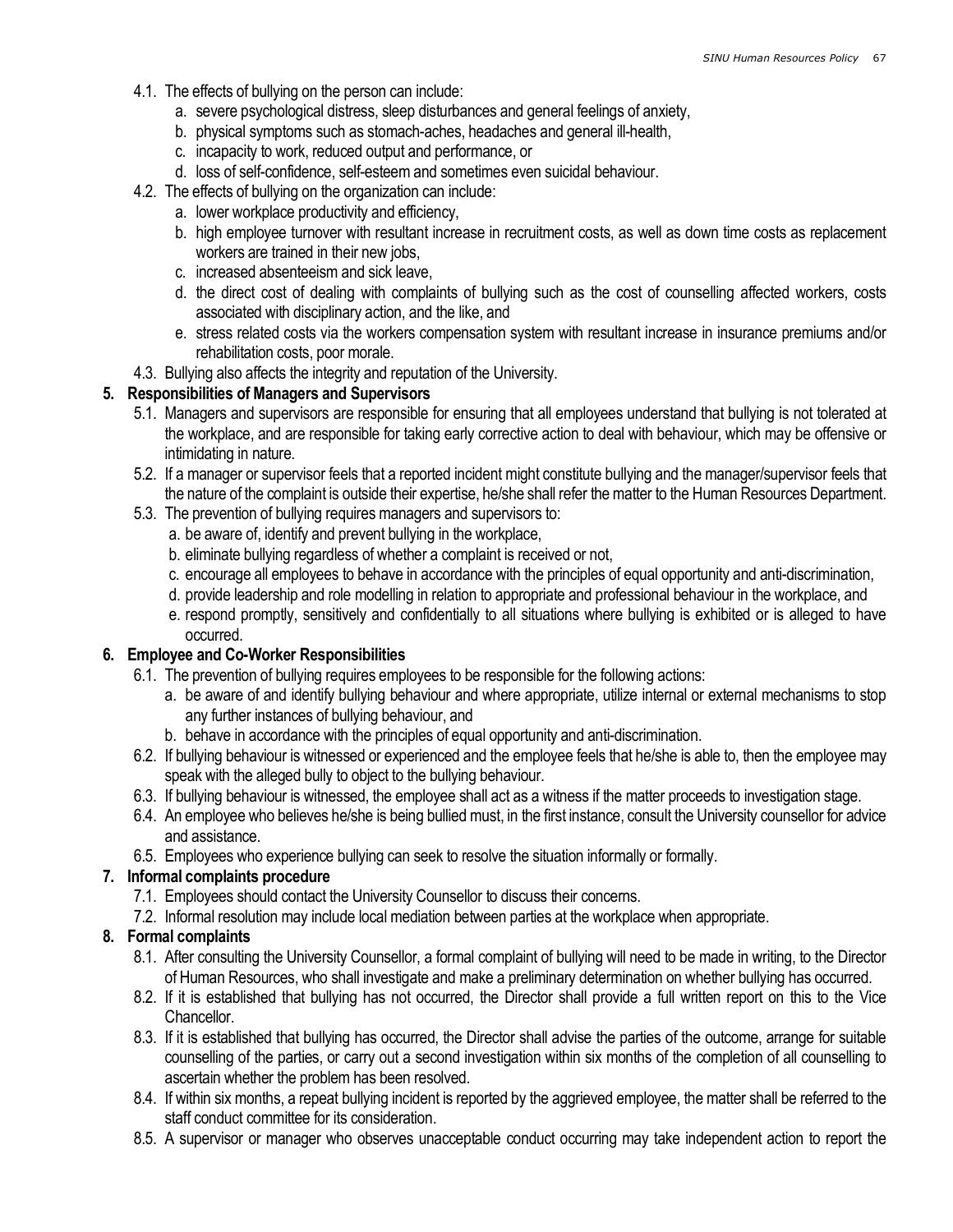matter to the Human Resources Department even though no complaint has been made.

### 9. Confidentiality

- 9.1. An accusation of bullying can be potentially defamatory, especially if confidentiality is not observed and a person's reputation is unfairly damaged. Discussions, information and records related to complaints must on all occasions remain factual and confidential.
- 9.2. All documentation and details of bullying enquiries and grievances shall be kept securely by the Human Resources Department.
- 9.3. Any complaint of bullying shall be made by the complainant to the University counsellor and the Director of HR; copying the complaint to any person other than these two office holders, shall be deemed to malign the alleged perpetrator.

#### 10. Victimisation

10.1.Victimisation as a result of reporting workplace bullying is regarded as a serious breach of conduct and will automatically result in a formal investigation, which if proven, may result in disciplinary action being taken against the perpetrator, which may include dismissal.

#### 11. Counselling Mandatory

11.1. It is University policy to provide mandatory counselling to victims of workplace bullying.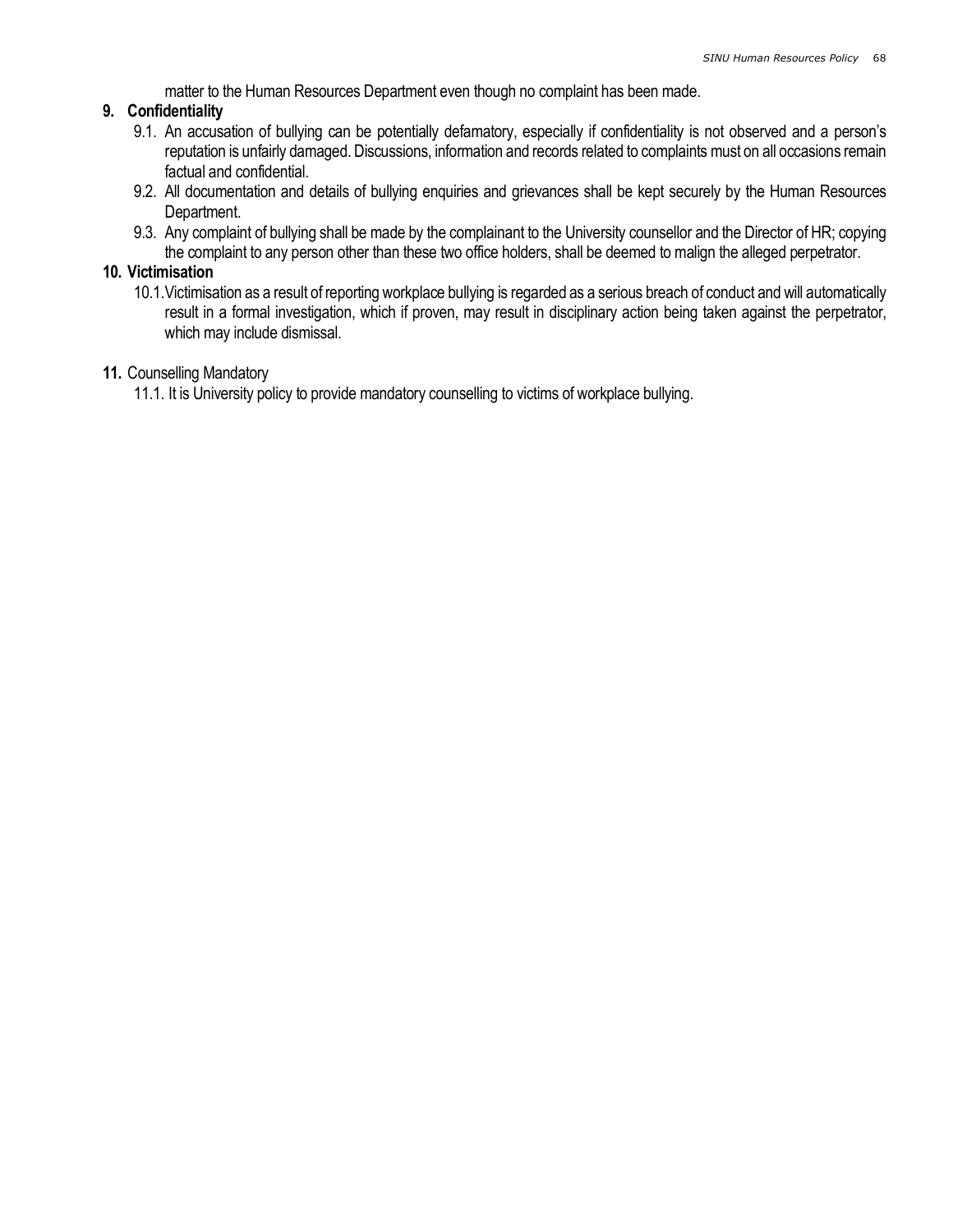### Policy No.: HR- Conduct-08 WHISTLEBLOWER PROTECTION POLICY

### 1. Policy Statement

- 1.1. As part of the University's good corporate governance practices, this policy is intended to protect an employee who engages in good faith disclosure of alleged wrongful conduct to a designated University official. More specifically it:
	- a. encourages employees to disclose serious breaches of conduct covered by University policies or laws of Solomon Islands;
	- b. informs employees how allegations of wrongful conduct may be disclosed;
	- c. protects employees from reprisal by adverse employment action as a result of having disclosed wrongful conduct; and
	- d. provides individuals who believe they have been subjected to reprisal, a fair process to seek relief from retaliatory acts.
- 1.2. Nothing in this policy is intended to interfere with legitimate employment decisions to provide protection to University employees who:
	- a. disclose or threaten to disclose to their supervisor an act or omission that the employee reasonably believes to be a violation of law, rule or regulation by another University employee;
	- b. provide information to or testify before any authorised state authority conducting an investigation hearing or inquiry into a violation of law, rule, or regulations; or
	- c. assist or participate in a proceeding to enforce the Code of Conduct.
- 1.3. The University shall not reprimand, discharge, suspend, demote or deny promotion or transfer an employee in relation to an employee's exercise of any one of the three protected activities listed in s1.2 above.
- 1.4. The Code of Conduct and Disciplinary Policies provide remedies for employees who feel they have been adversely treated only by reason of their actual or suspected whistleblower activity.

### 2. Breach of Policy

- 2.1. Notwithstanding any other policy, regulation or national or international law:
	- a. any disclosure to an individual or organisation outside the University prior to exhausting the processes provided for in this policy, or
	- b. a disclosure in breach of the procedures for disclosure,
	- shall comprise a breach of the Whistle-blower Protection Policy. Such breach shall be deemed to be a gross misconduct.

# 3. Conduct and Behaviour

- 3.1. The University has developed policies and procedures for enforcing standards of conduct and behaviour.
- 3.2. An employee can not be compelled by a supervisor to violate a University policy, an applicable law, or public policy.
- 3.3. In the interest of the University, an employee who has particular knowledge of specific acts, which he or she reasonably believes constitute wrongful conduct should disclose the conduct to the Director of HR and/or the Vice Chancellor without delay.

### 3.4. Wrongful Conduct

- 3.5. Wrongful conduct is defined in this policy to be:
	- a. a violation of any University policy;
	- b. a violation of applicable laws of the Republic of Solomon Islands; and/or
	- c. the use of University property, resources, or authority for personal gain or other non-University-related purposes except as provided for under University policies.

### 3.6. Disclosure and Investigation

- 3.7. Where the University has defined policies and procedures for maintaining standards of conduct and disclosure of violations, the applicable University policies should be followed to disclose such violations.
- 3.8. In matters relating to wrongful conduct, mismanagement of University resources, or an abuse of authority, which is not covered by specific University policy, the Director of HR is designated to receive such disclosures and conduct or coordinate follow up, which may include an investigation of the disclosure.
- 3.9. The Human Resources Department maintains records of these allegations. The Director of HR will determine whether to refer it to other Departments (for example, internal audit, campus security, OHS Committee, and so on) who will follow up on the matter, which may include an investigation of the disclosure.
- 3.10.Laws and University policies impose privacy and confidentiality restraints on reporting the results of such a review or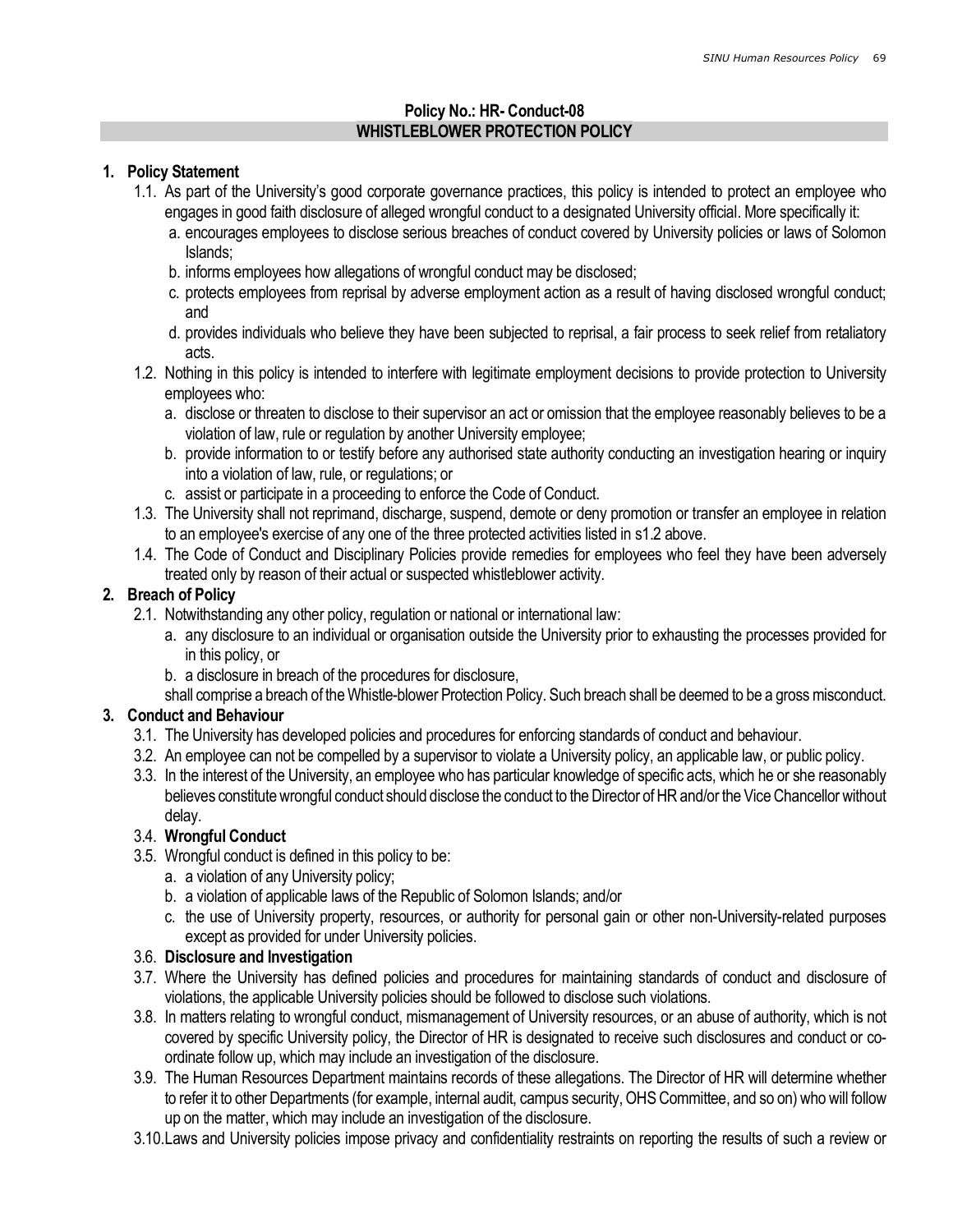investigation. Within the constraints of these laws and policies, the Director of Human Resources will acknowledge, and as appropriate and permissible by law and policy, provide confirmation of the status and outcome of the review.

- 3.11.A disclosure warranting an investigation is not the same as making a complaint of reprisal.
- 3.12.Malicious Complaints Any employee raising a malicious complaint using the whistle blower provision shall be deemed to have committed a gross misconduct.
- 3.13.In matters of disclosure, the University will make all reasonable efforts to maintain the identity of the employee making the disclosure confidential, as long as maintaining confidentiality does not interfere with conducting an investigation of the specific allegations or taking corrective action.

## 4. Complaints of Reprisal

- 4.1. The Director of HR will co-ordinate with the Vice Chancellor or other senior management staff to appoint an investigator. The investigator will report findings and recommendations to the senior management official concerning whether retaliation occurred, and if so, what should the appropriate remedy or remedies be.
- 4.2. The decision of the Vice Chancellor shall be final.

# 5. Whistle-blowing Procedures

- 5.1. When Wrongful Conduct is alleged against a fellow employee, the person disclosing can disclose the activity to any one or more of the following:
	- a. Immediate Supervisor of the employee.
	- b. Section head (Dean or Director).
	- c. Director of HR.
	- d. Vice Chancellor.
- 5.2. When Wrongful Conduct is alleged against a Supervisor, the person disclosing can disclose the activity to any one or more of the following:
	- a. Immediate Supervisor of the Supervisor
	- b. Section head (Dean or Director).
	- c. Director of HR.
	- d. Vice Chancellor.
- 5.3. When Wrongful Conduct is alleged against any officer higher than a Supervisor, the person disclosing can disclose the activity to any one or more of the following:
	- a. Section head (Dean, Director).
	- b. Director of HR.
	- c. Vice Chancellor.
- 5.4. When Wrongful Conduct is alleged against a Dean or Director or PVCs or any officer between the ranks of Director and Vice Chancellor, the person disclosing may disclose the activity to any one or more of the following:
	- a. The Vice Chancellor.
	- b. The Chairperson of the University Council's Human Resources Committee.
- 5.5. When Wrongful Conduct is alleged against the Vice Chancellor, the person disclosing may disclose the activity to any one or more of the following:
	- a. The Chairperson of the Council's Human Resources Policy Committee.
	- b. The Chairperson of the University Council.
- 5.6. When Wrongful Conduct is alleged against the Chairperson of the University Council, or any chair and/or member of the University Council, the person disclosing may disclose the activity to the Minister responsible for tertiary education.
- 5.7. It is strongly recommended that the employee making disclosures also advise either the Director of HR or the Vice Chancellor of the alleged wrongful conduct. This will serve to advance the integrity of this policy, as well as provide further protection to the employee making such disclosure(s).

### 5.8. Obligation of the Officer with the Disclosure

5.9. The office holder who has received any disclosure of wrongful conduct shall deal with the disclosure promptly and decisively by either submitting it to be dealt with by the staff conduct or staff disciplinary committee, or submitting the disclosure to the Director of Human Resources, with a copy to the Vice Chancellor, to be dealt with.

### 5.10.Anonymous Disclosures or Complaints

- 5.11.Where an anonymous complaint is received which can easily be ascertained by the University to be true, it shall be regarded as a bona fide disclosure of an irregularity that the University must act on.
- 5.12.Anonymous complaints received which cannot be subject to verification on a prompt check, and/or confirmation without further information from the complainant, shall be disregarded.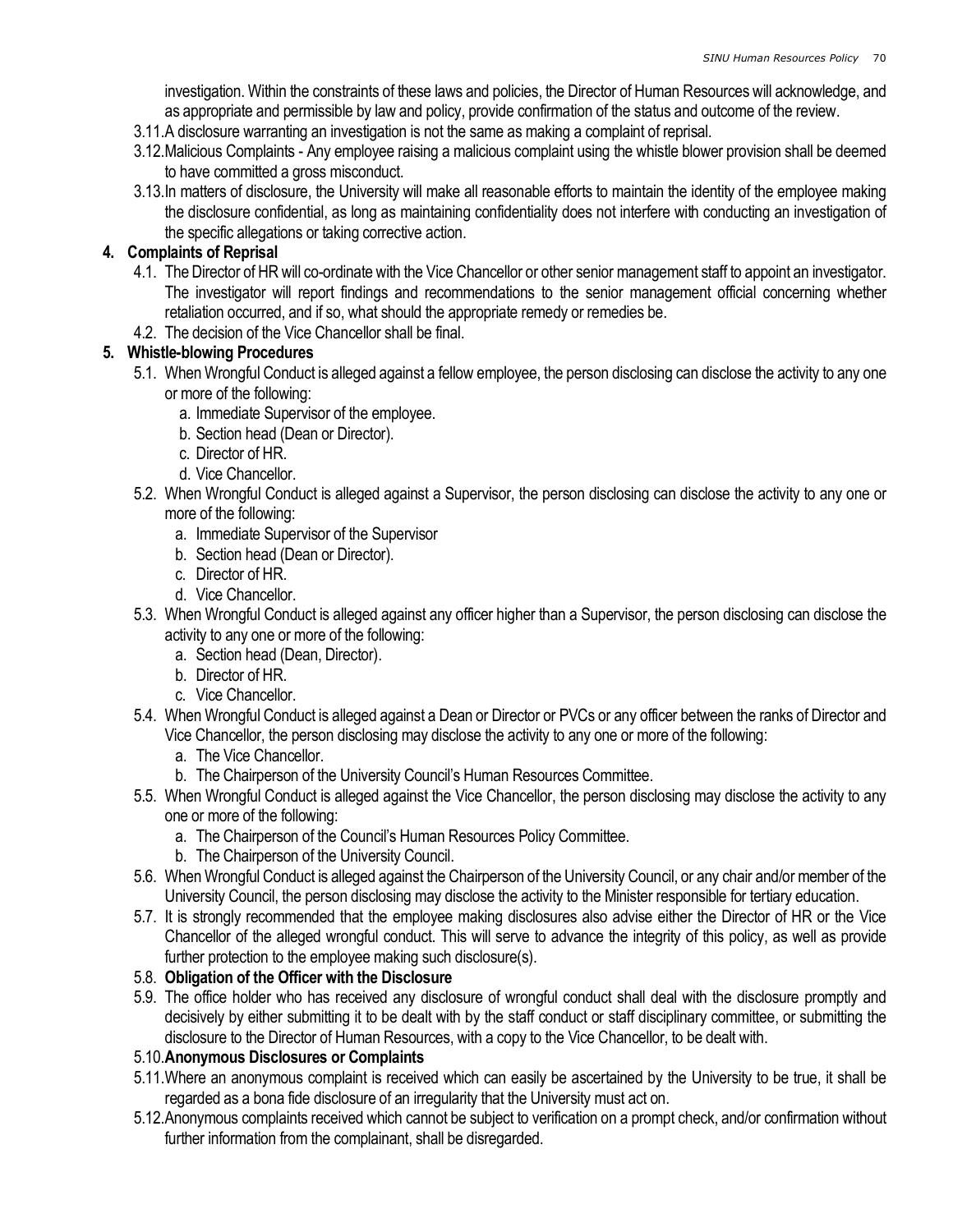#### Policy No.: HR- Conduct-09 PARTICIPATION IN POLITICAL ACTIVITIES POLICY

#### 1. Policy Statement

- 1.1. People of Solomon Islands have a constitutional right to enjoy the freedoms bestowed upon individuals by the Constitution and other laws of the land. As such, they have the liberty of freedom of expression, and the liberty to engage in political activities. They are free to join political parties or to hold office in political parties. They can attend meetings of a political nature and may speak and vote at such meetings. Expatriate staff have their corresponding freedoms and rights in their respective countries.
- 1.2. Employment at the University, however, calls for the exercise of responsibility. Universities are seen, by the average person, as centres of excellence in ideas and thought. University credibility is intricately linked to the conduct of university employees.

#### 2. Political Conduct

- 2.1. By nature, political party activism involves taking positions that need not always be logical, consistent, universalistic, or consistent with the ideals of the very conventions that bestow people the freedom of association and expression. In certain cases, such activities may also come into direct conflict with the foundations of academic freedom, or the interests of the University.
- 2.2. As such, it is the policy of the University that its employees refrain from active political party participation. This requires employees to refrain from making any statement that is not within the best traditions of scholarship, and from making statements on behalf of political parties and/or political leaders. This also requires employees to refrain from directly identifying with political parties.
- 2.3. Employees who wish to be involved in high profile association with political parties need to seek leave from the University (annual leave, or leave without pay) for the duration the employee intends to remain associated with political parties. Such leave applications shall not be withheld unnecessarily by the University.

### 3. Participation in Elections

- 3.1. Employees intending to contest national or local level elections need to take leave from the University from the date of their announcement of intention to contest, or the announcement of their names by the organisation under whose banner they intend to contest. Such leave may include any annual leave that is due, failing which, leave without pay shall apply.
- 3.2. Employees who are duly elected to the Parliament (either House) shall be deemed to have resigned from the date of the appointment to the House.
- 3.3. If an employee contesting an election is not elected, the employee must return to duties within seven days of the date of the declaration of the result in the constituency or locality in which the employee contested. An employee who fails to so return shall be deemed to have resigned from the University.
- 3.4. Employees who are duly elected to local bodies which pay salaries (for example, provincial councils) shall be deemed to have resigned from the University from the date of the election. However, where employees are appointed to any local body by the government, and where they receive no remuneration, their employment status shall remain intact, but they would have to ensure that such appointment does not adversely affect their University duties and obligations.

#### 4. Liability

- 4.1. No expenses or liability of any kind will be met by the University in respect or as a result of any political activity undertaken by the employee. The University shall not facilitate or support financially or in any form, any election bid by any employee, or any political activity undertaken by the employee.
- 4.2. Political materials must not be distributed or displayed by any employee on University premises and/or through University facilities.
- 4.3. Campaigning or political activity whilst on duty is not permitted.
- 4.4. University facilities and resources shall not be used in any way for any political activity.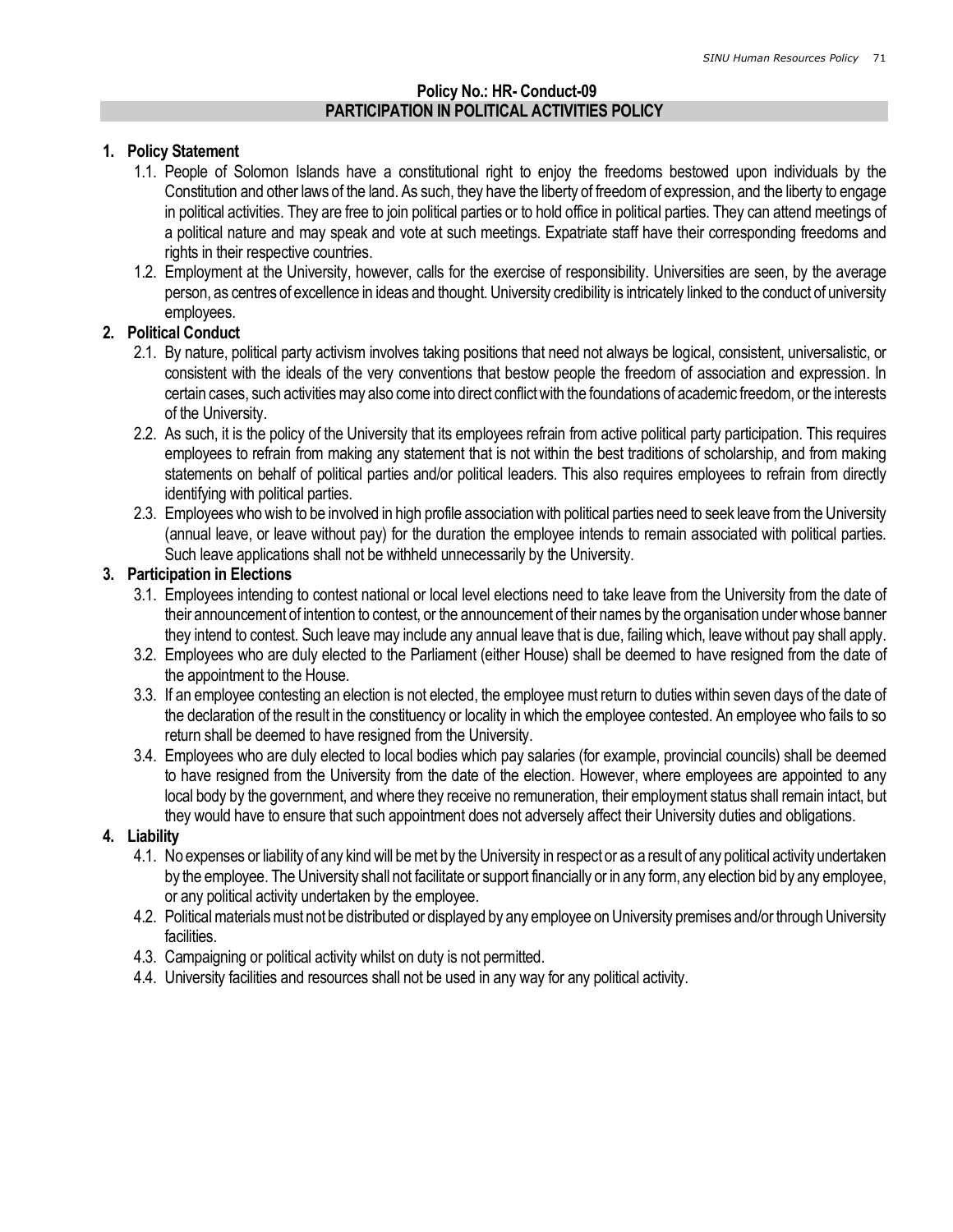### Policy No.: HR- Conduct-10 UNSATISFACTORY PERFORMANCE POLICY

#### 1. Policy Statement

- 1.1. These regulations are aimed at encouraging employees whose performance is unsatisfactory or who display poor work habits, to achieve and maintain performance levels that the employees were hired for and those which are expected at the position held by the employee.
- 1.2. The regulation intends to provide ample opportunity for employees to improve their performances before their services are terminated. It is University policy to provide the necessary resources for employees to carry out their duties satisfactorily.

#### 2. Definitions

- 2.1. Unsatisfactory performance is performance that is below the generally accepted level of performance for the position an employee was hired to occupy.
- 2.2. Indicators for measuring unsatisfactory performance include volume/quantity of output, timeliness of output, efficiency in completing work to deadlines, and quality of output. Work attendance and diligence have bearing on performance.
- 2.3. Some indicators for measuring performance may be regulated by other policies of the University, such as policies on attendance, workload, drugs, alcohol and betel nut chewing, etc.
- 3. Application: The procedures apply to all employees.
- 4. Levels of Action: For employees whose performance is unsatisfactory or poor, or below the expectations of the supervisor, the following levels of action shall be taken:

### 4.1. Step One: Counselling

- a. The supervisor may on his/her discretion, or on the instruction of the Director of Human Resources or the Dean, Director, PVC, or Vice Chancellor, counsel the employee and advise him/her of the need to improve his/her performance.
- b. The supervisor shall also provide a clear guideline on ways and methods of improving performance.
- c. The supervisor and the employee shall both sign-off the counselling session proceeding(s).
- d. The counselling programme shall extend to no more than six weeks.
- e. The supervisor and/or the employee may ask for a representative from the Human Resources Department to be present at the counselling session(s).

#### 4.2. Step Two: Caution Letters

- a. If unsatisfactory performance continues after six weeks of the counselling session, the supervisor may on his/her own discretion, or on the instruction from the Director of Human Resources or the Dean, Director, PVC, or VC, issue the employee a caution letter.
- b. The caution letter shall provide a statement on the employee's performance, and the measures the employee was advised to take during counselling. A copy of the caution letter shall be sent by the issuing officer to the HR Department for records.
- c. Three caution letters may be given, each giving one week to the employee to improve performance.

### 4.3. Step Three – Warning Letters

- a. If poor or unsatisfactory performance continues after 3 written caution letters, upon the written advice of the supervisor, the employee shall be given a written warning letter by the Director of Human Resources.
- b. The letter must be given with clear advise instructing the employee about the improvements needed in his/her performance and action to be taken to improve performance.
- c. If performance does not improve, two additional warning letters may be issued, each giving the employee two weeks' time to improve performance.

#### 4.4. Step Four – Demotion

- a. When poor performance persists after steps one to three have been followed, the employee shall be demoted to a level that is commensurate with the employee's performance level.
- b. Demotion in rank is only possible when there are established ranks at the lower levels in the hierarchy. If there is no lower rank, then demotion shall be in salary.
- c. If there is no salary/wage that is lower than what the employee is receiving, the option of demotion is deemed to have been exhausted.
- 4.5. Step Five Termination of Employment: Where poor performance persists after steps one to four have been followed, the employee's employment at the University shall be terminated without further notice.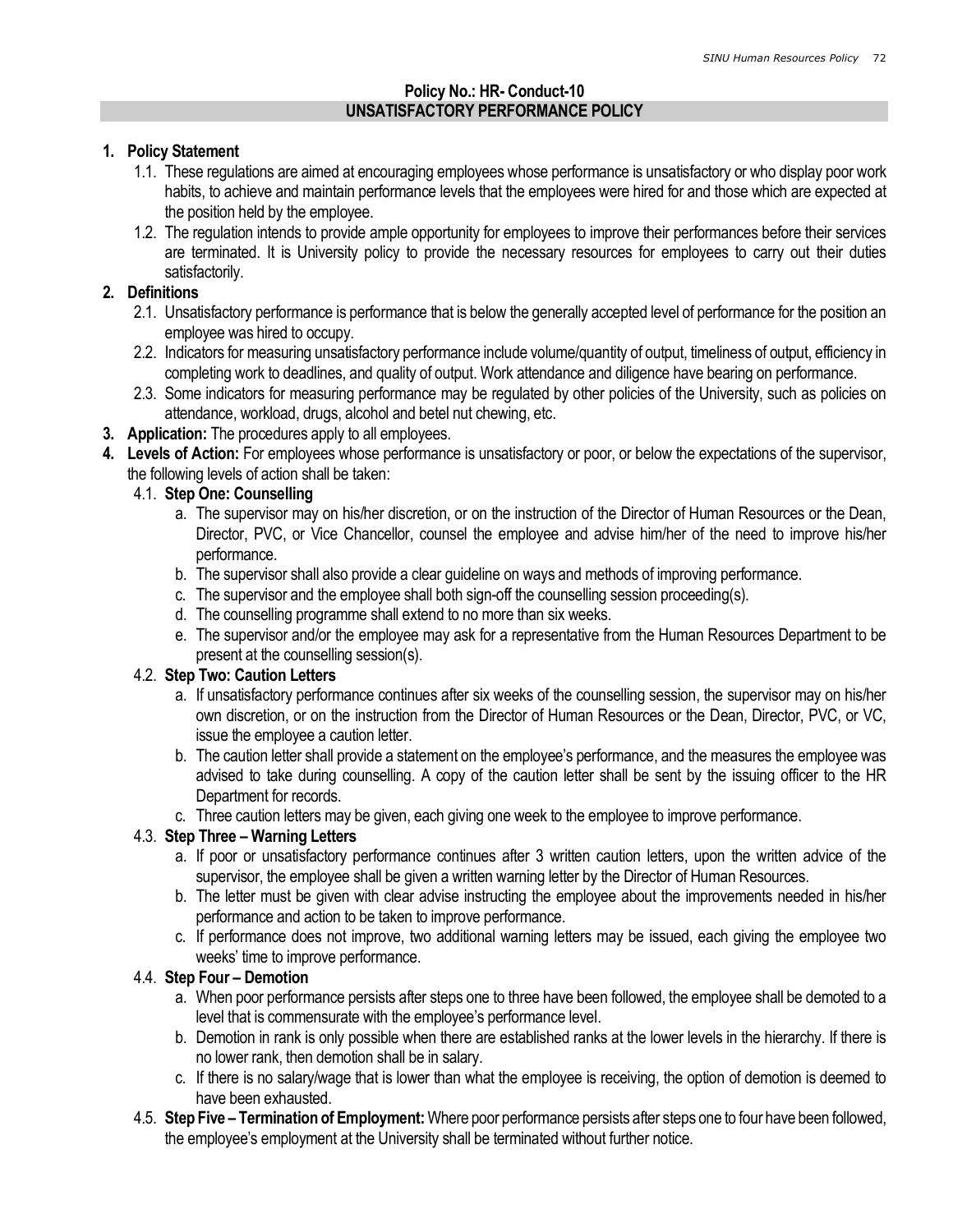### 4.6. Responsibility:

- a. It is the primary responsibility of the respective supervisors to ensure that the productivities of staff reporting to them are to par.
- b. It is the primary responsibility of the respective Dean, Director, PVC and that of the VC to ensure that the respective supervisors, whether as direct reports or as reports through one or more other office-holders, carry out their responsibilities in ensuring that the performance of the respective employees are to par.
- c. Supervisors at all levels, who fail to ensure that performance at all levels of post holders are to par (as required by the job description and as expected of a job at the commensurate rank at a University), or who fail to take the actions listed in this section, shall be guilty of misconduct. Repeated failure in this regard shall be deemed to be a gross misconduct.

### 5. Appeals

### 5.1. Appeals Against Caution and Warning Letters

- a. An employee may appeal to the Vice Chancellor, against the warning letters.
- b. All appeals shall be in writing and be lodged within five working days from the date of the letter. The appeals must specify the ground(s) for the appeal, and provide full justification for the appeal.

### 5.2. Appeals Against Demotions and Termination of Employment

- a. An employee may appeal to the Staff Conduct Appeals Committee against a decision to demote. All appeals shall be in writing and be lodged within seven working days from the date of the letter. The appeals must specify the ground(s) for the appeal.
- b. The Staff Conduct Appeals Committee shall provide its decision to the staff within ten working days from the date of lodgement of the appeal.
- c. The employee may appeal against the decision of the Staff Conduct Appeals Committee as per the appeals procedures from the decisions of the Staff Conduct Appeals Committee.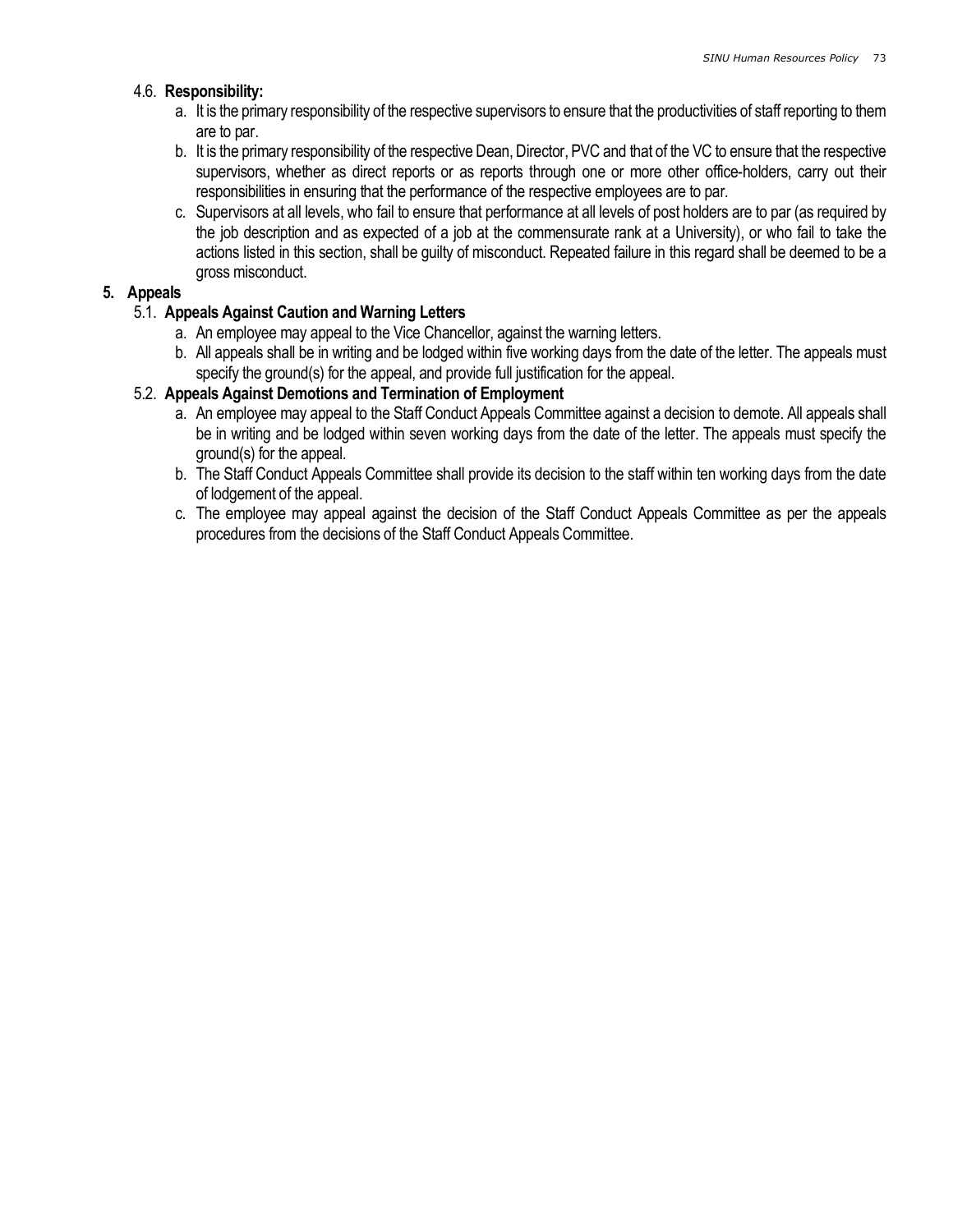### Policy No.: HR- Conduct-12 GRIEVANCE POLICY

# 1. Objective

1.1. This policy is to provide employees of the university a clear, fair and efficient process of raising their workplace grievance.

# 2. Rights

- 2.1. Rights of an Employee
	- a. Every employee of the University has an inalienable right to raise his/her employment related grievances with the University, and have them fairly and expeditiously addressed.
	- b. An employee who has registered a grievance has the right to have a third party present at any meeting between the employee and the University that discusses the grievance(s).
- 2.2. Rights of the Employer: The employer has an inalienable right to deal with every employee according to the law of the land, and the policies and procedures of the University.

# 3. Obligations

- 3.1. By entering into an employment contract, both, the employer and the employee are deemed to accept the grievance policy and all procedures and processes developed under the policy.
- 3.2. Joint Responsibility: It is the responsibility of both, the employer and the employee to ensure that the Grievance Policy and the processes and/or procedures developed under this policy, are adhered to.

# 4. Procedures for Submission of Grievances

- 4.1. An employee who considers that he/she has an employment grievance, may submit the grievance to the University as per the procedures contained in this policy.
- 4.2. The grievance must be submitted in writing within a period of six months beginning with the date on which the action alleged to amount to an employment grievance has occurred or has come to the notice of the employee, whichever is later, to enable the University to remedy the grievance rapidly and as near as possible to the point of origin. If the grievance is not submitted within this period, the University is not obliged to consider the employee's grievance.
- 4.3. When the grievance is submitted to the University, the University shall accord the employee a fair hearing by allowing the employee an opportunity to be heard, in the presence of a third party if requested by the employee.

# 5. Categories of Grievances:

- 5.1. The following categories of grievances are recognised:
	- a. Grievances on Interpretation and Application of Contractual Provisions
	- b. Grievances related to Supervisor
	- c. Grievances related to Work Performance
	- d. Grievances related to Discrimination or Sexual Harassment
	- e. Grievances related to Employee Conduct
	- f. Grievances related to Student Conduct
	- g. Grievances related to Dismissal, and
	- h. Grievances related to University policies.
- 5.2. Each category of grievance has its specific grievance procedures.
- 5.3. For the record, an employee does not have recourse to the provisions of the Grievance Policy where an employee's behaviour has been referred to the processes established under the
	- a. The University's Code of Conduct, or
	- b. The University's Redundancy Policy.

# 6. Reporting the Grievance.

- 6.1. In each and every case where an employee has a grievance, the employee shall report the grievance in writing, stating:
	- a. the nature of the grievance;
	- b. the facts giving rise to the grievance; and
	- c. the remedy sought.
- 6.2. Where an employee is unable to write, he/she shall be availed the services of the University Counselling facility, which shall articulate the grievance as faithfully as the employee expresses it.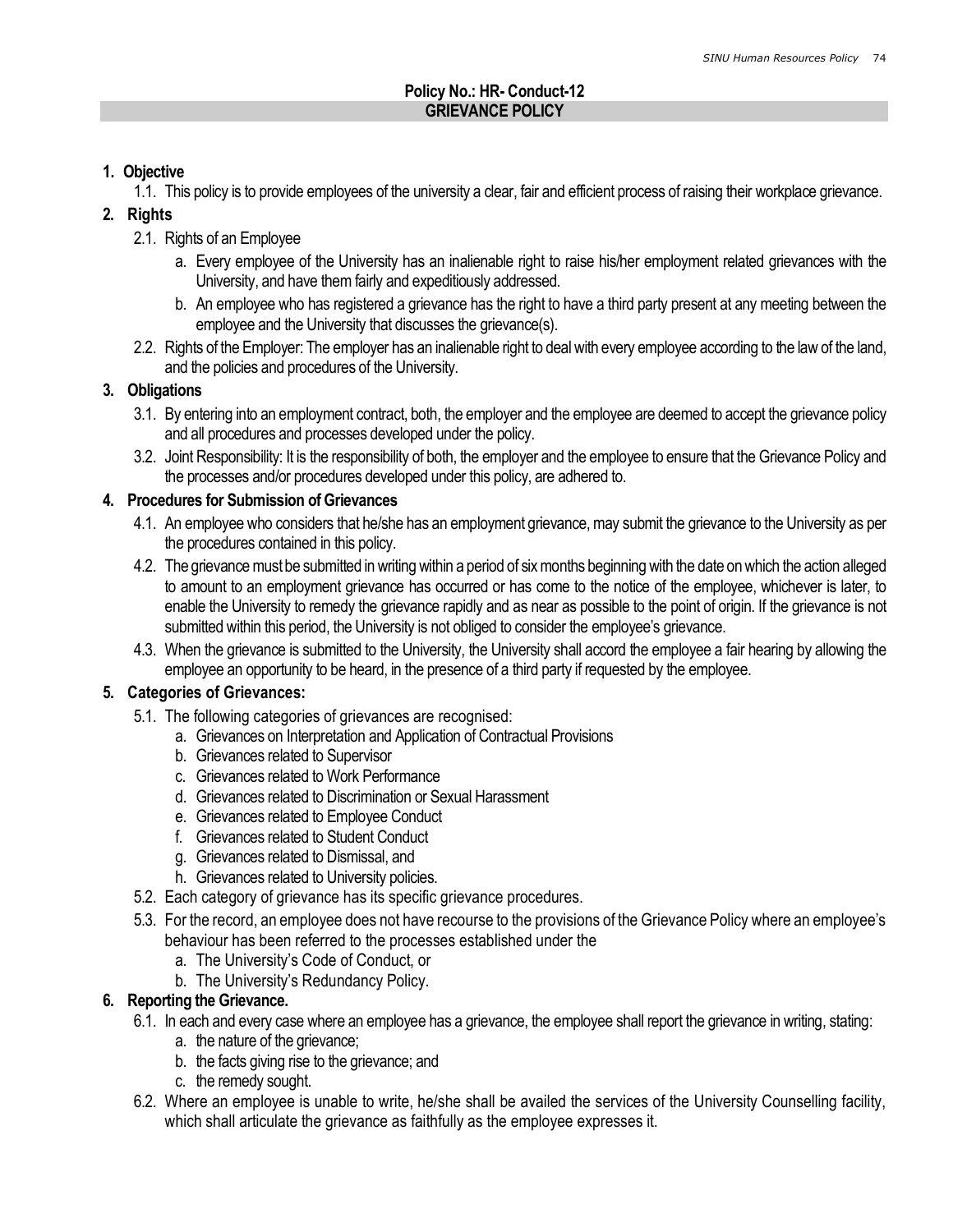# 7. Grievances on Interpretation and Application of Contractual Provisions

- 7.1. Any dispute or difference between the parties over interpretation, application or operation of any provision of an employment contract must be referred by the employee, in writing, to the employee's immediate supervisor in the first instance.
- 7.2. Failing a satisfactory outcome within a period of three working days, the dispute of difference is to be referred, in writing, to the Director of Human Resources, who shall provide his/her interpretation of the provisions within five working days.
- 7.3. Failing a satisfactory outcome within a period of a further three working days, the dispute or difference should be referred, in writing, to the Pro-Vice Chancellor (Corporate), who shall provide his interpretation of the provisions within five working days.
- 7.4. Failing a satisfactory outcome of the grievance within a period of further three working days, the aggrieved party may seek a resolution through the University Employment Grievance Tribunal.

# 8. Grievances Related to an Employee's Immediate Supervisor (Reporting Officer)

- 8.1. Any grievance that an employee has relating to his/her supervisor must, in the first instance, be taken in writing to the employee's immediate supervisor' supervisor.
- 8.2. Failing a satisfactory resolution by the supervisor's supervisor within a period of three working days, the aggrieved should escalate the matter, in writing, to higher levels of line authority in the section within the University (up to the Dean or Director). The escalation shall be commenced within a period of 5 working days from the formal communication (i.e., communication in writing) of each level of decision, and as per the organizational hierarchy to senior supervisor(s) reaching the section head.
- 8.3. Failing a satisfactory resolution by the section, the employee should, within a period of five working days from the formal communication by the highest authority dealing with the grievance, escalate the matter, in writing, to the Director responsible for HR.
- 8.4. Failing a satisfactory outcome within a period of a further three working days, the grievance may be referred, in writing, to the Pro-Vice Chancellor (Corporate), who shall deal with the grievance within five working days.
- 8.5. Failing a satisfactory outcome of the grievance within a period of further three working days, the aggrieved party may seek a resolution through the University Employment Grievance Tribunal.
- 8.6. When there is a lack of confidence of the aggrieved in the immediate supervisor and the supervisors along the accountability steps, the employee may take the matter directly to the Director of HR, who shall consider the case. The Director of HR may refer the matter to the Vice Chancellor for his consideration within 5 working days.
- 8.7. Where the grievance is by office holders who report directly to the Vice-Chancellor, the aggrieved shall submit his/her grievance in writing to the Vice-Chancellor for a response. If the Vice Chancellor's response does not resolve the grievance, the aggrieved shall submit in writing the grievance and an explanation on why the Vice Chancellor's response does not satisfactorily resolve the grievance, to a is unsatisfactory to an 'Ad-hoc Grievance Committee' established for this purpose, comprising a nominee of the Chair of Council HRC as Chairperson, and a nominee each from the aggrieved and the Vice Chancellor. Appeals from the decision of the Ad Hoc Grievance Committee shall be made to the Council's Human Resources Committee.

# 9. Grievances Related to Work Performance

- 9.1. Any grievance that an employee has relating to his/her job description, workload or work environment, or any matter that directly affects the employee's productivity, must, in the first instance, be taken to the employee's immediate supervisor.
- 9.2. Failing a satisfactory resolution by the supervisor within a period of three working days, the aggrieved employee shall escalate the resolution to higher levels of line authority within the section. This shall be done in writing. The escalation shall be as per the organizational hierarchy to senior supervisor(s) reaching the section head.
- 9.3. Failing a satisfactory resolution by the section, the employee should, within a period of five working days from the formal communication by the highest authority dealing with the grievance, escalate the matter, in writing, to the Director responsible for HR.
- 9.4. Failing a satisfactory outcome within a period of a further three working days, the grievance may be referred, in writing, to the Pro-Vice Chancellor (Corporate), who shall deal with the grievance within five working days.
- 9.5. Failing a satisfactory outcome of the grievance within a period of further three working days, the aggrieved party may seek a resolution through the University Employment Grievance Tribunal.

# 10. Grievances Related to Discrimination or Sexual Harassment

10.1.Any employee grievance that relates to discrimination or sexual harassment shall be dealt with as provided for in the Discrimination and Harassment Policy.

# 11. Grievances Related to Employee Conduct

11.1.Where an employee grievance relates to the conduct of another employee of the University, which directly affects the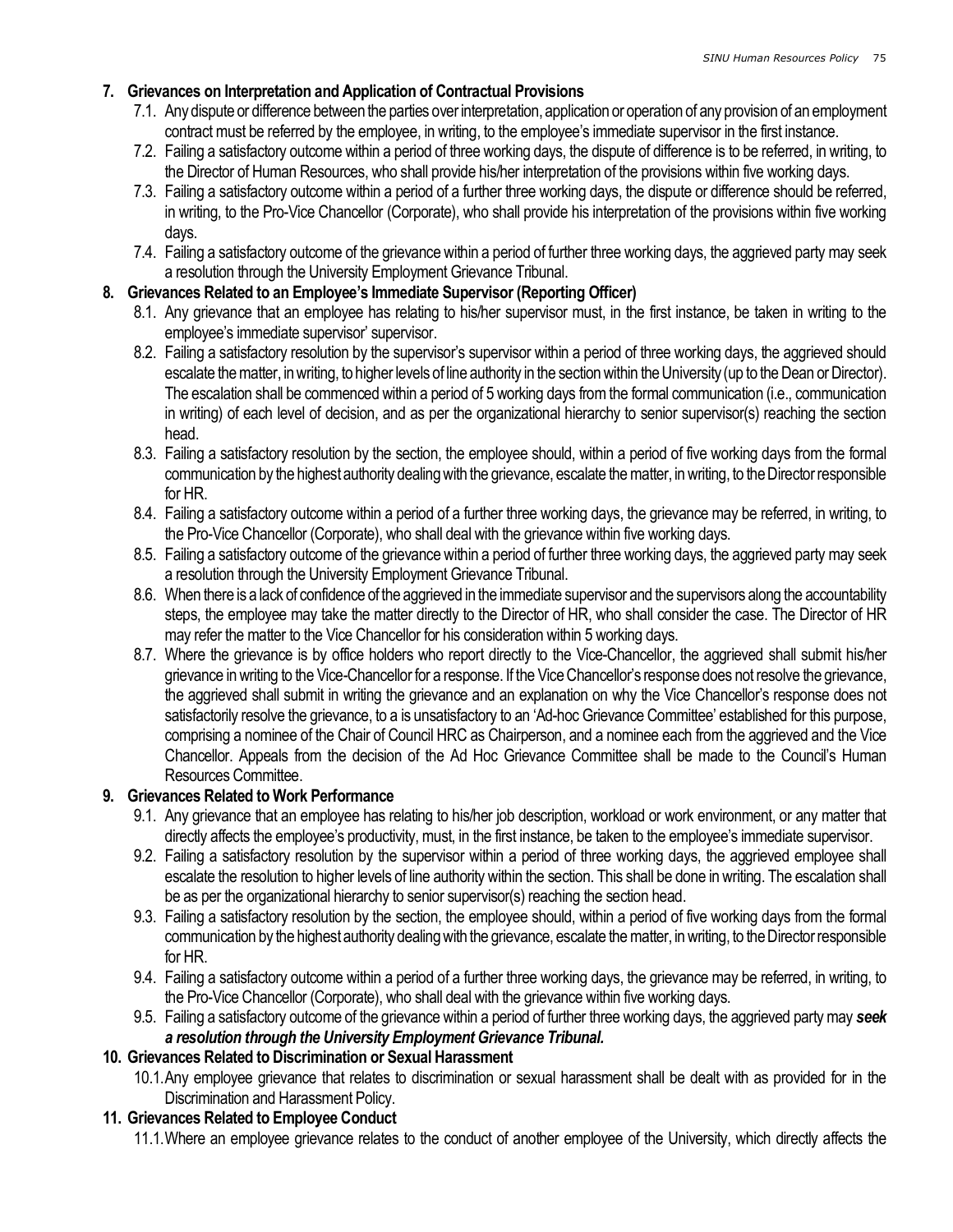productivity of the employee, the employee shall report the matter to the Director of HR, for resolution of the grievance.

- 11.2.If the employee has taken the grievance to any level in his supervisory chain, and the supervisor assesses the grievance to involve matters of employee conduct, he/she shall refer the grievance to the Director of HR for resolution.
- 11.3.If the employee is still unsatisfied with the decision of the Director of HR, he/she may escalate the matter to higher levels of line authority within the University. This shall be done in writing. The escalation shall be as per the organizational hierarchy to senior supervisor(s) reaching the section head.
- 11.4.Failing a satisfactory resolution by the section, the employee should, within a period of five working days from the formal communication by the highest authority dealing with the grievance, escalate the matter, in writing, to the Director responsible for HR.
- 11.5.Failing a satisfactory outcome within a period of a further three working days, the grievance may be referred, in writing, to the Pro-Vice Chancellor (Corporate), who shall deal with the grievance within five working days.
- 11.6.Failing a satisfactory outcome of the grievance within a period of further three working days, the aggrieved party may seek a resolution through the University Employment Grievance Tribunal.

### 12. Grievances Related to Student Conduct

- 12.1.When a grievance reported relates to a student of the University, the employee shall report the matter to the secretary of the appropriate students' discipline committee (Student Academic Disciplinary Committee or Student General Disciplinary Committee) for the Committee's deliberation.
- 12.2.If the employee has taken the grievance to any level of his supervisor, and the supervisor assesses the grievance to involve matters of student conduct, he/she shall refer the grievance to the Secretary of the appropriate students' disciplinary committee for consideration through the Student Disciplinary Committee mechanisms.
- 12.3.If the employee is still unsatisfied with the decision of the supervisor, he/she may escalate the resolution to higher levels of line authority within the University. This shall be done in writing. The escalation shall be as per the organizational hierarchy to senior supervisor(s) reaching the section head.
- 12.4.Failing a satisfactory outcome within a period of a further three working days, the grievance may be referred, in writing, to the Pro-Vice Chancellor (Corporate), who shall deal with the grievance within five working days.
- 12.5.Failing a satisfactory outcome of the grievance within a period of further three working days, the aggrieved party may seek a resolution through the University Employment Grievance Tribunal.

# 13. Grievances Related to Dismissal:

13.1. When an employee is aggrieved by a dismissal, the employee may refer the matter to Trade Disputes Panel established by the Ministry responsible for Labour relations.

# 14. Grievances Relating to University Polices

- 14.1.Where an employee has a grievance that relates to the implementation of a University Policy, the employee shall write a paper setting out the element of the policy on which he/she has a grievance, and the basis for the grievance, and submit it to his/her section head.
- 14.2.The supervisor in charge shall table the paper in a formally convened meeting of the section, and discuss the matter.
- 14.3.If the matter remains unresolved, then the matter shall be escalated upto the Faculty Academic Board for Faculties, and the Division Management meeting for support service sections, where the Dean/Director, shall cause the paper to be formally tabled at the section meeting for discussion.
- 14.4.If the matter remains unresolved, the respective Dean or Director shall bring a paper on this, respectively, to the Senate for all matters that relate to academic policies of the University, and to SMC for matters that relate to all other policies of the University.

# 15. University Employment Grievance Tribunal

- 15.1.The University shall establish a University Employment Grievance Tribunal (UEGT) as a mechanism to deal with unresolved grievances of an employee or the employer.
- 15.2.A Tribunal shall be established for each grievance which is escalated to the Tribunal.
- 15.3.The Tribunal shall comprise three persons, being:
	- a. An independent Chairperson, appointed by the Vice-Chancellor
	- b. A full-time employee of the University, nominated by the aggrieved party
	- c. A full-time employee of the University, nominated by the party against who the grievance is lodged.
	- d. University secretariat, as the secretary of the Tribunal
- 15.4. Every Grievance lodged to the UEGT shall be in writing, stating: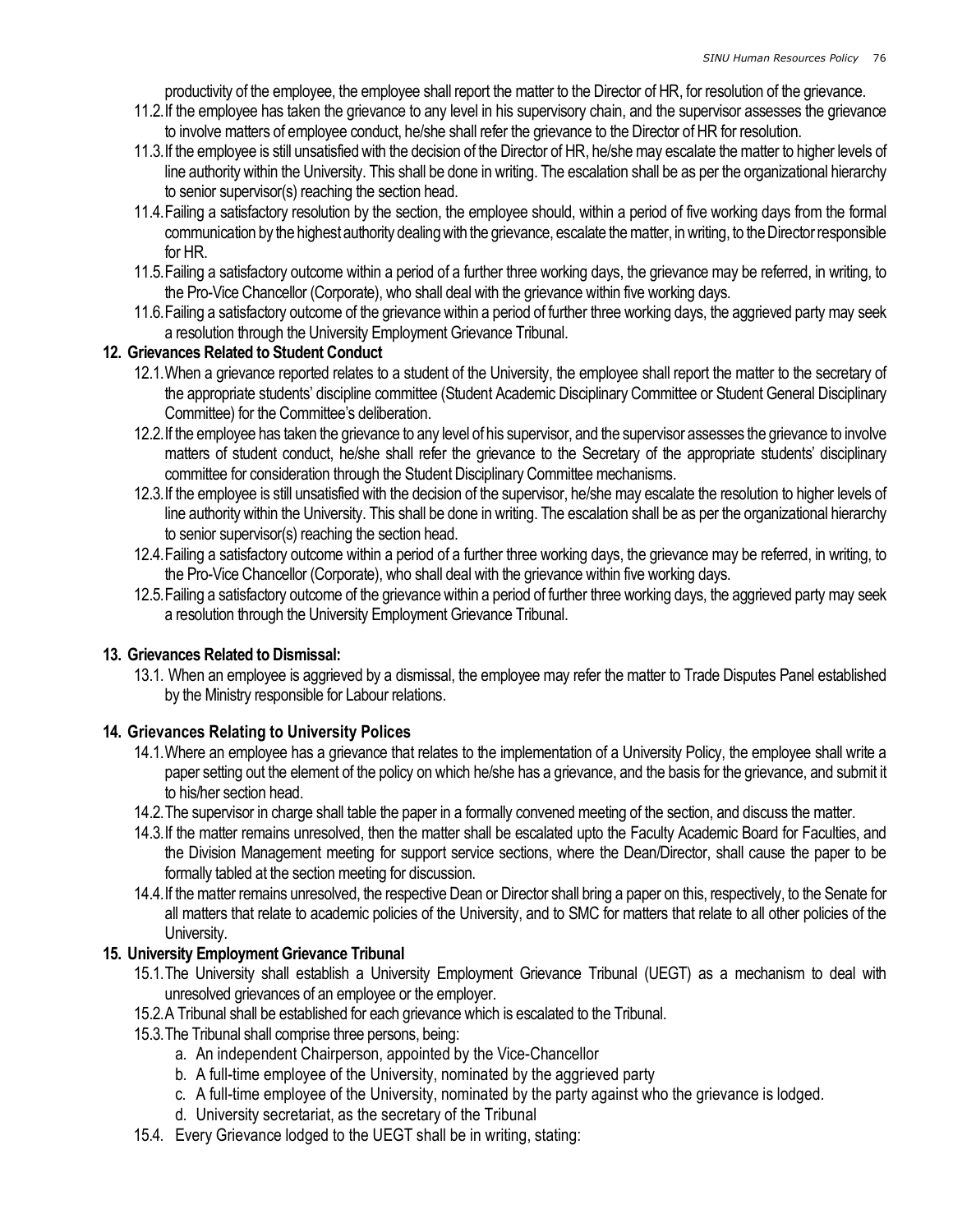- a. the nature of the grievance;
- b. the facts giving rise to the grievance;
- c. the processes utilised prior to seeking the intervention of the UEGT, and
- d. the remedy sought.
- 15.5. The Tribunal may refer the matter to mediation by a mediator nominated by the Tribunal.
- 15.6. If the matter remains unresolved through mediation, the Tribunal shall hear the matter, make a determination on the same, and communicate the decision in writing to the aggrieved and the University's HR Director.
- 15.7. The parties may opt to be represented by lawyers at their own expense.
- 15.8. The Tribunal may, at its discretion, award costs to the parties.
- 16. Limitation: No grievance shall be entertained if it is lodged six months after the date the alleged action took place that gave rise to the grievance.

### 17. Confidentiality

- 17.1. Any grievance made known to the University must be kept confidential between the parties.
- 17.2. The onus of keeping the grievance confidential is on both, the employee and the University.
- 17.3. Any attempt, directly or indirectly, to air the grievance through any channel other than the internal processes as outlined above, is deemed as gross misconduct. The penalty for the offence of gross misconduct is summary dismissal of the employee.
- 18. Natural Justice: Consideration of all grievances must be within the principles of natural justice. These principles require the following:
	- 18.1. The respondent must know the name of the complainant and all the allegations in relation to his/her conduct or behaviour that is alleged to be the subject matter of the grievance;
	- 18.2. the respondent must have full opportunity to put forward his/her case;
	- 18.3. all parties to the issue have the right to be heard;
	- 18.4. all relevant evidence must be considered;
	- 18.5. irrelevant matters are not to be considered; and
	- 18.6. the decision must be fair and just.

### 2. Records

2.1. All discussions on any grievance filed by an employee must be file noted and kept in chronological order in the employees' file.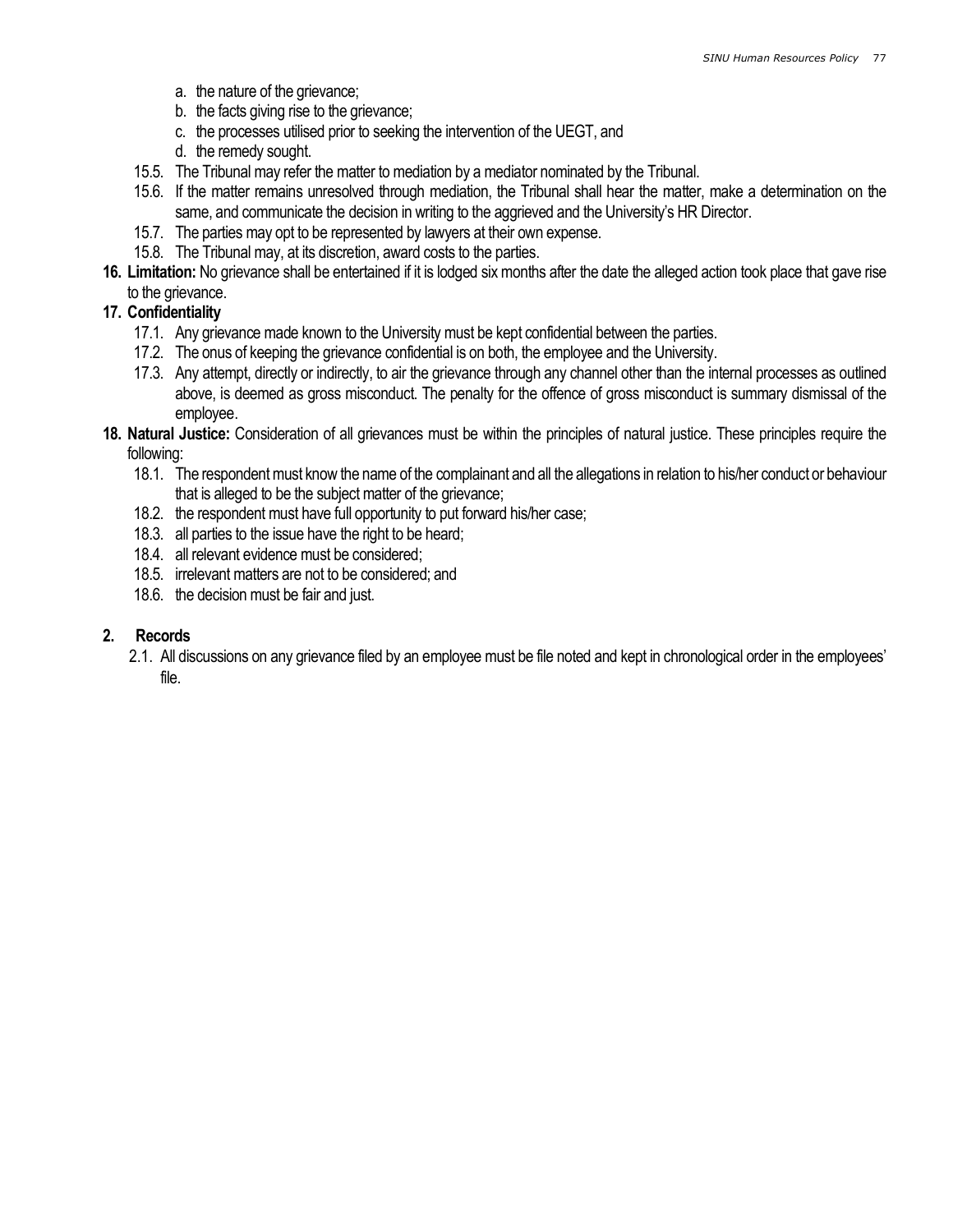# PROFESSIONAL DEVELOPMENT AND APPRAISAL POLICIES

### **Contains**

- Training and Development Policy
- Staff Appraisal, Review and Promotion Policy

### Policy No.: HR-PDA-01 TRAINING AND DEVELOPMENT POLICY

### 1. Policy Statement

- 1.1. The University values its human resources highly. For the University to continue to deliver the best education and training to its students, the University needs its employees to always remain up to date with technology, developments and knowledge in their respective areas. It also needs to create an environment in which its employees would aim to lead technology, development and knowledge in their respective areas.
- 1.2. Faculty Deans, Directors, supervising officers and employees have a shared responsibility in identifying the HR needs of their respective sections and selves. The respective employees are also to consider the most efficient way of meeting the needs of their sections. Recruitment of new employees with the necessary skills and training and development of existing employees are two important means through which the HR needs of the University may be met.
- 1.3. The training and development of employees is an important aspect for consideration and inclusion in Faculty/ Departmental Strategic Plans. In setting goals and performance standards, managers must consider the availability of skills and the extent to which training may be necessary for the realisation of specific outcomes.
- 1.4. Managers are required to draw training needs assessment of their sections during the processes used to develop the HR plans of the section. The assessment would determine the priority of training for the section.
- 1.5. Training and Development shall always be treated as a shared responsibility between the University and the employee concerned.
- 2. Application: This policy is applicable to all staff with contracts of three years or more. This may be extended to staff with contracts of one year or more at the discretion of the Vice Chancellor.

# 3. University's Training Needs and Priorities

- 3.1. The following are the objectives of the University's training system:
	- a. to improve the performance standards of employees in their present occupations,
	- b. to increase the flexibility of employees with a view to enhancing multi-skills in areas where multi-skills are needed, and
	- c. to provide new knowledge skills.
- 3.2. Training Needs shall be identified at three different levels, as specified below:
	- a. University Training Needs: This shall be decided upon through the deliberations of the senior management, which, in turn, will incorporate strategic changes in the University's directions; the strategic plan of the University shall provide the basis for future directions.
	- b. Section Needs Analysis: This shall be carried out through a consultative process involving managers, supervisors and employees of the respective sections. Reports on the findings of these processes shall need to be provided to the University Training and Development Committee. It shall be the responsibility of the UTDC to incorporate this into the Annual Training Plans.
	- c. Individual Level Training Needs: This shall be done as follows:
		- i. University Identified: This training shall be assessed through a consultative process between each employee and his/her superior officer. It shall be the responsibility of the managers to analyse the data and incorporate them in the Annual Training Plans.
		- ii. Upgrade of Qualifications: Employees may identify training for themselves in order to meet the requirements of promotion to higher positions/ranks. It shall be the responsibility of the managers to analyse the data and incorporate them in the Annual Training Proposals for consideration by the UTDC.
	- d. Annually until 2023, the University shall seek, through university-wide calls through the HRD, employees' inputs in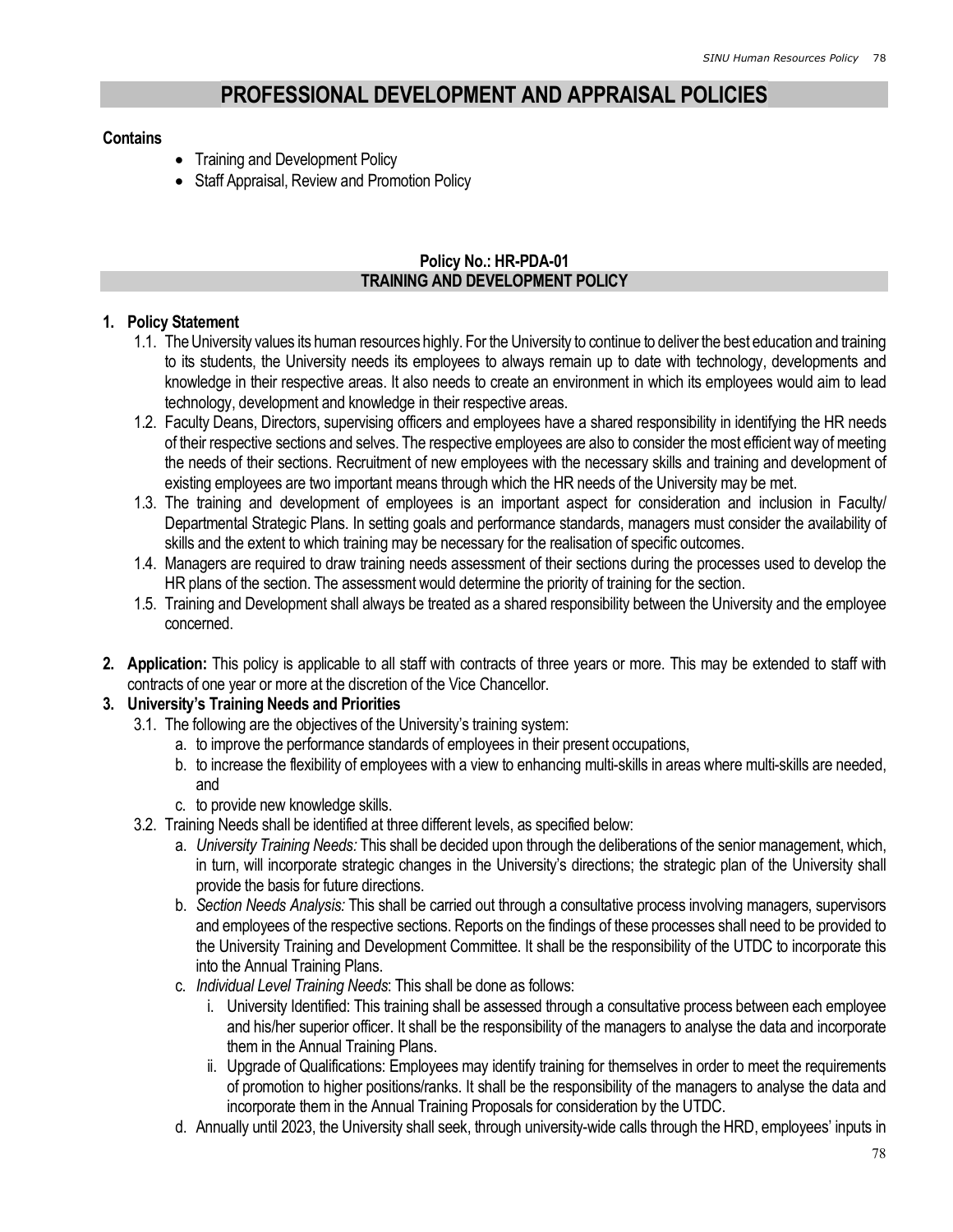identifying their career plans, and the proposed plans gel with the University priorities and activities. These inputs shall also feed into the UTDC, either directly or through the section HR Review Committee.

# 4. Training

- 4.1. Training of employees can be provided internally at the University or externally.
	- a. Internal: There are two types of internal training. The University shall conduct regular training and development programmes for its employees throughout the year; these are normally short training programmes. The second set of internal training is qualifications upgrade,
	- b. External: The University may send employees to be trained at other institutions in or outside Solomon Islands. Employees should, however, note that the preferred training for qualifications upgrade is within the University.
- 4.2. Employees marked for training are required to attend such training, and obtain credit in any training programme that has credits. Given that training and development benefits both the employee and the University, the costs, including time spent on training, are to be shared by the University and the employee. This may require employees to attend training without any additional remuneration, or during times and dates that are outside normal working hours.
- 4.3. Upgrade of Qualifications:
	- a. All training aimed at upgrading qualifications as approved by the UTDC is to be funded initially by the employee. Upon successful completion of each unit/course in the programme, the employee may claim back 100% of the tuition fee paid for the unit/course, for all units/courses, the employee is enrolled in at the University or at other institutions as approved by the UTDC. No other fees are refundable.
	- b. The following pre-conditions shall be satisfied for any tuition claim back:
		- i. the supervisor should have approved the enrolment;
		- ii. the employee advised the HR Office of the enrolment, together with evidence of the supervisor's approval, no later than one week before enrolment; and
		- iii. HR has endorsed the approval after the supervisor's approval before the enrolment.
	- c. The employee shall only proceed for enrollment once HR has endorsed the approval. The major criteria for this assessment shall be that the course/unit/programme is directly in the employee's area of teaching/employment.
	- d. No refund of tuition fee shall be provided where the area of study is outside the principal area of the employee's employment, or for studies that are not endorsed by the supervisor, or for studies of which the employee has not advised the HR Office of the enrolment within the stipulated timeframe.
	- e. Employees who fail any creditable programme, without any mitigating factor(s), shall be demoted in rank and/or salary.
	- f. Any employee formally enrolled in any programme of study, including unclassified studies, without the approval of the supervisor and the endorsement of HR, is deemed to commit a disciplinary offence.
	- g. For clarity, the fact that the University supports any employee with training and/or study, whether this be under this section or any other provision of the University policies, is not to be interpreted as an opinion that the employee's contract can not be terminated by the University for good cause, or lead to an expectation that the employee shall be necessarily promoted after the completion of the training.

# 4.4. Individual Contribution towards Training

- a. Employees are expected to participate to the best of their ability in any training activity relating to their current job description (JD) and its accompanied key accountabilities. It is also the University's expectation that employees share and impart to others, acquired knowledge and skills as required from time to time.
- b. As a general guideline, the University shall not assist an employee in providing training which is not immediately relevant to the employee's current or future job responsibilities.
- 4.5. Payment for Training: As a general guideline, employees should not be unduly financially disadvantaged through their participation in internal training and development activities. At the same time, the opportunity afforded to employees to attain or improve skills should also be viewed as strengthening the marketability of the employees. As such, training and development is viewed as an activity that has mutual gains; commensurately, the responsibility of training and development activity is joint.

# 5. Processes

- 5.1. Each Faculty and Support Services Division of the University shall establish a Faculty/Division HR Review Committee, whose responsibility is to inter alia, regularly review the staffing needs of the section/department. The Review Committee may be serviced by the HR Department. A review may result in recommendations to the Vice Chancellor for:
	- a. confirmation of existing positions,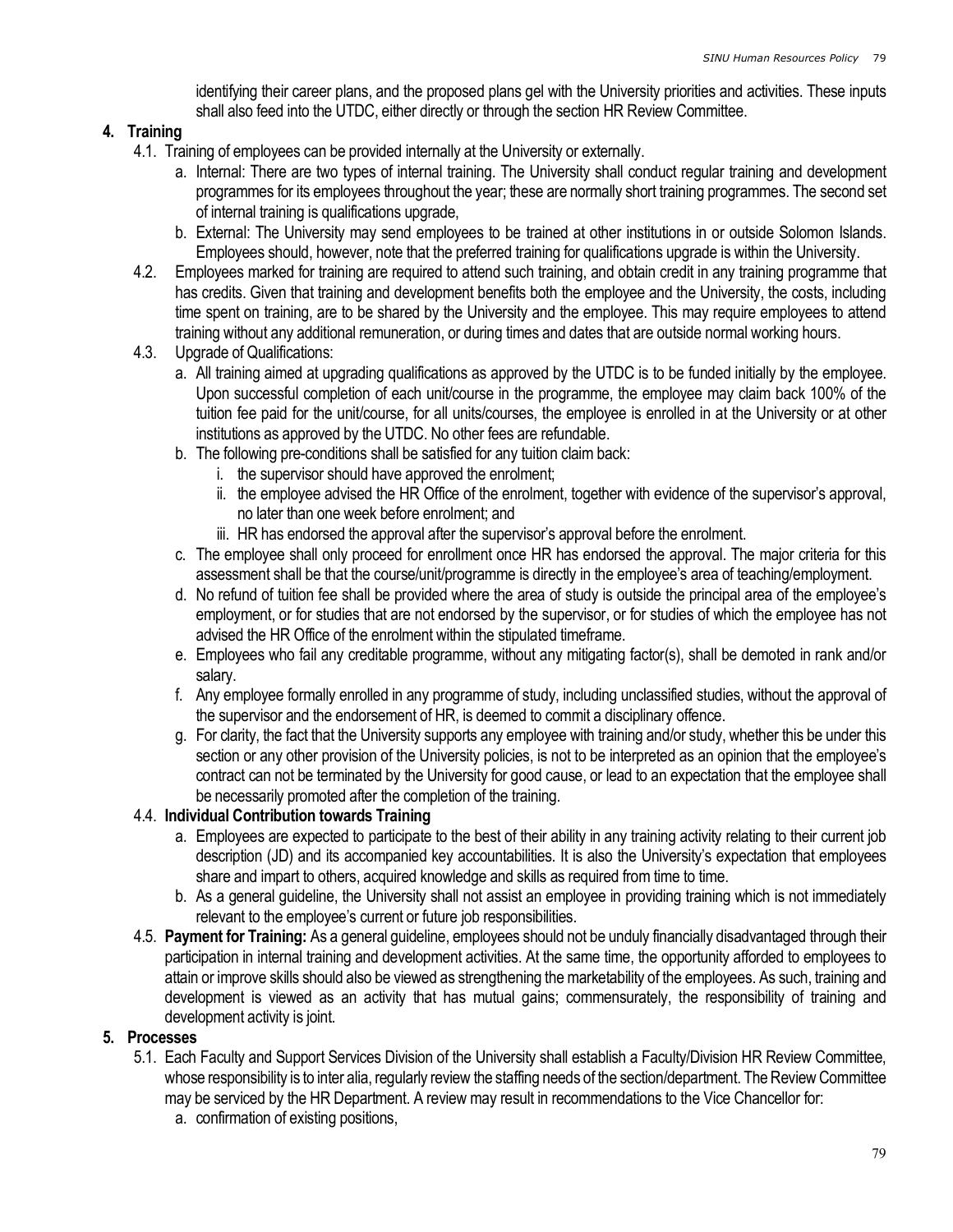- b. establishment of new positions,
- c. de-establishment of existing positions,
- d. reclassification of positions, and
- e. redefinition of positions / job descriptions.
- 5.2. The Faculty/Centre/Division HR Review Committee shall also develop the section's training needs analysis and individual training needs analysis, which it shall table for the University Training and Development Committee's consideration.
- 5.3. Any report from the Faculty/Centre/Division HR Review Committee that recommends training for existing employees must provide full details on the nature of training that is needed, the need for the recommended training, the sources of such training, and the costs of such training to the University, as well as alternatives to such training.
- 5.4. The review may also consider the section's organisational structure, and any training and development need for the section, together with an efficiency analysis of the proposed training and development proposal.
- 5.5. It is the responsibility of the HR Department to ensure that each section carries out such reviews at least on an annual basis.
- 5.6. It is also the responsibility of the HR Department to develop the University's overall training needs analysis and plan.
- 5.7. The HR Reviews, and training needs analysis reports and plans for the following year, shall be submitted to the University Training and Development Committee for consideration no later than 30 September of the current year.

# 6. Training and Development Committee

- 6.1. The University's Training and Development Committee (UTDC) shall be accountable to the Senior Management Committee of the University.
- 6.2. The UTDC is responsible for examining the training needs of the University and implement any training and development policy that the University puts in place. It shall also consider all training and HR development needs of the University, and present its report to the SMC at least every quarter.
- 6.3. The UTDC may delegate some of its functions to Faculty and Division Training and Development Committees, which shall work within the framework provided by the UTDC. The UTDC shall be responsible for any such delegation of functions.
- 6.4. The UTDC shall comprise the Director of HR, who shall chair the UTDC, and all Deans, Directors and PVCs, or their nominees. If Deans/Directors/PVCs wish to delegate this to their staff, then the name of the staff member shall be provided to the HR on an annual basis, by 31 December for the meetings for the following year.
- 6.5. The UTDC shall meet at least once every quarter.
- 7. Application: This policy is applicable to all staff with contracts.

# 8. Procedures

- 8.1. Individual, Department, Schools and SINU Training Needs analysis:
	- a. The identification of training and development needs shall be formalised through the Performance Appraisal process.
	- b. The assessment would determine training priorities for the department.
	- c. Each department is required to provide a needs analysis for the consideration of Section Staff Review Committee (Faculties, Institutes, Divisions).
	- d. The Section assessment would determine the priority of training for the various departments in each section.
	- e. The Section head (Dean, Director, PVCC, VC) shall submit the HR Reviews and training needs analysis reports and plans to the HR training division no later than 30 August each year for the following year.
	- f. The HR department shall provide the University Training Plan for the following year to the University Training and Development Committee for consideration no later than September 30 of the current year.

# 8.2. Training Records

- a. The following records must be maintained by or provided to the Human Resources Department for any training course conducted or attended by University employees:
	- i. name, position grade, and employee number of all University employees attending;
	- ii. date(s) and times of attendance;
	- iii. title of training, and credits awarded;
	- iv. training location or physical address of the training provider;
	- v. person(s) and company providing training;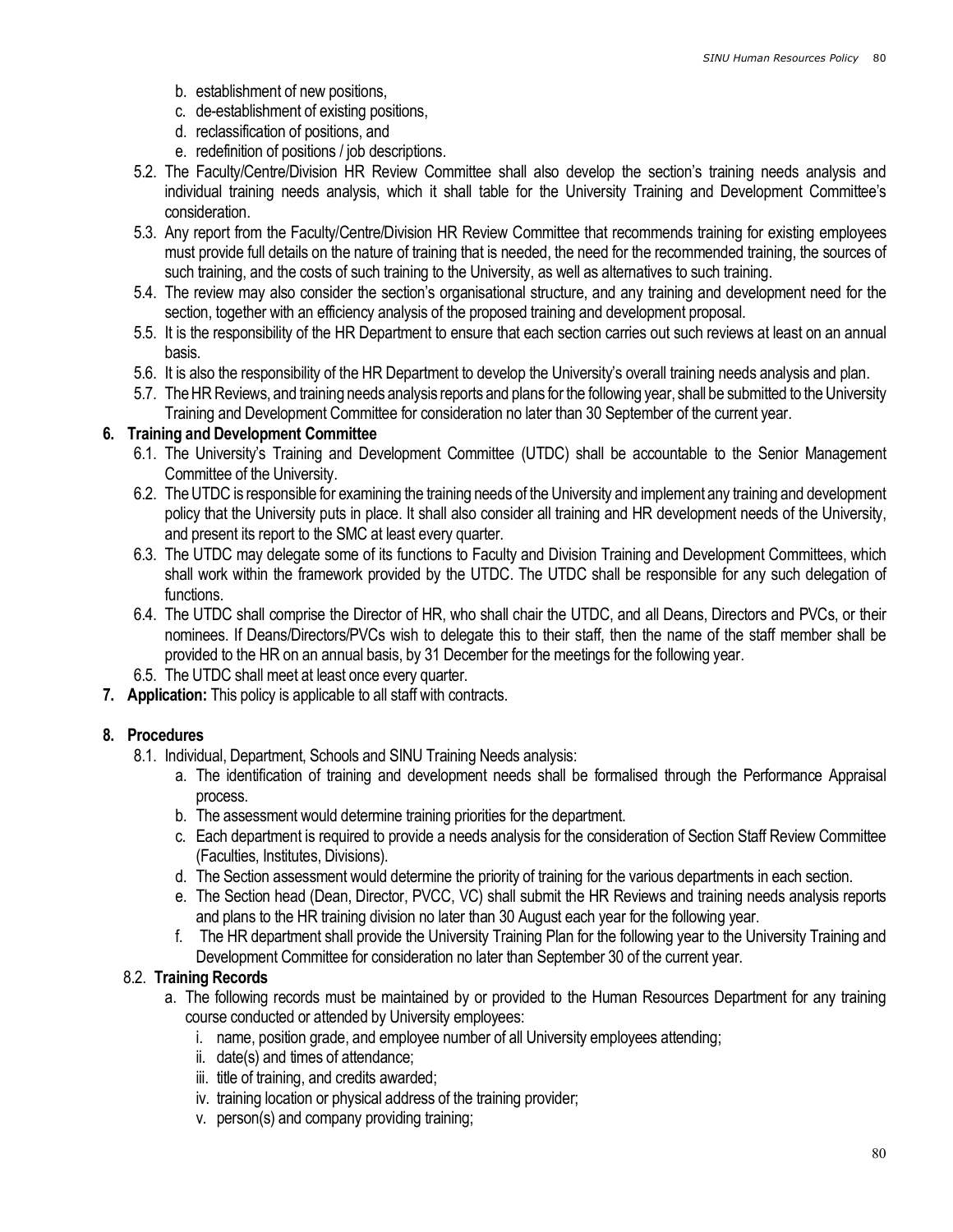- vi. all non-wage costs associated with attendance (travel, accommodation, meals, course fee, materials or texts purchased, and so on.); and
- vii. any other information required by law.

# 8.3. Training Guidelines

- a. The following guidelines apply to the participation of employees in training courses:
	- i. employees attending training courses will be paid for their normal assigned period of work;
	- ii. employees will not be compensated for 'overtime' arising out of participation in these training courses; and
	- iii. 'overtime' will not be paid for courses that run outside normal work hours or are rescheduled.
	- iv. Employees will be released from their normal work commitments once approval has been confirmed.

### 8.4. Provision of Training:

- a. Based on the results of assessment of training needs, all training will be arranged by the HR Department in consultation with the Faculty Dean/Division head.
- b. All such training shall be evaluated by the HR Department and reports provided to UTDC periodically.
- 9. Professional Development: The University shall normally not fund any training and/or development towards a professional membership, and/or maintaining such membership.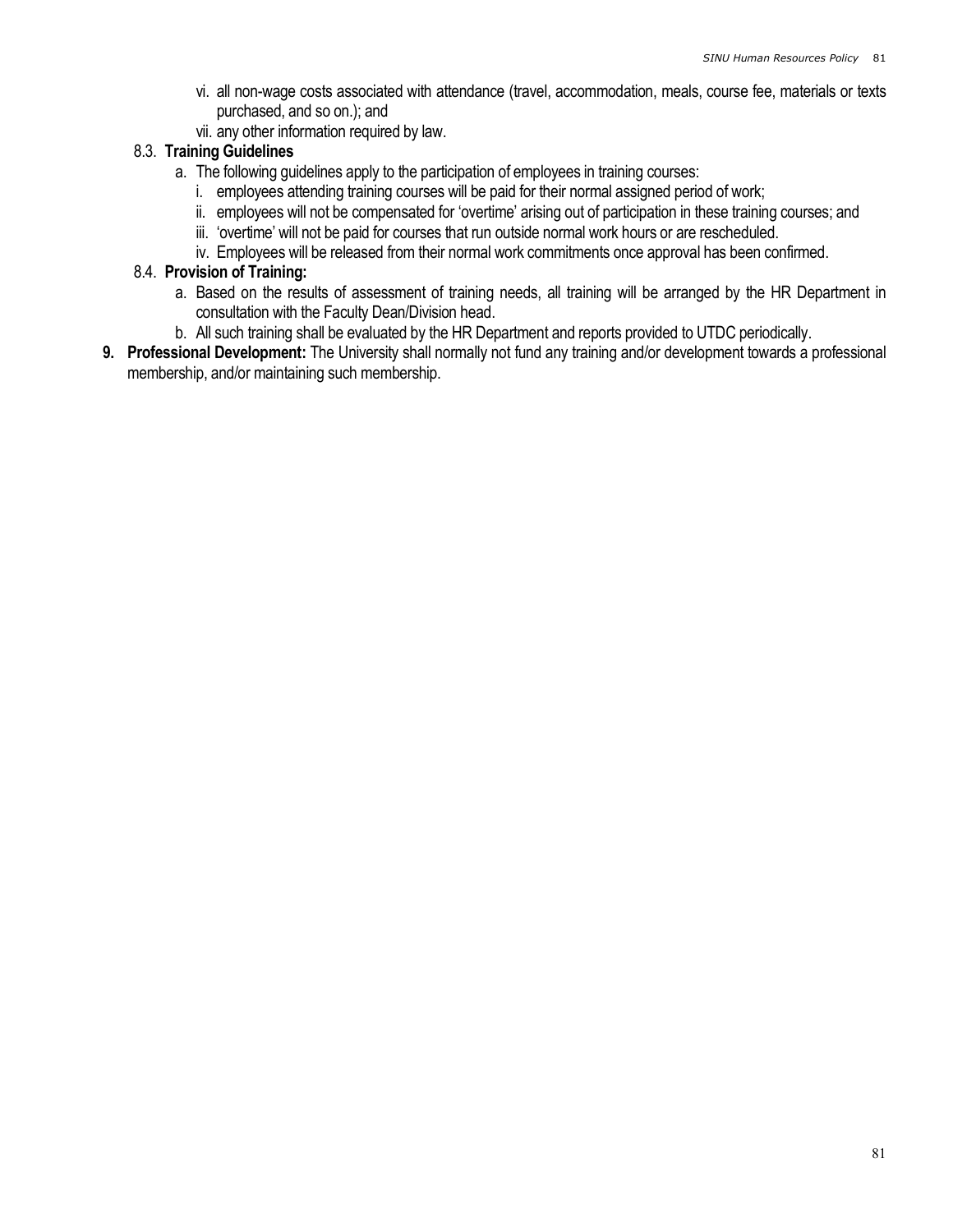#### Policy No.: HR-PDA-02 STAFF REVIEW, PROMOTIONS AND PERFORMANCE APPRAISAL POLICY

1. Policy Statement: The University values productivity and employees' career progression. The University aims to ensure that there is a transparent process of employee appraisal, and that the employees are made aware of any shortcoming in their performances early enough for them to improve their performance continuously. The University shall appraise performance of employees regularly.

# 2. Objective

- 2.1. This policy provides the process of appraisal of employees' performances, and provides for the policy and procedures on employee reviews and promotions. To this end, the following are necessary:
	- a. Staff Performance Appraisal;
	- b. Staff Review, and Promotion;
	- c. Staff Contract Renewal.
- 2.2. The paperwork for these three exercises shall be done simultaneously, and shall be completed no later than 31 March each year for the employees in employment during the previous year.
- 3. Application: This policy applies to all full-time employees on contracts of at least three years.

# 4. Staff Performance Appraisal Policy

- 4.1. All full-time employees on contracts of three years or more shall have their performances appraised annually. An annual performance appraisal provides employees an early intervention in assessing performance that may prove useful in the employees' review exercise for contract renewal.
- 4.2. The University shall require employees to undergo an appraisal process bi-annually. Failure on the part of the employee to abide by this requirement shall constitute a misconduct.
- 4.3. It is the responsibility of the section managers (VC, PVCs, Deans, and Directors) to ensure that all employees have their performances appraised. A failure on the part of section managers to abide by this requirement shall constitute a serious disciplinary offence.
- 4.4. Mid-year appraisals are interim appraisals leading to the annual appraisal report.
- 4.5. Annual appraisals shall be via the relevant staff appraisal forms.
- 4.6. Annually, individual wages and salaries would move according to the annual employee appraisal outcomes, and the ability of the University to pay.
- 4.7. Annual staff appraisal exercise would determine whether an employee's performance is:
	- a. satisfactory, in which case there shall be no salary increment or bonus,
	- b. good, in which case there shall be a one-off bonus paid to the employee,
	- c. excellent, in which case there shall be a merit increment, which shall be a one increment up the salary point,
	- d. meritorious, in which case there shall be a merit increment, which shall be a more than one point increment up the salary point,
	- e. unsatisfactory, in which case there shall be a decrement in the salary,
	- f. highly unsatisfactory, in which case the employee shall be demoted by one or more ranks, or
	- g. unacceptable, in which case the employment of the employee shall be terminated.
- 4.8. When an employee is at the top of the salary band or rank, and performance is excellent or meritorious, instead of increments, a one-off bonus shall be paid of a sum equivalent to the dollar value of the increment(s).
- 4.9. The ability of the University to pay any salary increment shall be the crucial determinant of whether employees would receive salary increments following an appraisal exercise. Salary increments and/or bonus(es) shall only be paid if the payments do not place unnecessary stress on the finances of the University in the year of payment and the following two years.
- 5. Staff Review Committee: The staff review committee shall deal with all appraisals. The University Staff Review Committee shall be chaired by the Vice Chancellor. The committee membership shall comprise the following:
	- 5.1. Teaching/Training Staff: All Deans and Institute Directors, and Directors responsible for Finance and HR
	- 5.2. Support Services: PVCs, and all support service Directors, including Directors responsible for Finance and HR.
	- 5.3. In each of these Committee, members of Senior Management Committee who are not the members of the respective Committee, can attend as observers.

# 6. Staff Review and/ Promotion

6.1. Each year the University shall call for applications for promotions. Employees who have served at least two years in the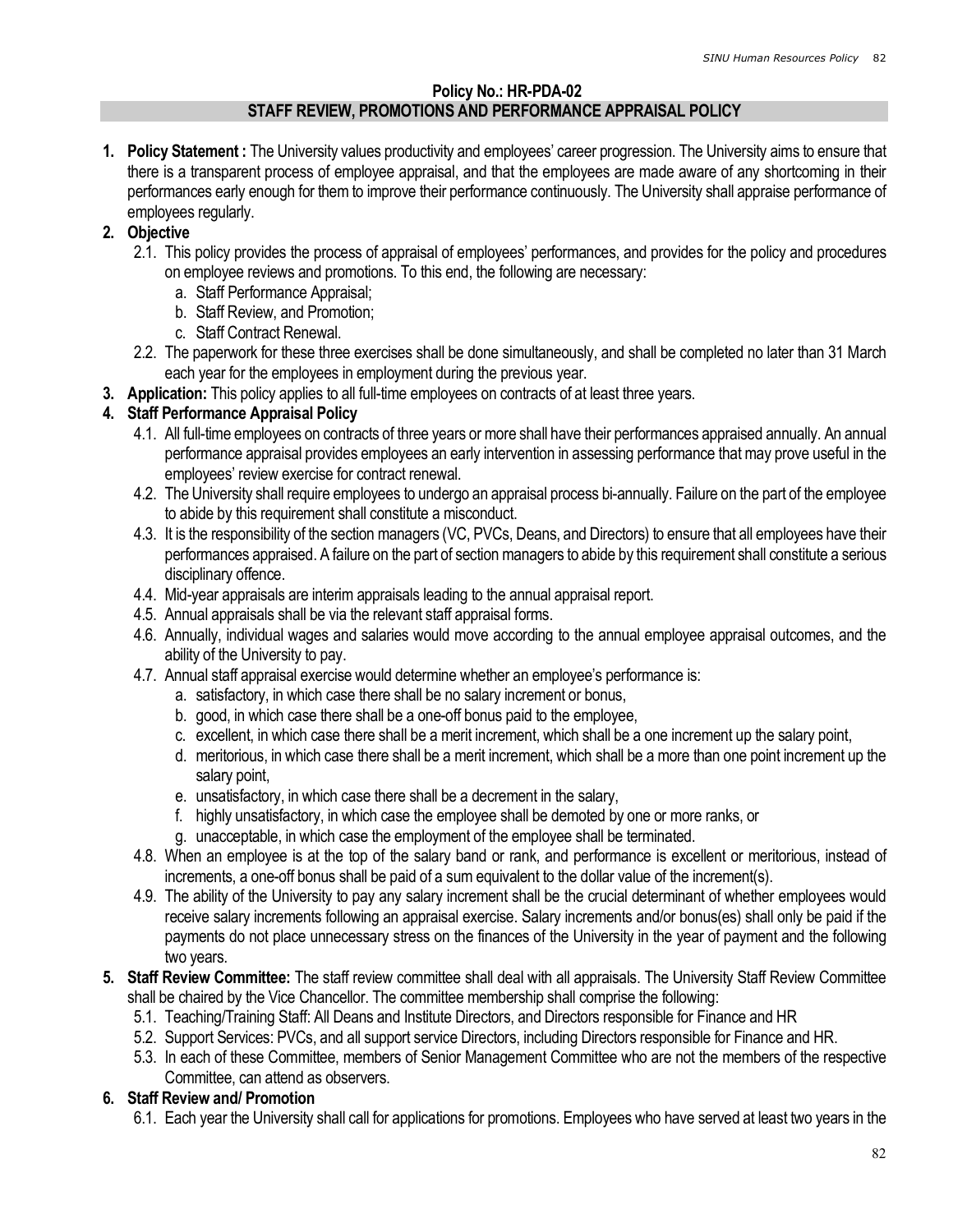employment of the University qualify to apply for promotions.

- 6.2. The promotion exercise is linked to:
	- a. performance appraisal of the employees concerned,
	- b. staffing profile of the respective sections,
	- c. established priorities of the University, and
	- d. the financial ability of the University to carry the liabilities of promotions.
- 6.3. A promotion exercise deals with post holders rather than posts. As such, when a person who has been promoted to a higher rank resigns, the new recruitment would be at the established post rather than the higher position.
- 6.4. It is the University's intention to be guided by international benchmarks on the staffing profile in each of the employment streams (Higher Education Academic Stream, MEL Stream, Teaching / Training Only/TVET Stream and Support Services Stream).

### 7. Contract Renewal/Tenure Determination

- 7.1. Subject to 6.2, 6.3 and 6.4, contracts of employees whose performance has been formally appraised as satisfactory at the last annual appraisal, shall be advised that their contract will be renewed at least six months prior to the expiry of the contract.
- 7.2. There shall normally be no movement of salary at renewal or extension of contracts. Annually, individual wages and salaries would move according to the annual employee appraisal outcomes, and the ability of the University to pay.
- 7.3. Even if the performance of an employee is satisfactory, the University reserves the right to decline a contract renewal for the same position if the human resources review of the section shows that there shall be no need during the next three years for the position and/or the skill(s) the employee possesses. In such situations, the provisions on redundancy shall apply.
- 7.4. Contract renewals are subject to the receipt of a medical report from the University's nominated doctor certifying medical suitability of the person to continue working in the position in which he/she was hired. If the medical report indicates lack of medical suitability, or provides conditional suitability, the offer of contract renewal or tenure shall be deemed to be rescinded, until and unless the physician issues a revised certificate or revises conditions of the certificate such that the condition does not present undue complications or hardships to the University, or advises that a remedial program has been initiated that will permit employment consistent with the University's needs. The costs for the medical report shall be covered by the University.
- 7.5. Even if the performance of an employee is satisfactory, the University reserves the right to decline a contract renewal if a subsequent mid-year appraisal is rated lower than satisfactory level.
- 7.6. The Vice Chancellor shall report on all contract renewals and non-renewals to the Staff Review Committee.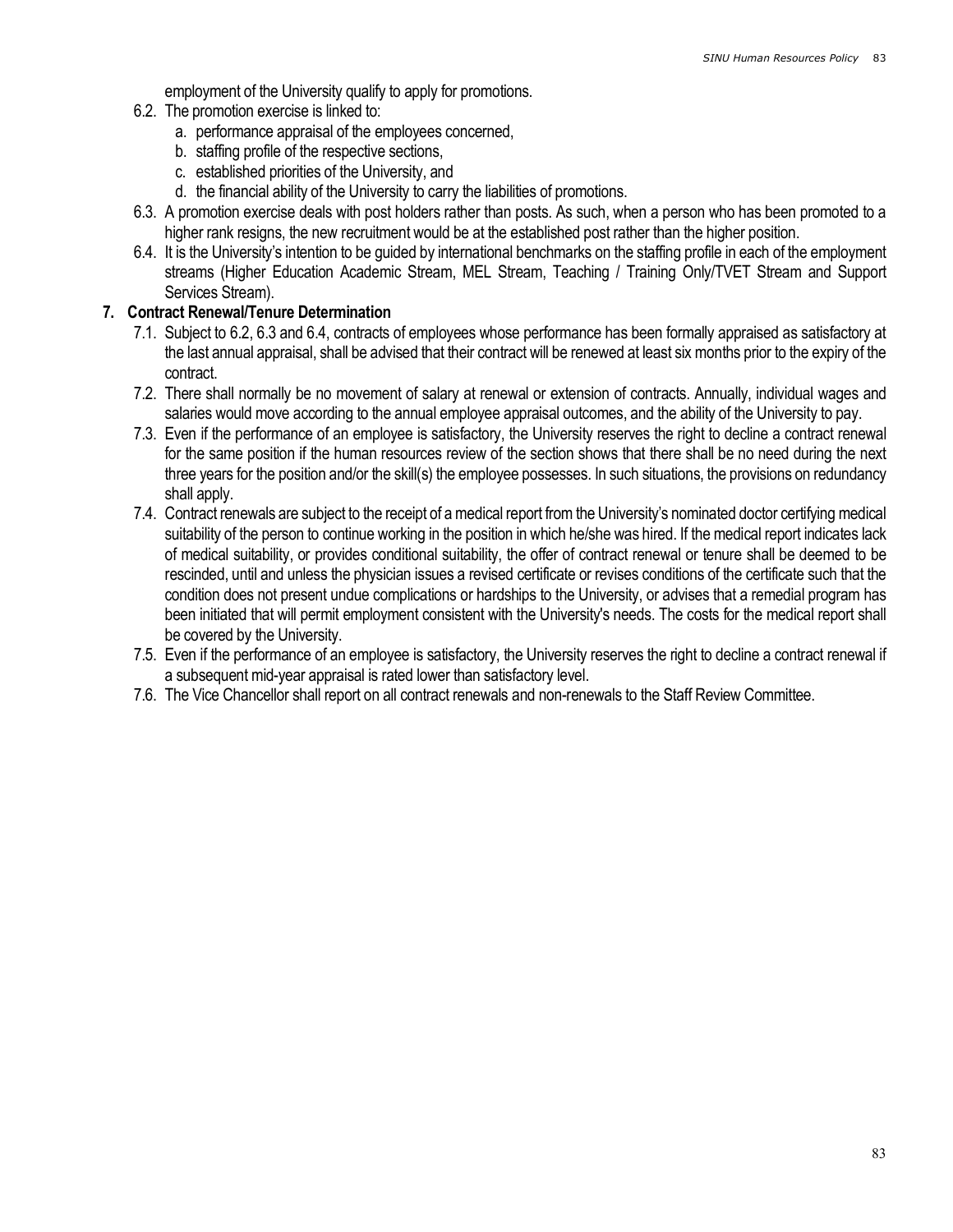# MISCELLANEOUS POLICIES

#### **Contents**

- Employee Relations Policy
- Payment on Death of an Employee Policy
- Child Protection Policy
- Personnel Records Management Policy
- Forms Policy

### Policy No.: HR-Misc-01 EMPLOYEE RELATIONS POLICY

### 1. Policy Statement and Objective

- 1.1. The University recognises that employees live within a community of workers at and outside the University. As workers, University employees may develop common bonds. These bonds are valuable social relations.
- 1.2. This policy places on record the University's approach to worker organisations on University campuses and outside.
- 2. Application: This policy applies to all employees except the Vice Chancellor, the Director responsible for Human Resources, and all employees above the rank of Dean.

### 3. Worker Associations

- 3.1. University employees have the right to make representations to Management. Such representation could be by way of individual representation, group representation or collective representation.
- 3.2. The University recognises and accepts that occasionally employees may wish to form groups to make effective representation to management. University employees have the freedom of association. As such they have the right to establish their associations.
- 3.3. The University also recognises the existence of trade unions that have been established by law, and that operate lawfully within the country. University employees have the freedom of associating with existing trade unions in the country.
- 3.4. It is University policy to allow for equal opportunity to individuals, groups, or employee associations to make representations to management.

### 4. Limitations

- 4.1. Employees working in management and in the HR section are not permitted to hold any official position in any worker association, including trade unions. They, however, have the liberty of becoming a member of a worker's association. Employees of the management and HR section, who are members of a worker's association, are duty bound to keep any information on the University that he or she obtained or that came to his/her attention through the course of working as an employee, confidential from this or any association or from any official of any association. Any breach of this provision shall constitute a case of gross misconduct.
- 4.2. The University shall recognise any association of employees at the management level. The University would also recognise an association of employees who work in the HR section of the University. Members of these associations may hold offices in these associations.
- 4.3. Employees shall advise, in writing, the Human Resources section of any group or association they have joined for purposes of representation. This shall be done within ten working days of them joining the said association.
- 4.4. Employees who are members of any worker association shall be bound by any and all agreements that the University arrives at, with the respective association.
- 4.5. Associations shall notify the University, in writing, of the names and positions of all their office holders.

### 5. University Resources

- 5.1. The fact that the University allows for group and collective representation of employees, and allows employees to form their own associations for this purpose or join existing associations, shall not be construed to mean that individuals in the referred associations, or the associations as a body corporate have any right to utilise University resources for their activities. University resources, including working hours and internet resources, shall not be utilised by employees for any purpose relating to the interests of any worker association.
- 5.2. Any association representing University employees shall apply to the Director of Human Resources or the Vice Chancellor, if it wishes to hold a meeting or a gathering, or to meet any of its members, on any of the University premises, which application shall not be unreasonably denied. The integrity of the University's operations, however, shall remain paramount in any decision on the application.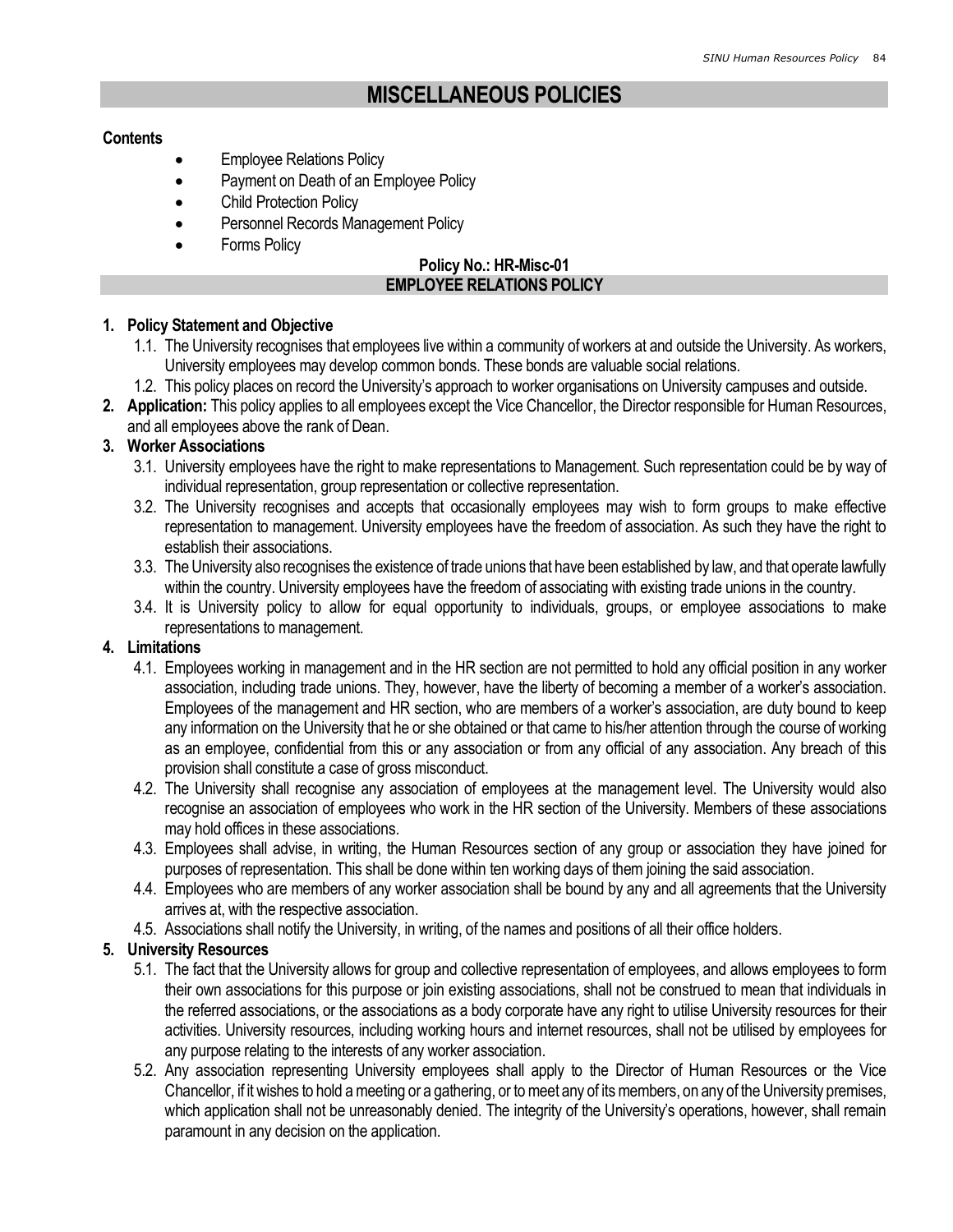### Policy No.: HR-Misc-02 PAYMENT ON DEATH OF AN EMPLOYEE POLICY

- 1. Policy Statement: The University values all employees that it has at a particular point in time. The death of an employee not only causes grief to the employee's immediate family, but also to employees at the University. The University shall do whatever is within its means to reasonably contribute to reducing the grief of the family over its loss.
- 2. Application: This policy applies to all employees, irrespective of the nature of their contract of employment with the University for a term of one year or greater.
- 3. Repatriation Allowance on Death: When an employee who has been stationed away from his/her place of initial appointment dies, his/her family will be entitled to receive a repatriation allowance at the same level as the transfer allowance. In addition, when an employee dies while on official duty or while at work, the University shall fully fund the repatriation of the employee's body to the home where the last rites of the deceased employee are to be held.

### 4. Payments to the Family

- 4.1. When an employee dies while at work, the University shall pay all money due to the employee to the date of his death, to the family member on the employee's HR record.
- 4.2. The University shall also make an ex-gratia payment to the person the employee nominated in his/her HR file, at the following rates:
	- a. For an employee who is below 55 years:
		- i. and who died while at work or on official duty, or while hospitalised from the University, 2% of the deceased employee's total gross salary over the period of service with the University up to a maximum of \$10,000. This shall be over and above any compensation the employee would receive as part of the workmen's compensation insurance.
		- ii. and who died while away from work, 2% of the deceased employee's total salary over the period of service with the University up to a maximum of \$5,000.
	- b. For an employee who is above 55 years:
		- i. and who died while at work or on official duty, or while hospitalised from the University, 2% of the deceased employee's total salary over the period of service with the University up to a maximum of \$5,000. This shall be over and above any compensation the employee would receive as part of the workmen's compensation insurance.
		- ii. and who died while away from work, 2% of the deceased employee's total salary over the period of service with the University up to a maximum of \$2,000.
- 4.3. For this policy, the service to SINU's legacy institutions shall be deemed to be service to the University.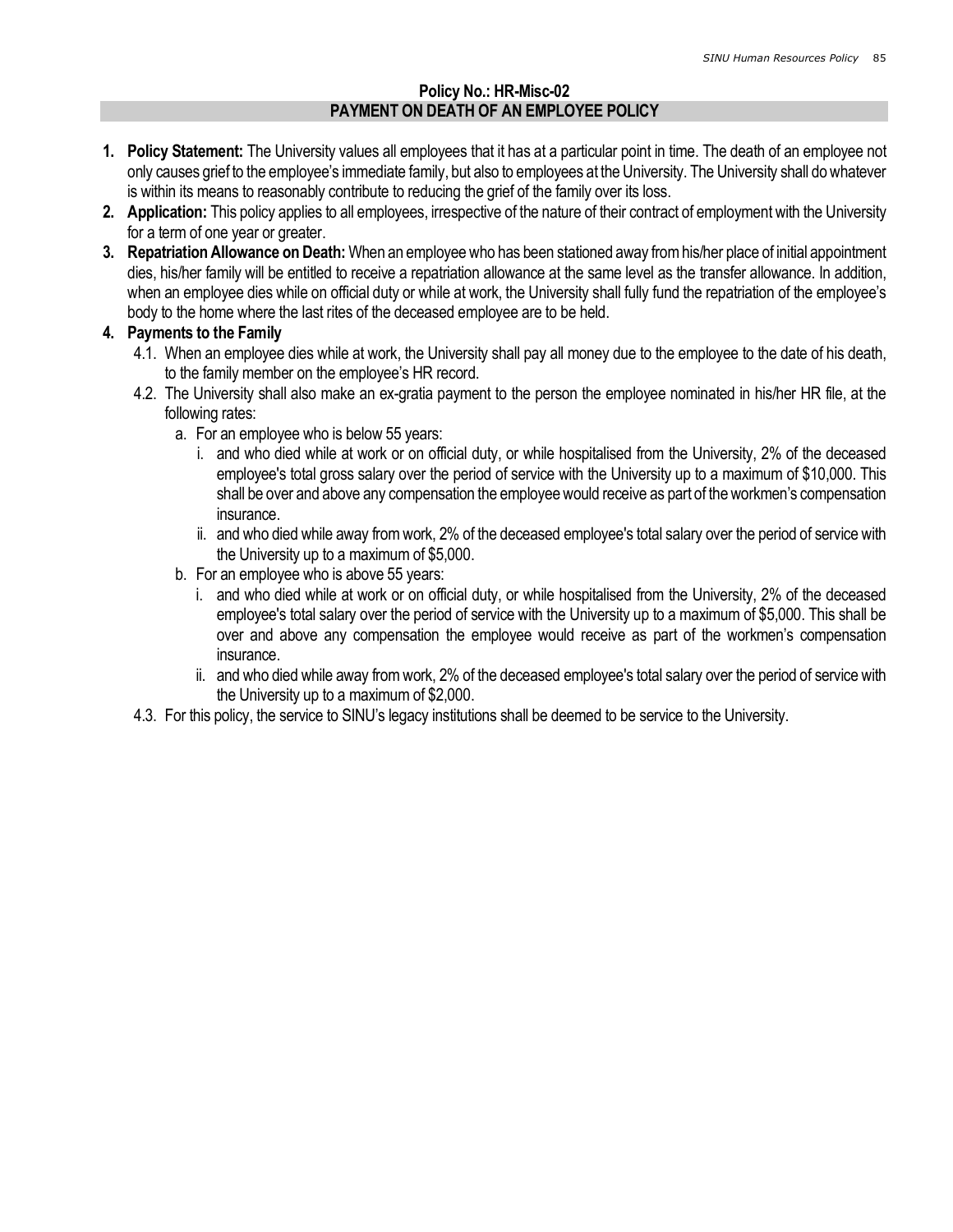### Policy No.: HR-Misc-03 PERSONNEL RECORDS MANAGEMENT POLICY

#### 1. Policy Statement

- 1.1. The University, in keeping with its mission and values, is committed to protecting the rights and privacy of employee personal records.
- 1.2. The University's business requires that it seek, process and retain certain information about each employee. The primary purpose of seeking and retaining this information is the University's administration of HR, and to comply with any policy and/or statutory obligations that the University may have.
- 1.3. Personal data about employees shall be collected and used fairly, stored securely, and shall not be unlawfully disclosed.
- 1.4. The University shall implement an electronic storage and retrieval system for personnel records (for example, the use of various types of software and programmes, including for time and attendance).
- 1.5. It is mandatory for employees to update their personal and professional information, including uploading their most recent CVs/Resumes on the HR system as advised by HR, at least on an annual basis. Employees who do not abide by this policy shall be disciplined a month after the period when the University opens the HR system for employees to upload the information. This period cannot serve as a notice period for a resignation to be effective.
- 1.6. The principles of staff data security require that personal data shall be:
	- a. obtained and processed fairly and lawfully and shall not be processed unless certain conditions are being met;
	- b. obtained for specific and lawful purpose(s) and shall not be processed in any manner incompatible with that purpose(s);
	- c. adequate, relevant and not excessive for those purposes;
	- d. accurate and, when necessary, kept up to date;
	- e. kept safe from unauthorized access, accidental loss or destruction; and
	- f. ensure the availability of data and processing resources.
- 1.7. The HR Department or any other office or person appointed by the Vice Chancellor to process personal data, must ensure that they observe the data protection principles at all times.

### 2. Responsibilities

- 2.1. Each employee is responsible for:
	- a. ensuring that any information that he/she provides to the University in connection with his/her employment is accurate and is up to date;
	- b. informing the University of any changes to his/her personal data;
	- c. informing the University of any error in respect of his/her personal data; and
	- d. ensuring that he/she familiarizes him/herself with the personnel records policy.
- 2.2. Employees who fail to carry out the responsibilities listed in paragraph 2.1 above risk being charged with misconduct.
- 2.3. The Human Resources Department is responsible for maintaining and updating an employee's personal records in individual personal files.

# 3. Confidentiality

- 3.1. The University shall ensure that all reasonable steps are taken to comply with the principles of confidentiality of personal information.
- 3.2. Personal data will only be collected in order to meet specific legitimate purpose, and will only be retained for as long as those purposes require it. The University will not ordinarily pass personal information to any third party, save when required by law, statutory obligation or legitimate purpose. Any disclosure of personal data will always be balanced against the right of the data subject as provided under the policy.

# 4. Data Security

- 4.1. The HR Department is responsible for ensuring that any personal data it holds is always maintained securely and not disclosed to any unauthorized third party.
- 4.2. Personal data needs to be accessible only to those who need to use it. Any judgment in respect of access should always include an assessment of the sensitivity of the information in question, balanced against the risk posed by any unauthorized disclosure. The HR Department shall maintain this through:
	- a. keeping the employee's Personal Files in a key-controlled secure File Records Room;
	- b. the key being maintained by the Director of HR Officers or a senior delegate;
	- c. a File Movement Logbook being maintained in the file records room which keeps records of movement of individual files from this room, or within this room;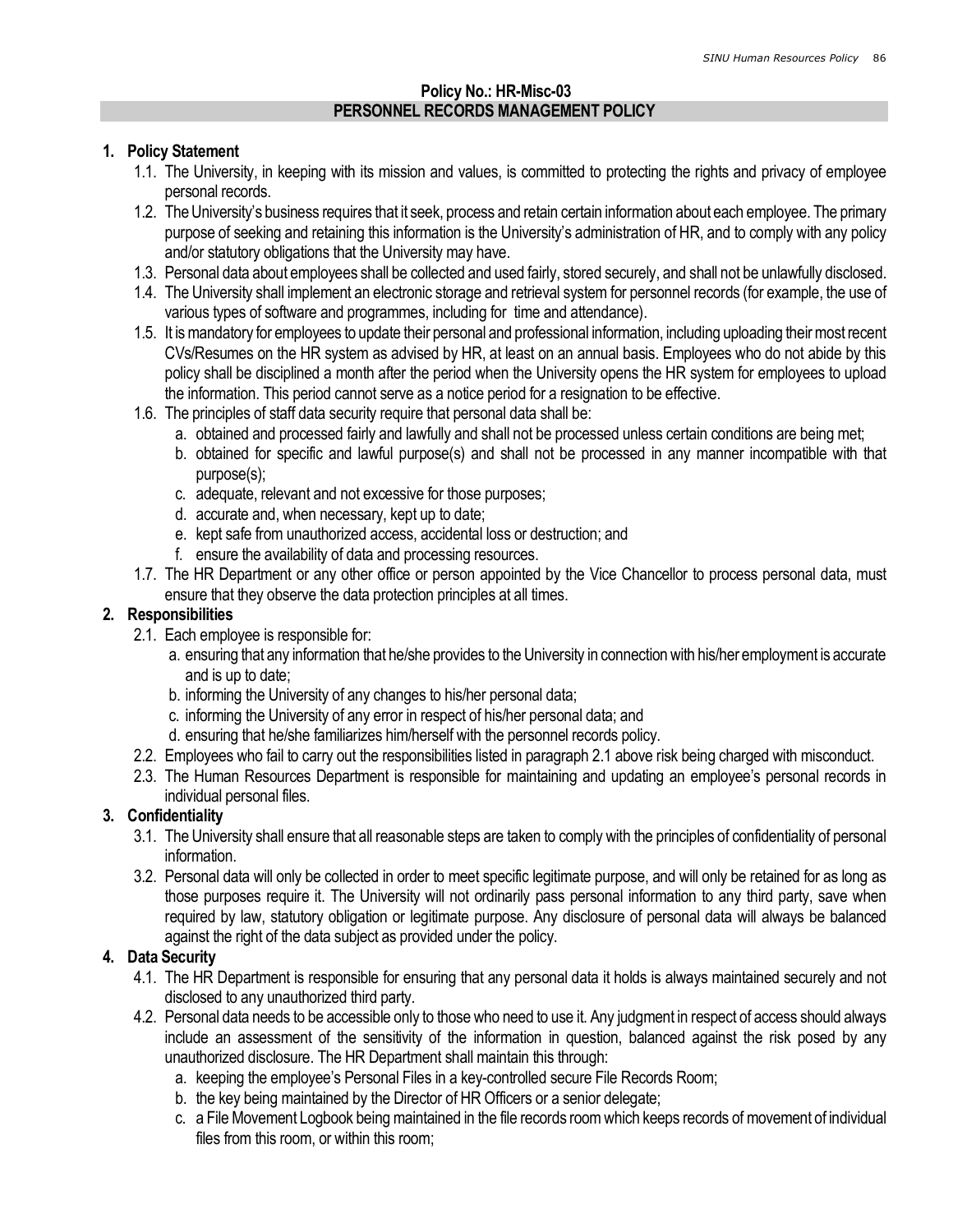- d. if any personal file is requested by the Director of Human Resources or the Vice Chancellor or Dean(s)/Director(s), the file is recorded in the File Movement Logbook and dispatched using Human Resources Dispatch Book.
- e. Every time anyone accesses the file, the log book must be updated.
- 5. Employee access to the File: Every employee has access to the full and complete hardcopy of e-records of his/her personal file. To gain access, the employee has to make a formal application using the standard "Employee Record Access Application Form" at least 10 working days prior to the proposed date for access.
- 6. Personal Data Review: A personal data review exercise shall be conducted annually to ensure that the information maintained is accurate.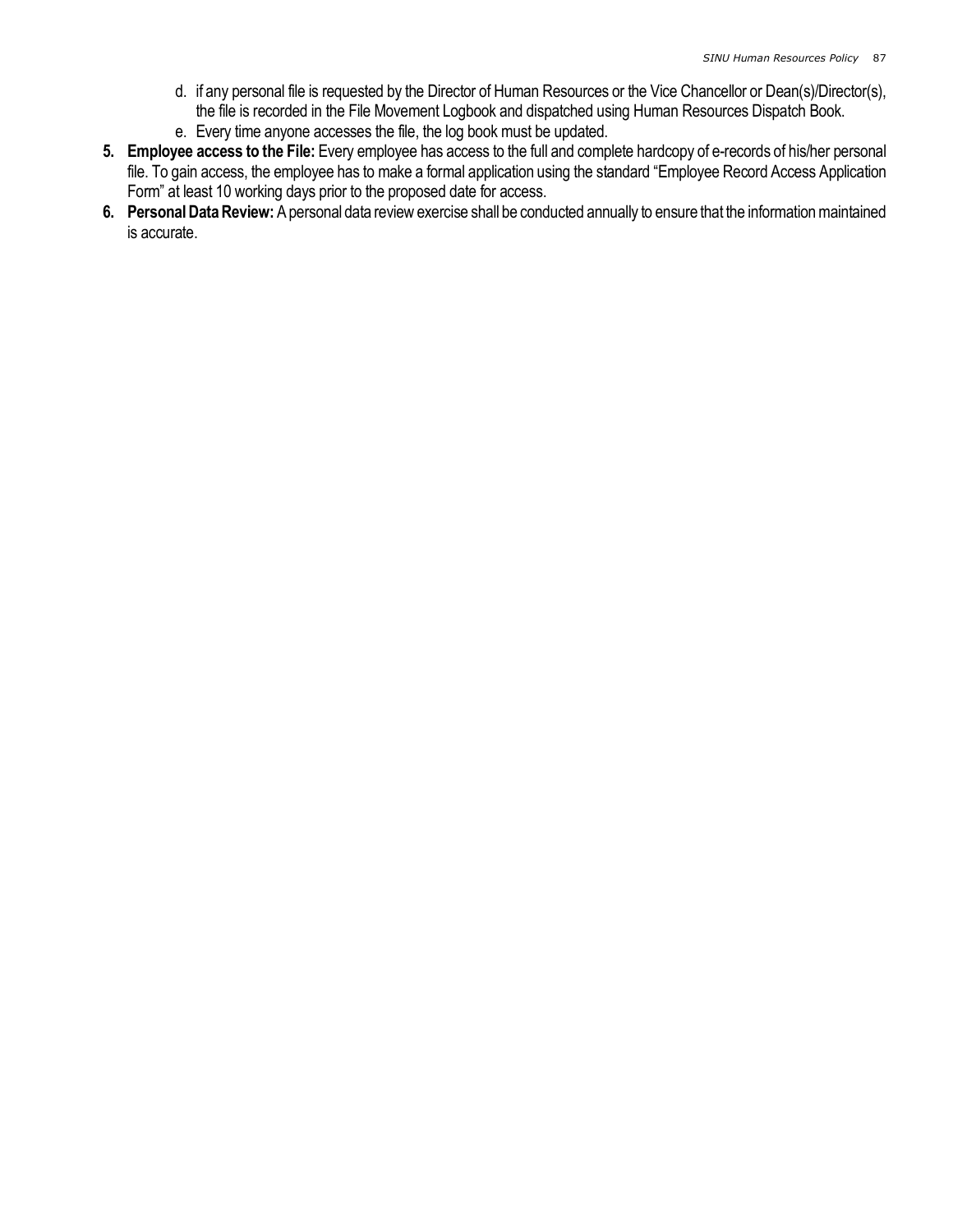### Policy No.: HR-Misc-04 FORMS POLICY

#### 1. Policy Statement

- 1.1. The University shall develop all Forms required to sustain the implementation of all policies of the University, and to maintain a complete records system for the University.
- 1.2. All Forms of the University shall be referenced.
- 1.3. All Forms are to be made in both, hardcopy and electronic formats.
- 1.4. The University shall implement a paper-less environment, whereby reliance on hardcopy forms is gradually reduced. However, any decision on utilising electronic forms shall only be made after consideration of the record keeping dimension of the matter to be handled by the electronic forms.
- 1.5. The University may administer all or some of its systems and procedures electronically.

### 2. Responsibility and Accountability

- 2.1. Manager responsible for University Secretariat shall be responsible for the development and review of all Forms that are necessary for the functioning of the University.
- 2.2. Secretariat shall provide regular reports to the SMC/Senate on any Form relevant to a particular committee that is either developed or revised.